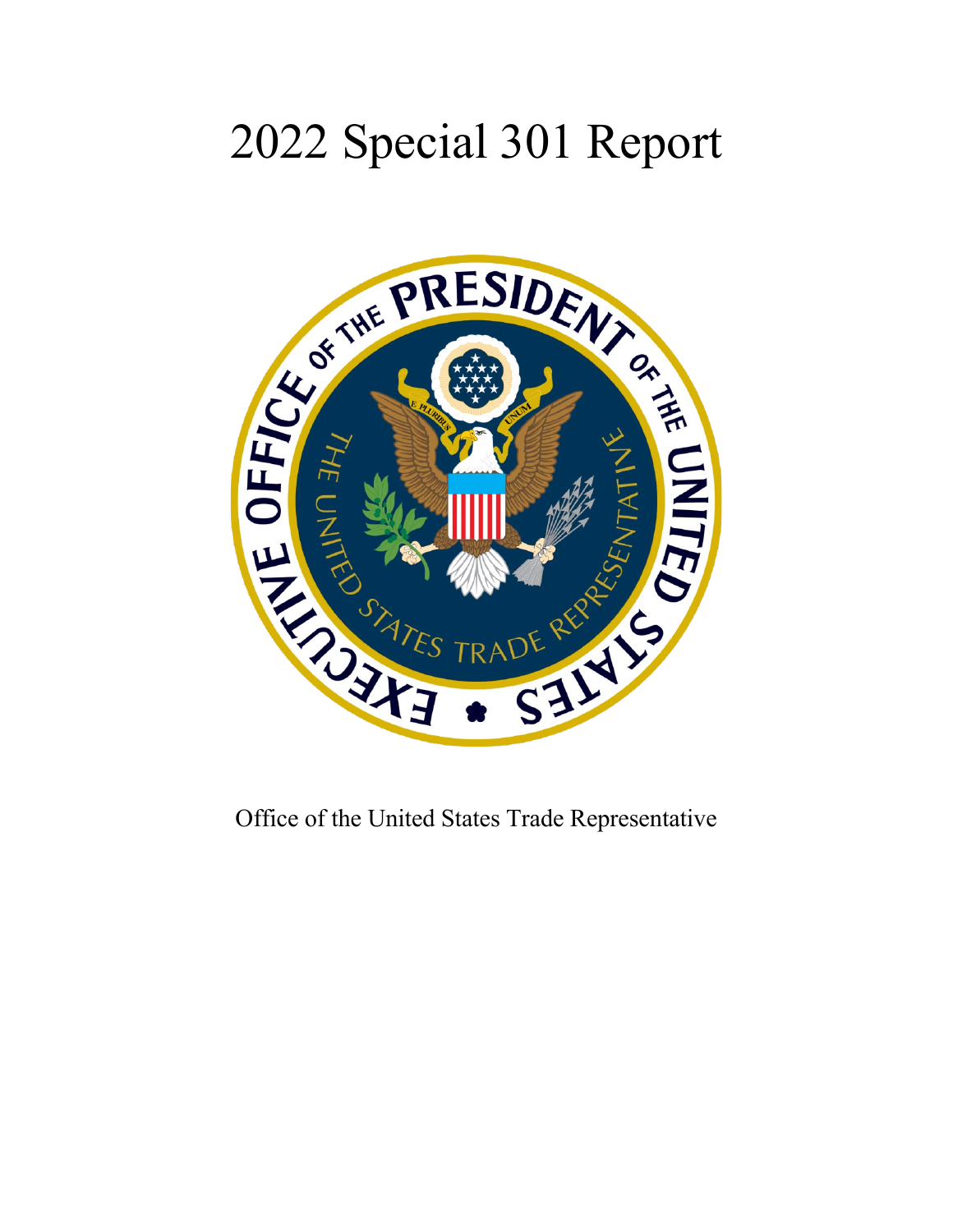# **ACKNOWLEDGEMENTS**

The Office of the United States Trade Representative (USTR) is responsible for the preparation of this Report. United States Trade Representative Katherine Tai gratefully acknowledges the contributions of staff to the writing and production of this Report and extends her thanks to partner agencies, including the following Departments and agencies: State; Treasury; Justice; Agriculture; Commerce, including the International Trade Administration and the Patent and Trademark Office; Labor; Health and Human Services, including the Food and Drug Administration; Homeland Security, including the United States Customs and Border Protection, Immigration and Customs Enforcement, and the National Intellectual Property Rights Coordination Center; and the United States Agency for International Development. USTR also recognizes the contributions of the Office of the Intellectual Property Enforcement Coordinator, as well as those of the United States Copyright Office.

In preparing the Report, substantial information was solicited from U.S. embassies around the world, from U.S. Government agencies, and from interested stakeholders. The draft of this Report was developed through the Special 301 Subcommittee of the interagency Trade Policy Staff Committee.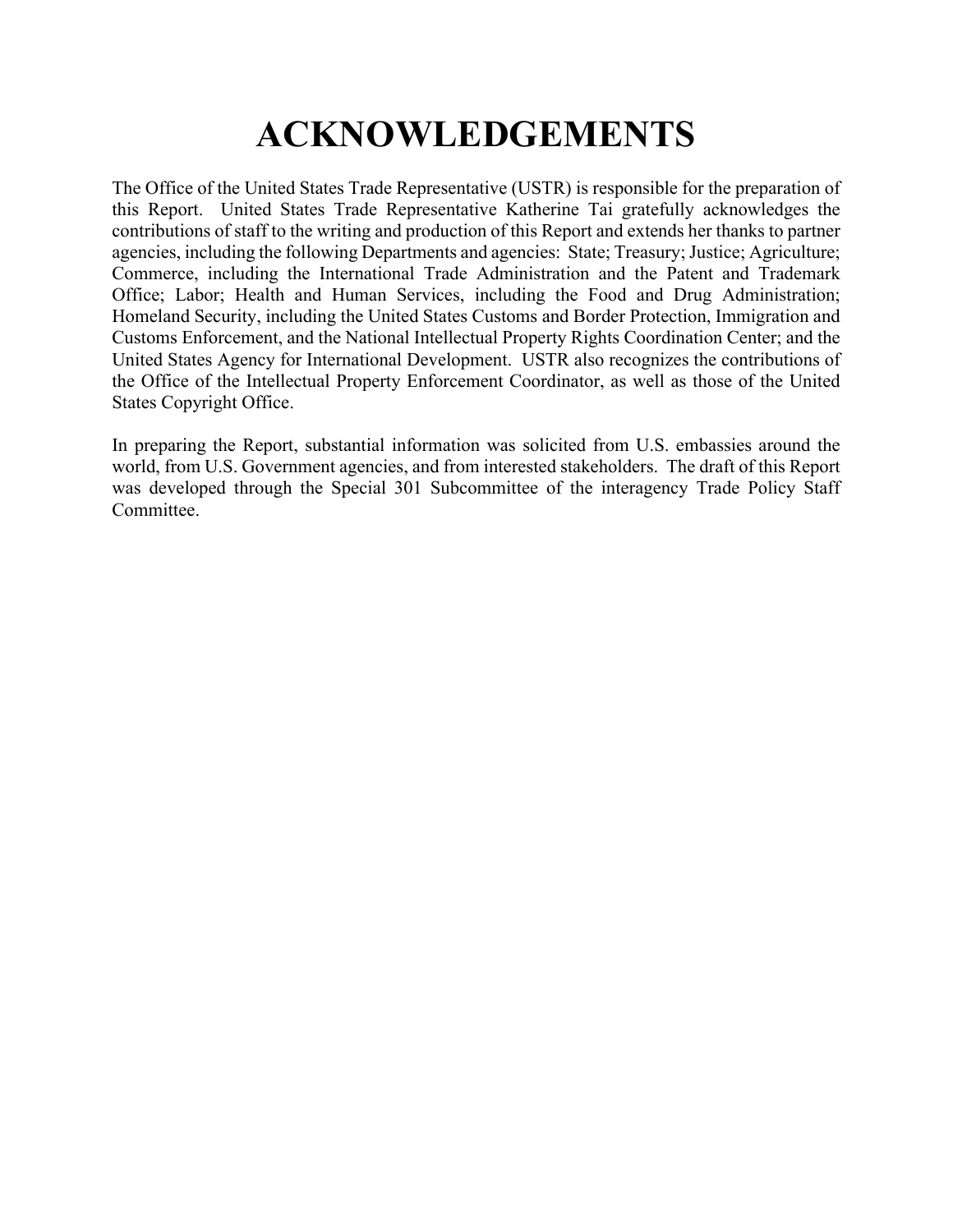# **TABLE OF CONTENTS**

| SECTION I: Developments in Intellectual Property Rights Protection, Enforcement, and |  |
|--------------------------------------------------------------------------------------|--|
|                                                                                      |  |
|                                                                                      |  |
|                                                                                      |  |
|                                                                                      |  |
|                                                                                      |  |
|                                                                                      |  |
|                                                                                      |  |
|                                                                                      |  |
|                                                                                      |  |
|                                                                                      |  |
|                                                                                      |  |
|                                                                                      |  |
|                                                                                      |  |
|                                                                                      |  |
|                                                                                      |  |
|                                                                                      |  |
|                                                                                      |  |
|                                                                                      |  |
|                                                                                      |  |
|                                                                                      |  |
|                                                                                      |  |
|                                                                                      |  |
|                                                                                      |  |
|                                                                                      |  |
|                                                                                      |  |
|                                                                                      |  |
|                                                                                      |  |
|                                                                                      |  |
|                                                                                      |  |
|                                                                                      |  |
|                                                                                      |  |
|                                                                                      |  |
|                                                                                      |  |
| ANNEX 2: U.S. Government-Sponsored Technical Assistance and Capacity Building  85    |  |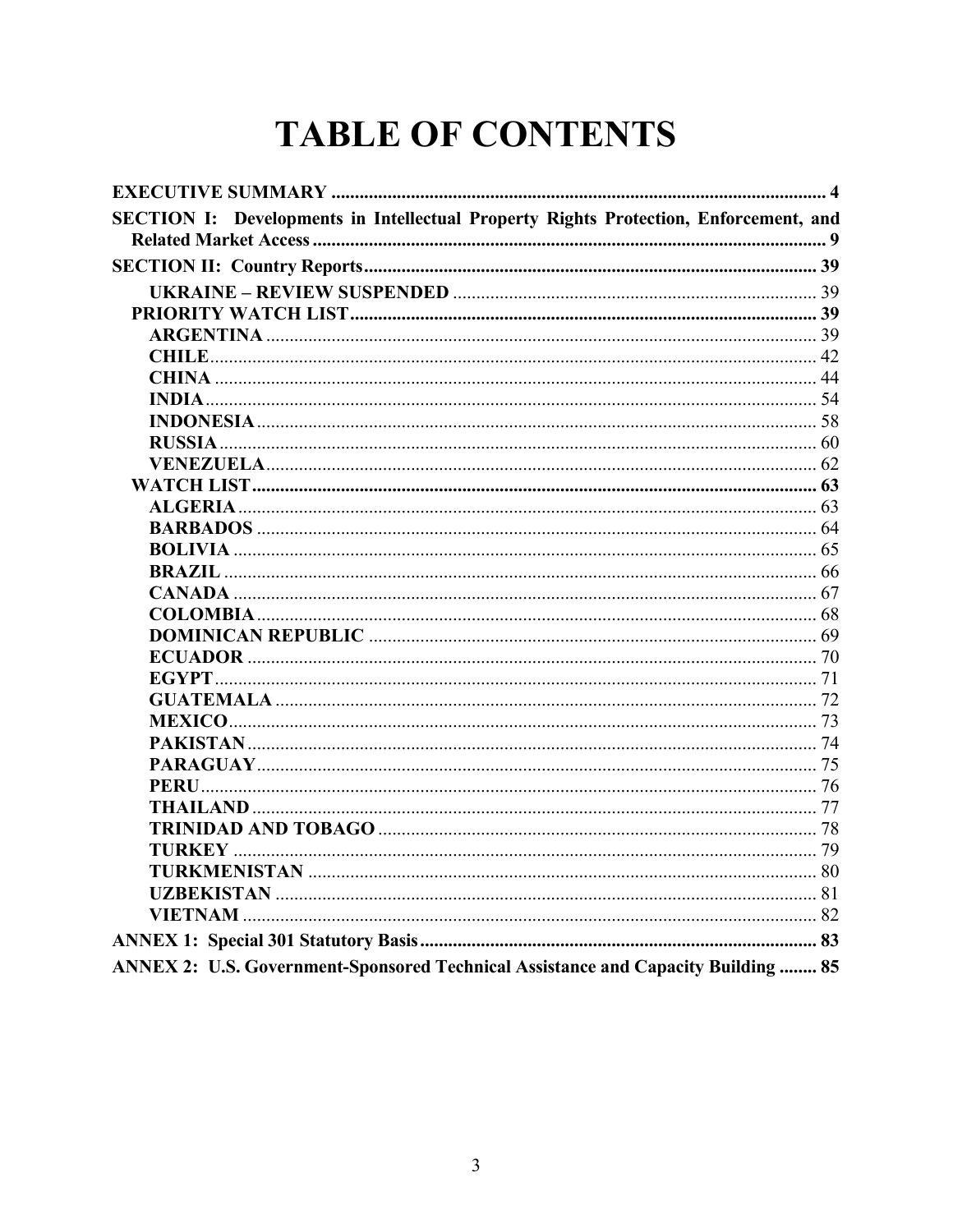# **EXECUTIVE SUMMARY**

<span id="page-3-0"></span>The Special 301 Report (Report) is the result of an annual review of the state of intellectual property (IP) protection and enforcement in U.S. trading partners around the world, which the Office of the United States Trade Representative (USTR) conducts pursuant to Section 182 of the Trade Act of 1974, as amended (the Trade Act, 19 U.S.C. § 2242). Congress amended the Trade Act in 1988 specifically "to provide for the development of an overall strategy to ensure adequate and effective protection of intellectual property rights and fair and equitable market access for United States persons that rely on protection of intellectual property rights."<sup>[1](#page-3-1)</sup> In particular, Congress expressed its concern that "the absence of adequate and effective protection of United States intellectual property rights, and the denial of equitable market access, seriously impede the ability of the United States persons that rely on protection of intellectual property rights to export and operate overseas, thereby harming the economic interests of the United States."[2](#page-3-2)

This Report provides an opportunity to put a spotlight on foreign countries and the laws, policies, and practices that fail to provide adequate and effective IP protection and enforcement for U.S. inventors, creators, brands, manufacturers, and service providers, which, in turn, harm American workers whose livelihoods are tied to America's innovation- and creativity-driven sectors. The Report identifies a wide range of concerns, including: (a) challenges with border and criminal enforcement against counterfeits, including in the online environment; (b) high levels of online and broadcast piracy, including through illicit streaming devices; (c) inadequacies in trade secret protection and enforcement in China, Russia, and elsewhere; (d) troubling "indigenous innovation" and forced technology transfer policies that may unfairly disadvantage U.S. right holders in markets abroad; and (e) other ongoing, systemic issues regarding IP protection and enforcement, as well as market access, in many trading partners around the world. Combating such unfair trade policies will encourage domestic investment in the United States, foster American innovation and creativity, and increase economic security for American workers and families.

A priority of this Administration is to craft trade policy in service of America's workers, including those in innovation- and creativity-driven export industries. The Report serves a critical function by identifying opportunities and challenges facing U.S. innovative and creative industries in foreign markets and by promoting job creation, economic development, and many other benefits that effective IP protection and enforcement support. The Report informs the public and our trading partners and seeks to be a positive catalyst for change. In addition, given the importance of innovation and IP in developing the advances necessary for fighting the ongoing COVID-19 crisis, this Administration is committed to trade policies that seek to save lives in this pandemic and ensure preparedness for the next one. USTR looks forward to working closely with the governments of the trading partners that are identified in this year's Report to address both

<span id="page-3-1"></span><sup>&</sup>lt;sup>1</sup> Omnibus Trade and Competitiveness Act of 1988,  $\frac{1}{9}$  1303(a)(2), 102 Stat. 1179.

<span id="page-3-2"></span><sup>2</sup> *Id.* § 1303(a)(1)(B); *see also* S. Rep. 100-71 at 75 (1987) ("Improved protection and market access for U.S. intellectual property goes to the very essence of economic competitiveness for the United States. The problems of piracy, counterfeiting, and market access for U.S. intellectual property affect the U.S. economy as a whole. Effective action against these problems is important to sectors ranging from high technology to basic industries, and from manufacturers of goods to U.S. service businesses.").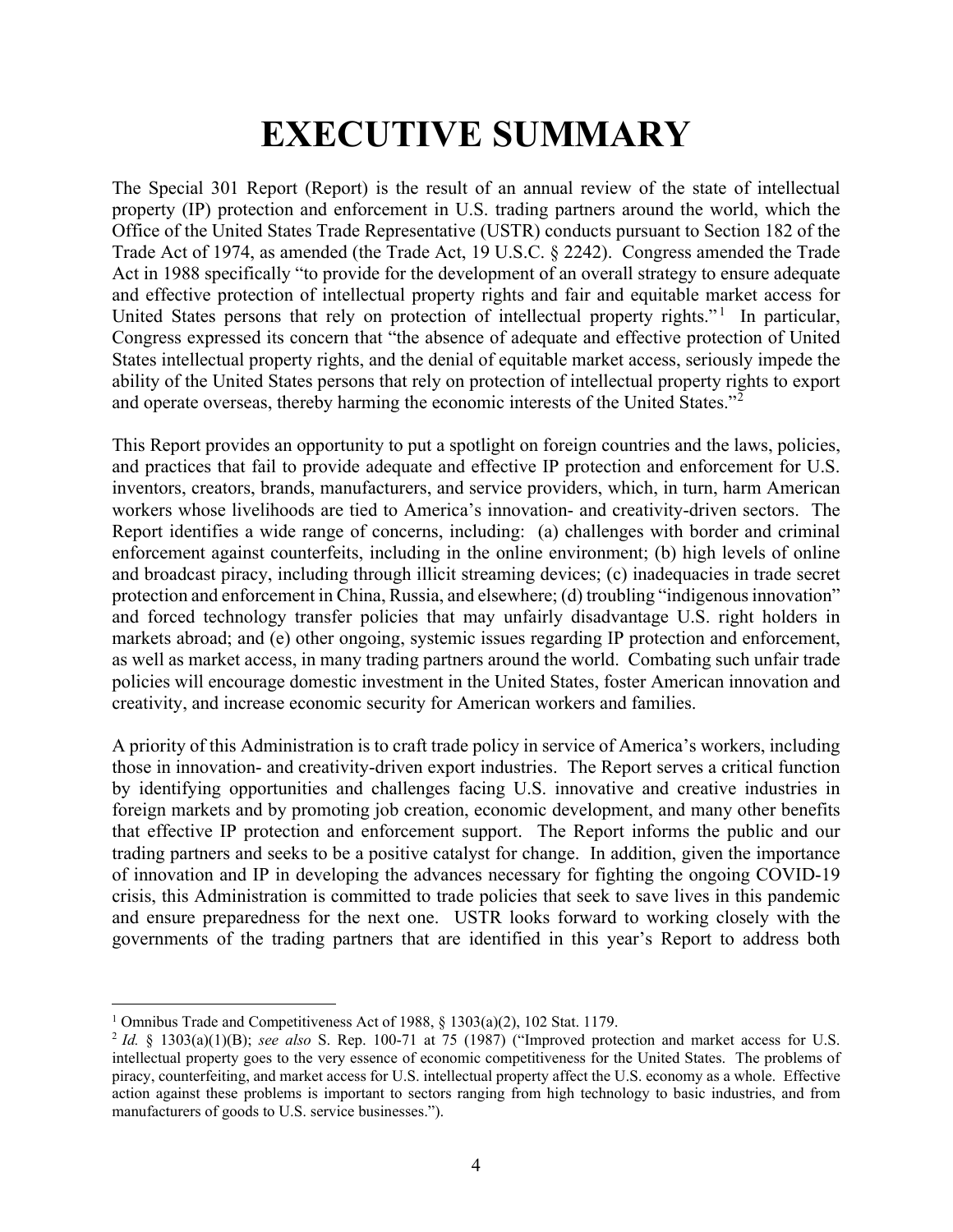emerging and continuing concerns, and to build on the positive results that many of these governments have achieved.

#### **THE 2022 SPECIAL 301 LIST**

The Special 301 Subcommittee received stakeholder input on more than 100 trading partners, but focused its review on those submissions that responded to the request set forth in the notice published in the *Federal Register* to identify whether a particular trading partner should be named as a Priority Foreign Country, placed on the Priority Watch List or Watch List, or not listed in the Report. Following extensive research and analysis, USTR has identified 27 trading partners as follows:

| <b>Priority Watch List</b> | <b>Watch List</b>              |                           |
|----------------------------|--------------------------------|---------------------------|
| Argentina<br>$\bullet$     | Algeria<br>$\bullet$           | Mexico                    |
| Chile                      | <b>Barbados</b><br>$\bullet$   | Pakistan<br>$\bullet$     |
| China                      | <b>Bolivia</b><br>$\bullet$    | • Paraguay                |
| India<br>$\bullet$         | <b>Brazil</b><br>$\bullet$     | $\bullet$ Peru            |
| Indonesia                  | Canada<br>$\bullet$            | Thailand<br>$\bullet$     |
| Russia<br>$\bullet$        | Colombia<br>$\bullet$          | • Trinidad and Tobago     |
| Venezuela<br>$\bullet$     | • Dominican Republic $\bullet$ | Turkey                    |
|                            | Ecuador<br>$\bullet$           | Turkmenistan<br>$\bullet$ |
|                            | Egypt                          | Uzbekistan<br>$\bullet$   |
|                            | Guatemala                      | Vietnam                   |

The Special 301 review of Ukraine has been suspended due to Russia's premeditated and unprovoked further invasion of Ukraine in February 2022.

# **OUT-OF-CYCLE REVIEWS**

An Out-of-Cycle Review is a tool that USTR uses to encourage progress on IP issues of concern. Out-of-Cycle Reviews provide an opportunity to address and remedy such issues through heightened engagement and cooperation with trading partners and other stakeholders. Out-of-Cycle Reviews focus on identified IP challenges in specific trading partner markets. Successful resolution of specific IP issues of concern can lead to a positive change in a trading partner's Special 301 status outside of the typical period for the annual review. Conversely, failure to address identified IP concerns, or further deterioration as to an IP-related concern within the specified Out-of-Cycle Review period, can lead to an adverse change in status.

In 2022, USTR will conduct an Out-of-Cycle Review of Bulgaria, which will consider the extent to which Bulgaria has addressed deficiencies in its investigation and prosecution of online piracy cases, particularly its failure to adopt evidence sampling in criminal cases. The Out-of-Cycle Review will assess whether Bulgaria has made any material progress on these issues.

USTR may conduct additional Out-of-Cycle Reviews of other trading partners as circumstances warrant or as requested by a trading partner.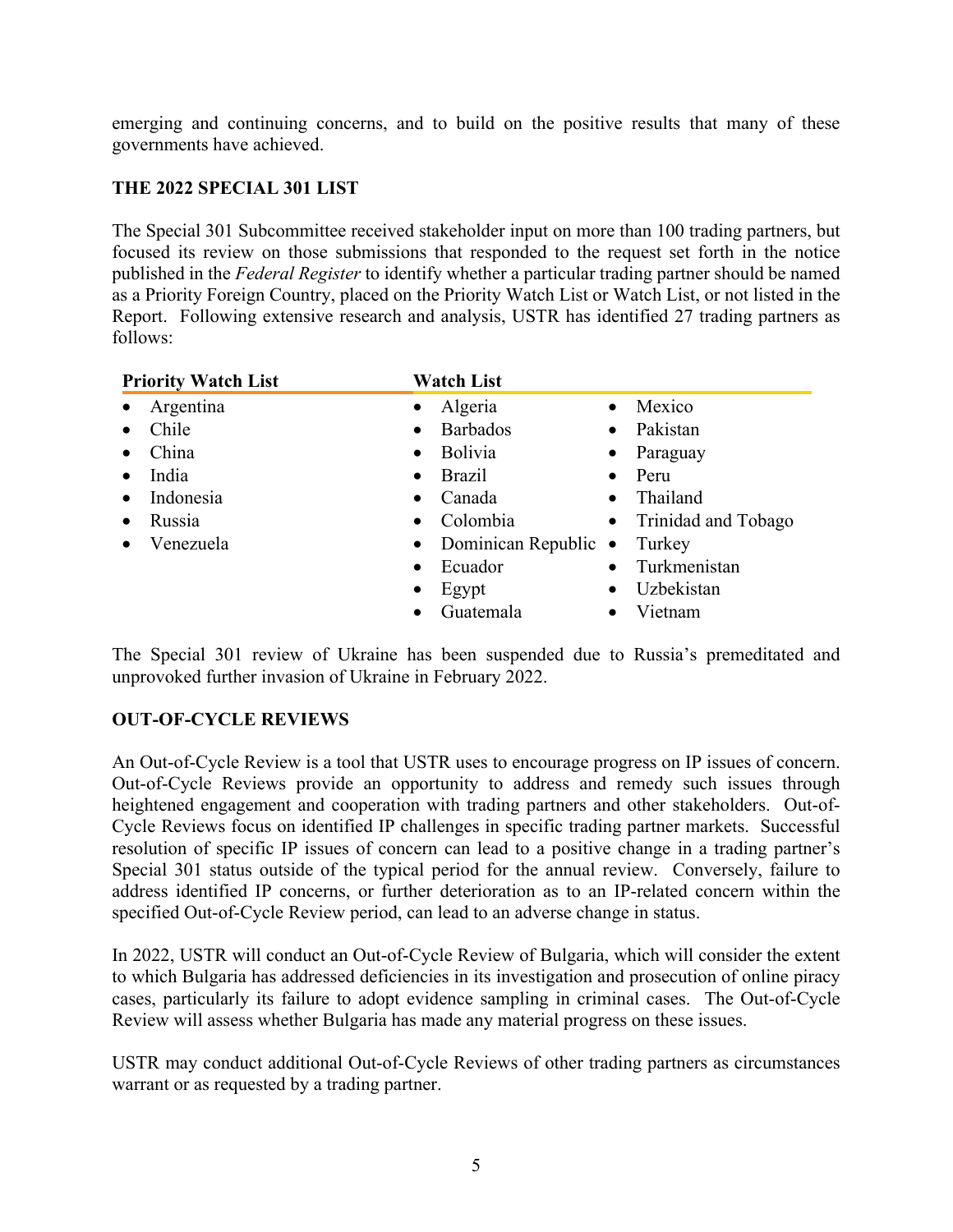#### **REVIEW OF NOTORIOUS MARKETS FOR COUNTERFEITING AND PIRACY**

In 2010, USTR began publishing annually the *Review of Notorious Markets for Counterfeiting and Piracy* (*Notorious Markets List*) separately from the annual Special 301 Report. The *Notorious Markets List* identifies illustrative examples of online and physical markets that reportedly engage in, facilitate, turn a blind eye to, or benefit from substantial copyright piracy and trademark counterfeiting, according to information submitted to USTR in response to a notice published in the *Federal Register* requesting public comments. In 2021, USTR requested such comments on August 30, 2021, and published the *2021 Notorious Markets List* on February 17, 2022. USTR plans to conduct its next Review of Notorious Markets for Counterfeiting and Piracy in the fall of 2022.

#### **THE SPECIAL 301 PROCESS**

The Congressionally mandated annual Special 301 Report is the result of an extensive multistakeholder process. Pursuant to the statute mandating the Report, the United States Trade Representative is charged with designating as Priority Foreign Countries those countries that have the most onerous or egregious acts, policies, or practices and whose acts, policies, or practices have the greatest adverse impact (actual or potential) on relevant U.S. products. (See ANNEX 1.) To facilitate administration of the statute, USTR has created a Priority Watch List and a Watch List within this Report. Placement of a trading partner on the Priority Watch List or Watch List indicates that particular problems exist in that country with respect to IP protection, enforcement, or market access for U.S. persons relying on IP. Provisions of the Special 301 statute, as amended, direct the United States Trade Representative to develop action plans for each country identified as a Priority Watch List country that has also been on the Priority Watch List for at least one year.

#### *Public Engagement*

USTR solicited broad public participation in the 2022 Special 301 review process to facilitate sound, well-balanced assessments of trading partners' IP protection and enforcement and related market access issues affecting IP-intensive industries and to help ensure that the Special 301 review would be based on comprehensive information regarding IP issues in trading partner markets.

USTR requested written submissions from the public through a notice published in the *Federal Register* on December 13, 2021 (*Federal Register* notice). In addition, due to the COVID-19 pandemic, USTR fostered public participation via written submissions rather than an in-person hearing. The interagency Special 301 Subcommittee of the Trade Policy Staff Committee (TPSC) sent written questions about issues relevant to the review to those that submitted written comments, including to representatives of foreign governments, industry, and non-governmental organizations. USTR posted the written questions and the written responses online at www.regulations.gov, docket number USTR-2021-0021. The *Federal Register* notice drew submissions from 44 non-government stakeholders and 18 foreign governments. The submissions filed in response to the *Federal Register* notice are available to the public online at www.regulations.gov, docket number USTR-2021-0021.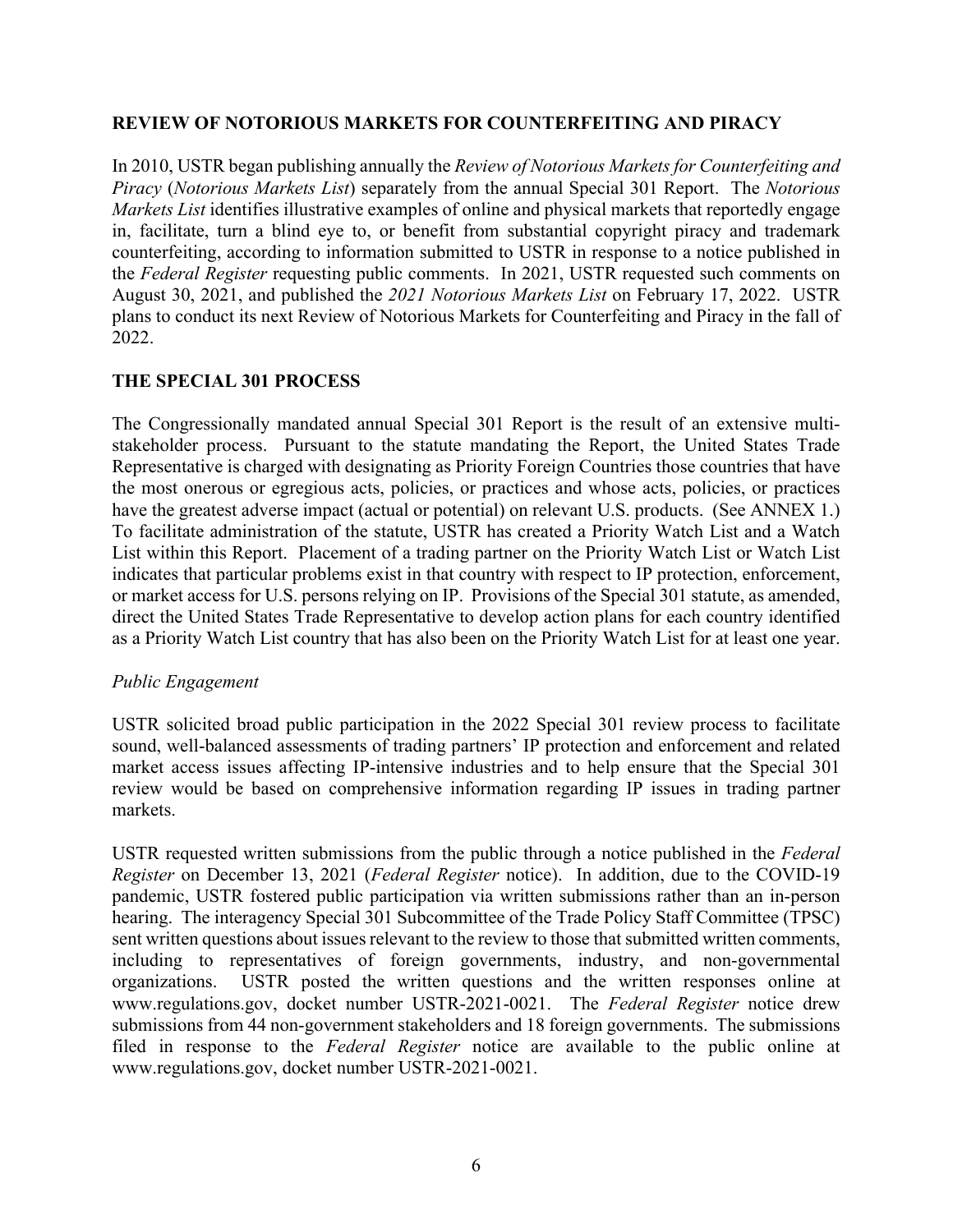# *Country Placement*

The Special 301 listings and actions announced in this Report are the result of intensive deliberations among all relevant agencies within the U.S. Government, informed by extensive consultations with participating stakeholders, foreign governments, the U.S. Congress, and other interested parties.

USTR, together with the Special 301 Subcommittee, conducts a broad and balanced assessment of U.S. trading partners' IP protection and enforcement, as well as related market access issues affecting IP-intensive industries, in accordance with the statutory criteria. (See ANNEX 1.) The Special 301 Subcommittee, through the TPSC, provides advice on country placement to USTR based on this assessment. This assessment is conducted on a case-by-case basis, taking into account diverse factors such as a trading partner's level of development, its international obligations and commitments, the concerns of right holders and other interested parties, and the trade and investment policies of the United States. It is informed by the various cross-cutting issues and trends identified in Section I. Each assessment is based upon the specific facts and circumstances that shape IP protection and enforcement in a particular trading partner.

In the year ahead, USTR will continue to engage trading partners on the issues discussed in this Report. In preparation for, and in the course of, those interactions, USTR will:

- Engage with U.S. stakeholders, the U.S. Congress, and other interested parties to ensure that the U.S. Government's position is informed by the full range of views on the pertinent issues;
- Conduct extensive discussions with individual trading partners regarding their respective IP regimes;
- Encourage trading partners to engage fully, and with the greatest degree of transparency, with the full range of stakeholders on IP matters;
- Develop an action plan with benchmarks for each country that has been on the Priority Watch List for at least one year to encourage progress on high-priority IP concerns; and
- Identify, where possible, appropriate ways in which the U.S. Government can be of assistance. (See ANNEX 2.)

USTR will conduct these discussions in a manner that both advances the policy goals of the United States and respects the importance of meaningful policy dialogue with U.S. trading partners. In addition, USTR will continue to work closely with other U.S. Government agencies to ensure consistency of U.S. trade policy objectives.

# **STRUCTURE OF THE SPECIAL 301 REPORT**

The 2022 Report contains the following Sections and Annexes: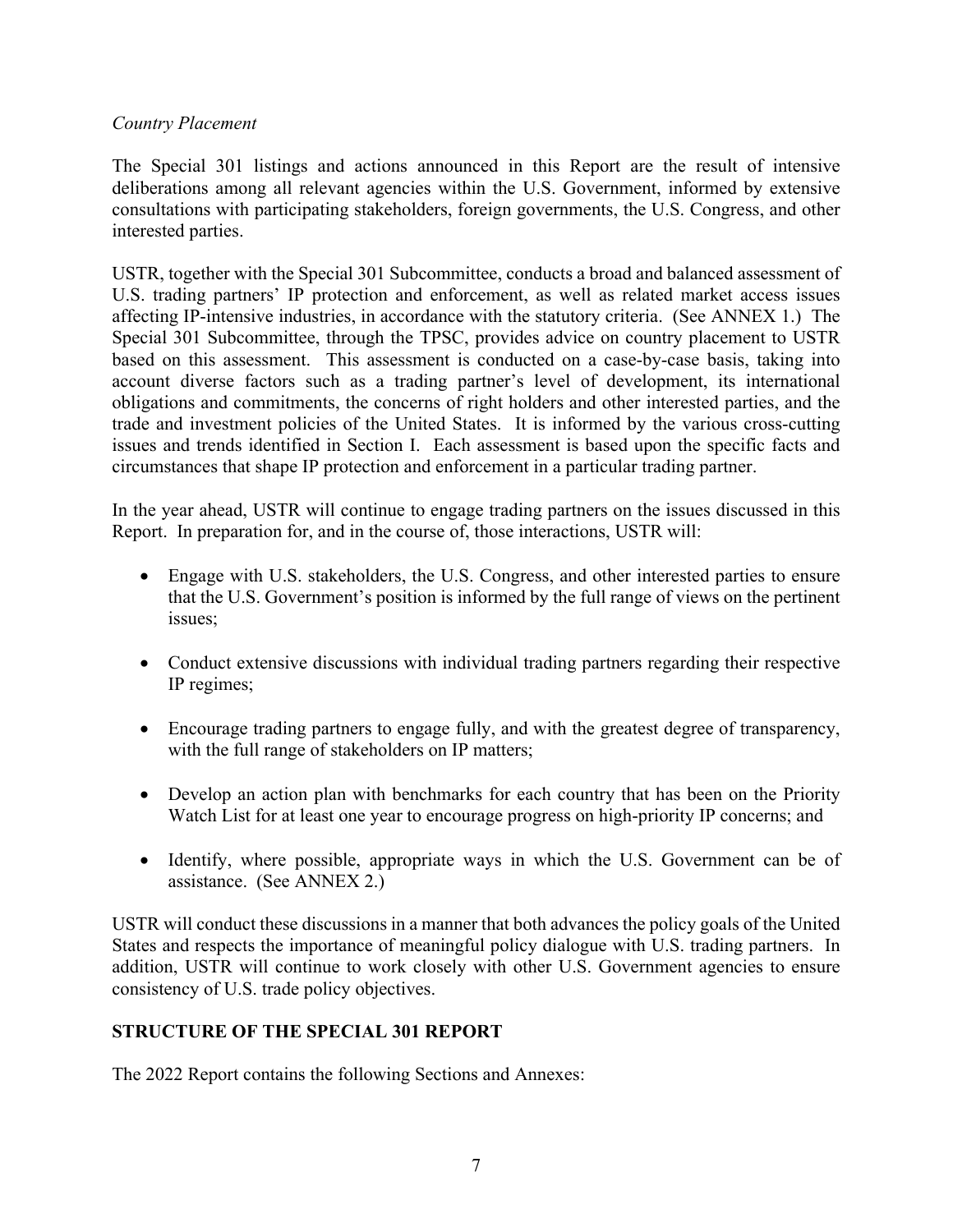SECTION I: Developments in Intellectual Property Rights Protection, Enforcement, and Related Market Access discusses global trends and issues in IP protection and enforcement and related market access that the U.S. Government works to address on a daily basis;

SECTION II: Country Reports includes descriptions of issues of concern with respect to particular trading partners;

ANNEX 1: Special 301 Statutory Basis describes the statutory basis of the Special 301 Report; and

ANNEX 2: U.S. Government-Sponsored Technical Assistance and Capacity Building highlights U.S. Government-sponsored technical assistance and capacity-building efforts.

April 2022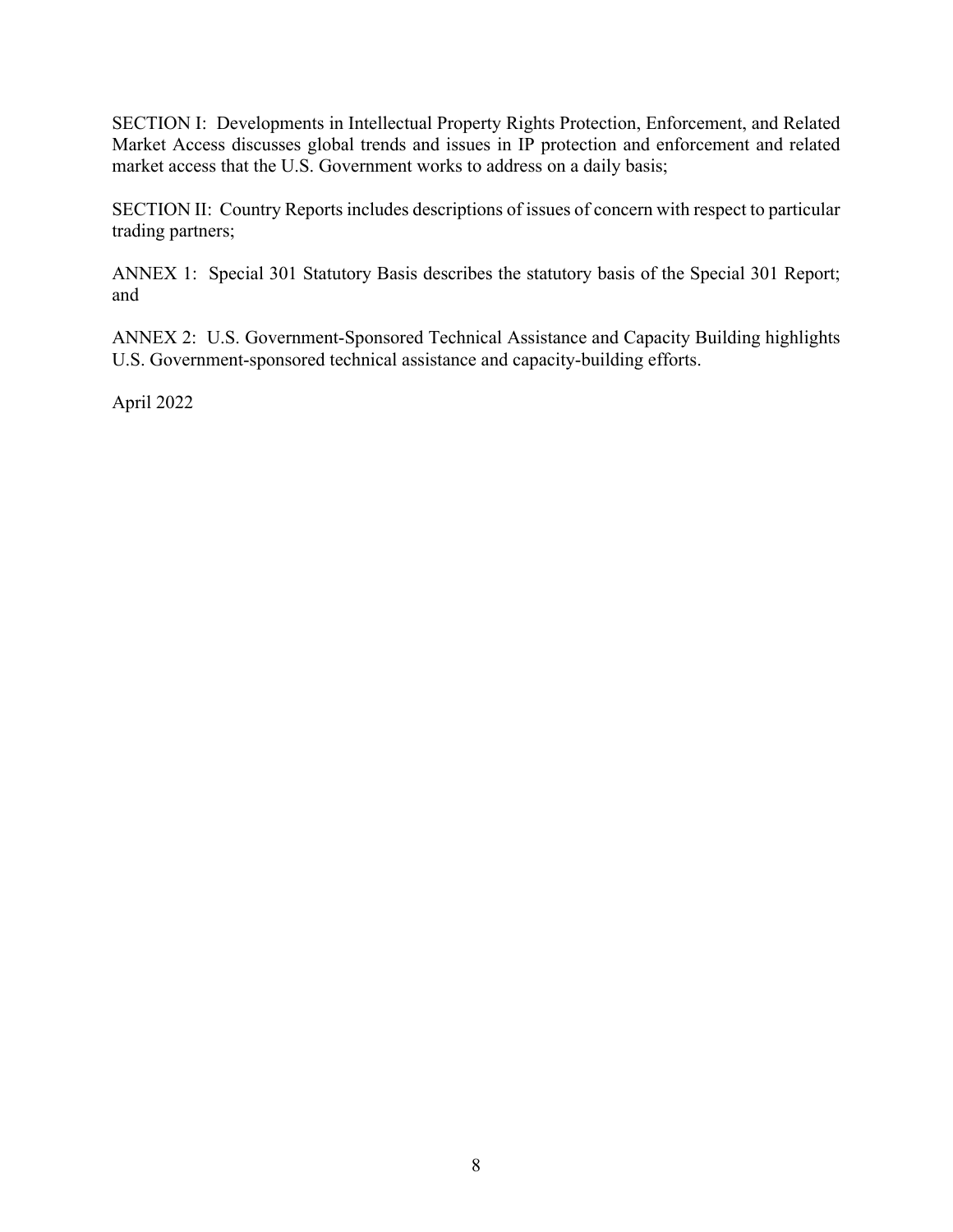# <span id="page-8-0"></span>**SECTION I: Developments in Intellectual Property Rights Protection, Enforcement, and Related Market Access**

An important part of the mission of the Office of the United States Trade Representative (USTR) is to support and implement the Administration's commitment to protect American jobs and workers and to advance the economic interests of the United States. USTR works to protect American innovation and creativity in foreign markets employing all the tools of U.S. trade policy, including the annual Special 301 Report (Report).

Fostering innovation and creativity is essential to U.S. economic growth, competitiveness, and the estimated 63 million American jobs that directly or indirectly rely on intellectual property (IP)- intensive industries.<sup>[3](#page-8-1)</sup> IP-intensive industries, defined by the U.S. Patent and Trademark Office (USPTO) as industries that rely most heavily on IP protections, are a diverse group that include, among others, manufacturers, technology developers, apparel makers, software publishers, agricultural producers, and creators of creative and cultural works.<sup>[4](#page-8-2)</sup> Together, these industries generated 41% of the U.S. gross domestic product (GDP).<sup>[5](#page-8-3)</sup> The 47.2 million workers that IPintensive industries employed directly also enjoyed pay that was, on average, 60% higher than workers in non-IP-intensive industries.<sup>[6](#page-8-4)</sup>

IP infringement, including patent infringement, trademark counterfeiting, copyright piracy,<sup>[7](#page-8-5)</sup> and trade secret theft, causes significant financial losses for right holders and legitimate businesses around the world. IP infringement undermines U.S. competitive advantages in innovation and creativity, to the detriment of American businesses and workers. In its most pernicious forms, IP infringement endangers the public, including through exposure to health and safety risks from counterfeit products, such as semiconductors, automobile parts, apparel, footwear, toys, and medicines. In addition, trade in counterfeit and pirated products often fuels cross-border organized criminal networks, increases the vulnerability of workers to exploitative labor practices, [8](#page-8-6) and hinders sustainable economic development in many countries.

This Section highlights developments in 2021 and early 2022 in IP protection, enforcement, and related market access in foreign markets, including: examples of initiatives to strengthen IP

<span id="page-8-1"></span><sup>3</sup> USPTO, *Intellectual Property and the U.S. Economy: Third Edition* at 4 (Mar. 2022), https://www.uspto.gov/sites/ default/files/documents/uspto-ip-us-economy-third-edition.pdf.

<span id="page-8-2"></span><sup>4</sup> *See id.* at 15 (table listing IP-intensive industries).

<span id="page-8-3"></span><sup>5</sup> *Id.* at 13.

<span id="page-8-4"></span><sup>6</sup> *Id.* at 4 and 9.

<span id="page-8-5"></span><sup>7</sup> The terms "trademark counterfeiting" and "copyright piracy" may appear below also as "counterfeiting" and "piracy," respectively.

<span id="page-8-6"></span><sup>&</sup>lt;sup>8</sup> The Issue Focus of the 2021 Review of Notorious Markets for Counterfeiting and Piracy examines the adverse impact of counterfeiting on workers involved with the manufacture of counterfeit goods. The illicit nature of counterfeiting requires coordination between relevant actors, including IP right holders, labor organizations, workers' rights associations, and government enforcement agencies in order to effectively uncover and combat labor violations in counterfeiting operations across the globe.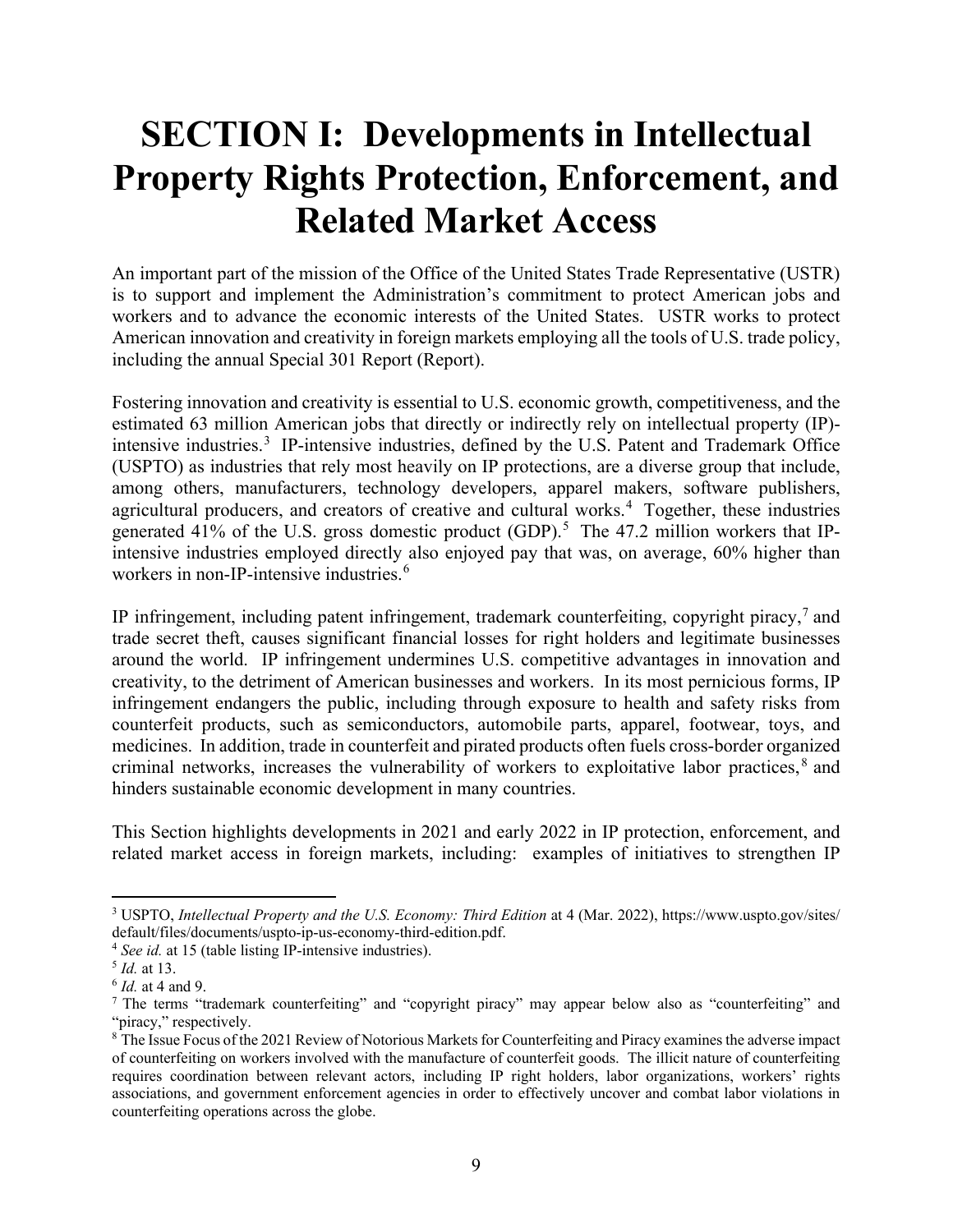protection and enforcement; illustrative best practices demonstrated by the United States and our trading partners; U.S.-led initiatives in multilateral organizations; and bilateral and regional developments. This Section identifies outstanding challenges and trends, including as they relate to trade in counterfeit goods, forced technology transfer and preferences for indigenous IP, protection of trade secrets, geographical indications (GIs), innovative pharmaceutical products and medical devices, and online and broadcast piracy. This Section also highlights the importance of IP to innovation in the environmental sector and considerations at the intersection of IP and health. Finally, this Section discusses the importance of full implementation of the World Trade Organization (WTO) Agreement on Trade-Related Aspects of Intellectual Property Rights (TRIPS) and developments on the use of WTO dispute settlement procedures by the United States to resolve IP concerns.

#### **A. Initiatives to Strengthen Intellectual Property Protection and Enforcement in Foreign Markets**

The Office of the United States Trade Representative (USTR) notes the following important developments in 2021 and early 2022:

- **Kuwait** is removed from the Watch List this year for making continued and significant progress on concerns that stakeholders identified with intellectual property (IP) enforcement and transparency. For example, the Ministry of Commerce and Industry (MOCI) and the Copyright Office each created online portals for streamlining the submission of trademark and copyright violation reports, respectively. Kuwait also increased engagement and transparency through meetings of the United States-Kuwait Trade and Investment Framework Agreement (TIFA) Intellectual Property Working Group. Kuwait plans to continue improving its IP enforcement systems by providing specialized training for its investigators, prosecutors, and judiciary; by conducting IPfocused public awareness campaigns; and by linking information between the MOCI Trademarks and Patents Department and the Kuwait General Administration for Customs Intellectual Property Rights Unit.
- **Saudi Arabia** is removed from the Priority Watch List this year due to steps the Saudi Authority for Intellectual Property (SAIP) took to publish its IP enforcement procedures; increase enforcement against counterfeit and pirated goods and online pirated content; create specialized IP enforcement courts with trained judges and expedited timelines; conduct strong IP awareness, outreach, training, and support; set up a centralized committee to coordinate IP enforcement actions across multiple authorities; and train IP specialists in 76 different authorities to increase government compliance with IP laws. Stakeholders continue to raise concerns that the Saudi Arabia Food and Drug Authority (SFDA) has granted marketing approval to domestic companies for subsequent versions of registered products, without requiring the submission of data that meets the same requirements applied to the initial applicant, despite the period of protection provided to the initial applicant by Saudi regulations. The SFDA has not granted these concerning marketing approvals since October 2020, and the United States will continue to closely monitor SFDA's actions in this area.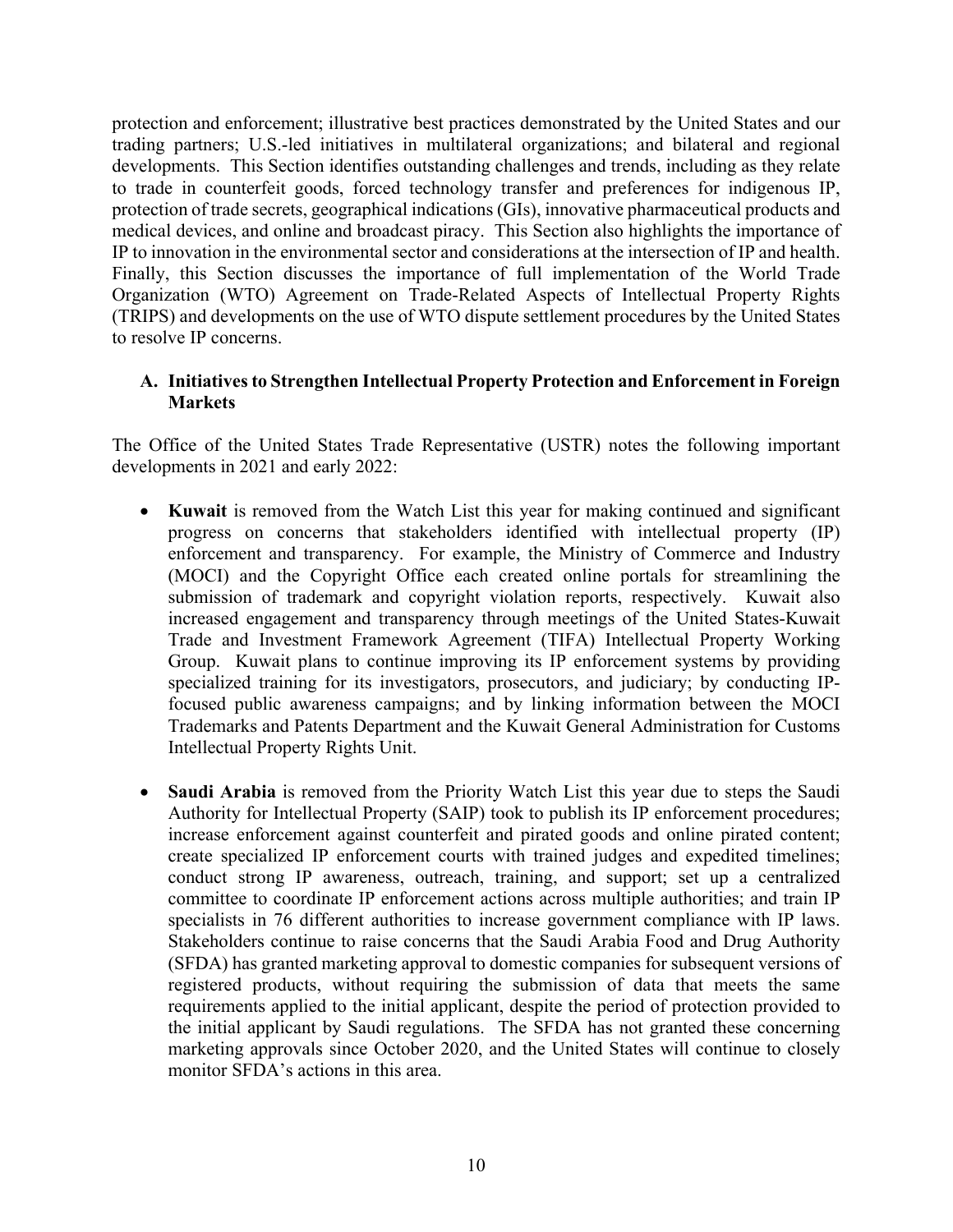- **Romania** is removed from the Watch List this year due to taking significant actions to improve IP protection and enforcement. In January 2022, Romania appointed its first-ever national IP enforcement coordinator, who has been charged with developing a national IP strategy and coordinating interagency efforts. Romania has also taken other actions to improve efforts to investigate and prosecute IP crime. For example, last year, the economic police established a new department dedicated to online piracy cases and also dedicated a minimum of two additional officers per county to IP investigations. Moreover, the General Prosecutor Office's Intellectual Property Coordination Department resumed coordination of IP working group sessions, holding meetings last year with representatives of different ministries involved in IP as well as private sector representatives. The United States will continue to monitor Romania's efforts to finalize a national IP strategy, to implement that strategy, and to take specific actions to prioritize IP protection and enforcement.
- **Lebanon** is removed from the Watch List this year. Stakeholders have not raised significant concerns about IP protection or enforcement during the Special 301 review. The United States will continue to monitor Lebanon's IP protection and enforcement regime, including the ratification and implementation of international IP treaties.
- **Japan** amended its Trademark Act in May 2021 to address concerns over Japan's personal use exemption for imported goods, which was used increasingly to send counterfeit items to individuals in Japan via postal and courier services. Pursuant to the amendment, items imported from "overseas vendors" for personal use fall within the scope of the Trademark Act, such that counterfeits imported in this manner are subject to seizure. The amendment is expected to come into force by November 2022.
- **Chile**'s amendment to its Industrial Property Law took effect in January 2022. Changes include criminalizing trademark falsification, recognizing non-traditional marks, introducing provisional applications for patents, incorporating a broader definition of trade secrets, and extending the term of protection for industrial designs to 15 years.
- After being removed from the Watch List in 2021, the **United Arab Emirates** (UAE) continued to advance IP protection and enforcement by enacting a series of major legal reforms to its Industrial Property, Trademark, Copyright, and Cyber Crime laws. Aided by these legal reforms, other non-legal reforms, and improved judicial review of IP cases, the IP enforcement authorities, especially those in Abu Dhabi, Dubai, and Ajman, increased investigations into online and offline IP infringing activities and continued to seize and destroy counterfeit goods. The UAE also established its first collective management organization (CMO) to license the physical and digital copying of printed material, although a CMO for music rights still has not been established.
- As of March 2022, there are 61 members of the 1991 Act of the International Union for the Protection of New Varieties of Plants Convention (UPOV 1991). The treaty requires member countries to grant IP protection to breeders of new plant varieties, known as breeder's rights. An effective plant variety protection system incentivizes plant-breeding activities, which leads to increased numbers of new plant varieties with improved characteristics such as high-yield, tolerance to adverse environmental conditions, and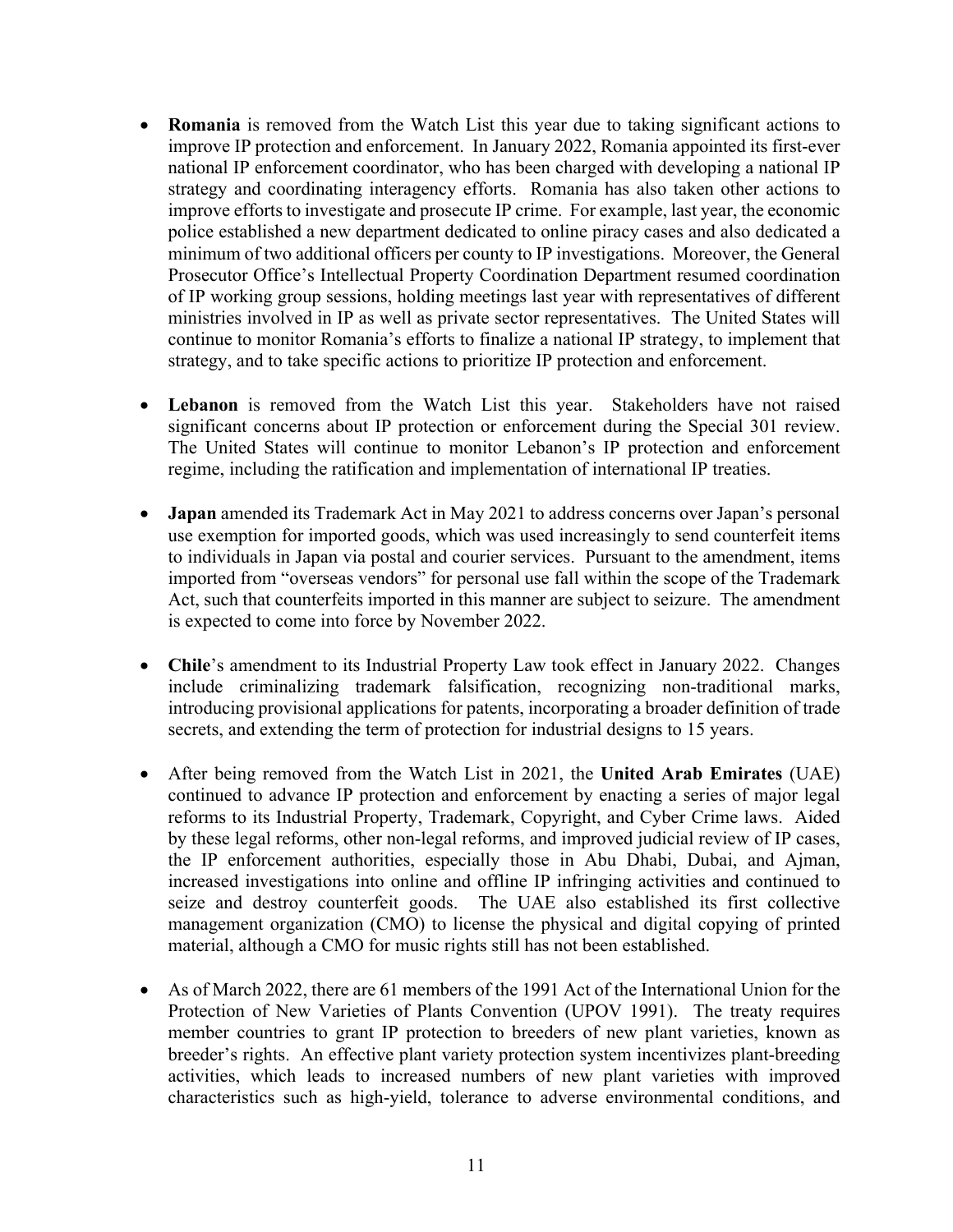better food quality. In addition, promoting strong plant variety protection and enforcement globally helps improve industry competitiveness in foreign markets, encourages the importation of foreign plant varieties, and enhances domestic breeding programs. **Ghana** joined UPOV 1991 as a new member in 2021.

- **Bahrain** enacted its Protection of New Plants Varieties Law in December 2021, which is a critical step in acceding to UPOV 1991 as part of its United States-Bahrain Free Trade Agreement obligations.
- As of March 2022, there are 110 parties to the World Intellectual Property Organization (WIPO) Performances and Phonograms Treaty and 112 parties to the WIPO Copyright Treaty, collectively known as the WIPO Internet Treaties. These treaties, which were completed in 1996 and entered into force in 2002, have raised the standard of copyright protection around the world, particularly with regard to online delivery of copyrighted content. The treaties, which provide for certain exclusive rights, require parties to provide adequate legal protection and effective legal remedies against the circumvention of technological protection measures (TPMs), as well as certain acts affecting rights management information (RMI). Since the publication of the 2021 Special 301 Report, **Kiribati**, **Uganda**, and **Vietnam** have acceded to the WIPO Internet Treaties.

The United States will continue to work with its trading partners to further enhance IP protection and enforcement during the coming year.

# **B. Illustrative Best Intellectual Property Practices by Trading Partners**

The Office of the United States Trade Representative (USTR) highlights the following illustrative best practices by trading partners in the area of intellectual property (IP) protection and enforcement:

• Cooperation and coordination among national government agencies involved in IP issues are examples of effective IP enforcement. Several countries, including the United States, have introduced IP enforcement coordination mechanisms or agreements to enhance interagency cooperation. **Thailand**'s interagency National Committee on Intellectual Property and a subcommittee on enforcement against IP infringement, led by the Prime Minister and a Deputy Prime Minister, respectively, have significantly improved coordination among government entities. **India**'s Cell for Intellectual Property Rights Promotion and Management (CIPAM) organizes and spearheads the government's efforts to simplify and streamline IP processes, increase IP awareness, promote commercialization, and enhance enforcement. In **Saudi Arabia**, the Saudi Authority for Intellectual Property (SAIP) recently created the permanent National Committee for the Enforcement of Intellectual Property to coordinate IP enforcement, issue reports and case studies, and develop IP legislation and regulations. **Brazil**'s National Council on Combating Piracy and Intellectual Property Crimes is composed of representatives from executive branch ministries, and the private sector and works to discuss ongoing IP enforcement issues, propose public policy initiatives, and organize public awareness workshops. In October 2021, **Ukraine**'s Council of Intellectual Property Issues tasked the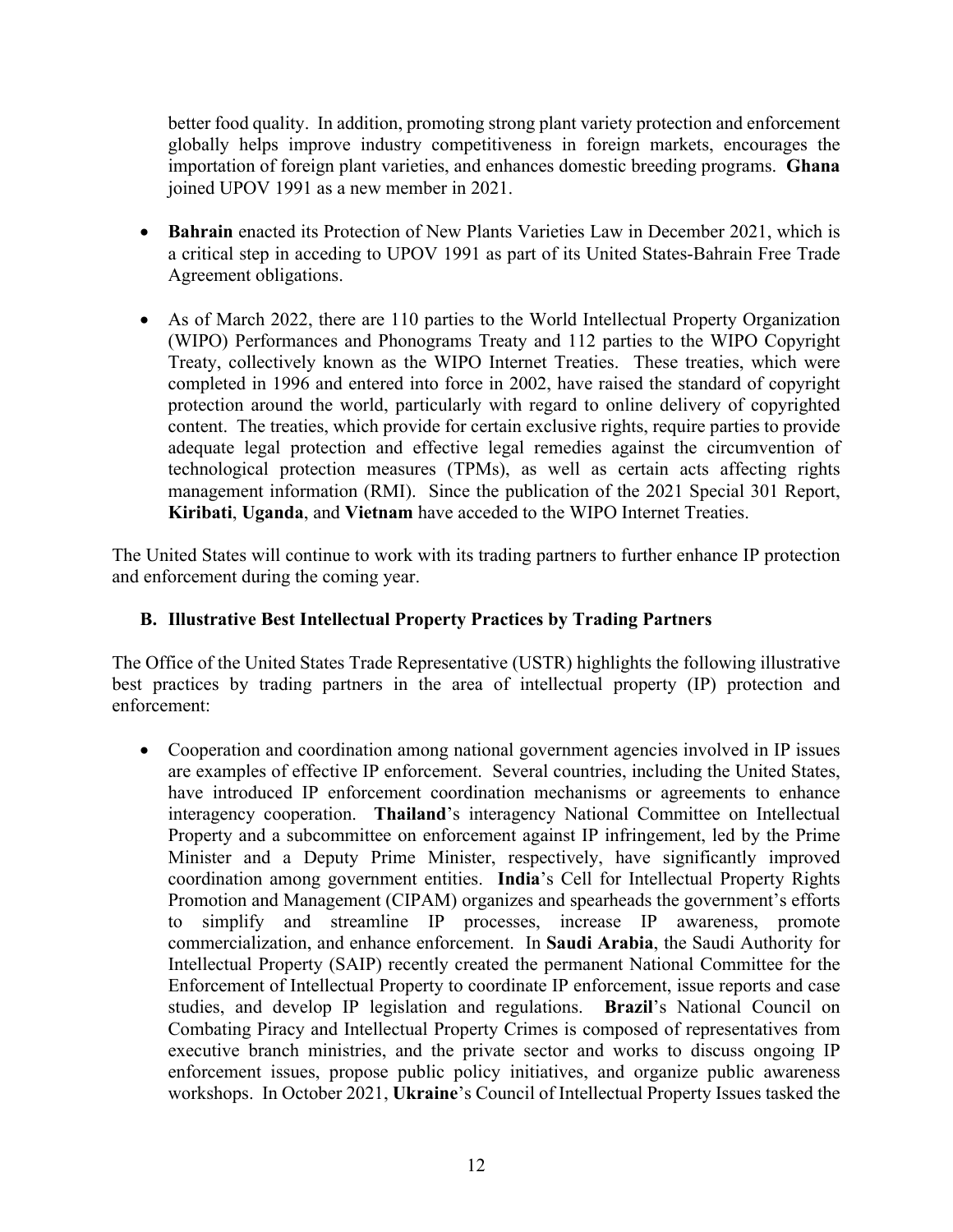Ministry of Economy and Ministry for Digital Transformation with drafting software audit methodology for executive agencies and coordinating with the Ministry of Finance on a budget for software licenses. Also, **Indonesia** established a new Intellectual Property Enforcement Task Force to improve coordination on IP enforcement. The United States encourages other trading partners to consider adopting cooperative IP arrangements.

- Specialized IP enforcement units also have proven to be important catalysts in the fight against counterfeiting and piracy. The Special Internet Forensics Unit in **Malaysia**'s Ministry of Domestic Trade and Consumer Affairs, which is responsible for IP enforcement, could be a model for others around the world.
- Many trading partners conducted IP awareness and educational campaigns, including jointly with stakeholders, to develop support for domestic IP initiatives. In **Spain**, the Ministry of Industry, Trade, and Tourism's Patent and Trademark Office carried out campaigns against IP theft. In the **United Arab Emirates** (UAE), the Emirates Intellectual Property Association's Dhahi Khalfan Center for Intellectual Property, established to keep pace with IP developments by providing IP academic courses and applied training, held 120 training courses conducted remotely with 5,300 local and international participants. In response to the pandemic, **India**'s CIPAM reportedly organized over 400 webinars for a variety of stakeholders and maintained an active social media presence. In **Thailand**, the Department of Intellectual Property continued to carry out various IP awareness activities, including the Go for Real campaign in conjunction with the U.S. Patent and Trademark Office (USPTO), to enhance awareness among high school and university students. In **Trinidad and Tobago**, the Intellectual Property Office developed two courses on IP administration and IP enforcement for law enforcement authorities and collaborated with the Ministry of Education to host workshops and clinics on IP for schoolteachers and a law school. In **Saudi Arabia**, the SAIP created a national initiative to include IP-related subjects and materials in public school curricula.
- Another best practice is the active participation of government officials in technical assistance and capacity building. **Romania**'s law enforcement officers and prosecutors participated in several IP workshops and trainings organized by the regional International Computer Hacking and Intellectual Property (ICHIP) Advisor of the U.S. Department of Justice (DOJ) to promote U.S. best practices for IP rights enforcement, including collaborations with the United Nations Food and Agriculture Program, the European Commission, the European Anti-Fraud Office, the USPTO, and the DOJ. **Algeria**'s prosecutors and General Directorate of National Security officers participated in a virtual IP enforcement "train the trainer" workshop hosted by the DOJ ICHIP office in Abuja, Nigeria. In December 2020, the USPTO and **India**'s Department for Promotion of Industry and Internal Trade (DPIIT) signed a new Memorandum of Understanding related to IP technical cooperation mechanisms, and DPIIT and USPTO are in the process of entering into a biennial work plan to guide implementation of the Memorandum. The Intellectual Property Office of the **Philippines** signed a Memorandum of Understanding with the World Intellectual Property Organization (WIPO) to conduct a nationwide survey to measure the level of IP awareness in the Philippines, identify gaps, and determine priority areas. With the support of the European Union Intellectual Property Office, the Philippines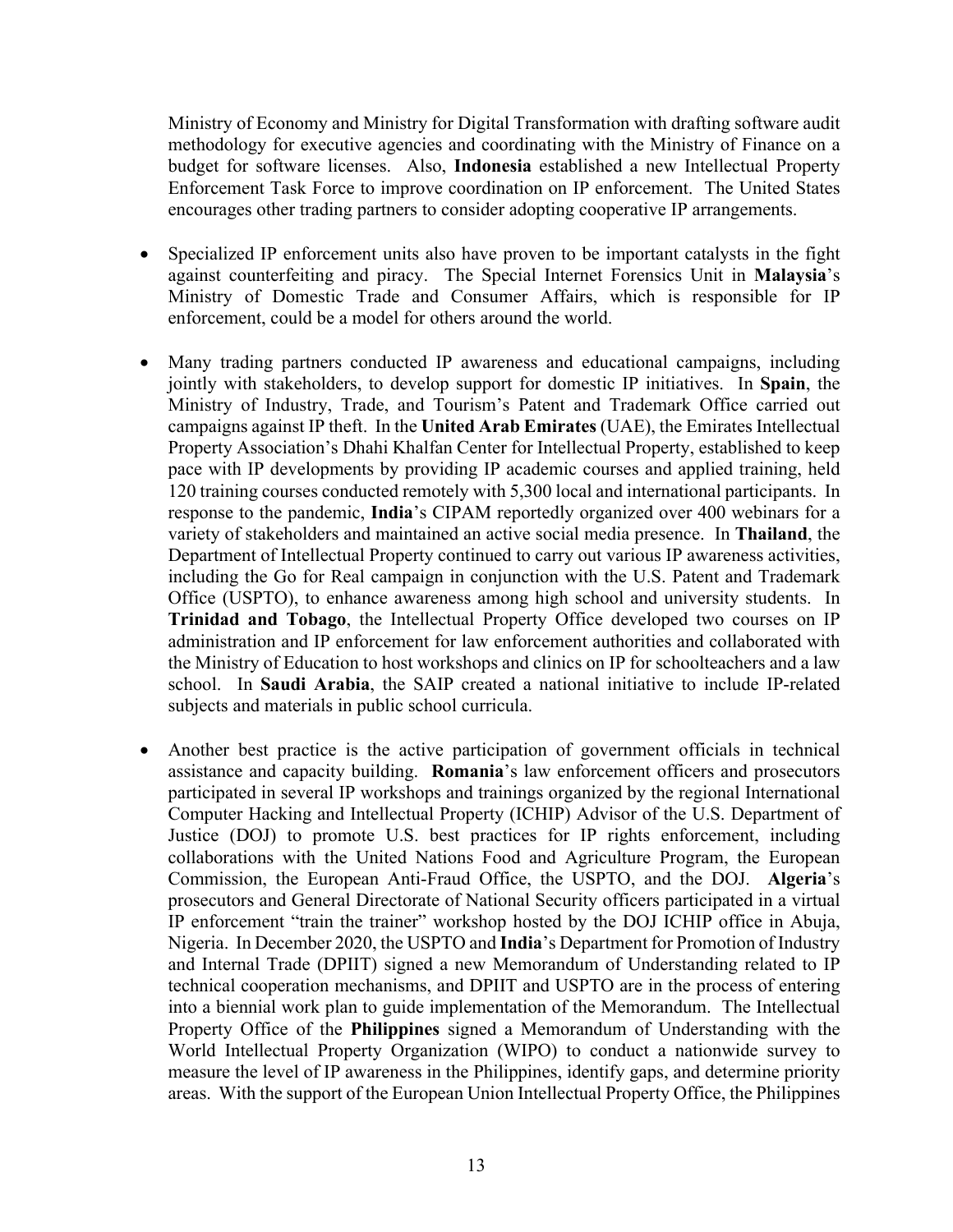also conducted a workshop for law enforcement officers and public prosecutors with the objective to strengthen coordination and capacity on enforcement. **Brazil**'s judiciary participated in a series of dialogues and exchanges with U.S. district court judges on rule of law, sentencing, and evidence in criminal IP cases. As further explained in Annex 2, the United States encourages foreign governments to make training opportunities available to their officials and actively engages with trading partners in capacity-building efforts both in the United States and abroad.

• Micro, small, and medium-sized enterprises (MSMEs) play a positive role in the global economy as they contribute widely to innovation, trade, growth, investment, and competition, and many trading partners provide capacity building, technical assistance, or other resources to help MSMEs better understand IP and how to protect and enforce their IP. For example, **Hong Kong** is providing capacity building to support MSMEs, including through pro bono IP consultation services and in-house "IP Manager" and "IP Manager Plus" schemes to oversee compliance and IP monetization through comprehensive and indepth training courses. Similarly, the **United Kingdom** provides IP audits to help potential high growth, innovative MSMEs with a tailored assessment of the IP within their business to help them develop IP management strategies. In **Saudi Arabia**, the SAIP launched a public awareness program to educate MSMEs on the importance of IP and established a communication channel that allows inventors and MSMEs to consult with IP experts. In January 2021, building on similar efforts in the past with respect to patents and trademarks, **India** notified Design (Amendment) Rules 2021 that reduce fees for startups seeking design protection. **Algeria**'s National Institute of Industrial Property (INAPI) is working with WIPO to provide Algerian MSMEs access to WIPO's new IP Diagnostics tool to help MSMEs assess their needs.

# **C. Multilateral Initiatives**

The United States works to promote adequate and effective intellectual property (IP) protection and enforcement through various multilateral institutions, notably the **World Trade Organization** (WTO). These efforts are critical, as stakeholders have raised concerns regarding the use of multilateral institutions to undermine IP rights by some member countries. In the past year, the United States co-sponsored discussions in the WTO Council for Trade-Related Aspects of Intellectual Property Rights (TRIPS Council) on the positive and mutually reinforcing relationship between the protection of IP, innovation, and business development.

In 2021, the United States advanced its Intellectual Property and Innovation agenda in the TRIPS Council through a series of different initiatives that cover often unexplored areas connected to IP and innovation. Over the course of three meetings, the United States and co-sponsors presented on the relationship between IP and investment, IP and green technology, and women and IP. The discussions were wide-ranging and spurred Members to consider the links between these areas.

Throughout 2021, the United States, together with other Members of the WTO, worked to orient Members' efforts towards a pandemic response and greater preparedness, and sought to identify priority steps that could be taken, including in the area of trade facilitation and IP protections. While some progress has been made, there is still no multilaterally agreed outcome. The Biden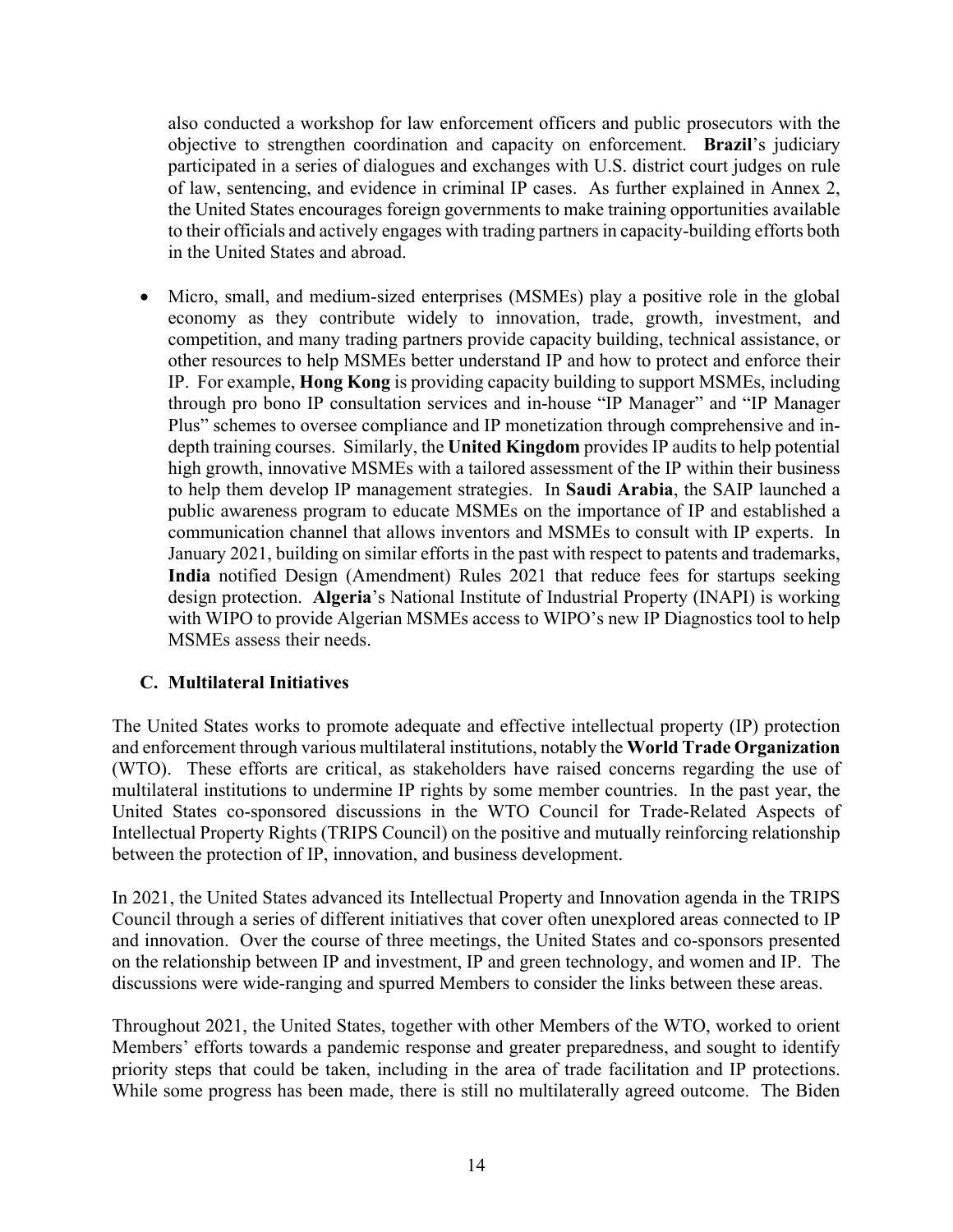Administration supports a waiver of intellectual property protections for COVID-19 vaccines under the WTO Agreement on Trade-Related Aspects of Intellectual Property Rights (TRIPS Agreement), but the broader institution has not been able to reach consensus on an agreement to do so.

# **D. Bilateral and Regional Initiatives**

The United States works with many trading partners to strengthen IP protection and enforcement through the provisions of bilateral instruments, including trade agreements and memoranda of cooperation, and through regional initiatives.

The following are examples of bilateral coordination and cooperation:

- Trade and Investment Framework Agreements (TIFAs) between the United States and more than 50 trading partners and regions around the world have facilitated discussions on enhancing IP protection and enforcement. A March 2022 United States-**Pakistan** TIFA Intersessional meeting included engagement on updates to Pakistan's IP laws, use of unauthorized software, and Pakistan's progress on joining IP treaties. In May 2021, the United States and **Kuwait** created a TIFA Intellectual Property Working Group that met in May, September, and December to discuss progress on Kuwait's IP enforcement activities and systems, including streamlined online procedures for reporting copyright and trademark infringement. In November 2021, the United States-**Argentina** Innovation and Creativity Forum for Economic Development held its sixth meeting to discuss IP issues that are essential to the success of each country's innovation economy. In September, November, and December 2021, the United States held technical meetings under the United States-**Indonesia** TIFA. In July 2021, the Intellectual Property Working Group under the United States-**Central Asia** TIFA met virtually to discuss and share ideas about recent innovations in IP protection and enforcement in each country. In June 2021, the United States and **Taiwan** held a TIFA Council meeting under the auspices of the American Institute in Taiwan (AIT) and the Taipei Economic and Cultural Representative Office in the United States (TECRO), and discussed developments related to the enforcement of trade secrets protections, copyright legislation, and digital piracy. At the tenth meeting of the United States-**Ukraine** Trade and Investment Council, held in November 2021, Ukraine agreed to pursue an Intellectual Property Work Plan identifying tangible steps Ukraine can take to demonstrate progress on key IP issues and to develop and implement a program to eliminate use of unlicensed software by government agencies. The Intellectual Property Working Group under the **India**-United States Trade Policy Forum (TPF), which met three times in 2021, exchanged ideas and discussed developments on patent, copyright, and trademark issues, among others. At the twelfth Ministerial-level meeting of the TPF held in November 2021, India clarified certain aspects of its patent and trademark systems and agreed to comply with the World Intellectual Property Organization (WIPO) Performances and Phonograms Treaty and WIPO Copyright Treaty, collectively known as the WIPO Internet Treaties.
- The United States engaged closely with **Canada** and **Mexico** on the implementation of provisions under the United States-Mexico-Canada Agreement (USMCA), which entered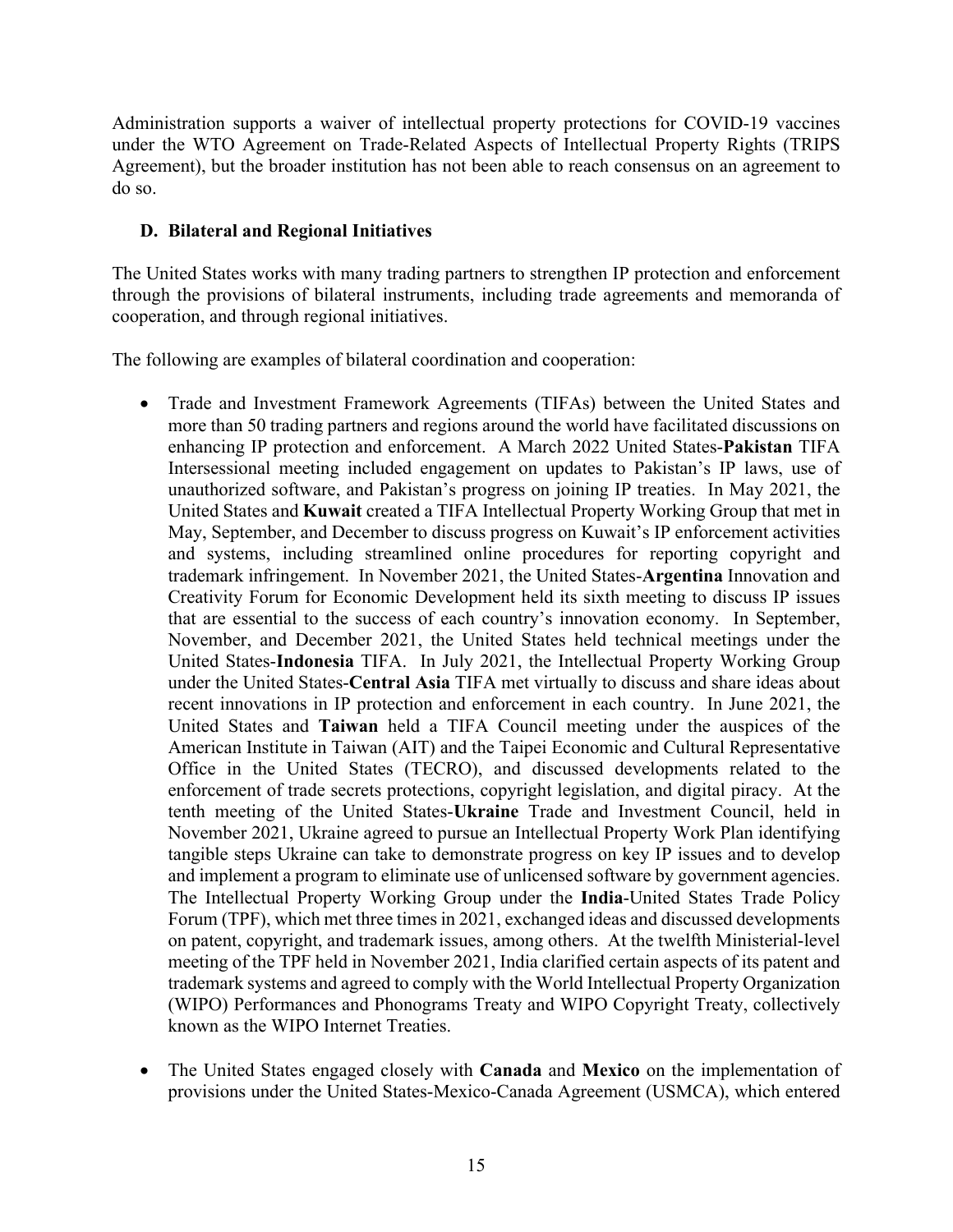into force on July 1, 2020, securing strong improvements in the protection and enforcement of IP.

Regional coordination and cooperation also increase the effectiveness of engagement on IP protection and enforcement challenges that extend beyond individual jurisdictions:

- The United States continued to use the **Asia-Pacific Economic Cooperation** (APEC) Intellectual Property Experts Group and other APEC sub-fora to build capacity and raise standards for the protection of IP rights in the Asia-Pacific region. This included a U.S. led initiative on illicit streaming, which involved the joint publication of the *Report on Results of Survey Questionnaire on Domestic Treatment of Illicit Streaming Devices (ISDs) by APEC Economies* with APEC and discussions on effective practices for enforcement against illicit streaming. The United States also continues to lead an initiative on industrial design protection, including the benefits of the Hague System. Industrial design protection is a critical component of any IP portfolio for competitive businesses in the modern innovation economy, particularly for small and medium-sized businesses in the APEC region.
- Under its trade preference program reviews, the Office of the United States Trade Representative (USTR), in coordination with other U.S. Government agencies, examines IP practices in connection with the implementation of Congressionally authorized trade preference programs, such as the Generalized System of Preferences (GSP) program, and regional programs, including the African Growth and Opportunity Act, Caribbean Basin Economic Recovery Act, and Caribbean Basin Trade Partnership Act. USTR has ongoing GSP reviews of IP practices in **Indonesia** and **South Africa**. USTR continues to work with trading partners to address policies and practices that may adversely affect their eligibility under the IP criteria of each preference program.

In addition to the work described above, the United States anticipates engaging with its trading partners on IP-related initiatives in fora such as the **Group of Seven** (G7**)**, **WIPO**, the **Organisation for Economic Co-operation and Development** (OECD), and the **World Customs Organization**. USTR, in coordination with other U.S. Government agencies, looks forward to continuing engagement with trading partners to improve the global IP environment.

# **E. Intellectual Property Protection, Enforcement, and Related Market Access Challenges**

# *Border, Criminal, and Online Enforcement Against Counterfeiting*

Trademark counterfeiting harms consumers, legitimate producers, and governments. Consumers may be harmed by fraudulent and potentially dangerous counterfeit products, <sup>[9](#page-15-0)</sup> particularly medicines, automotive and airplane parts, and food and beverages that may not be subject to the

<span id="page-15-0"></span><sup>9</sup> *See* OECD/EUIPO, *Dangerous Fakes: Trade in Counterfeit Goods that Pose Health, Safety and Environmental Risks* (March 2022), https://www.oecd.org/publications/dangerous-fakes-117e352b-en.htm (identifying types of potentially dangerous counterfeit products, associated health and safety risks, and global trade statistics from 2017 to 2019 for these products).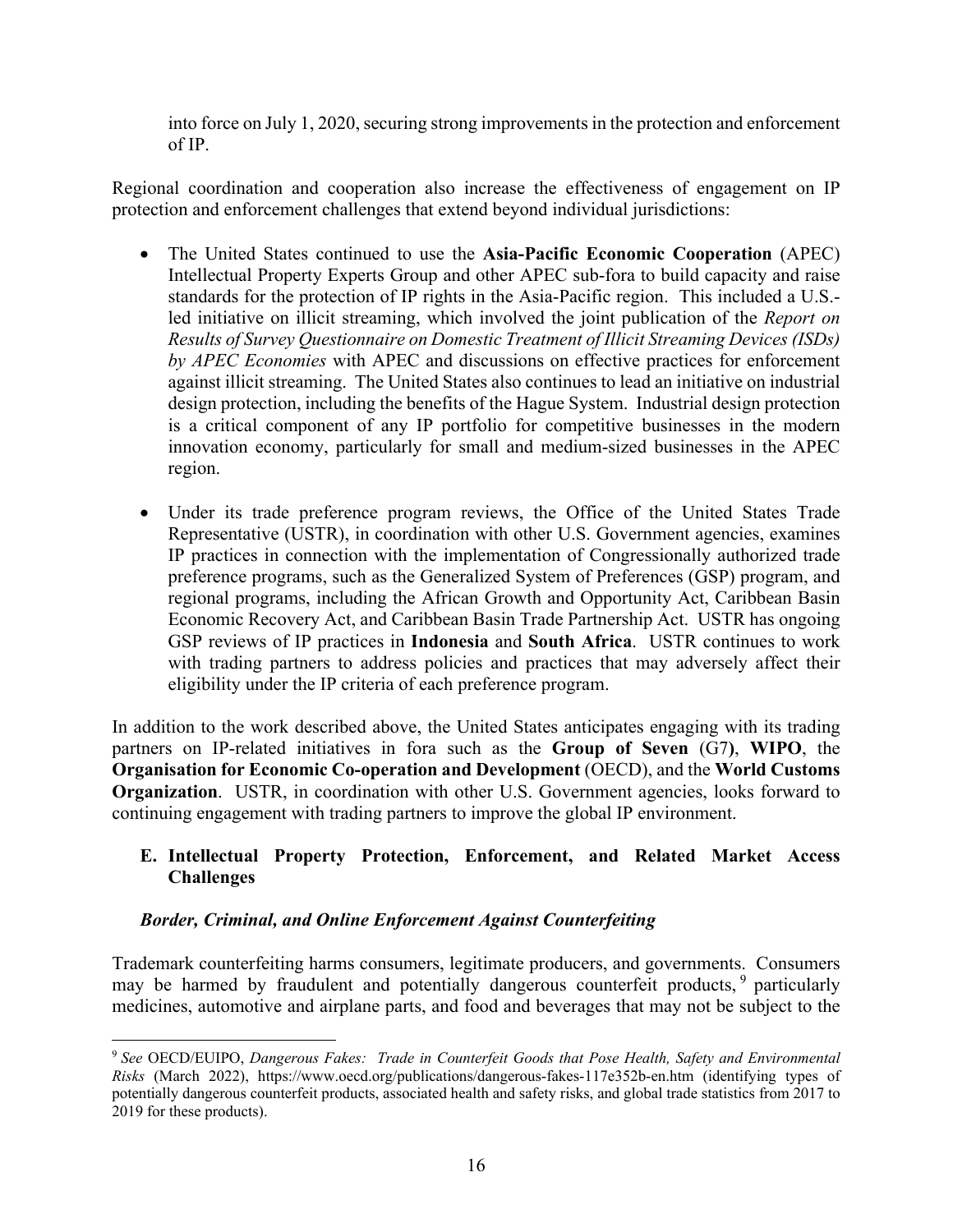rigorous good manufacturing practices used for legitimate products. Infringers often disregard product quality and performance for higher profit margins. Legitimate producers and their employees face diminished revenue and investment incentives, adverse employment impacts, and reputational damage when consumers purchase fake products. Counterfeiting may also increase costs for firms to enforce their intellectual property (IP) rights, which may be passed on to consumers. Governments lose the tax revenues generated by legitimate businesses and may find it more difficult to attract investment when illegal competitors undermine the market.

The problem of trademark counterfeiting continues on a global scale and involves the production, transshipment, and sale of a vast array of fake goods. Counterfeit goods, including semiconductors and other electronics, chemicals, medicines, automotive and aircraft parts, food and beverages, household consumer products, personal care products, apparel and footwear, toys, and sporting goods, make their way from **China**[10](#page-16-0) and other source countries, such as **India** for counterfeit medicines and **Turkey** for counterfeit apparel and foodstuffs, directly to purchasers around the world.

The counterfeits are shipped either directly to purchasers or indirectly through transit hubs, including **Hong Kong**, **Turkey**, **Kazakhstan**, **Kyrgyzstan**, and the **United Arab Emirates**, to third-country markets such as **Brazil**, **Nigeria**, **Russia**, and **Paraguay** that are reported to have ineffective or inadequate IP enforcement systems.

According to an Organisation for Economic Co-operation and Development (OECD) and European Union Intellectual Property Office (EUIPO) study released in June 2021, titled *Global Trade in Fakes: A Worrying Threat*, the global trade in counterfeit and pirated goods reached \$464 billion in 2019, accounting for 2.5% of the global trade in goods for that year.<sup>11</sup> China continues to be the largest origin economy for counterfeit and pirated goods, accounting (together with **Hong Kong**) for more than 85% of global seizures of counterfeit goods from 2017 to 2019. [12](#page-16-2) Stakeholders also continue to report dissatisfaction with border enforcement in **Singapore**, including concerns about the lack of coordination between Singapore's Customs authorities and the Singapore Police Force's Intellectual Property Rights Branch.

The manufacture and distribution of pharmaceutical products and active pharmaceutical ingredients bearing counterfeit trademarks is a growing problem that has important consequences for consumer health and safety and is exacerbated by the rapid growth of illegitimate online sales. Counterfeiting contributes to the proliferation of substandard, unsafe medicines that do not conform to established quality standards. The United States is particularly concerned with the proliferation of counterfeit pharmaceuticals that are manufactured, sold, and distributed by numerous trading partners. The majority, by value, of all counterfeit pharmaceuticals seized at the U.S. border in Fiscal Year 2021 was shipped from or transshipped through **India**, **China**, and the **Dominican Republic**. A recent study by OECD and EUIPO found that **China**, **India**, the

<span id="page-16-0"></span><sup>&</sup>lt;sup>10</sup> In fiscal year 2020, China and Hong Kong accounted for 83% of all U.S. IP rights seizures. U.S. Customs and Border Protection Office of Trade, *Intellectual Property Rights Seizure Statistics: Fiscal Year 2020* at 24 (Sep. 2021), https://www.cbp.gov/document/report/fy-2020-ipr-seizure-statistics.

<span id="page-16-1"></span><sup>11</sup> OECD/EUIPO, *Global Trade in Fakes: A Worrying Threat* at 9 (Jun. 2021), https://www.oecd-ilibrary.org/sites/ 74c81154-en/index.html?itemId=/content/publication/74c81154-en.

<span id="page-16-2"></span><sup>12</sup> *Id.* at 27.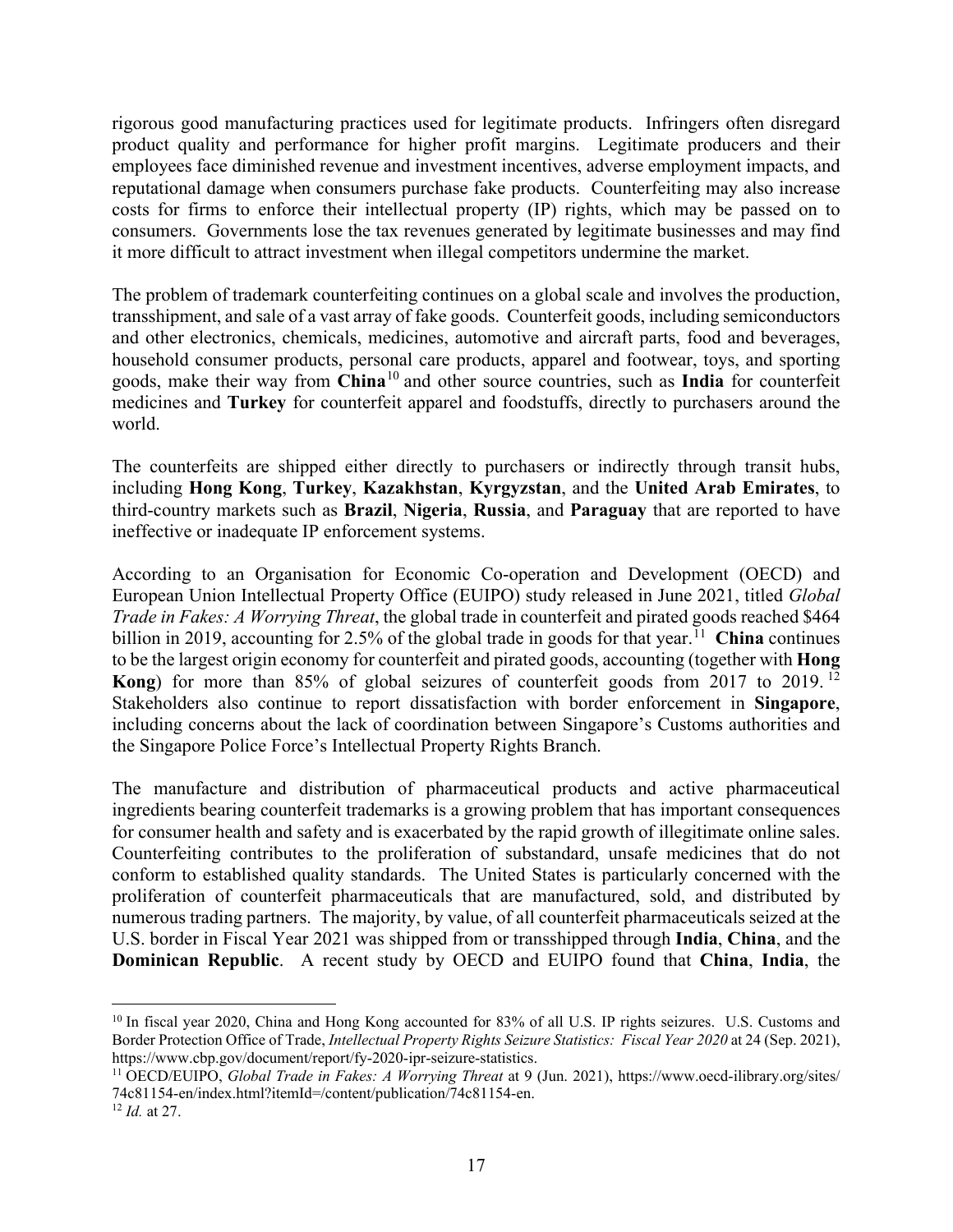**Philippines**, **Vietnam**, **Indonesia**, and **Pakistan** are the leading sources of counterfeit medicines distributed globally.<sup>[13](#page-17-0)</sup> This past year, countries continue to report significant quantities of counterfeit imports from China, including COVID-19 testing kits, personal protective equipment (PPE) such as those air-purifying particulate respirators meeting U.S. Department of Health certification standards (N95) and equivalent masks, sanitizers, detergents, and disinfectants. In the first year of the pandemic alone, U.S. Customs and Border Control (CBP) seized more than 30 million counterfeit face masks.<sup>14</sup> U.S. brands are the most popular targets for counterfeiters, and counterfeit U.S.-brand medicines account for 38% of global counterfeit medicine seizures. [15](#page-17-2) While it may not be possible to determine an exact figure, the World Health Organization (WHO) estimated that substandard or falsified medical products comprise 10% of total medical products in low- and middle-income countries. [16](#page-17-3) Furthermore, the increasing popularity of online pharmacies<sup>[17](#page-17-4)</sup> has aided the distribution of counterfeit medicines. A 2020 study by Pennsylvania State University found that illicit online pharmacies, which provide access to prescription drugs, controlled substances, and substandard or counterfeit drugs, represent between 67% to 75% of web-based drug merchants.<sup>[18](#page-17-5)</sup> The U.S. Government, through the United States Agency for International Development and other federal agencies, supports programs in sub-Saharan Africa, Asia, and elsewhere that assist trading partners in protecting the public against counterfeit and substandard medicines in their markets.

Counterfeiters increasingly use legitimate express mail, international courier, and postal services to ship counterfeit goods in small consignments rather than ocean-going cargo to evade the efforts of enforcement officials to interdict these goods. Over 90% of U.S. seizures at the border are made in the express carrier and international mail environments. Counterfeiters also continue to ship products separately from counterfeit labels and packaging to evade enforcement efforts that are limited by laws or practices that require counterfeit items to be "completed," which may overlook the downstream application of counterfeit labels.<sup>[19](#page-17-6)</sup>

<span id="page-17-0"></span><sup>13</sup> OECD/EUIPO, *Trade in Counterfeit Pharmaceutical Products* at 35 (Mar. 2020), http://www.oecd.org/gov/tradein-counterfeit-pharmaceutical-products-a7c7e054-en.htm.

<span id="page-17-1"></span><sup>14</sup> CBP, Trade News Snapshot, Volume 3, Issue 2 (2021), https://www.cbp.gov/sites/default/files/assets/documents/ 2021-Apr/Trade%20News%20Snapshot\_V3\_I2.pdf.

<span id="page-17-2"></span><sup>15</sup> OECD/EUIPO, *Trade in Counterfeit Pharmaceutical Products* at 12 (Mar. 2020), http://www.oecd.org/gov/tradein-counterfeit-pharmaceutical-products-a7c7e054-en.htm.

<span id="page-17-3"></span><sup>16</sup> WHO, *Substandard and Falsified Medical Products* (Jan. 2018), https://www.who.int/news-room/fact-sheets/ detail/substandard-and-falsified-medical-products.

<span id="page-17-4"></span><sup>17</sup> *See* Alliance for Safe Online Pharmacies (ASOP Global) / Abacus Data, *2020 National Survey on American Perceptions of Online Pharmacies* (Oct. 2020), https://buysaferx.pharmacy/wp-content/uploads/2020/10/ASOP-Global-Survey-Key-Findings\_October-2020-FINAL.pdf (based on a July 2020 poll of 1500 American consumers, "35% of Americans have now reported using an online pharmacy to buy medication for themselves or someone in their care" with "31% [doing] so for the first time this year because of the pandemic").

<span id="page-17-5"></span><sup>18</sup> Journal of Medical Internet Research, *Managing Illicit Online Pharmacies: Web Analytics and Predictive Models Study* (Aug. 2020), https://www.jmir.org/2020/8/e17239/; *cf.* ASOP Global / Abacus Data, *infra* ("At any given time, there are 35,000 active online pharmacies operating worldwide, 96% of which are operating illegally in violation of state and/or federal law and relevant pharmacy practice standards."); FDA, *Internet Pharmacy Warning Letters* (Mar. 2021), https://www.fda.gov/drugs/drug-supply-chain-integrity/internet-pharmacy-warning-letters (listing illegally operating online pharmacies that have been sent warning letters by the FDA).

<span id="page-17-6"></span><sup>&</sup>lt;sup>19</sup> For more information on these trends and CBP's and ICE/HSI's IP enforcement efforts, see the Department of Homeland Security (DHS), Intellectual Property Rights Annual Seizure Statistics at https://www.cbp.gov/trade/ priority-issues/ipr/statistics.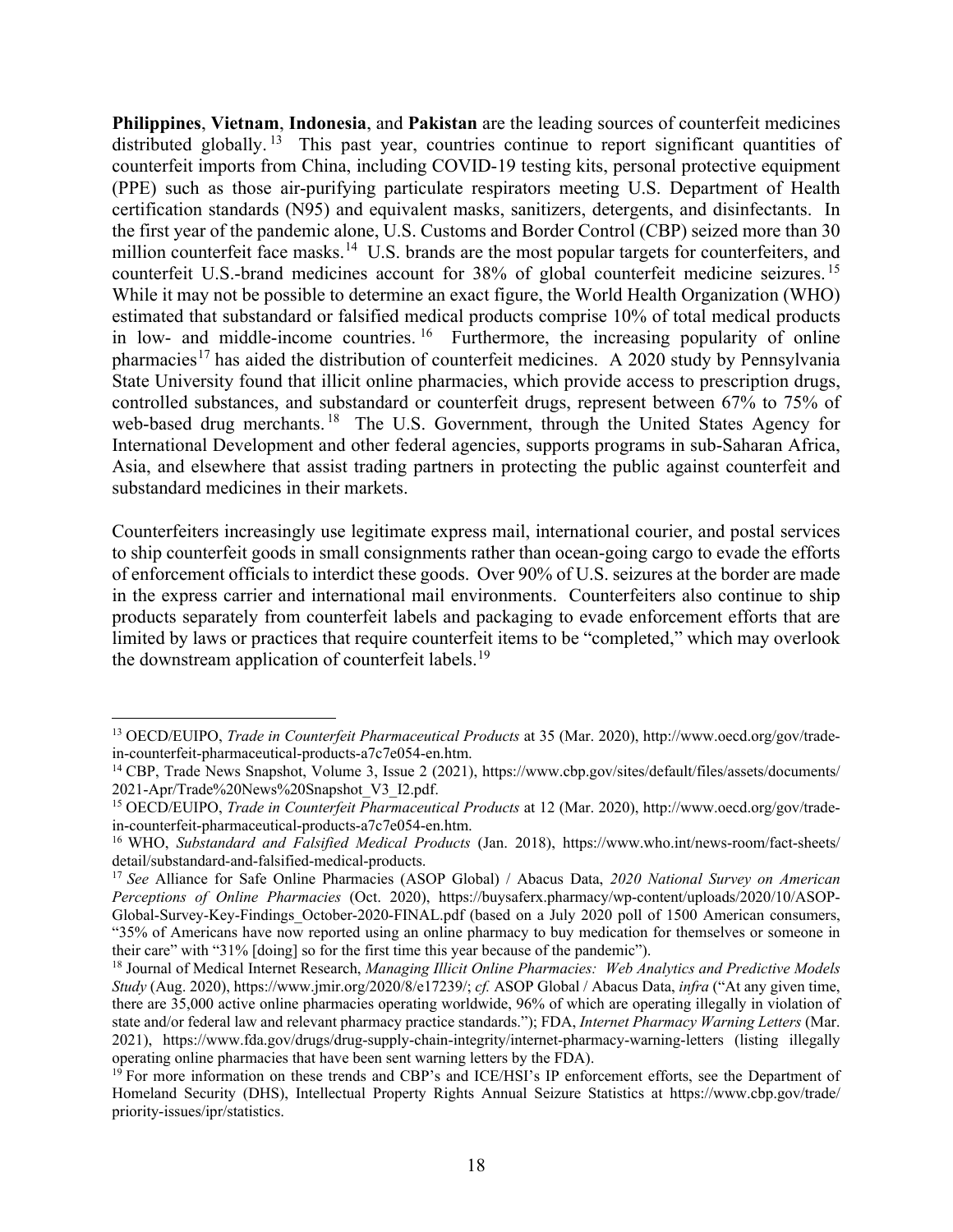Counterfeiters also increasingly sell counterfeit goods on online marketplaces, particularly through platforms that permit consumer-to-consumer sales. The Office of the United States Trade Representative (USTR) urges e-commerce platforms to take proactive and effective steps to reduce piracy and counterfeiting, for example, by establishing and adhering to strong quality control procedures in both direct-to-consumer and consumer-to-consumer sales, vetting third-party sellers, engaging with right holders to quickly address complaints, and working with law enforcement to identify IP violators. $20$ 

The United States continues to urge trading partners to undertake more effective criminal and border enforcement against the manufacture, import, export, transit, and distribution of counterfeit goods. The United States engages with its trading partners through bilateral consultations, trade agreements, and international organizations to help ensure that penalties, such as significant monetary fines and meaningful sentences of imprisonment, are available and applied to deter counterfeiting. In addition, trading partners should ensure that competent authorities seize and destroy counterfeit goods, as well as the materials and implements used for their production, thereby removing them from the channels of commerce. Permitting counterfeit goods, as well as materials and implements, to re-enter the channels of commerce after an enforcement action wastes resources and compromises the global enforcement effort.

In addition, trading partners should also provide enforcement officials with *ex officio* authority to seize suspect goods and destroy counterfeit goods in-country as part of their criminal procedures and at the border during import, export, or in-transit movement, without the need for a formal complaint from a right holder. In **Colombia**, for example, the customs police reportedly do not have authority to enter primary inspection zones and lack *ex officio* authority to inspect, seize, and destroy counterfeit goods in those zones. Although **Indonesia** provides *ex officio* authority for its customs authorities and has a recordation system, right holders can only benefit from the system if they meet several stringent requirements, including local permanent establishment requirements and large deposit requirements. **Turkey** provides its National Police with *ex officio* authority only in relation to copyright violations and not for trademark counterfeiting violations. **Pakistan** has not provided criminal enforcement authorities *ex officio* authority to take action against counterfeit goods. **Uzbekistan** and **Turkmenistan** lack *ex officio* authority for border enforcement.

The United States coordinates with and supports trading partners through technical assistance and sharing of best practices on criminal and border enforcement, including with respect to the destruction of seized goods (see ANNEX 2).

Modern supply chains offer many new opportunities for counterfeit goods to enter into the supply chain, including in the production process. This practice can taint the supply chain for goods in all countries, and countries must work together to detect and deter commerce in counterfeit goods. To this end, the United States strongly supports continued work in the OECD and elsewhere on countering illicit trade. For example, the OECD recently adopted recommendations for enhancing transparency and reducing opportunities for illicit trade in free trade zones.<sup>[21](#page-18-1)</sup> The United States

<span id="page-18-0"></span><sup>20</sup> For more examples, see DHS, *Combating Trafficking in Counterfeit and Pirated Goods* (January 2020), https://www.dhs.gov/sites/default/files/publications/20\_0124\_plcy\_counterfeit-pirated-goods-report\_01.pdf. <sup>21</sup> OECD, *Recommendation of the Council on Countering Illicit Trade: Enhancing Transparency in Free Trade Zones*

<span id="page-18-1"></span><sup>(</sup>Oct 2019), https://legalinstruments.oecd.org/en/instruments/OECD-LEGAL-0454.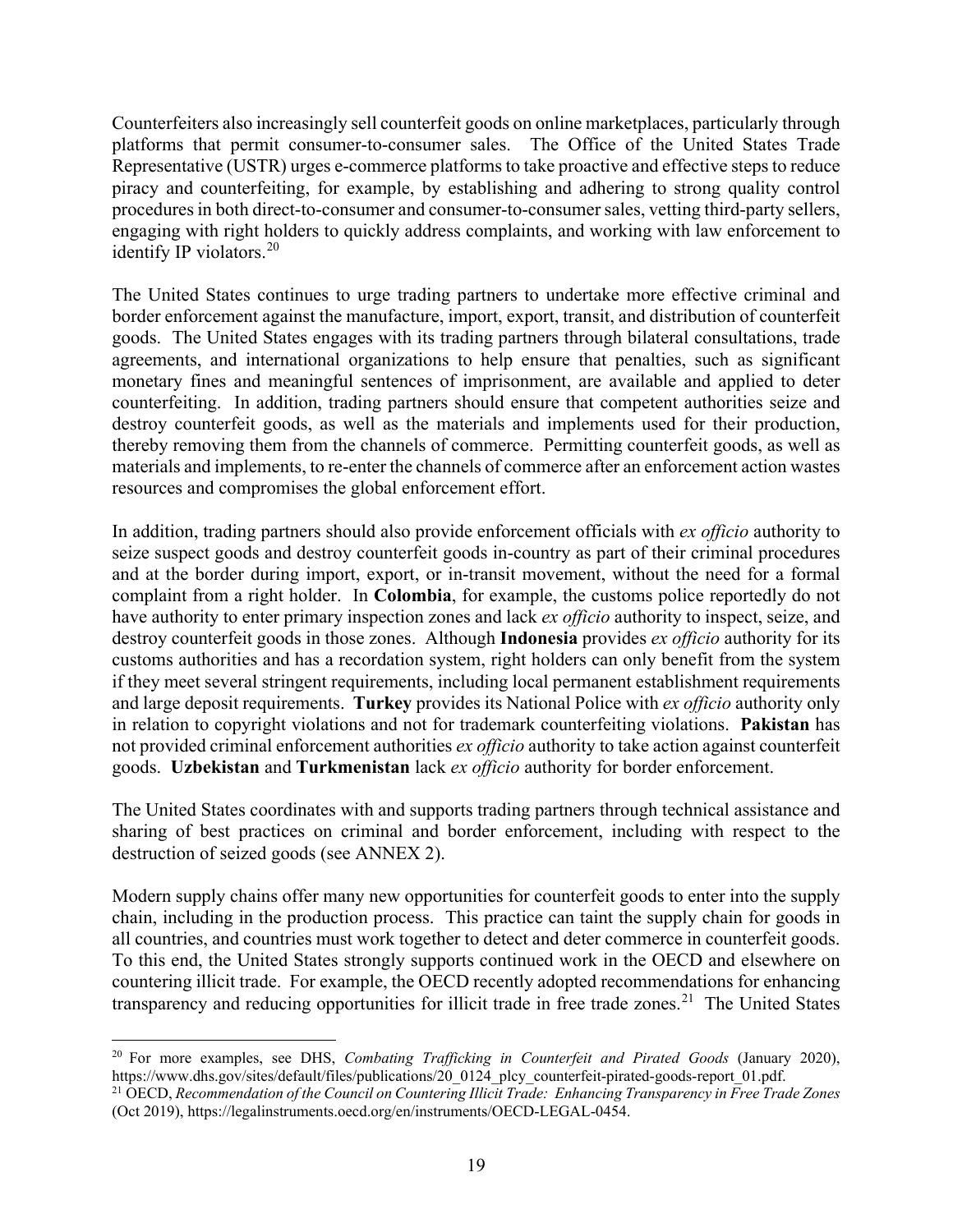encourages the OECD and our trading partners to build off the *Governance Frameworks to Counter Illicit Trade* OECD report<sup>[22](#page-19-0)</sup> and the International Chamber of Commerce (ICC) *Know Your Customer* initiative<sup>[23](#page-19-1)</sup> aimed at tackling the problem of counterfeit goods transported by international shipping companies. The United States commends these efforts by the OECD and the ICC.

#### *Online Piracy and Broadcast Piracy*

The increased availability of broadband Internet connections around the world, combined with increasingly accessible and sophisticated mobile technology, has been a boon to the U.S. economy and trade. One key area of economic growth for the United States has been the development of legitimate digital platforms for distribution of copyrighted content, so that consumers around the world can enjoy the latest movies, television, music, books, and other copyrighted content from the United States.

However, technological developments have also made the Internet an extremely efficient vehicle for disseminating pirated content that competes unfairly with legitimate e-commerce and distribution services that copyright holders and online platforms use to deliver licensed content. While optical disc piracy continues in many countries, including **China**, **India**, **Mexico**, and **Pakistan**, online piracy is the most challenging copyright enforcement issue in many foreign markets. For example, during the review period, countries such as **Argentina**, **Bulgaria**, **Canada**, **Chile**, **China**, **Colombia**, the **Dominican Republic**, **India**, **Mexico**, the **Netherlands**, **Romania**, **Russia**, **Switzerland**, **Thailand**, **Ukraine**, and **Vietnam** had high levels of online piracy and lacked effective enforcement. For example, Bulgaria was removed from the Watch List in 2018 after it committed to taking additional steps to improve enforcement, including adopting the practice of evidence sampling, but progress has stalled since then. The failure to adopt evidence sampling is a primary reason for the lack of significant, successful intellectual property (IP) prosecutions in Bulgaria and for weak enforcement efforts against online piracy. Bulgarian prosecutors did not charge anyone with copyright infringement last year and only filed one copyright indictment the year before. A June 2019 report, titled *Impacts of Digital Video Piracy on the U.S. Economy*, estimated that global online video piracy costs the U.S. economy at least \$29.2 billion and as much as \$71 billion in lost revenue each year.<sup>[24](#page-19-2)</sup>

Stream-ripping software can be used to create infringing copies of copyrighted works from licensed streaming sites, and stream-ripping is now a dominant method of music piracy, causing substantial economic harm to music creators and undermining legitimate online services. During

<span id="page-19-0"></span><sup>22</sup> OECD, *Governance Frameworks to Counter Illicit Trade* (Mar. 2018), https://www.oecd-ilibrary.org/governance/ governance-frameworks-to-counter-illicit-trade\_9789264291652-en.

<span id="page-19-1"></span><sup>&</sup>lt;sup>23</sup> International Chamber of Commerce, *Know Your Customer* (Mar. 2018), https://cdn.iccwbo.org/content/uploads/ sites/3/2018/03/kyc-paper-doi-published.pdf.

<span id="page-19-2"></span><sup>24</sup> Blackburn, David et al., *Impacts of Digital Video Piracy on the U.S. Economy* at Foreword, ii (Jun. 2019), https://www.theglobalipcenter.com/wp-content/uploads/2019/06/Digital-Video-Piracy.pdf. *See also* Danaher, Brett et al, *Piracy Landscape Study: Analysis of Existing and Emerging Research Relevant to Intellectual Property Rights (IPR) Enforcement of Commercial-Scale Piracy*, USPTO Economic Working Paper No. 2020-2 (Apr. 2020) (evaluating peer-reviewed studies addressing the scope and magnitude of economic harm from piracy, particularly via digital channels, across music and books as well as movies and television), https://papers.ssrn.com/sol3/ papers.cfm?abstract\_id=3577670.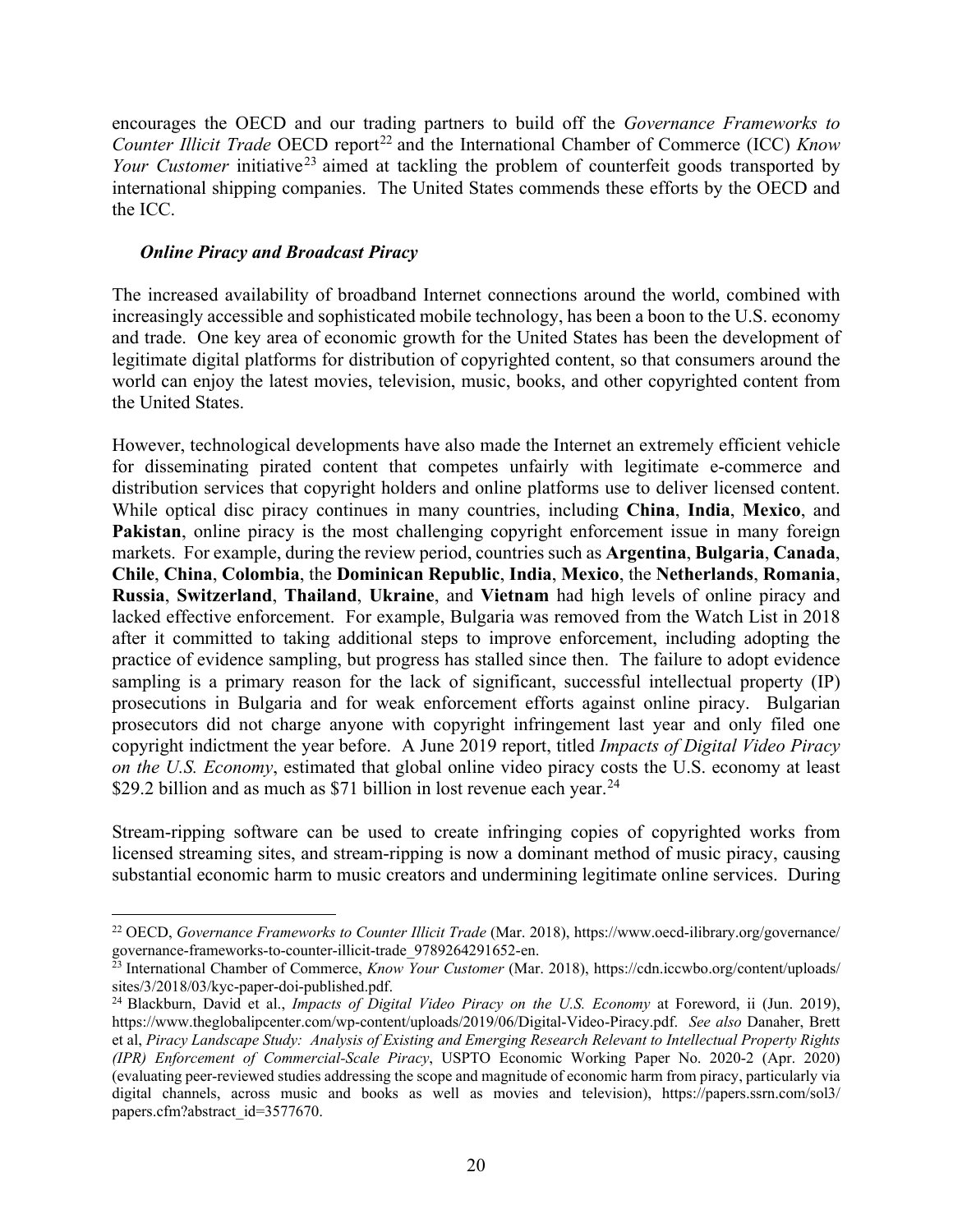the review period, stream-ripping was reportedly popular in countries such as **Canada**, **India**, **Mexico**, **Russia**, **Switzerland**, and **Ukraine**.

Furthermore, as highlighted in the 2017 *Notorious Markets List* and called out in subsequent *Notorious Markets Lists*, illicit streaming devices (ISDs), also referred to as piracy devices, continue to pose a direct threat to content creators, sports leagues, and live performances, as well as legitimate streaming, on-demand, and over-the-top media service providers. Similarly, illicit Internet Protocol Television (IPTV) services unlawfully retransmit telecommunications signals and channels containing copyrighted content through dedicated web portals and third-party applications. Today, there are many illegal IPTV services worldwide, many of which are subscription-based, for-profit services with vast and complex technical infrastructures. Stakeholders continue to report notable levels of piracy through ISDs and illicit IPTV apps, including in **Argentina**, **Brazil**, **Canada**, **Chile**, **China**, **Guatemala**, **Hong Kong**, **India**, **Indonesia**, **Iraq**, **Mexico**, **Singapore**, **Switzerland**, **Taiwan**, **Thailand**, and **Vietnam**. China, in particular, is a manufacturing hub for these devices, and Iraq is reportedly a source of satellite receivers pre-loaded with pirate IPTV apps.

Signal theft by cable operators continues to be a problem. In most cases, infringers circumvent encryption systems or otherwise unlawfully access cable or satellite signals to access copyrighted content. For example, in **Brazil**, signal theft is used as a source of premium live content. **Argentina**'s law enforcement authorities do not prioritize theft of pay-tv signals. Prior to January 2022, many **Ukrainian** cable operators reportedly had continued to transmit audiovisual programming without licenses. Unauthorized distributors may also steal "overspill" broadcast or satellite signals from neighboring countries, access broadcast signals, or otherwise hack set-top boxes to allow consumers unauthorized access to copyrighted content, including premium cable channels. Hotels remain common sites of this type of infringement as they may use their own, onsite facilities to intercept programing services and retransmit them throughout the hotel without paying right holders.

The proliferation of "camcords" continues to be a significant trade problem. Unauthorized camcording is the primary source of infringing copies of newly released movies found online. The recordings made in movie theaters today are very different from those by a single person sitting in a theater with a bulky videotape recorder. The results are not shaky, inaudible recordings. It is now easy for a surreptitious recording in a movie theater to result in a clean digital copy of a movie with perfect audio that can be quickly distributed online. The pirated version of the newly released movie may be available online while it is still showing in theaters. The economic damage is magnified because movies may be released in different markets at different times. Thus, a camcord of a movie released in one market can be made available unlawfully in another market before the movie hits the theaters there. In addition to theater owners who lose revenue, legitimate digital platforms, which often negotiate for a certain period of exclusivity after the theatrical run, cannot fairly compete in the market due to unauthorized camcording.

Stakeholders continue to report serious concerns regarding unauthorized camcords. For example, in **Russia**, the number of sourced camcords prior to the COVID-19 pandemic was reportedly 48 in 2018 and 45 in 2019. While COVID-19-related cinema closures suppressed this activity during the pandemic, camcords have reportedly reappeared as theaters have started to re-open. In early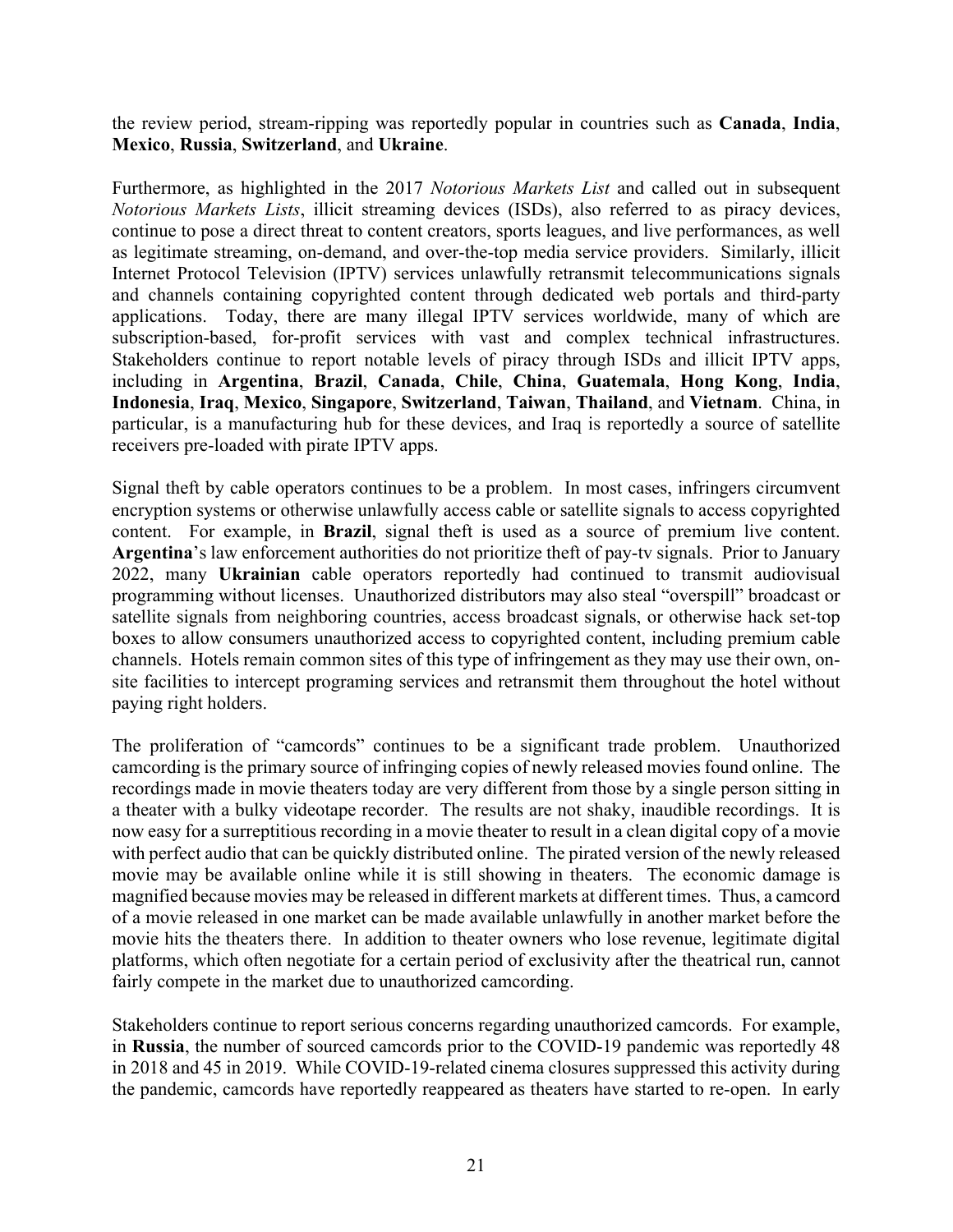2019, **India**, a source of video and audio camcords, proposed draft legislation to criminalize unauthorized camcording, although this legislation continues to await consideration and passage by India's Parliament. India's Ministry of Information and Broadcasting sought public comments in June 2021 on revised draft legislation that would further enhance penalties for camcording. Although the closure of theaters and delays in the release of films in 2021 continued to result in a decreased volume of unauthorized camcording, **China** remains a notable source of unauthorized camcords, including live streams of theatrical broadcasts online. Notwithstanding several criminal convictions for unauthorized camcording in 2020, China still lacks a specific criminal law to address the issue.

Countries also need to update legal frameworks to effectively deter unauthorized camcording and keep up with changing practices. For example, the requirement in some countries that a law enforcement officer must observe a person camcording and then prove that the person is circulating the unlawfully recorded movie before intervening often precludes effective enforcement. Countries like **Argentina**, **Brazil**, **Ecuador**, **India**, **Peru**, and **Russia** do not effectively criminalize unauthorized camcording in theaters, although Peru and India have submitted draft legislation to address the issue. The United States urges countries to adopt laws and enforcement practices designed to prevent unauthorized camcording, such as laws that have been adopted in **Canada**, **Japan**, the **Philippines**, and **Ukraine**. The Asia-Pacific Economic Cooperation (APEC) has also issued a report titled *Effective Practices for Addressing Unauthorized Camcording*. [25](#page-21-0) As the practice of camcording evolves, so too must methods for detecting and preventing camcording. One best practice to supplement, but not replace, such effective legal measures is building public awareness. Another important practice is for the private sector to work on capacity building to help theater managers and employees to detect camcording and assist law enforcement.

In addition to the distribution of copies of newly released movies resulting from unauthorized camcording, other examples of online piracy that damage legitimate trade are found in virtually every country listed in the Report and include: the unauthorized retransmission of live sports programming online; the unauthorized cloning of cloud-based entertainment software through reverse engineering or hacking onto servers that allow users to play pirated content online, including pirated online games; and the online distribution of software and devices that allow for the circumvention of technological protection measures, including game copiers and mod chips that allow users to play pirated games on physical consoles. Piracy facilitated by online services presents unique enforcement challenges for right holders in countries where copyright laws have not been able to adapt or keep pace with these innovations in piracy.

The availability of recourse to right holders, enforcement procedures, and remedies are critical components of the online ecosystem. For all the above reasons, governments should avoid creating a domestic environment that offers a safe haven for online and broadcast piracy.

#### *Trade Secrets*

This year's Report continues to reflect the growing need for trading partners to provide effective protection and enforcement of trade secrets. Companies in a wide variety of industry sectors,

<span id="page-21-0"></span><sup>25</sup> APEC, *Effective Practices for Addressing Unauthorized Camcording* (November 11, 2011), https://www.apec.org/ docs/default-source/groups/ip/11\_amm\_014app05.doc.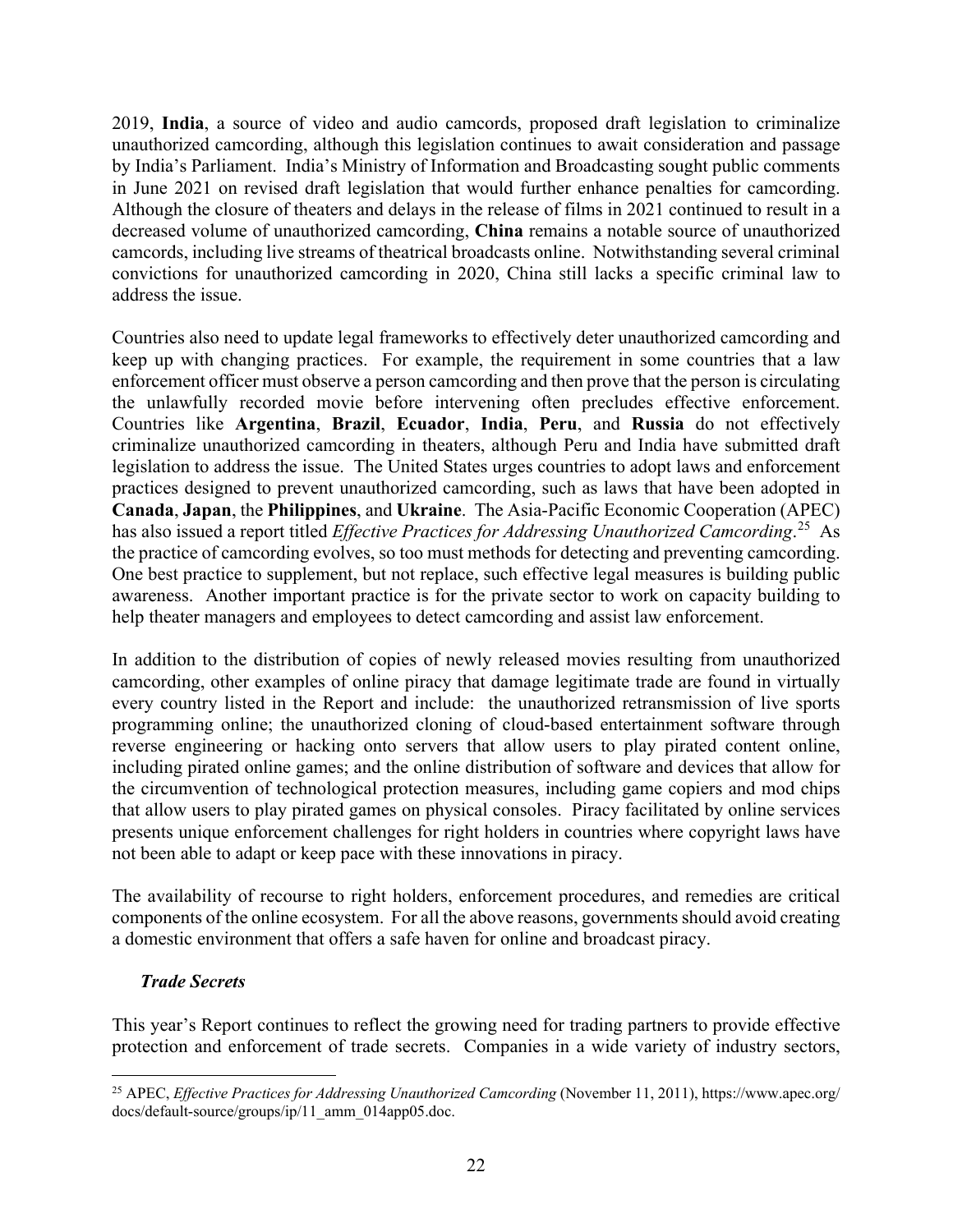including information and communications technology, services, pharmaceuticals and medical devices, environmental technologies, and other manufacturing sectors, rely on the ability to protect and enforce their trade secrets and rights in proprietary information. Trade secrets, such as business plans, internal market analyses, manufacturing methods, customer lists, and recipes, are often among a company's core business assets. A company's competitiveness may depend on its capacity to protect such assets. Trade secret theft threatens to diminish U.S. competitiveness around the globe and puts U.S. jobs at risk. The reach of trade secret theft into critical commercial and defense technologies poses threats to U.S. national security interests as well.

Various sources, including the National Counterintelligence and Security Center (NCSC), have reported specific gaps in trade secret protection and enforcement, particularly in **China** and **Russia**. [26](#page-22-0) Theft may arise in a variety of circumstances, including those involving departing employees taking portable storage devices containing trade secrets, failed joint ventures, cyber intrusion and hacking, and misuse of information submitted by trade secret owners to government entities for purposes of complying with regulatory obligations. In practice, effective remedies appear to be difficult to obtain in a number of countries, including **China**, **India**, and **Russia**. Lack of legal certainty regarding trade secrets also dissuades companies from entering into partnerships or expanding their business activities in these and other countries. Many countries do not provide criminal penalties for trade secret theft sufficient to deter such behavior. In some foreign countries, certain practices and policies, including evidentiary requirements in trade secrets litigation and mandatory technology transfer, put valuable trade secrets at risk of exposure. Certain data governance regimes (whether proposed or implemented) also raise concerns for intellectual property protection in general and trade secret protection of proprietary data in particular. The United States continues to monitor this trend and its impact on incentivizing innovation and market access. **India**'s Personal Data Protection Bill and draft Non-Personal Data Governance Framework are examples of initiatives that potentially threaten innovation and economic growth.

The United States uses all trade tools available to ensure that its trading partners provide robust protection for trade secrets and enforce trade secrets laws. Given the global nature of trade secret theft, action by our trading partners is also essential. Several trading partners have recently strengthened or have been working toward strengthening their trade secret regimes, including the **European Union** (EU), **Chile**, and **Taiwan**. In addition, the United States-Mexico-Canada Agreement (USMCA), which entered into force in July 2020, has the most robust protection for trade secrets of any prior U.S. trade agreement. It includes a number of commitments addressing the misappropriation of trade secrets, including by state-owned enterprises: civil procedures and remedies, criminal procedures and penalties, prohibitions against impeding licensing of trade secrets, judicial procedures to prevent disclosure of trade secrets during the litigation process, and penalties for government officials for the unauthorized disclosure of trade secrets. The United States-China Economic and Trade Agreement (Phase One Agreement), signed in January 2020, also includes several trade secret commitments to address a number of long-standing concerns in **China**, including on expanding the scope of civil liability, covering acts such as electronic intrusions as trade secret theft, shifting the burden of producing evidence, making it easier to obtain preliminary injunctions to prevent use of stolen trade secrets, allowing criminal investigations without need to show actual losses, ensuring criminal enforcement for willful misappropriation,

<span id="page-22-0"></span><sup>26</sup> NCSC, *Foreign Economic Espionage in Cyberspace* at 5-9 (2018), https://www.dni.gov/files/NCSC/documents/ news/20180724-economic-espionage-pub.pdf.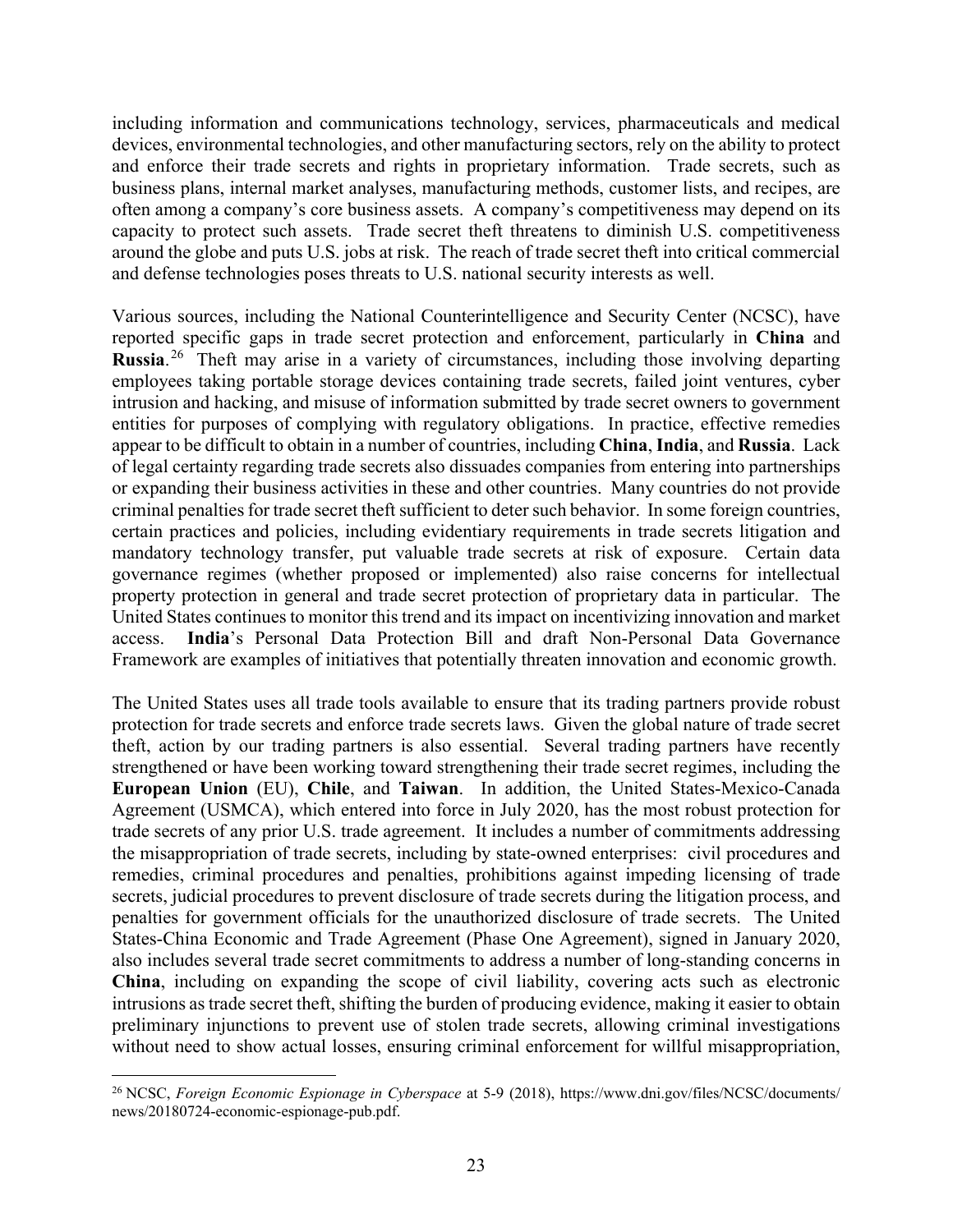and prohibiting unauthorized disclosure of trade secrets and confidential business information by government personnel or third-party experts.

Action in international organizations is also crucial. For instance, the United States strongly supports continued work in the Organisation for Economic Co-operation and Development (OECD) on trade secret protection, building off two studies released by the OECD in 2014. The first study, titled *Approaches to Protection of Undisclosed Information (Trade Secrets)*, [27](#page-23-0) surveyed legal protection for trade secrets available in a sample of countries. The second study, titled *Uncovering Trade Secrets - An Empirical Assessment of Economic Implications of Protection for Undisclosed Data*, <sup>[28](#page-23-1)</sup> examined the protection of trade secrets for a sample of 37 countries, provided historical data for the period since 1985, and considered the relationship between the stringency of trade secret protection and relevant economic performance indicators. Also, in November 2016, the Asia-Pacific Economic Cooperation endorsed a set of *Best Practices in Trade*  Secret Protection and Enforcement Against Misappropriation,<sup>[29](#page-23-2)</sup> which includes best practices such as: broad standing for claims for the protection of trade secrets and enforcement against trade secret theft; civil and criminal liability, as well as remedies and penalties, for trade secret theft; robust procedural measures in enforcement proceedings; and adoption of written measures that enhance protection against further disclosure when governments require the submission of trade secrets.

#### *Forced Technology Transfer, Indigenous Innovation, and Preferences for Indigenous Intellectual Property*

Right holders operating in other countries report an increasing variety of government measures, policies, and practices that require or pressure technology transfer from U.S. companies. While these measures are sometimes styled as means to incentivize domestic "indigenous innovation," in practice they disadvantage U.S. companies, effectively requiring them to give up their IP as the price of market entry. These actions serve as market access barriers and deny U.S. companies reciprocal opportunities to access foreign markets relative to market access provided to foreign companies operating in the United States. Such government-imposed conditions or incentives for technology transfer to domestically owned companies may also introduce non-market distortions into licensing and other private business arrangements, resulting in commercially suboptimal outcomes for the firms involved and for innovation in general. Furthermore, these measures discourage foreign investment in national economies, hurt local manufacturers, distributors, and retailers, and slow the pace of innovation and economic progress. This kind of government intervention in the commercial decisions that enterprises make regarding the ownership, development, registration, or licensing of intellectual property (IP) is not consistent with international practice and may raise concerns regarding consistency with international obligations as well.

<span id="page-23-0"></span><sup>27</sup> Schultz, M. and D. Lippoldt, *Approaches to Protection of Undisclosed Information (Trade Secrets): Background Paper* (Jan. 2014), https://doi.org/10.1787/5jz9z43w0jnw-en.

<span id="page-23-1"></span><sup>28</sup> Lippoldt, D. and M. Schultz, *Uncovering Trade Secrets - An Empirical Assessment of Economic Implications of Protection for Undisclosed Data* (Aug. 2014), https://doi.org/10.1787/5jxzl5w3j3s6-en.

<span id="page-23-2"></span><sup>29</sup> *Best Practices in Trade Secret Protection and Enforcement Against Misappropriation*, https://ustr.gov/sites/default/ files/11202016-US-Best-Practices-Trade-Secrets.pdf.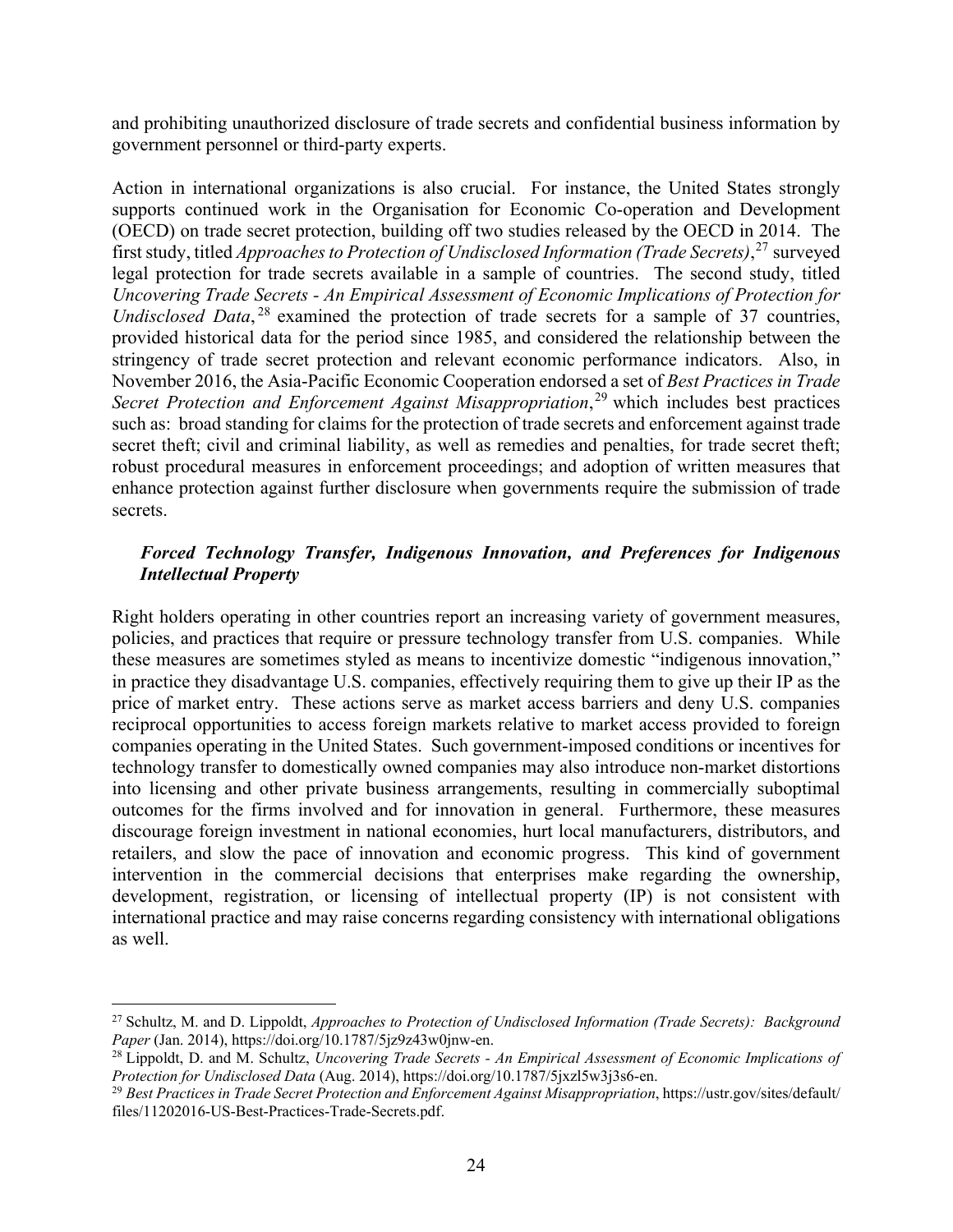These government measures often have the effect of distorting trade by forcing U.S. companies to transfer their technology or other valuable commercial information to domestically owned entities. Examples of these policies include:

- Requiring the transfer of technology as a condition for obtaining investment and regulatory approvals or otherwise securing access to a market or as a condition for allowing a company to continue to do business in the market;
- Directing state-owned enterprises in innovative sectors to seek non-commercial terms from their foreign business partners, including with respect to the acquisition and use or licensing of IP;
- Providing domestically owned firms with an unfair competitive advantage by failing to effectively enforce, or discouraging the enforcement of, U.S.-owned IP, including patents, trademarks, trade secrets, and copyright;
- Failing to take meaningful measures to prevent or to deter cyber intrusions and other unauthorized activities;
- Requiring use of, or providing preferences to, products or services that contain domestically developed or owned IP, including with respect to government procurement;
- Manipulating the standards development process to create unfair advantages for domestically owned firms, including with respect to participation by foreign firms and the terms on which IP is licensed; and
- Requiring the submission of unnecessary or excessive confidential business information for regulatory approval purposes and failing to protect such information appropriately.

In **China**, investment and regulatory approvals, market access, government procurement, and the receipt of certain preferences or benefits may be conditioned on a firm's ability to demonstrate that IP is developed in or transferred to China, or is owned by or licensed to a Chinese party. China has made enforceable commitments to address forced technology transfer in the United States-China Economic and Trade Agreement (Phase One Agreement).

In **Indonesia**, it is reported that foreign companies' approvals to market pharmaceuticals are conditioned upon the transfer of technology to Indonesian entities or upon partial manufacture in Indonesia. Although Indonesia amended its 2016 Patent Law to remove localization provisions that require the manufacture of patented products and use of patented processes in Indonesia, the status of the amendments is unclear due to a ruling by the Indonesian Constitutional Court.

Other country-specific examples of these measures are identified in Section II.

The United States urges that, in formulating policies to promote innovation, trading partners, including **China**, refrain from coercive technology transfer and local preferences for indigenous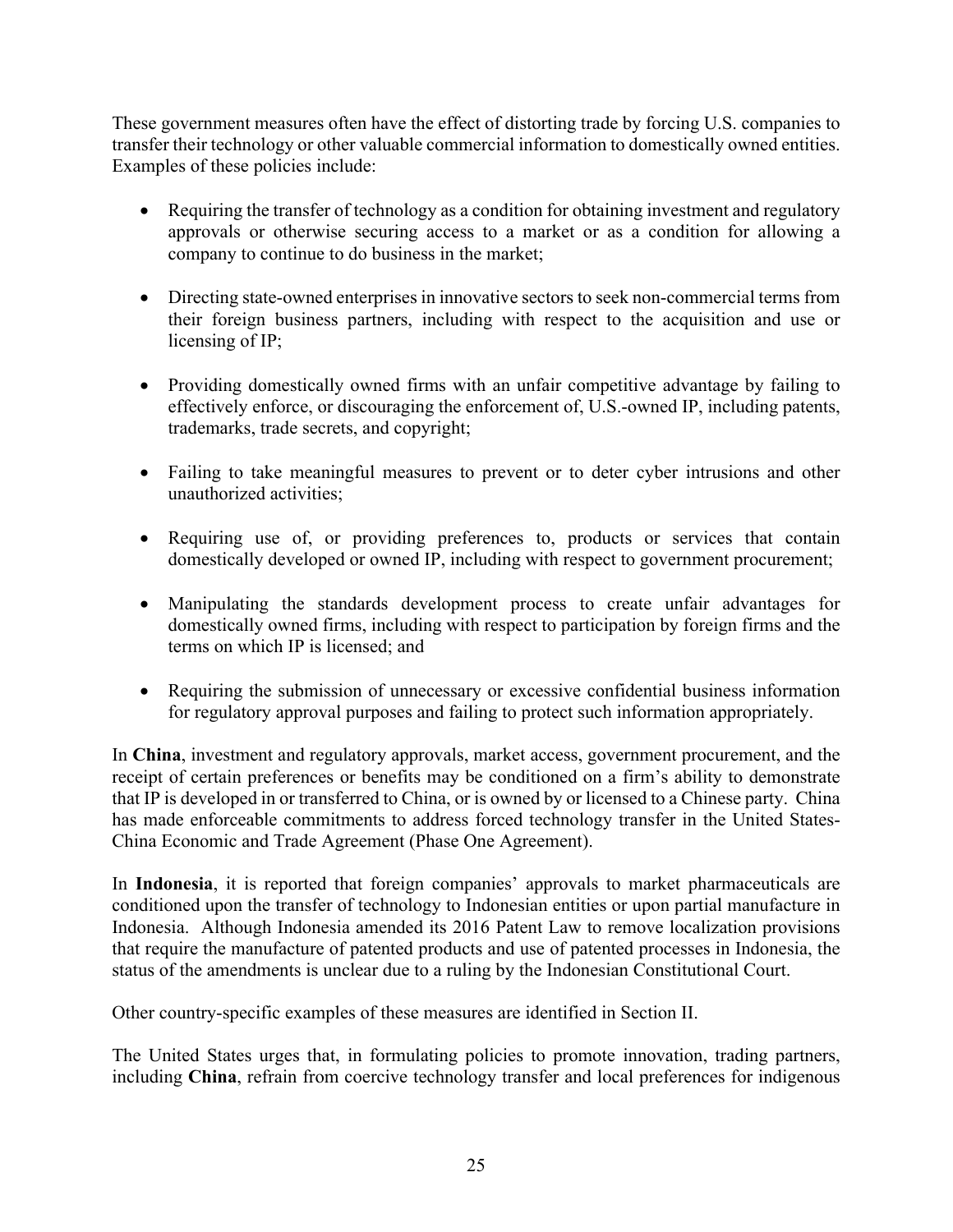IP and take account of the importance of voluntary and mutually agreed commercial partnerships or arrangements.

#### *Geographical Indications*

The United States is working intensively through bilateral and multilateral channels to advance U.S. market access interests in foreign markets and to ensure that geographical indications (GI) related trade initiatives of the **European Union** (EU**)**, its Member States, like-minded countries, and international organizations do not undercut such market access. GIs typically include place names (or words associated with a place) and identify products as having a particular quality, reputation, or other characteristic essentially attributable to the geographic origin of the product. The EU GI agenda remains highly concerning because it significantly undermines protection of trademarks held by U.S. producers and imposes barriers on market access for U.S.-made goods that rely on the use of common names, such as parmesan or feta.

First, the EU GI system raises concerns regarding the extent to which it impairs the scope of trademark protection, including exclusive rights in registered trademarks that pre-date the protection of a GI. Trademarks are among the most effective ways for producers and companies, including micro, small, and medium-sized enterprises (MSMEs), to create value, to promote their goods and services, and to protect their brands, even with respect to food and beverage products covered by the EU GI system. Many such products are already protected by trademarks in the United States, in the EU, and around the world. Trademark systems offer strong protections through procedures that are easy to use, cost-effective, transparent, and provide due process safeguards. Trademarks also deliver high levels of consumer awareness, significant contributions to GDP and employment, and accepted international systems of protection. The EU GI system undermines trademark protection and may result in consumer confusion to the extent that it permits the registration and protection of GIs that are confusingly similar to prior trademarks.

Second, the EU GI system and strategy adversely impact access for U.S. and other producers in the EU market and other markets by granting protection to terms that are considered in those markets to be the common name for products. The EU has granted GI protection to thousands of terms that now only certain EU producers can use in the EU market, and many of these producers then block the use of any term that even "evokes" a GI. However, many EU Member States, such as Denmark and France, still produce products that are claimed as GIs of other European countries, such as feta, and export these products outside of the EU using the protected GIs as the common name of the products. Furthermore, in 2017, the EU granted GI protection to the cheese name danbo, a widely traded type of cheese that is covered by an international standard under the Codex Alimentarius (Codex). Argentina, South Africa, Uruguay, and other countries produce danbo. Similarly, in 2019, the EU granted GI protection to havarti, notwithstanding the long-standing and widespread use of this term by producers around the world. Australia, New Zealand, the United States, and other countries produce havarti. Like in the case of danbo, the Codex established an international standard for havarti in 2007, premised on the fact that havarti is produced and marketed in many countries throughout the world under that name. The EU's approval of GIs for havarti and danbo undermine the Codex standards for these products, and World Trade Organization (WTO) Members have repeatedly challenged the EU to explain its disregard for Codex cheese standards at the WTO, including in the Technical Barriers to Trade Committee.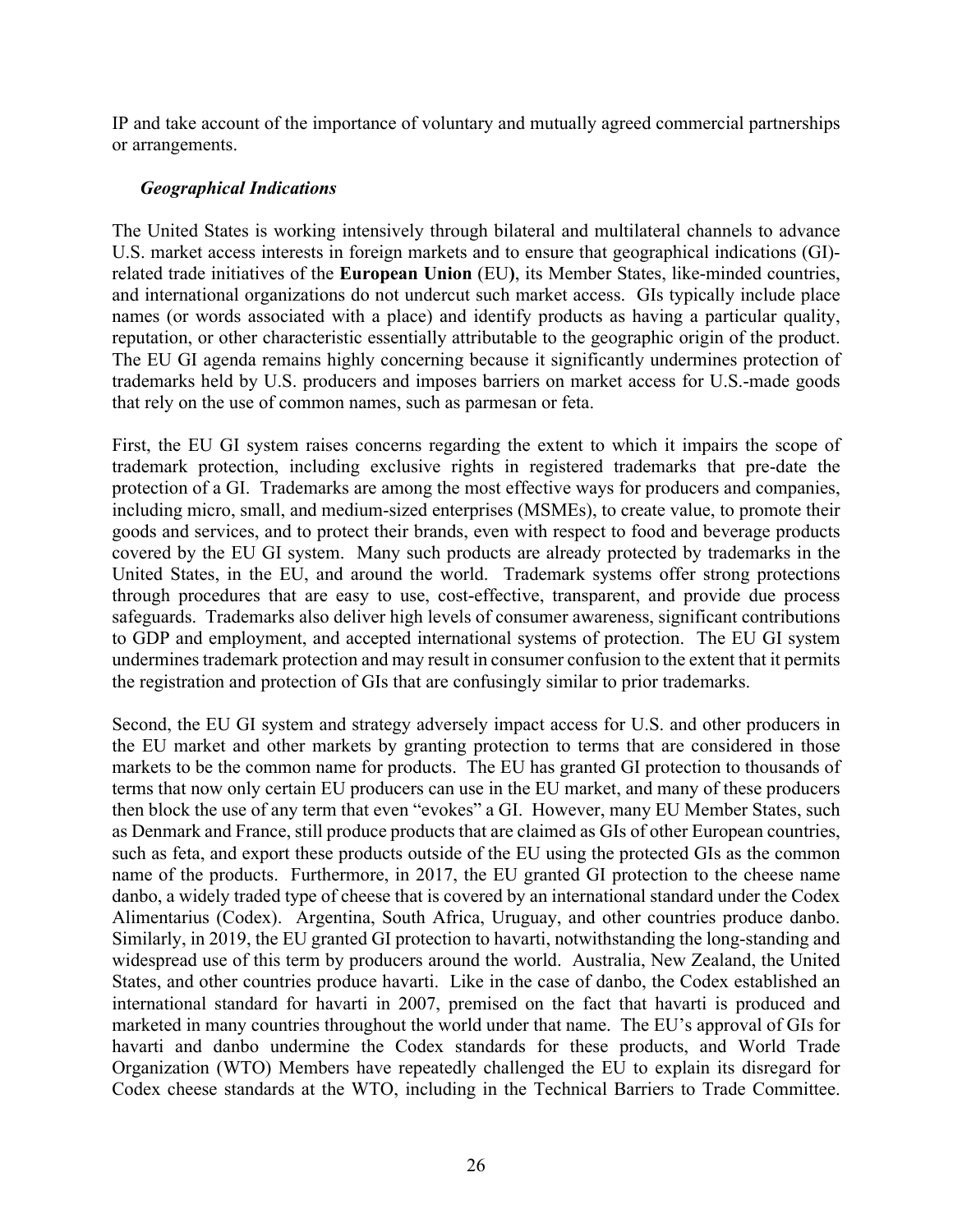Moreover, havarti is included in the EU's most favored nation tariff rate quota, indicating that havarti was expected to be produced outside of and imported into the EU. Several countries, including the United States, opposed GI protection of these common names, both during the EU's opposition period and at the WTO, but the European Commission granted the protection over that opposition and without sufficient explanation or notice to interested parties.

As part of its trade agreement negotiations, the EU pressures trading partners to prevent any producer, except from those in certain EU regions, from using certain product names, such as fontina, gorgonzola, parmesan, asiago, or feta. This is despite the fact that these terms are the common names for products produced in countries around the world. In the EU and other markets that have protected EU GIs within their own GI systems, U.S. producers and traders either are effectively blocked from those markets or must adopt burdensome workarounds. They either cannot use the descriptors at all, or anything even evoking them, in the market or at best may sell their products only as "fontina-like," "gorgonzola-kind," "asiago-style," or "imitation feta." This is costly, unnecessary, and can reduce consumer demand for the non-EU products, as well as can reduce consumer choice and cause consumer confusion.

The United States runs a significant deficit in food and agricultural trade with the EU. The EU GI system contributes to this asymmetry, which is acute in trade in agricultural products subject to the EU GI system. In the case of cheese, for example, where many EU products enjoy protection under the EU GI system, the EU exported more than \$1 billion of cheese to the United States last year. Conversely, the United States exported only about \$3 million of cheese to the EU last year. Based on this evidence, EU agricultural producers exporting to the United States are doing quite well, benefiting considerably from the effective U.S. system of trademark protection of GIs, and despite the absence of an EU-style GI system. Unfortunately, U.S. producers, as evidenced by the deficit, are not afforded the same level of market access to the EU.

Despite these troubling aspects of its GI system, the EU continues to seek to expand its harmful GI system within its territory and beyond. Within its borders, the EU is enlarging its system beyond agricultural products and foodstuffs to encompass non-agricultural products, including apparel, ceramics, glass, handicrafts, manufactured goods, minerals, salts, stones, and textiles. The United States continues to remain concerned about certain changes to the EU's Common Agricultural Policy, adopted in November 2021 and entering into force on January 1, 2023, which would transfer much of the GI application review process to interested EU Member States and sharply reduce the period for filing a reasoned basis in support of an opposition to register a GI. As noted above, the EU has also sought to advance its agenda through bilateral trade agreements, which impose the negative impacts of the EU GI system on market access and trademark protection in third countries, including through exchanges of lists of terms that receive automatic protection as GIs without sufficient transparency or due process.

The EU has pursued its GI agenda in multilateral and plurilateral bodies as well. For example, in 2015, the EU, several EU Member States, and others expanded the World Intellectual Property Organization (WIPO) Lisbon Agreement for the Protection of Appellations of Origin and their International Registration to include GIs, thereby enshrining several detrimental aspects of EU law in that Agreement. The Geneva Act of the Lisbon Agreement that emerged from these negotiations was the product of a decision led by the EU and certain Member States to break with the long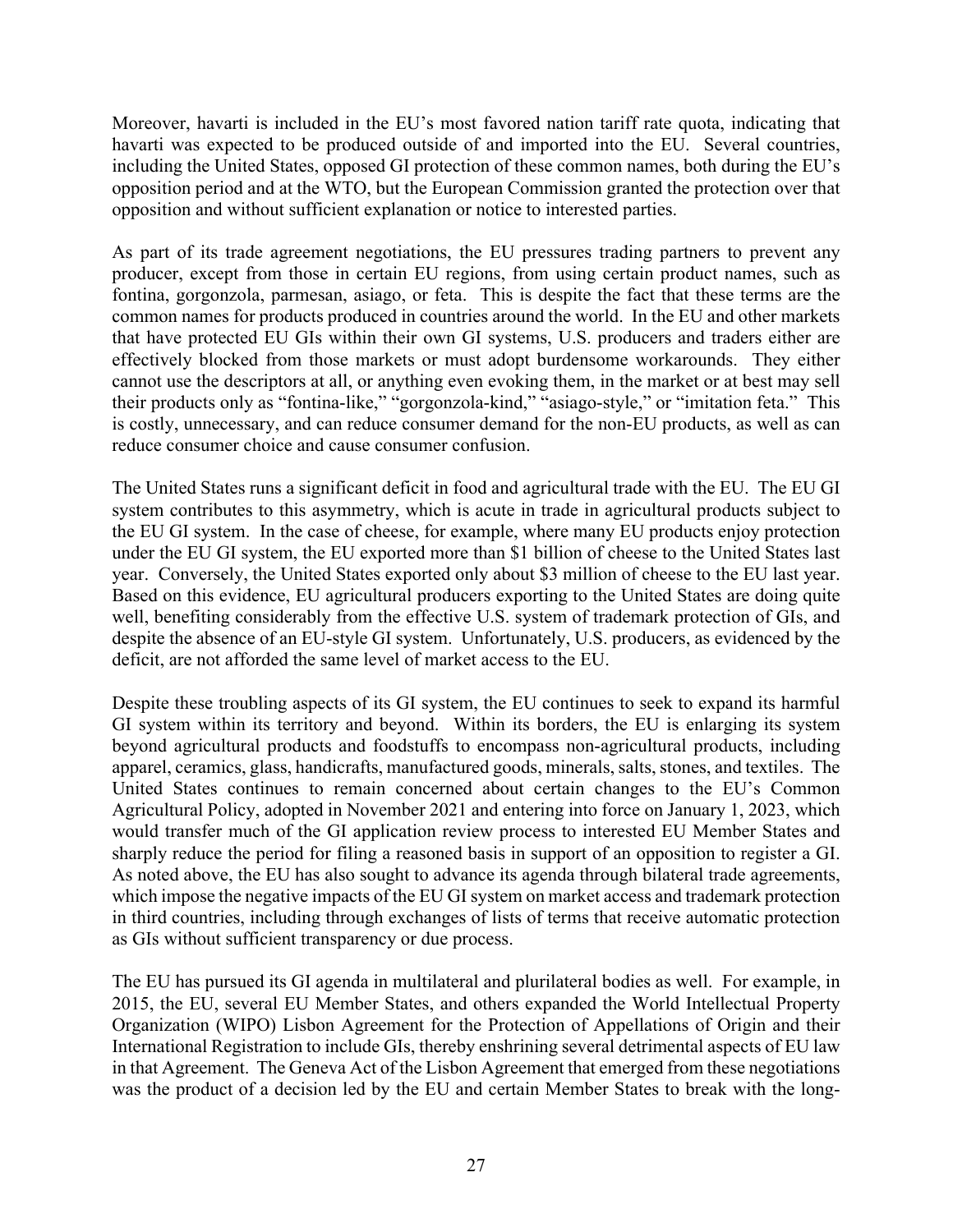standing WIPO practice of consensus-based decision-making and denying the United States and 160 other WIPO countries meaningful participation rights in the negotiations. In 2020, the EU became party to the Geneva Act of the Lisbon Agreement. In other international organizations, such as the United Nations Food and Agriculture Organization, the EU has attempted to pursue its agenda by alleging a connection between GIs and unrelated issues, such as biodiversity, sustainability, and food safety.

In response to the EU's aggressive promotion of its exclusionary GI policies, the United States continues its intensive engagement in promoting and protecting access to foreign markets for U.S. exporters of products that are identified by common names or otherwise marketed under previously registered trademarks. The United States is advancing these objectives through its free trade agreements, as well as in international fora, including in the Asia-Pacific Economic Cooperation, WIPO, and the WTO. In addition to these negotiations, the United States is engaging bilaterally to address concerns resulting from the GI provisions in existing EU trade agreements, agreements under negotiation, and other initiatives, including with **Argentina**, **Australia**, **Brazil**, **Canada**, **Chile**, **China**, **Ecuador**, **Indonesia**, **Japan**, **Kenya**, **Korea**, **Malaysia**, **Mexico**, **Moldova**, **Morocco**, **New Zealand**, **Paraguay**, the **Philippines**, **Singapore**, **Tunisia**, **Uruguay**, and **Vietnam**, among others. U.S. goals in this regard include:

- Ensuring that the grant of GI protection does not violate prior rights (for example, in cases in which a U.S. company has a trademark that includes a place name);
- Ensuring that the grant of GI protection does not deprive interested parties of the ability to use common names, such as parmesan or feta;
- Ensuring that interested persons have notice of, and opportunity to oppose or to seek cancellation of, any GI protection that is sought or granted;
- Ensuring that notices issued when granting a GI consisting of multiple terms identify its common name components; and
- Opposing efforts to extend the protection given to GIs for wines and spirits to other products.

# *Pharmaceutical and Medical Device Innovation and Market Access*

The COVID-19 pandemic has highlighted the importance of pharmaceutical, medical device, and other health-related innovations, as well as a lack of widespread, timely, and equitable global distribution of these innovations. While recognizing that certain extraordinary circumstances such as pandemics call for extraordinary measures, the Office of the United States Trade Representative (USTR) continues to seek adequate and effective protection for pharmaceutical and other healthrelated IP around the world to ensure robust American innovation in these critical industries to fight not only the current, but also future pandemics. In addition, USTR has sought to level the playing field abroad by reducing market access barriers, including those that discriminate against U.S. companies, are not adequately transparent, or do not offer sufficient opportunity for meaningful stakeholder engagement. USTR continues to seek to address policies that harm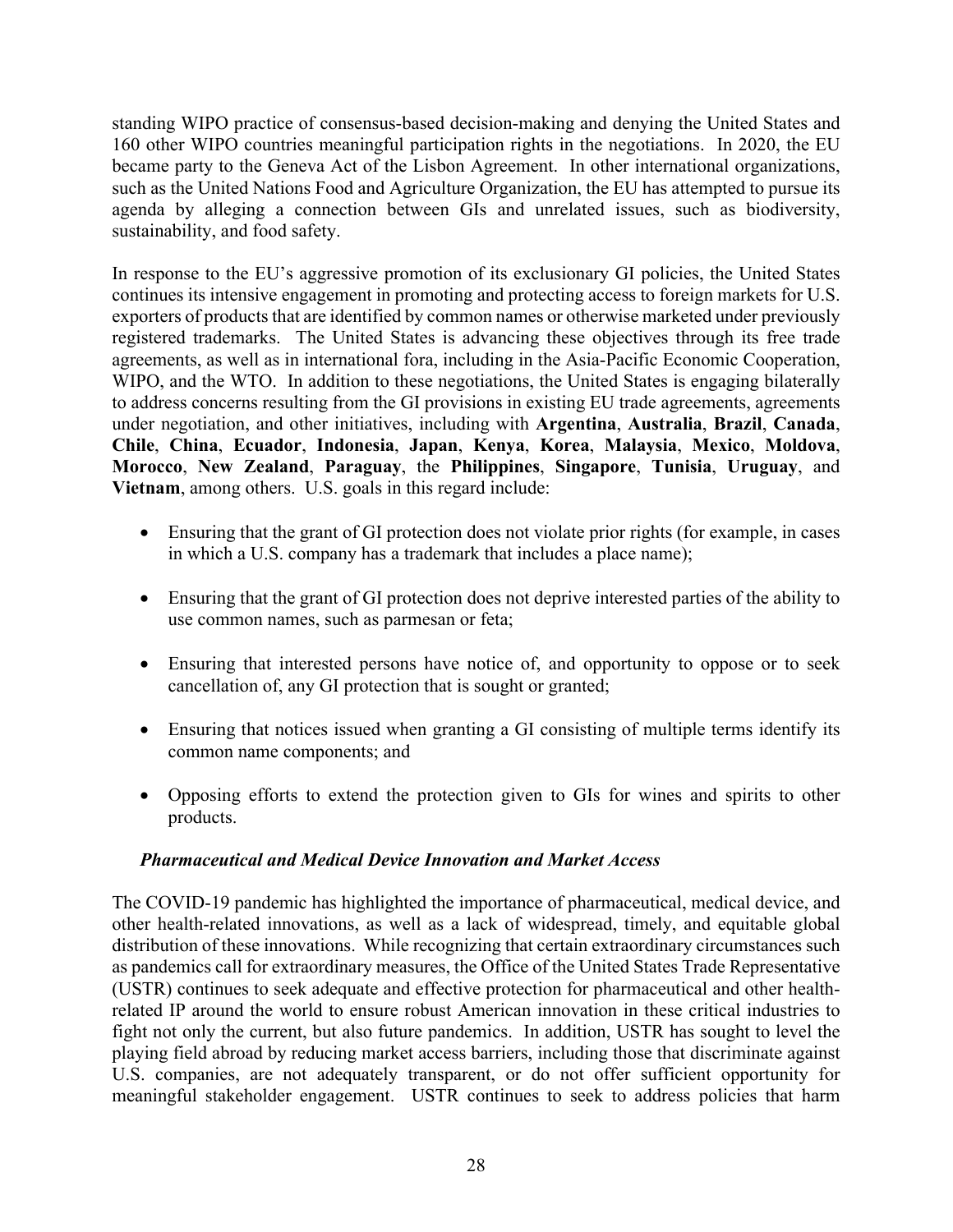American innovators and workers in health-related industries through unfair competition. Addressing these market access barriers will help to facilitate affordable and accessible health care today and encourage innovation for improved health care tomorrow.

Measures, including those that are discriminatory and nontransparent have the potential to hinder market access in the pharmaceutical and medical device sectors, and potentially result in higher costs. For example, taxes or tariffs may be levied, often in a non-transparent manner, on imported medicines. The increased expense associated with those levies may then be passed directly to health care institutions and patients. By some estimates, federal and state taxes can add 31% to the cost of medicines in **Brazil**. According to an October 2021 Geneva Network report titled *How Tariffs Impact Access to Medicines*, low and middle-income countries maintain the highest tariffs on medicines and pharmaceutical inputs among the World Trade Organization (WTO) Members identified in the report, a trend that contributes to higher prices and decreased supply of medical goods in those countries.[30](#page-28-0) The report notes that, in particular, large developing countries such as **Brazil**, **India**, and **Indonesia** have the highest tariffs for such products. These tariffs, combined with domestic charges or measures, particularly those that lack transparency or opportunities for meaningful stakeholder engagement or that appear to exempt domestically-developed and manufactured medicines, can hinder government efforts to promote increased access to health care products.

Moreover, unreasonable regulatory approval delays and non-transparent reimbursement policies can impede a company's ability to enter the market. The criteria, rationale, and operation of such measures are often non-transparent or not fully disclosed to patients or to pharmaceutical and medical device companies seeking to market their products. By contrast, various countries have implemented policies that significantly decrease regulatory timelines by "relying" on regulatory approvals by stringent health regulatory authorities in other countries, or relevant assessments by the World Health Organization. These policies are especially critical during health emergencies, where efficiencies are needed more than ever. USTR encourages trading partners to provide appropriate mechanisms for transparency, procedural and due process protections, and opportunities for public engagement in the context of their relevant health care systems.

Among other examples, USTR engagement in the past year included:

- Monitored and enforced the implementation of **Canada** and **Mexico**'s IP commitments in the United States-Mexico-Canada Agreement (USMCA), which are important to incentivizing innovation, as well as the implementation of other provisions to ensure that national-level government processes for the listing and reimbursement of pharmaceutical products and medical devices are transparent, provide procedural fairness, are nondiscriminatory, and provide full market access for U.S. products;
- Monitored and enforced **China**'s commitments with respect to: (1) a mechanism for the early resolution of potential pharmaceutical patent disputes, including a cause of action to allow a patent holder to seek expeditious remedies before the marketing of an allegedly infringing product; (2) patent term extensions to compensate for unreasonable patent office

<span id="page-28-0"></span><sup>30</sup> Geneva Network, *How Tariffs Impact Access to Medicines* (Oct. 2021), https://geneva-network.com/research/howtariffs-impact-access-to-medicines/.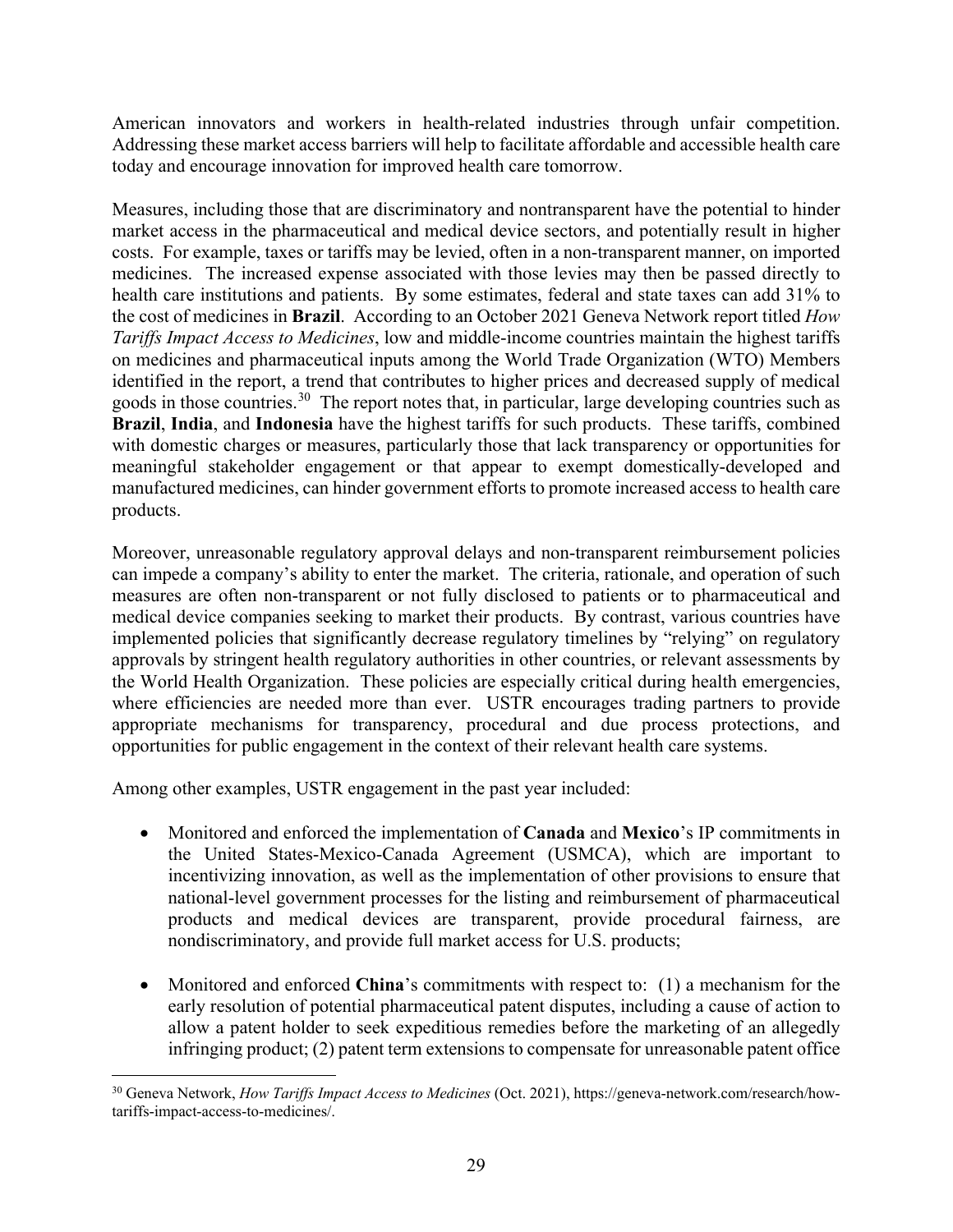and marketing approval delays that cut into the effective patent term; and (3) the use of supplemental data to meet relevant patentability criteria for pharmaceutical patent applications;

- Engaged with **Japan** to ensure transparency and fairness, including by providing meaningful opportunities for interested stakeholders to provide input regarding changes to pricing and reimbursement policies;
- Engaged with **India** on the administration of its patent regime, including on disclosure requirements, treatment of confidential information, patent application oppositions; and
- Pressed **Indonesia** to fully resolve concerns regarding revisions to Indonesia's patent law, such as its patentability criteria and disclosure requirements for inventions related to traditional knowledge and genetic resources.

The IP-intensive U.S. pharmaceutical and medical device industries have expressed concerns regarding the policies of several trading partners, including **Australia**, **Brazil**, **Canada**, **China**, **Japan**, **Korea**, **New Zealand**, **Russia**, and **Turkey**, on issues related to pharmaceutical innovation and market access. Examples of these concerns include the following:

- Stakeholders have expressed concerns about delays by **Australia** in its implementation of the notification process as required, for example, under Article 17.10.4(b) of the United States-Australia Free Trade Agreement. In October 2020, the Ministry of Health announced planned reforms, but they require legislative changes, which have yet to be introduced in Parliament. The United States will continue to engage with Australia as it introduces legislation to increase transparency and to promote the early resolution of potential pharmaceutical patent disputes.
- Stakeholders have long expressed concerns about **Japan**'s shortcomings in terms of transparency, meaningful stakeholder input, and predictability regarding pricing and reimbursement policies for advanced medical devices and innovative pharmaceuticals. Recent policy changes to the Price Maintenance Premium (PMP) appear to make it easier for Japanese companies to qualify for the premium as compared to non-Japanese companies, particularly those that qualify as small and medium-sized enterprises. Other concerns raised by stakeholders relate to a reported lack of meaningful stakeholder input in the development of a health technology assessment system, as well as a lack of transparency and predictability associated with Japan's implementation in April 2021 of annual repricing for drug reimbursement, which applies to a larger-than-expected range of products.
- Stakeholders continue to report concerns regarding a lack of transparency and predictability in **Korea**'s pricing and reimbursement policies for pharmaceuticals and medical devices.
- Stakeholders have raised concerns about the policies and operation of **New Zealand**'s Pharmaceutical Management Agency (PHARMAC), including, among other things, the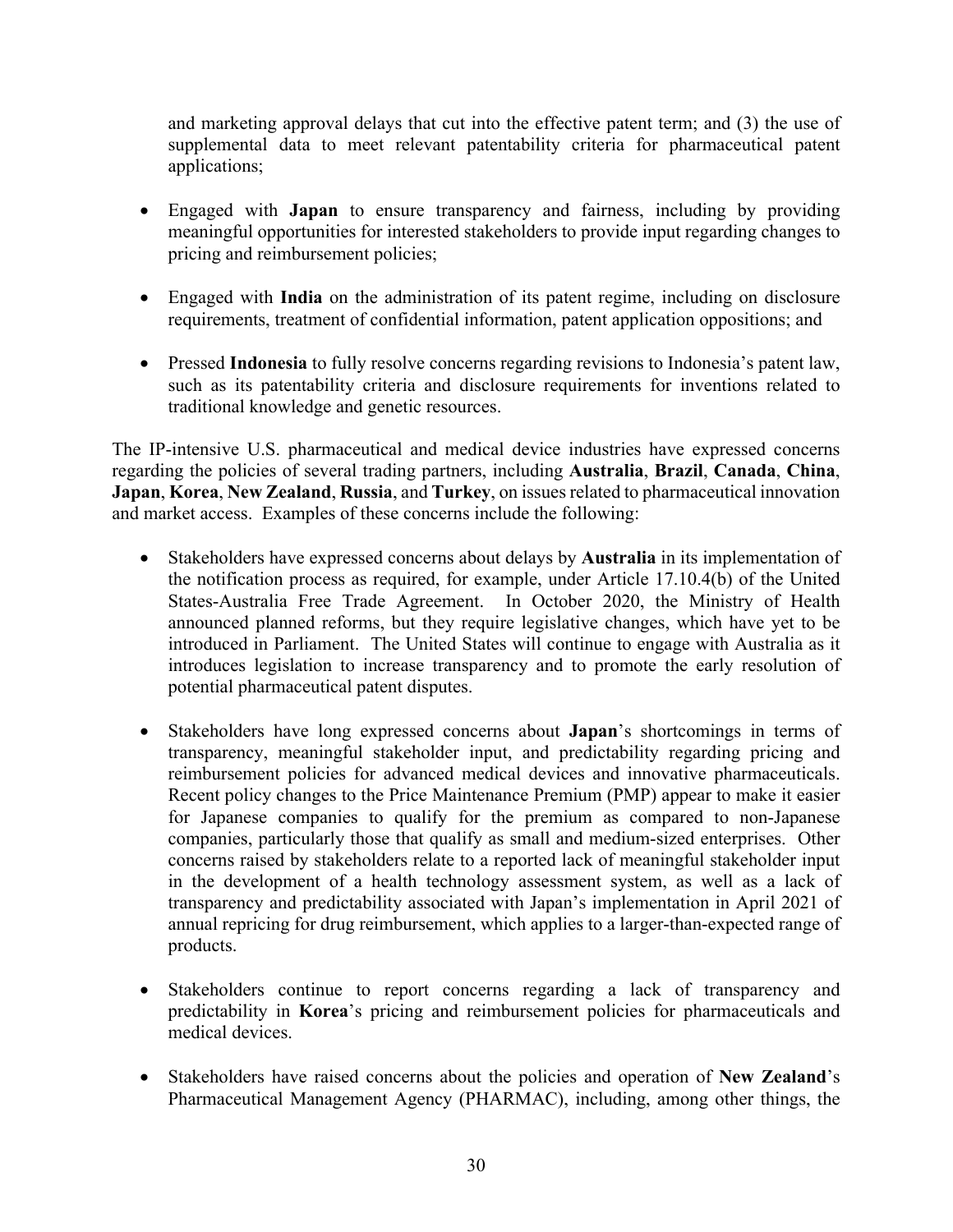lack of transparency, fairness, and predictability of the PHARMAC pricing and reimbursement regime, as well as negative aspects of the overall climate for innovative medicines in New Zealand.

• Stakeholders continue to raise concerns regarding **Turkey**'s pharmaceutical manufacturing inspection process. The United States urges Turkey to build upon its recent accession to the Pharmaceutical Inspection Convention and Co-operation Scheme (PIC/S) and to recognize Good Manufacturing Practices certificates issued by any of the PIC/S members to improve regulatory timelines.

The United States seeks to establish or continue dialogues with trading partners to address these and other concerns and to encourage a common understanding on questions related to innovation and pricing in the pharmaceutical and medical device sectors. The United States also looks forward to continuing its engagement with our trading partners to promote fair and transparent policies in these sectors.

# *Trademark Protection Issues*

Trademarks help consumers distinguish providers of products and services from each other and thereby serve a critical source identification role. The goodwill represented in a company's trademark is often one of a company's most valuable business assets.

However, in numerous countries, legal and procedural obstacles exist to securing trademark rights, and trademark registration procedures lack transparency and consistency. For example, the trademark system in **China** lacks effective tools to combat widespread bad faith trademark applications, in part because it unnecessarily constrains examiners from considering marks for related goods or services in different classes when evaluating bad faith, likelihood of confusion, and other matters. The China National Intellectual Property Administration's Trademark Registration and Examination Department and the Trademark Review and Adjudication Department proceedings give insufficient legal weight to notarized and legalized witness declarations. Such proceedings also have unreasonably high standards for establishing wellknown mark status and do not give full consideration to consent and coexistence agreements. Furthermore, China lacks transparency in all phases of trademark prosecution. It remains to be seen whether commitments made by China in the United States-China Economic and Trade Agreement (Phase One Agreement) related to these concerns will improve the protection of IP.

Trademark holders also continue to face challenges in protecting their trademarks against unauthorized domain name registration and trademark uses in some country code top-level domain names.

Robust protection for well-known marks, another internationally recognized means of protecting marks outlined in the Paris Convention for Protection of Industrial Property, is also important for many U.S. producers and traders who have built up the reputation of their brands. Stakeholders report that some countries that do have well-known mark provisions, such as **China**, nevertheless impose significant burdens on brand owners that attempt to establish that their marks are well known.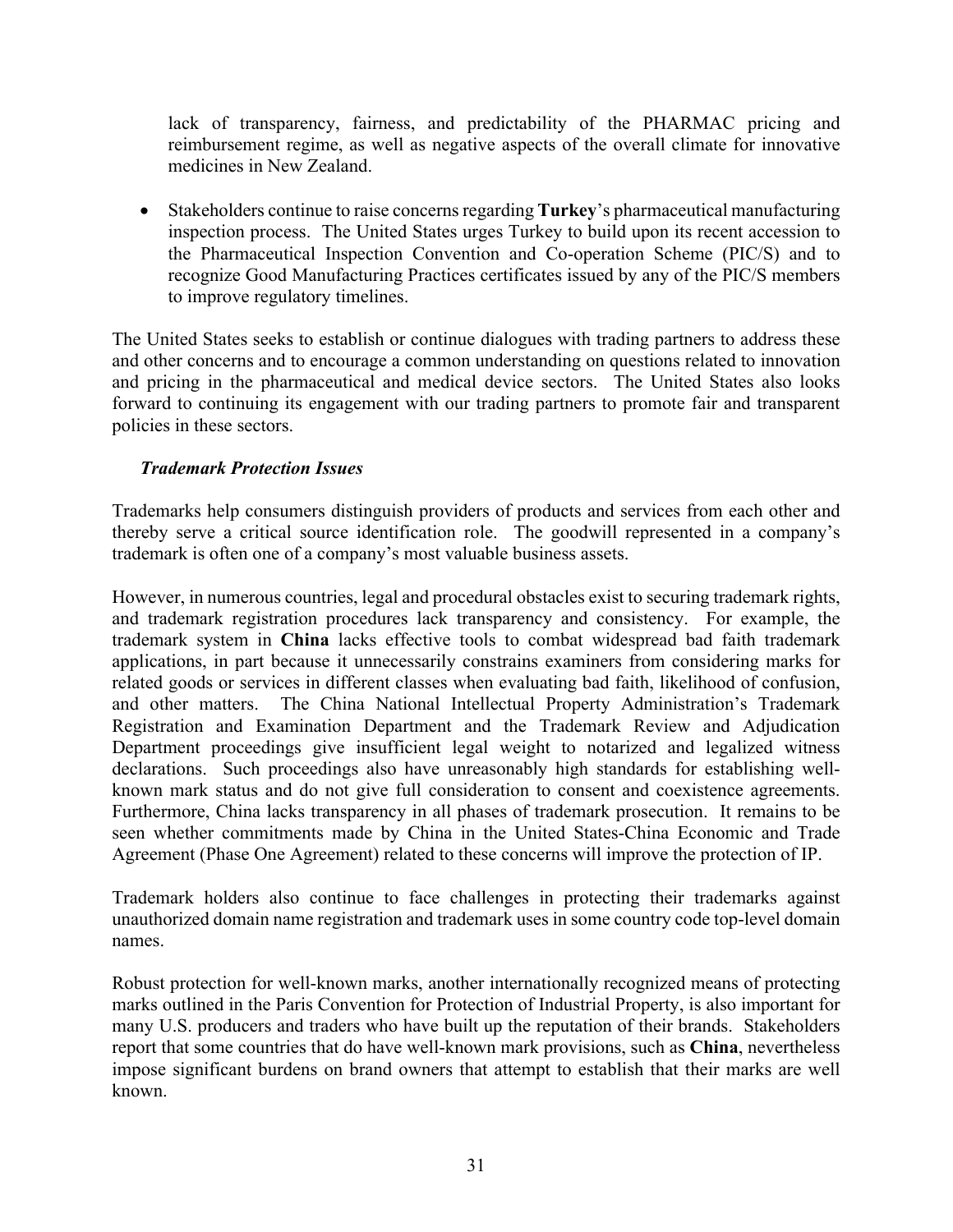Another concern includes mandatory requirements to record trademark licenses, such as in **Brazil**, **Ecuador**, **Egypt**, **Spain**, **Turkmenistan**, and **Uzbekistan**, as they frequently impose unnecessary administrative and financial burdens on trademark owners and create difficulty in the enforcement and maintenance of trademark rights.

Travel restrictions and closures associated with the COVID-19 pandemic continue to limit options for obtaining traditional pen-and-ink signatures, notarized or legalized powers of attorney, and original documents to comply with formalities and documentation requirements. Numerous countries including **Algeria**, **China**, **Indonesia**, **Iraq**, **Jordan**, and the **United Arab Emirates** require burdensome formalities for filing documents such as intellectual property (IP) applications, registration maintenance, transfer of ownership submissions, and in opposition and cancellation proceedings.

The absence of default judgments in opposition and invalidation proceedings in certain countries, such as **China**, incurs significant costs to U.S. companies. Companies are forced to submit detailed arguments and evidence in proceedings when the owners of the applications and registrations clearly have no interest in or intention of defending their claims to exclusive rights in such marks, particularly in the case of bad faith trademark registrations and trademark squatters. Owners of challenged trademarks should be required to submit a written statement that they have an ongoing interest in their trademark in order to continue with a full proceeding before the relevant authorities.

A number of countries do not provide the full range of internationally recognized trademark protections. For example, many countries do not provide protection for certification marks that are used to show consumers that particular goods or services, or their providers, come from a specific geographic region, meet standards with respect to quality, materials, or manufacturing methods such as with environmentally "green" products, or that labor was performed by a union member or member of a specific organization. In other countries, the nature of the requirements imposed for registration of certification marks create burdens on certifying entities. As direct-toconsumer global e-commerce has flourished during the COVID-19 pandemic, certified products have been valued by an ever-growing marketplace of purchasers. Providing for registration of and mechanisms to enforce rights in certification marks are essential to ensure safe, compliant, and reputable products and services. The recently adopted Gulf Cooperation Council Trademark Law introduced certification marks to the laws of **Kuwait** and **Qatar**. In **Mexico**, reforms to the Law for the Protection of Industrial Property in 2020 provide for registration of certification marks.

Companies use letters of consent to resolve potential disputes and overcome refusals based on a likelihood of confusion when multiple trademark owners agree that their marks may coexist in the marketplace without confusion as to the source of the identified goods or services. Some countries refuse to recognize letters of consent. Some countries accept the letters yet view them as informational only. Other countries allow submission of the letters with the caveat that they may be ignored. When letters of consent are rejected, or given little or no effect, companies may be forced to employ alternative measures requiring detailed arguments and evidence, including litigation, that could be avoided. Some countries such as **Turkey** now accept letters of consent.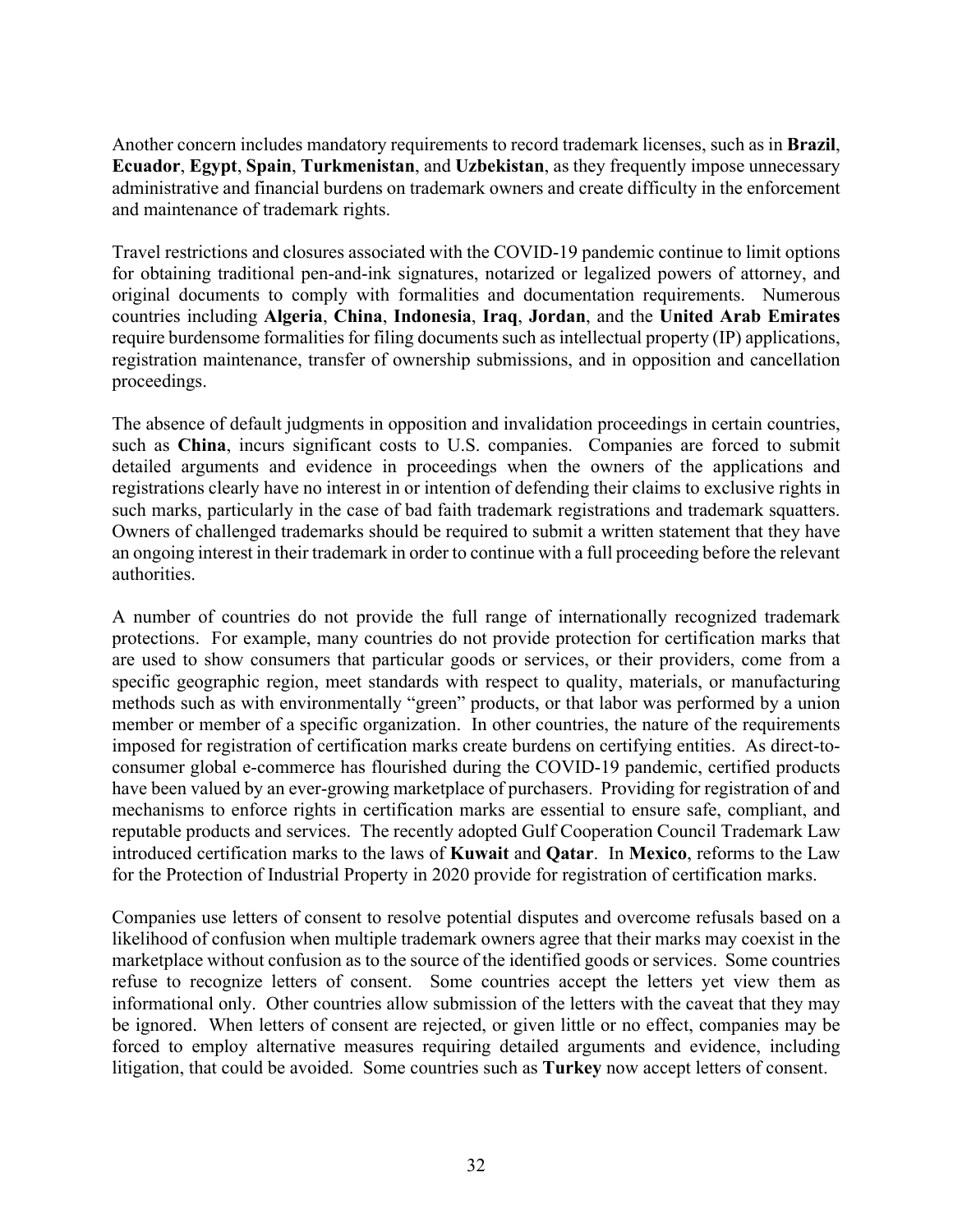Strict use of the Nice Classification or a country's own sub-classification system to determine conflicts with prior marks does not reflect the realities of the relatedness of underlying goods or services in the current marketplace and introduces uncertainty into the registration process. Goods and services should be considered based on their commercial relationship and not solely in light of classification systems developed for administrative convenience.

Many countries, including **India**, **Malaysia**, and the **Philippines**, reportedly have slow opposition or cancellation proceedings, while **Panama** and **Russia** have no administrative opposition proceedings.

Delays in obtaining registrations present a significant obstacle for protecting IP rights in foreign markets, with stakeholders identifying **Iraq** and **South Africa** as countries with extreme delays in processing trademark applications.

A number of countries do not consider a likelihood of confusion with previously filed applications and registrations during examination, otherwise known as "relative grounds" refusals. The failure to make these rejections costs U.S. companies millions of dollars a year in unnecessary opposition proceedings. Some countries that do consider relative grounds provide a pre-examination opposition period to allow third parties to submit objections before the national office conducts its own examination, thus resulting in unnecessary expenses to oppose marks the national office would likely refuse during examination.

The absence of adequate means for searching trademark applications and registrations, such as by online databases, makes obtaining trademark protection more complicated and unpredictable. The lack of such online systems leads to additional costs, both in terms of initial filing and in relation to docketing and maintenance of multiple registrations.

# *Copyright Administration and Payment of Royalties*

Collective management organizations (CMOs) for copyright can play an important role in ensuring compensation for right holders when CMO practices are fair, efficient, transparent, and accountable. Also, the collection and distribution of royalties to U.S. and other right holders should be carried out on a national treatment basis. Unfortunately, CMO systems in several countries are reportedly flawed or non-operational. In some countries, like **India**, government agencies have attempted to extend the scope of mandatory collective management of rights and statutory license fees to certain online transmissions. In the **United Arab Emirates** (UAE), the Ministry of Economy established the UAE's first CMO to license the physical and digital copying of printed material, but the failure to issue the necessary operating licenses to allow CMOs for music rights represents a 17-year-plus challenge that the UAE should address without further delay so that right holders can receive compensation for their works. While **Ukraine** passed legislation in 2018 seeking to reform its CMO regime and combat the prevalence of rogue CMOs operating freely in Ukraine, as of January 2022, stakeholders continued to report significant concerns with the law, including those pertaining to royalty rate calculations, and with the operation of the CMO regime.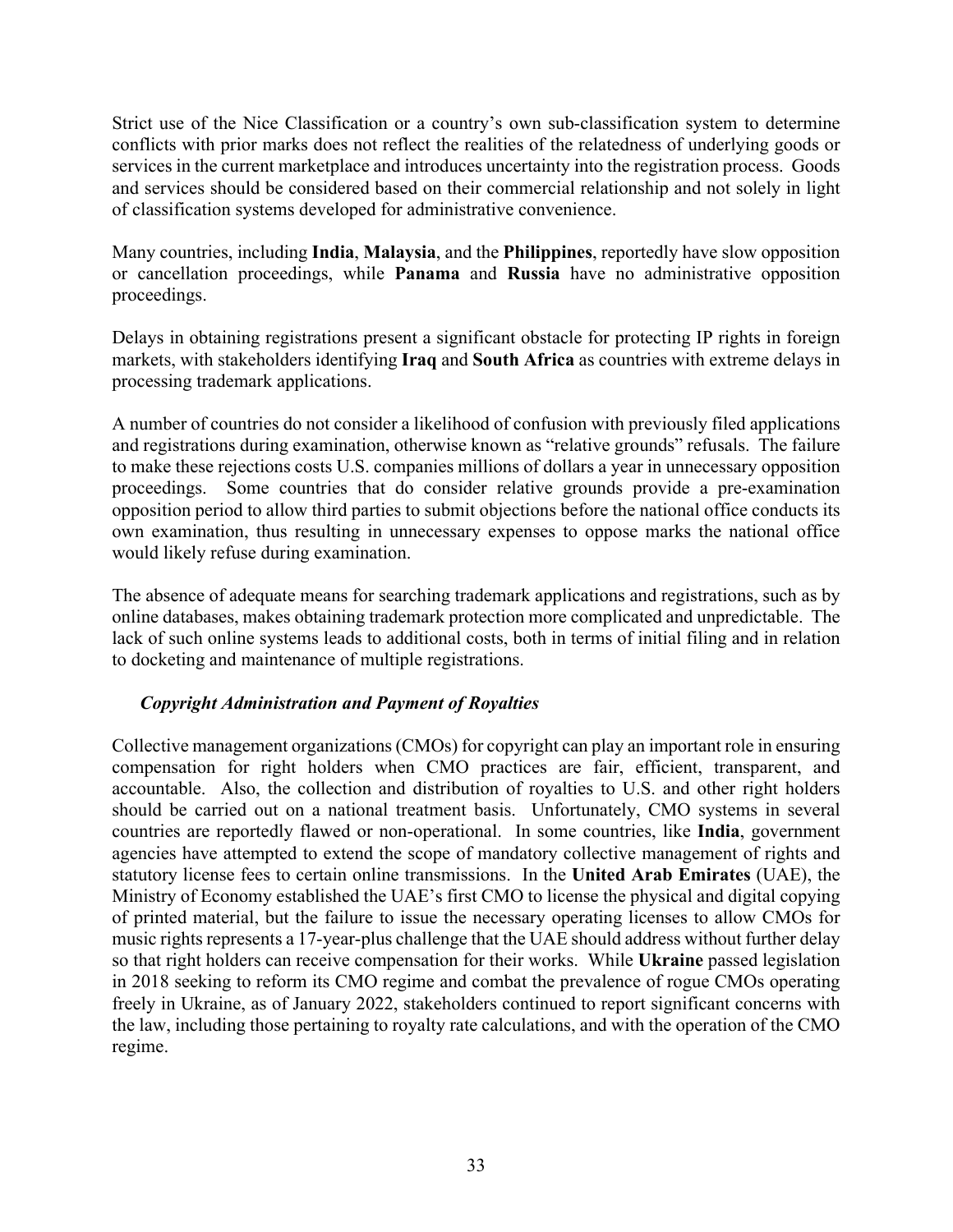In addition, it is important for right holders of a work, performance, or phonogram to be able to freely and separately transfer their economic rights by contract and to fully enjoy the benefits derived from those rights. Limitations on the freedom to contract raise concerns because they reduce the ability of creators to earn a living from their works, performances, and phonograms. For example, proposed provisions in two pending bills in **South Africa** limiting certain assignments are vague, lack certainty for parties, and provide for the government to set standard and compulsory contractual terms for certain contracts governing the use of works, performances, and phonograms. In 2021, **Japan** amended its Copyright Act to create a presumption that when a right holder enters into a license agreement authorizing a broadcast or cablecast (linear broadcast rights) of a copyrighted work, the agreement will be presumed to also grant so-called "simulcast" rights to the broadcaster (allowing simultaneous transmissions of the broadcasted content for one week on other platforms, such as online streaming) unless a contrary intention is clearly indicated. This represented a departure from the previous practice in Japan and current practice of many other countries where express permission from the copyright owner for the additional transmission is not presumed, but required, and exceptions are confined to certain special cases.

#### *Government Use of Unlicensed Software*

According to a study by BSA | The Software Alliance, the commercial value of unlicensed software globally was at least \$46 billion in 2018.<sup>[31](#page-33-0)</sup> The United States continues to work with other governments to address government use of unlicensed software, particularly in countries that are modernizing their software systems or where there are infringement concerns. Considerable progress has been made under this initiative, leading to numerous trading partners mandating that their government agencies use only legitimate software. It is important for governments to legitimize their own activities in order to set an example of respecting intellectual property for private enterprises. Additionally, unlicensed software exposes governments and enterprises to higher risks of security vulnerabilities. Further work on this issue remains with certain trading partners, including **Argentina**, **Brazil**, **China**, **Guatemala**, **Indonesia**, **Pakistan**, **Paraguay**, **Romania**, **Saudi Arabia**, **Tajikistan**, **Turkey**, **Turkmenistan**, **Uzbekistan**, and **Vietnam**. The United States urges trading partners to adopt and implement effective and transparent procedures to ensure legitimate governmental use of software.

#### *Other Issues*

U.S. stakeholders have expressed views with respect to the **European Union** (EU) Directive on Copyright in the Digital Single Market. The United States continues to monitor copyright issues in the EU and its Member States as implementation progresses. Stakeholders have expressed concern with the inconsistencies in Member States' approaches to implementation. The United States urges the European Commission to engage closely with stakeholders as it develops guidance on certain implementation issues. It is also critical that EU Member States ensure full transparency in the implementation process with meaningful opportunities for stakeholders to provide input. The United States will continue to engage with various EU and Member State entities to address the equities of U.S. stakeholders.

<span id="page-33-0"></span><sup>&</sup>lt;sup>31</sup> BSA, 2018 Global Software Survey at 12 (Jun. 2018), https://gss.bsa.org/wp-2content/uploads/2018/05/2018\_BSA GSS Report en.pdf.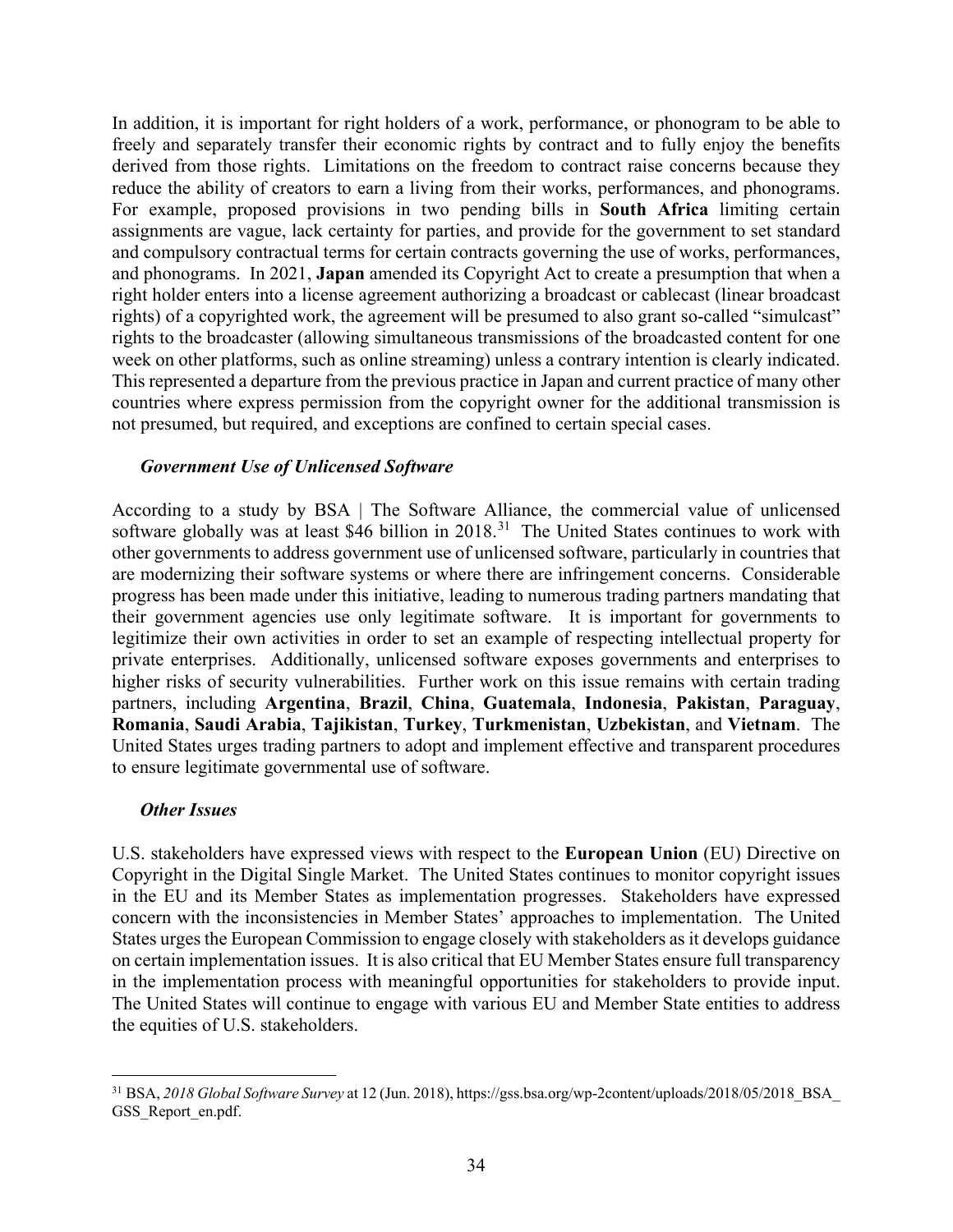The United States also is closely monitoring the European Commission's Digital Services Act proposal, another legislative initiative that would govern online services and how content is shared online. U.S. stakeholders have raised concerns that the EU Council's version of the DSA proposal could weaken the current liability regime and have a detrimental impact on the existing standards and practices for addressing illegal content and activities, including online infringement of copyright and related rights.

# **F. Intellectual Property and the Environment**

Strong intellectual property (IP) protection and enforcement are essential to promoting investment in innovation in the environmental sector. Such innovation not only promotes economic growth and supports jobs, but also is critical to responding to environmental challenges. IP provides incentives for research and development in this important sector, including through university research. Conversely, inadequate IP protection and enforcement in foreign markets discourages broader investment in those markets. This may hinder economic growth, as well as technological advances needed to meet environmental challenges.

# **G. Intellectual Property and Health**

The 2022 Special 301 review period has taken place during the COVID-19 pandemic, the largest global health crisis in more than a century. The top priority of the United States is saving lives and ending the acute phase of the pandemic in the United States and around the world. This includes continuing to donate vaccine doses to countries in need, investing in delivery and administration of vaccines globally, and engaging with our international partners and stakeholders to continue to increase equitable global access to safe and effective vaccines, tests, treatments, and other critical products to respond to COVID-19. The United States also encourages voluntary licensing and technology transfer agreements on mutually agreed terms to promote greater access to pandemic response products. For example, in 2021, stakeholders entered into voluntary licensing agreements with the Medicines Patent Pool (MPP) to help create broad access to COVID-19 therapeutics in all low-income countries and several middle-income countries.

The Biden-Harris Administration supports a waiver of intellectual property (IP) protections for COVID-19 vaccines under the World Trade Organization (WTO) Agreement on Trade-Related Aspects of Intellectual Property Rights (TRIPS Agreement). The Office of the United States Trade Representative (USTR) has worked hard to facilitate an outcome on IP that can achieve consensus across the 164 Members of the WTO to help end the pandemic. The United States will continue to engage with WTO Members as part of the Biden-Harris Administration's comprehensive effort to get as many safe and effective vaccines to as many people as fast as possible.

Numerous comments in the 2022 Special 301 review process highlighted concerns arising at the intersection of IP policy and health policy. IP protection plays an important role in providing the incentives necessary for the development and marketing of new medicines. An effective, transparent, and predictable IP system is necessary for both manufacturers of innovative medicines and manufacturers of generic medicines.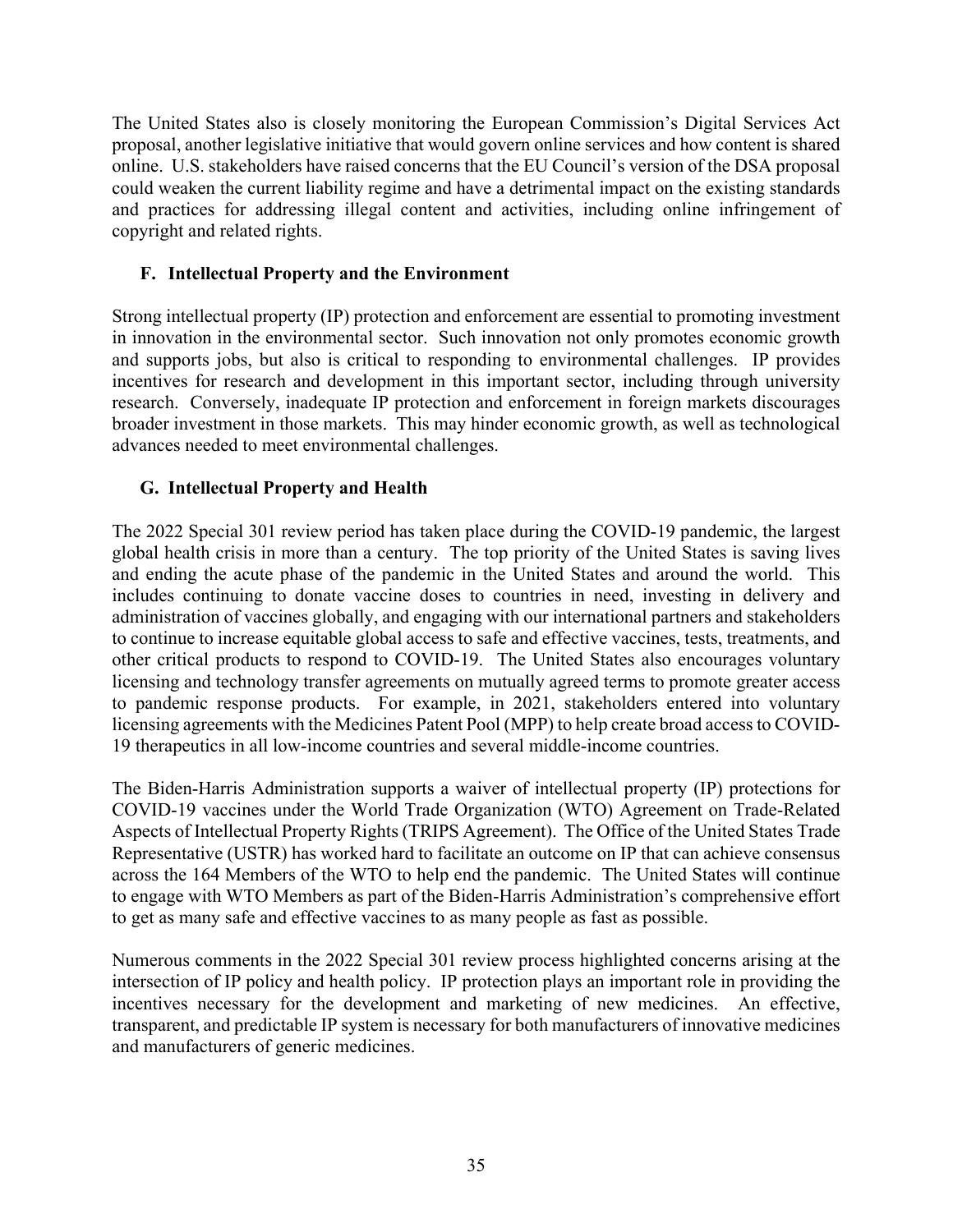The 2001 WTO Doha Declaration on the TRIPS Agreement and Public Health recognized the gravity of the public health problems afflicting many developing and least-developed countries (LDCs), especially those resulting from HIV/AIDS, tuberculosis, malaria, and other epidemics. As affirmed in the Doha Declaration on the TRIPS Agreement and Public Health, the United States respects a trading partner's right to protect public health and, in particular, to promote access to medicines for all. The United States also recognizes the role of IP protection in the development of new medicines while being mindful of the effect of IP protection on prices. The assessments set forth in this Report are based on various critical factors, including, where relevant, the Doha Declaration on the TRIPS Agreement and Public Health.

International obligations such as those in the TRIPS Agreement provide flexibility for trading partners to take measures to address serious public health emergencies and circumstances of extreme urgency within that trading partner's territory. The COVID-19 pandemic certainly qualifies as such. Consistent with this view, the United States respects its trading partners' rights to grant compulsory licenses in a manner consistent with the provisions of the TRIPS Agreement and the Doha Declaration on the TRIPS Agreement and Public Health.

Article 31 of the TRIPS Agreement establishes requirements that must be met with respect to compulsory licenses. Importantly, a Member choosing to issue a compulsory license may waive some of these requirements in certain circumstances. For example, in cases of national emergency or extreme urgency or in cases of public non-commercial use, WTO Members may waive the requirement to seek prior authorization from the patent holder before issuing a compulsory license. In addition, under Article 31bis, the requirement that compulsory licenses must be authorized predominantly for the supply of the Member's domestic market may be waived in certain circumstances. Recognizing that Members with insufficient pharmaceutical manufacturing capacities could face difficulties in making effective use of compulsory licensing, Article 31bis and its related Annex set forth a system whereby such Members can import from another Member pharmaceutical products produced subject to a compulsory license. The United States respects the right of its trading partners to exercise the full range of existing flexibilities in the TRIPS Agreement and the Doha Declaration on the TRIPS Agreement and Public Health in order to scale up the production and distribution necessary to overcome the challenges of the ongoing COVID-19 pandemic.

The United States also strongly supports the WTO General Council Decision on the Implementation of Paragraph 6 of the Doha Declaration on the TRIPS Agreement and Public Health, concluded in August 2003. Under this decision, WTO Members are permitted, in accordance with specified procedures, to issue compulsory licenses to export pharmaceutical products to countries that cannot produce drugs for themselves. The WTO General Council adopted a Decision in December 2005 that incorporated this solution into Article 31bis, as described above, to the TRIPS Agreement, and the United States became the first WTO Member to formally accept this amendment. In January 2017, the necessary two-thirds of WTO Member support was secured, resulting in the formal amendment to the TRIPS Agreement. Additional notifications of WTO Member acceptances of the Agreement have followed.

The U.S. Government works to ensure that the provisions of its bilateral and regional trade agreements, as well as U.S. engagement in international organizations, including the United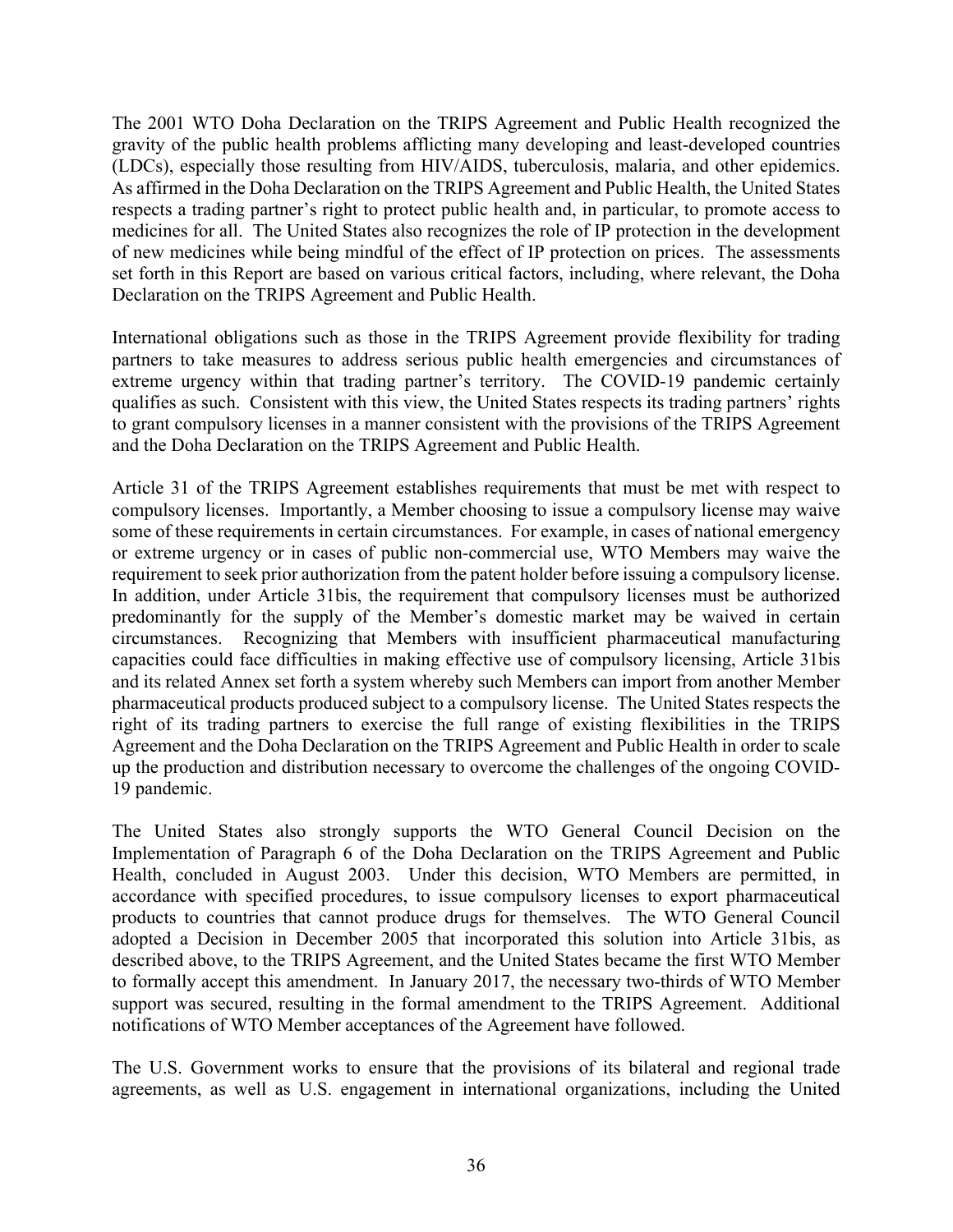Nations and related institutions such as the World Intellectual Property Organization (WIPO) and the World Health Organization (WHO), are consistent with U.S. policies concerning IP and health policy and do not impede its trading partners from taking measures necessary to protect public health. For example, in recent U.S. trade agreements, we have clarified that notwithstanding provisions on the protection of undisclosed test or other data, a Party may take measures to protect public health in accordance with the Doha Declaration on the TRIPS Agreement and Public Health, or any waiver or amendment of the TRIPS Agreement to implement the Doha Declaration on the TRIPS Agreement and Public Health. USTR will continue its close cooperation with relevant agencies to ensure that public health challenges are addressed and IP protection and enforcement are supported as one of various mechanisms to promote research and innovation.

#### **H. Implementation of the World Trade Organization Agreement on Trade-Related Aspects of Intellectual Property Rights**

The World Trade Organization (WTO) Agreement on Trade-Related Aspects of Intellectual Property Rights (TRIPS Agreement) requires all WTO Members to provide certain minimum standards of intellectual property (IP) protection and enforcement. The TRIPS Agreement is the first broadly-subscribed multilateral IP agreement that is subject to dispute settlement provisions.

Developed country WTO Members were required to implement the TRIPS Agreement fully as of January 1, 1996. Developing country WTO Members were given a transition period for many obligations until January 1, 2000, and in some cases until January 1, 2005. Nevertheless, certain WTO Members are still in the process of finalizing implementing legislation, and many are still engaged in establishing adequate and effective IP enforcement mechanisms.

Recognizing the particular issues faced by WTO Members that are least developed countries (LDCs), the United States has worked closely with them and other WTO Members to extend the implementation date for these countries. Most recently, on June 29, 2021, the WTO Council for the Trade-Related Aspects of Intellectual Property Rights (TRIPS Council) reached consensus on a decision to again extend the transition period under Article 66.1 of the TRIPS Agreement for LDC WTO Members. Under this decision, LDC WTO Members are not required to apply the provisions of the TRIPS Agreement, other than Articles 3, 4, and 5 (provisions related to national treatment and most-favored nation treatment), until July 1, 2034, or until such a date on which they cease to be an LDC WTO Member, whichever date is earlier. Likewise, on November 6, 2015, the TRIPS Council reached consensus to extend the transition period for LDC WTO Members to implement Sections 5 and 7 of Part II of the TRIPS Agreement with respect to pharmaceutical products until January 1, 2033, and reached consensus to recommend waiving Articles 70.8 and 70.9 of the TRIPS Agreement with respect to pharmaceuticals for LDC Members also until January 1, 2033.

At the WTO Ministerial Conference in December 2017, WTO Members reached consensus to extend the moratorium on non-violation and situation complaints under the TRIPS Agreement until the next Ministerial in 2019. On December 10, 2019, the General Council reached consensus to extend this moratorium until the 12th Ministerial Conference. The moratorium was originally introduced in Article 64 of the TRIPS Agreement, for a period of five years following the entry into force of the WTO Agreement (i.e. until December 31, 1999). The moratorium has been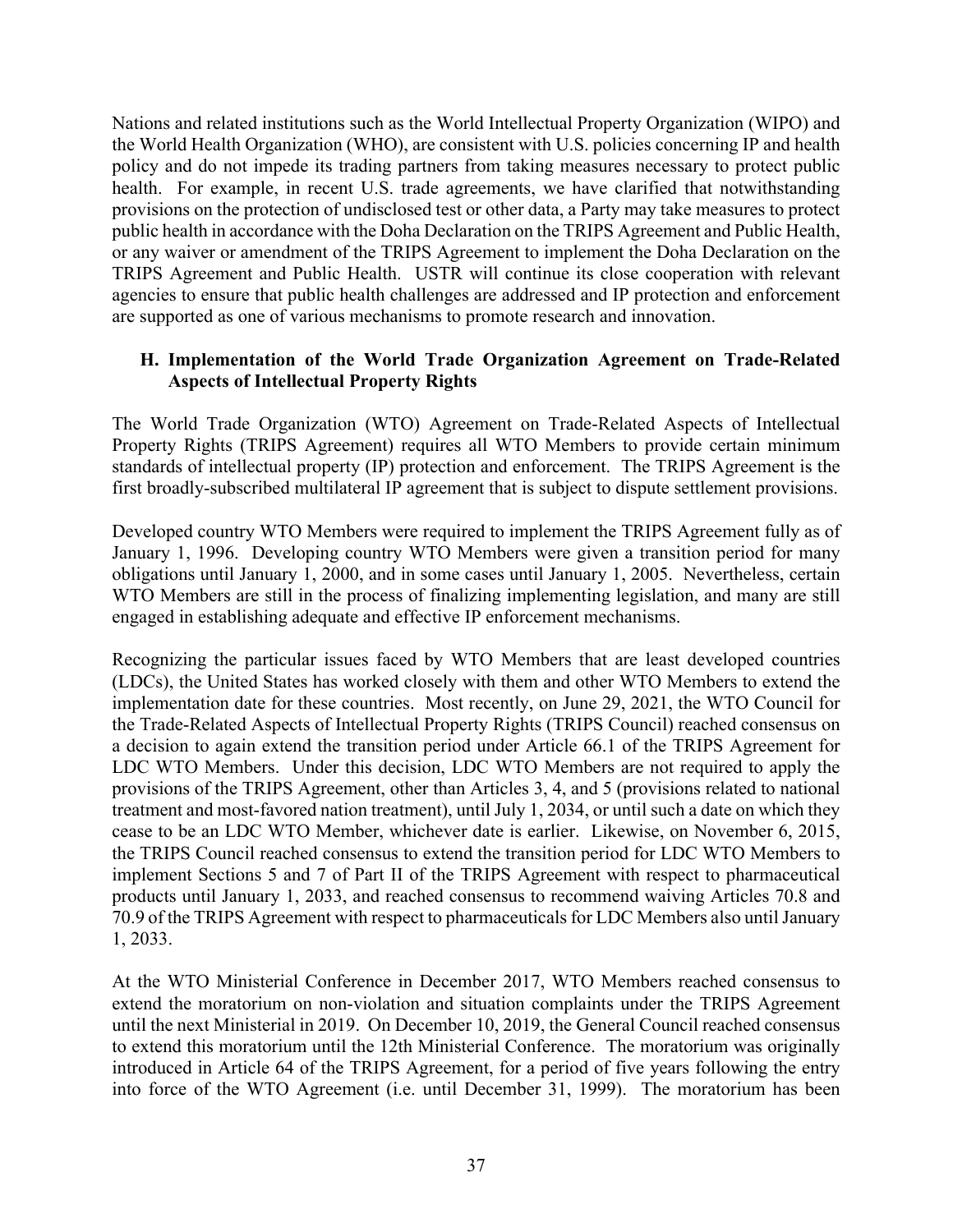extended in several WTO Ministerial Decisions. During 2021, the United States joined the consensus in the TRIPS Council to extend the moratorium on the initiation of non-violation and situation complaints under the TRIPS Agreement to the 13th Ministerial Conference.

The United States participates actively in the TRIPS Council's scheduled reviews of WTO Members' implementation of the TRIPS Agreement and uses the WTO's Trade Policy Review mechanism to pose questions and seek constructive engagement on issues related to TRIPS Agreement implementation.

#### **I. Dispute Settlement and Enforcement**

The United States continues to monitor the resolution of concerns and disputes announced in previous Reports. The United States will use all available means to resolve concerns, including bilateral dialogue and enforcement tools such as those provided under U.S. law, the World Trade Organization (WTO), and other dispute settlement procedures, as appropriate.

Under Section 301 of the Trade Act of 1974, as amended (19 U.S.C. § 2411) (Section 301), the Office of the United States Trade Representative (USTR) has been taking action to address a range of unfair and harmful Chinese acts, policies, and practices related to technology transfer, intellectual property (IP), and innovation. USTR has also successfully pursued dispute settlement proceedings at the WTO to address discriminatory licensing practices. The United States and China signed the United States-China Economic and Trade Agreement (Phase One Agreement) in January 2020, which included commitments to address numerous long-standing concerns in the areas of trade secrets, patents, pharmaceutical-related IP, trademarks, copyrights, geographical indications, and technology transfer. The United States has been closely monitoring China's progress in implementing its commitments.

Following the 1999 Special 301 review process, the United States initiated dispute settlement consultations concerning the European Union (EU) regulation on food-related geographical indications (GIs), which appeared to discriminate against foreign products and persons, notably by requiring that EU trading partners adopt an "EU-style" system of GI protection, and appeared to provide insufficient protections to trademark owners. On April 20, 2005, the Dispute Settlement Body (DSB) adopted a panel report finding in favor of the United States that the EU GI regulation is inconsistent with the EU's obligations under the WTO Agreement on Trade-Related Aspects of Intellectual Property Rights and the General Agreement on Tariffs and Trade 1994. On March 31, 2006, the EU published a revised GI Regulation that is intended to comply with the DSB recommendations and rulings. There remain some concerns, however, with respect to this revised GI Regulation that the United States has asked the EU to address. The United States continues monitoring this situation. The United States is also working bilaterally and in multilateral fora to advance U.S. market access interests and to ensure that the trade initiatives of other countries, including with respect to GIs, do not undercut market access for U.S. companies.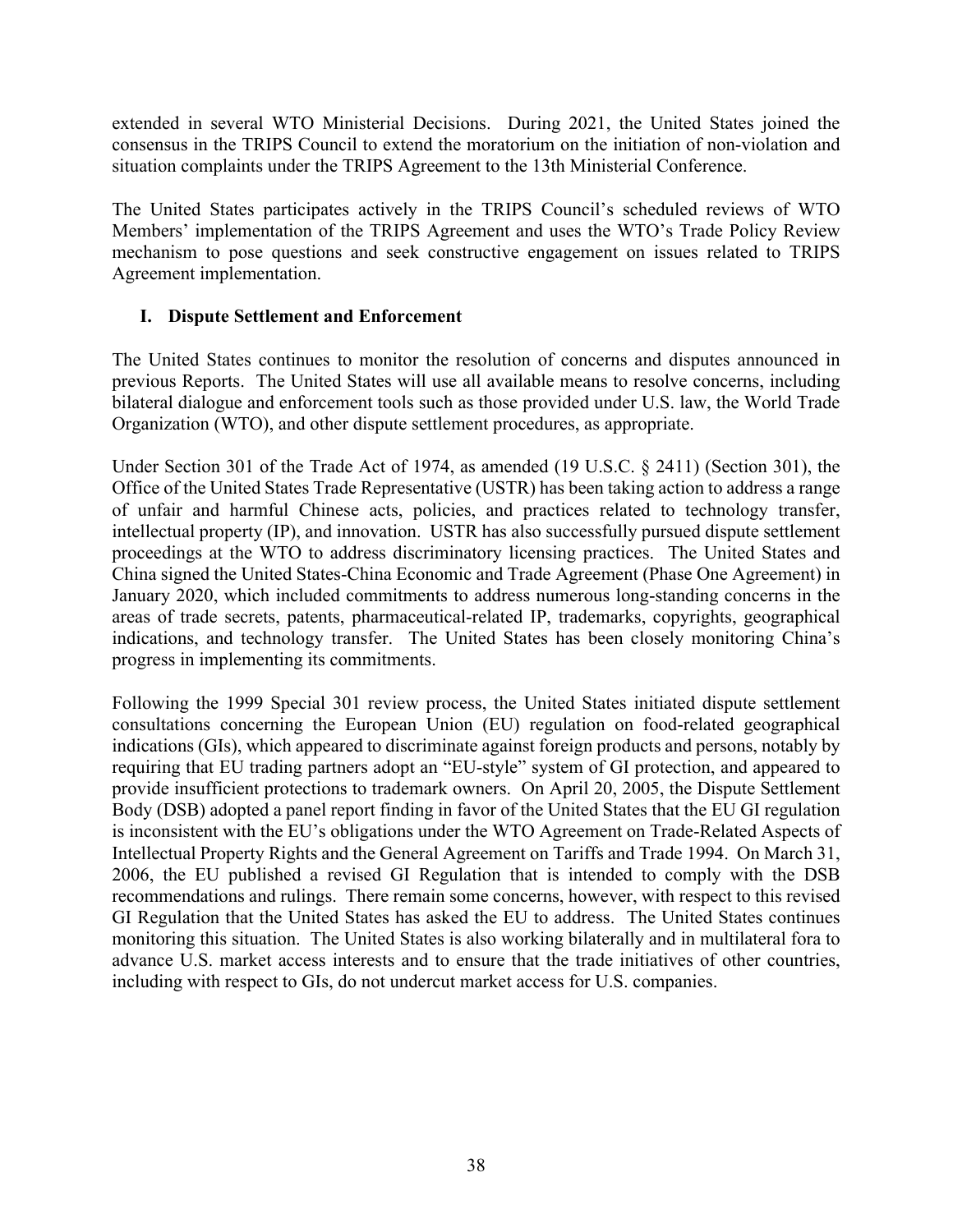# **SECTION II: Country Reports**

# **UKRAINE – REVIEW SUSPENDED**

Ukraine was placed on the Priority Watch List in 2021. Over the past year, Ukraine has engaged meaningfully with the United States on longstanding areas of concern with Ukraine's intellectual property regime, including: (1) the administration of the system for collective management organizations that are responsible for collecting and distributing copyright royalties to right holders; (2) the use of unlicensed software by government agencies; and (3) the implementation of effective means to combat widespread online copyright infringement. However, due to Russia's premeditated and unprovoked further invasion of Ukraine in February 2022, the Special 301 review of Ukraine has been suspended.

# **PRIORITY WATCH LIST**

# **ARGENTINA**

Argentina remains on the Priority Watch List in 2022.

#### *Ongoing Challenges and Concerns*

Argentina continues to present long-standing and well-known challenges to intellectual property (IP)-intensive industries, including those from the United States. A key deficiency in the legal framework for patents is the unduly broad limitations on patent-eligible subject matter, including patent examination guidelines that automatically reject patent applications for categories of pharmaceutical inventions that are eligible for patentability in other jurisdictions and requirements that processes for the manufacture of active compounds disclosed in a specification be reproducible and applicable on an industrial scale. Stakeholders remain concerned about the limits on patentability for biotechnological innovations based on living matter and natural substances in Resolution 283/2015, which differ from the standard in many other countries. Another ongoing challenge to the innovative agricultural chemical and pharmaceutical sectors is inadequate protection against the unfair commercial use, as well as unauthorized disclosure, of undisclosed test or other data generated to obtain marketing approval for products in those sectors. Finally, although Argentina, through Resolution 56/2016, has allowed for a partial reduction of its patent backlog through reliance on favorable decisions from counterpart foreign patent applications, Argentina continues to struggle with a substantial backlog of patent applications for biotechnological and pharmaceutical inventions resulting in long delays for innovators in these fields seeking patent protection in the market. The National Institute of Industrial Property (INPI) continues to operate with a reduced number of patent examiners. INPI's participation in the Patent Prosecution Highway with the U.S. Patent and Trademark Office expired in March 2020 and there are no plans for renewal.

Enforcement of IP rights in Argentina continues to be a challenge, and stakeholders report widespread unfair competition from sellers of counterfeit and pirated goods and services. The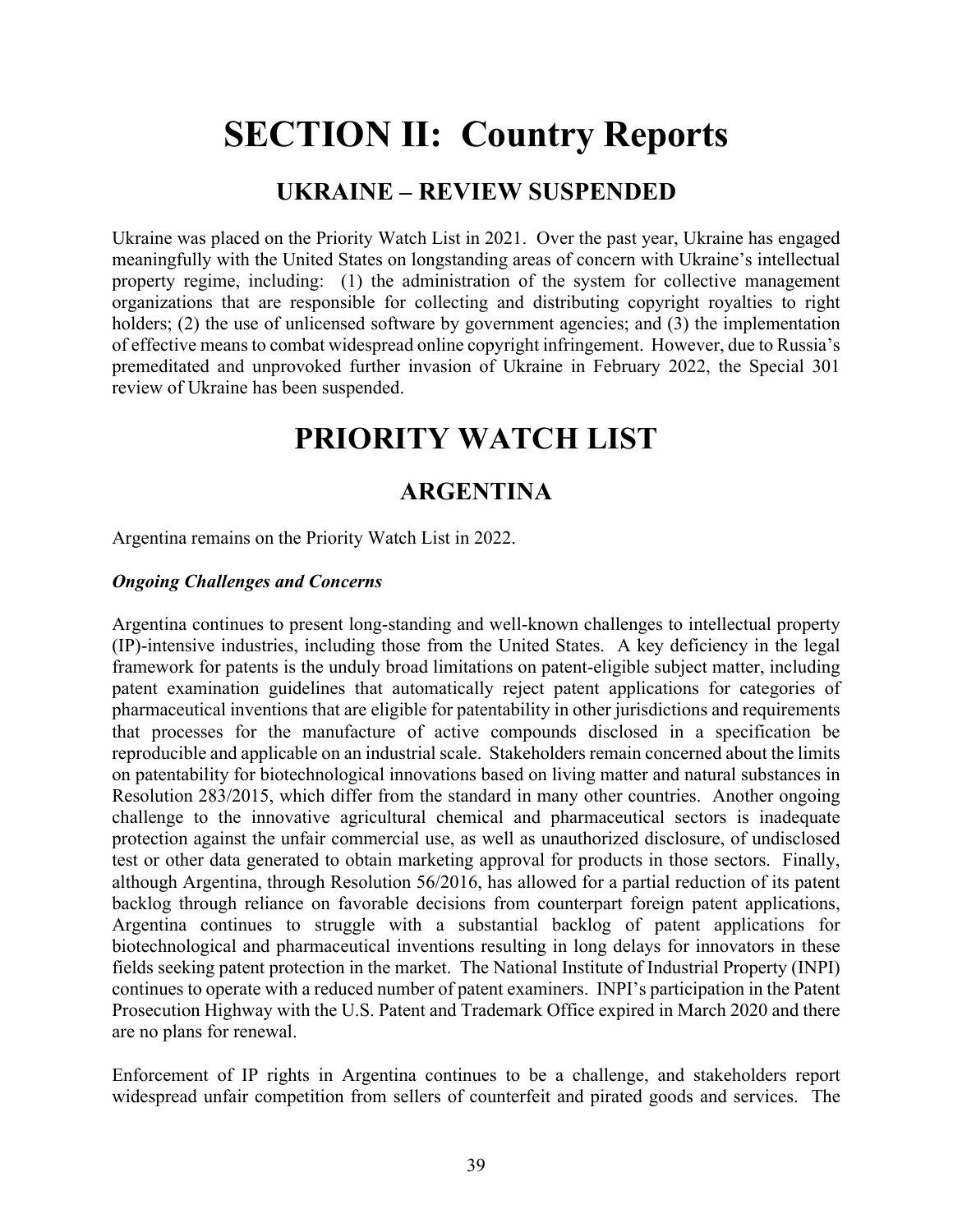physical market of La Salada in Buenos Aires has resumed operations after being closed due to the pandemic, and online orders of counterfeit goods continue through social media applications. Counterfeit sales in other physical locations also increased, with surges in the selling of counterfeit goods occurring in small markets, through illegal street vendors, and in activity in the Barrio Once and Avellaneda Street markets in Buenos Aires. In addition, Argentine police generally do not take *ex officio* actions, prosecutions can stall and languish in excessive formalities, and, when a criminal case does reach final judgment, infringers rarely receive deterrent-level sentences. Hard goods counterfeiting and optical disc piracy are widespread, and online piracy continues to grow due to nearly non-existent criminal enforcement against such piracy. As a result, IP enforcement online in Argentina consists mainly of right holders trying to convince Argentine Internet service providers to take down specific infringing works, as well as attempting to seek injunctions in civil cases, both of which can be time consuming and ineffective. Right holders also cite widespread use of unlicensed software by Argentine private enterprises and the government.

#### *Developments, Including Progress and Actions Taken*

Argentina made limited progress in IP protection and enforcement in 2021. Argentina's transition to an all-electronic patent and trademark filing system have allowed for increased efficiency in the processing of filings. There were a record number of 115,000 trademark filings in 2021 alone, and INPI granted 117,800 trademarks. The United States welcomes and continues to monitor these enhancements. To further improve patent protection in Argentina, including for small and medium-sized enterprises, the United States urges Argentina to ratify the Patent Cooperation Treaty. The United States urges Argentina to ensure transparency and procedural fairness in the protection of geographical indications (GIs) and to ensure that the grant of GI protection does not deprive interested parties of the ability to use common names, particularly as Argentina proceeds with the European Union-Mercosur Trade agreement.

Argentina's efforts to combat counterfeiting continue, but without systemic measures, illegal activity persists. The United States encourages Argentina to create a national IP enforcement strategy to enhance interagency coordination in enforcement efforts and move to having a sustainable, long-lasting impact on IP infringements. During 2021, Argentina did not file or approve any new legislation to update IP laws. The United States encourages legislative proposals along the lines of prior bills introduced in Argentina's Congress to provide for landlord liability and stronger enforcement on the sale of infringing goods at outdoor marketplaces such as La Salada, and to amend the trademark law to increase criminal penalties for counterfeiting carried out by criminal networks. In 2017, Argentina formally created the Federal Committee to Fight Against Contraband, Falsification of Trademarks, and Designations, formalizing the work on trademark counterfeiting under the National Anti-Piracy Initiative. The Committee has not met since 2019, but the United States encourages Argentina to continue this initiative and expand it to include online piracy. Revisions to the criminal code that had been submitted to Argentina's Congress, including certain criminal sanctions for circumventing technological protection measures, have stalled. The creation of a federal specialized IP prosecutor's office and a welltrained enforcement unit could potentially help combat online piracy as well as prevent lengthy legal cases with contradictory rulings. In November 2021, Argentina and the United States held a bilateral meeting under the Innovation and Creativity Forum for Economic Development, which is part of the United States-Argentina Trade and Investment Framework Agreement, to continue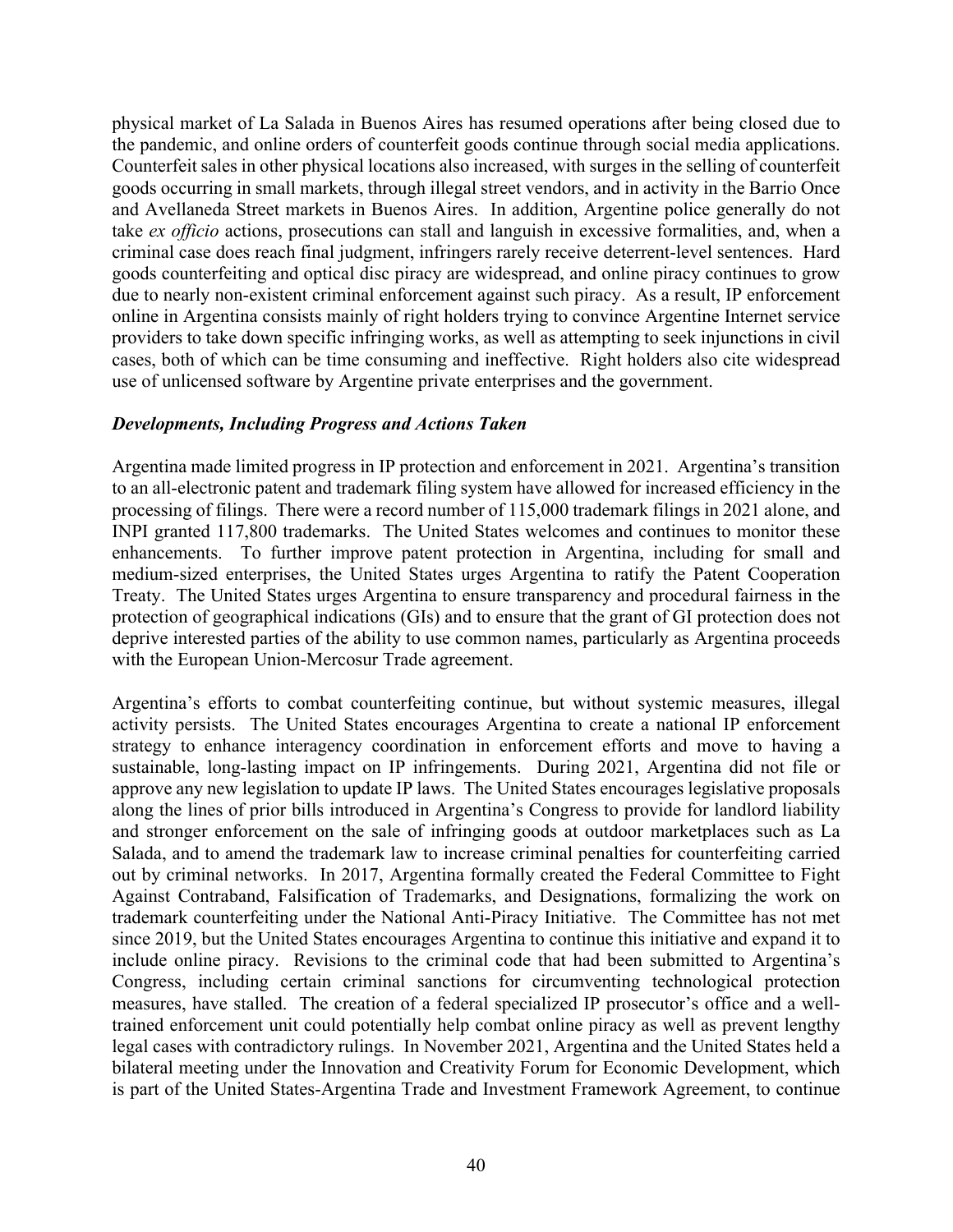discussions and collaboration on IP topics of mutual interest. The United States intends to monitor all the outstanding issues for progress and urges Argentina to continue its efforts to create a more attractive environment for investment and innovation.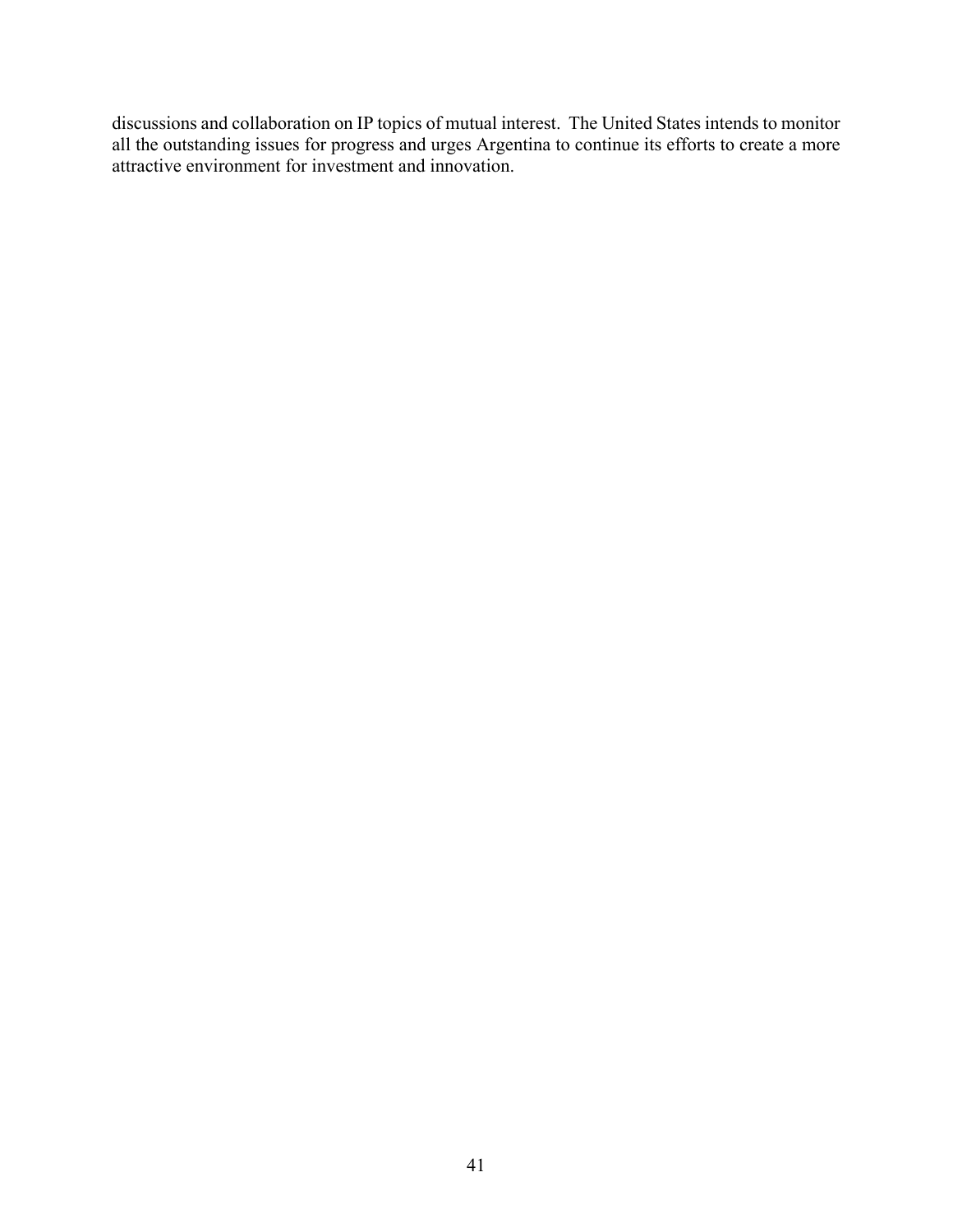# **CHILE**

Chile remains on the Priority Watch List in 2022.

#### *Ongoing Challenges and Concerns*

The United States continues to have serious concerns regarding long-standing implementation issues with a number of intellectual property (IP) provisions of the United States-Chile Free Trade Agreement (Chile FTA). Chile must establish protections against the unlawful circumvention of technological protection measures (TPMs). The United States continues to urge Chile to ratify and implement the 1991 Act of the International Union for the Protection of New Varieties of Plants Convention (UPOV 1991) and improve protection for plant varieties. Chile passed legislation establishing criminal penalties for the importation, commercialization, and distribution of decoding devices used for the theft of encrypted program-carrying satellite signals, but the United States urges Chile to clarify the full scope of activities criminalized in the implementation of the law. The United States also urges Chile to provide remedies or penalties for willfully receiving or further distributing illegally decoded encrypted program-carrying satellite signals, as well as the ability for parties with an interest in stolen satellite signals to initiate a civil action. Concerns remain regarding the availability of effective administrative and judicial procedures, as well as deterrent-level remedies, to right holders and satellite service providers. In addition, the United States urges Chile to improve its Internet service provider liability framework to permit effective and expeditious action against online piracy. Pharmaceutical stakeholders continue to raise concerns over the efficacy of Chile's system for resolving patent issues expeditiously in connection with applications to market pharmaceutical products and over the provision of adequate protection against unfair commercial use, as well as unauthorized disclosure, of undisclosed test or other data generated to obtain marketing approval for pharmaceutical products. Stakeholders also have expressed concerns over the vagueness of certain provisions of the Medicines II bill under consideration by the National Congress.

#### *Developments, Including Progress and Actions Taken*

There was notable progress by Chile in strengthening its legal framework for IP. In May 2021, Chile's Congress voted to join the Protocol Relating to the Madrid Agreement Concerning the International Registration of Marks. In January 2022, a new law modernizing many aspects of Chile's IP regime entered into force, with changes that include criminalizing trademark falsification, recognition of non-traditional marks, introducing provisional applications for patents, incorporating a broader definition of trade secrets, and extending the term of protection for industrial designs to 15 years. In February 2022, Chile enacted a new law that criminalizes aiding and abetting the trade of counterfeit, pirated, and other types of illicit goods and that authorizes more severe fines and penalties for these types of acts. In addition, in December 2021, the administration of former President Piñera introduced legislation that defines and outlines civil and criminal penalties for the circumvention of TPMs, although the draft remains under review in Chile's Congress. The United States also encourages Chile to provide transparency and procedural fairness to all interested parties in connection with potential recognition or protection of geographical indications (GIs) and to ensure that the grant of GI protection or recognition does not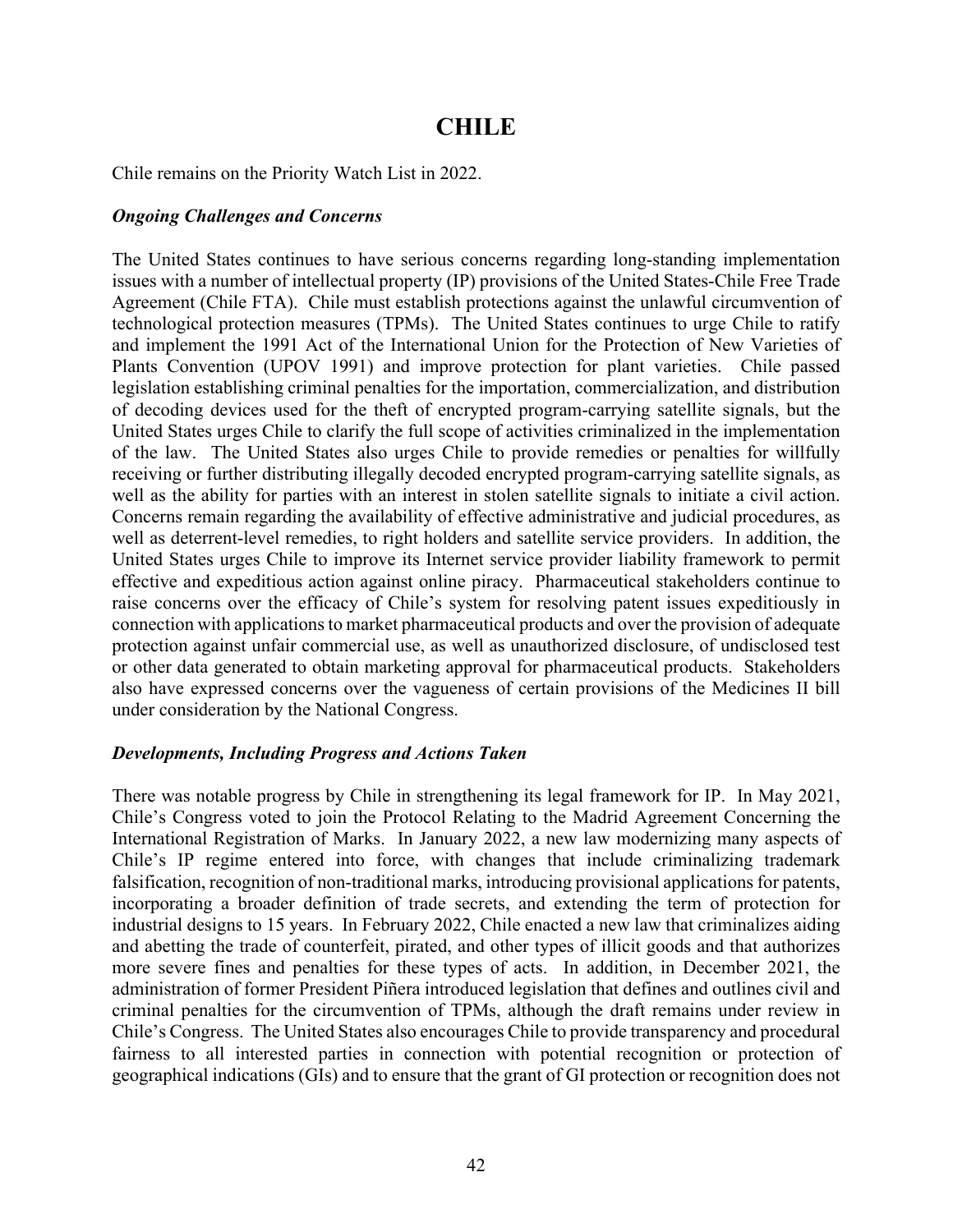deprive interested parties of the ability to use common names, particularly as Chile proceeds with the modernization of the European Union-Chile Association Agreement.

The United States appreciates Chile's engagement with the United States and the steps Chile has taken as an attempt to resolve ongoing issues pertaining to the Chile FTA, but it has been over eighteen years since the Chile FTA entered into force. It remains critical that Chile show tangible progress in addressing the long-standing Chile FTA implementation issues and other IP issues in 2022.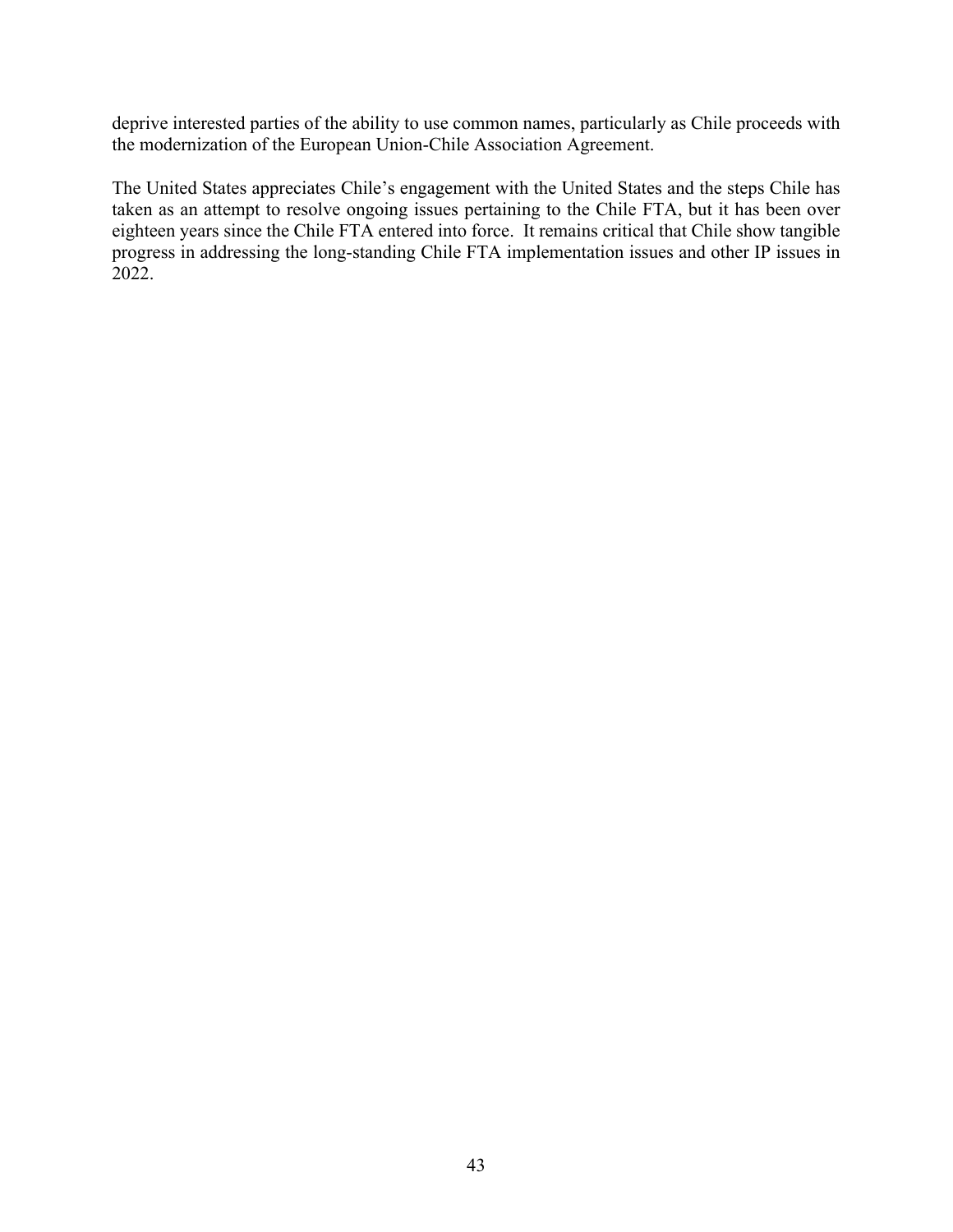# **CHINA**

China remains on the Priority Watch List in 2022 and is subject to continuing monitoring pursuant to Section 306 of the Trade Act of 1974, as amended (19 U.S.C. § 2416).

#### *Ongoing Challenges and Concerns*

In 2021, China enacted amendments to the Patent Law, Copyright Law, and Criminal Law, as well as other measures aimed at addressing intellectual property (IP) protection and enforcement. While right holders have welcomed these developments, they continue to raise concerns about the adequacy of these measures and their effective implementation, as well as about long-standing issues like bad faith trademarks, counterfeiting, and online piracy. China needs to complete the full range of fundamental changes that are required to improve the IP landscape in China. In particular, China needs to address weak enforcement channels and a lack of transparency and judicial independence.

Statements by Chinese officials that tie IP rights to Chinese market dominance continue to raise strong concerns. In a September 2021 outline on IP goals for the period 2021-2035, the Chinese Communist Party Central Committee and State Council emphasized that the IP system should serve the needs of domestic innovation-driven development and highlighted IP as a "strategic resource" for China's international competitiveness. The outline also called for building China into an optimal location for international IP litigation. An October 2021 five-year plan emphasized that "indigenous" or "independent" "critical core technologies" were important to national security. In an essay published earlier that year, the president of the Supreme People's Court wrote that the courts should serve the Chinese Communist Party and industrial policy goals. Taken together, such statements recall long-standing concerns about requiring and pressuring technology transfer from foreign individuals or companies to Chinese companies, as well as about whether IP protection and enforcement will apply fairly to foreign right holders in China. China must provide a level playing field for IP protection and enforcement, refrain from requiring or pressuring technology transfer to Chinese companies at all levels of government, open China's market to foreign investment, and embrace open and market-oriented policies.

Under Section 301 of the Trade Act of 1974, as amended (19 U.S.C. § 2411) (Section 301), the Office of the United States Trade Representative (USTR) has been taking action to address a range of unfair and harmful Chinese acts, policies, and practices related to technology transfer, IP, and innovation. USTR has also successfully pursued dispute settlement proceedings at the World Trade Organization (WTO) to address discriminatory licensing practices. The United States and China signed the United States-China Economic and Trade Agreement (Phase One Agreement) in January 2020, which included commitments to address numerous long-standing concerns in the areas of trade secrets, patents, pharmaceutical-related IP, trademarks, copyrights, geographical indications (GIs), and technology transfer. The United States has been closely monitoring China's progress in implementing its commitments.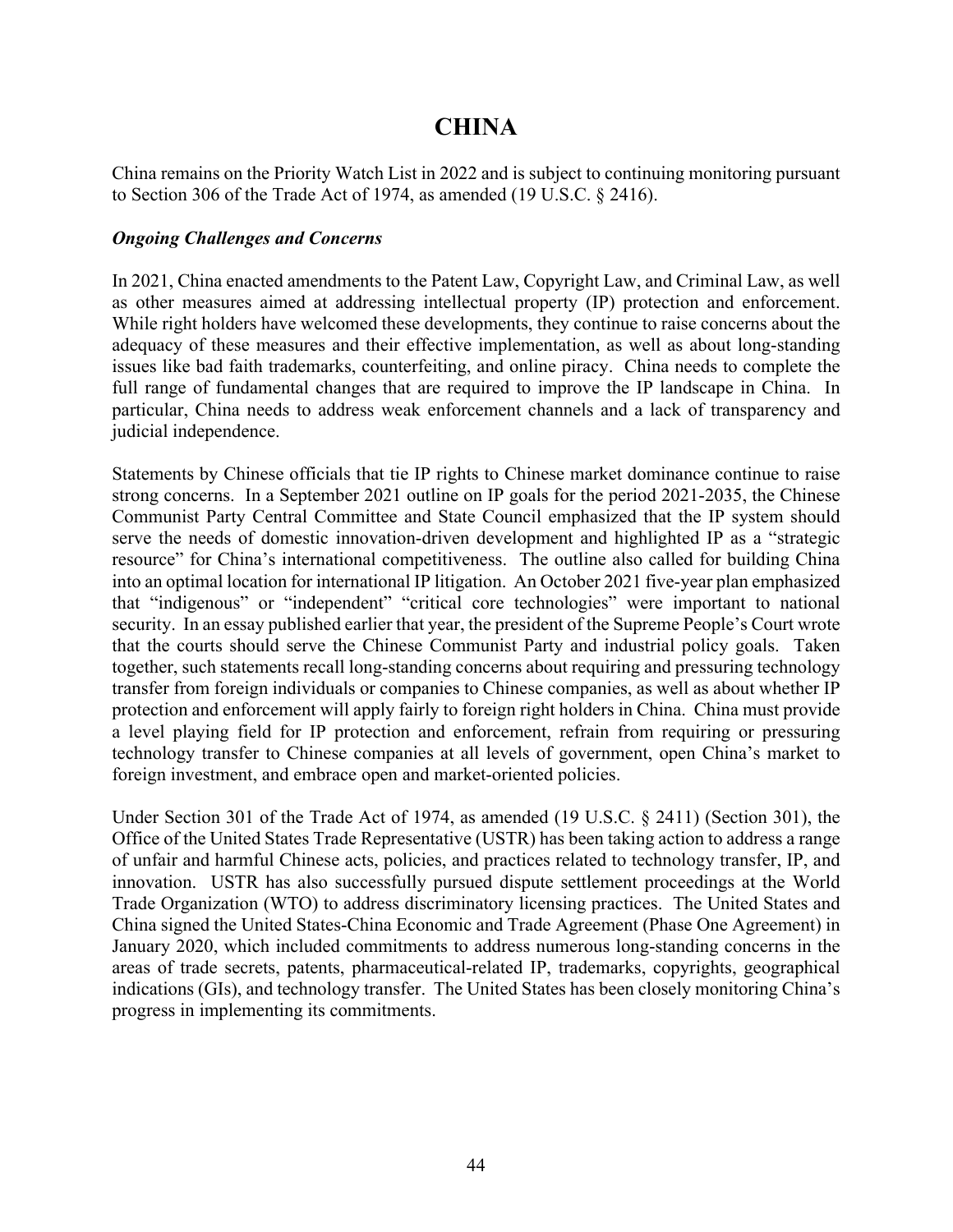#### *China's Acts, Policies, and Practices Related to Technology Transfer, Intellectual Property, and Innovation*

In 2018, USTR reported that its investigation under Section 301 found that China pursues a range of unfair and harmful acts, policies, and practices related to technology transfer, IP, and innovation. These include investment and other regulatory requirements that require or pressure technology transfer, substantial restrictions on technology licensing terms, direction or facilitation of the acquisition of foreign companies and assets by domestic firms to obtain cutting-edge technologies, and conducting and supporting unauthorized intrusions into and theft from computer networks of U.S. companies to obtain unauthorized access to IP.

In March 2018, the United States initiated a WTO case challenging Chinese measures that deny foreign patent holders the ability to enforce their patent rights against a Chinese joint-venture partner after a technology transfer contract ends and that impose mandatory adverse contract terms that discriminate against and are less favorable for imported foreign technology as compared to Chinese technology. Consultations took place in August 2018, and a panel was established to hear the case at the United States' request in November 2018. In March 2019, China announced the withdrawal of certain measures that the United States had challenged in its panel request. After China's announcement, the WTO panel suspended its work in light of ongoing consultations between the United States and China to resolve their dispute.

As part of the Phase One Agreement, China agreed to provide effective access to Chinese markets without requiring or pressuring U.S. persons to transfer their technology to Chinese persons. China also agreed that any transfer or licensing of technology by U.S. persons to Chinese persons must be based on market terms that are voluntary and mutually agreed, and that China would not support or direct the outbound foreign direct investment activities of its persons aimed at acquiring foreign technology with respect to sectors and industries targeted by its industrial plans that create distortion. In addition, China committed to ensuring that any enforcement of laws and regulations with respect to U.S. persons is impartial, fair, transparent, and non-discriminatory. USTR continues to work with stakeholders to evaluate whether these commitments have resulted in changes in China's ongoing conduct at the national, provincial, and local levels.

#### *Trade Secrets*

Stakeholders reported that the amendment of the Criminal Law and the continuing implementation of previously issued judicial interpretations are positive developments. In particular, stakeholders noted stronger procedural protections for right holders and broader definitions of misappropriation. Further implementation of these measures is still needed. For example, the Supreme People's Court (SPC) should issue new judicial interpretations to apply changes to the thresholds for triggering criminal investigations and the scope of criminal acts in the amended Criminal Law, as well as to address other obstacles to criminal enforcement. With respect to the burden-shifting mechanism provided by the amended Anti-Unfair Competition Law, the Jiangsu High People's Court and the Beijing IP Court issued new guidelines in 2021. However, it is unclear whether this burden-shifting mechanism has been widely adopted in civil litigation.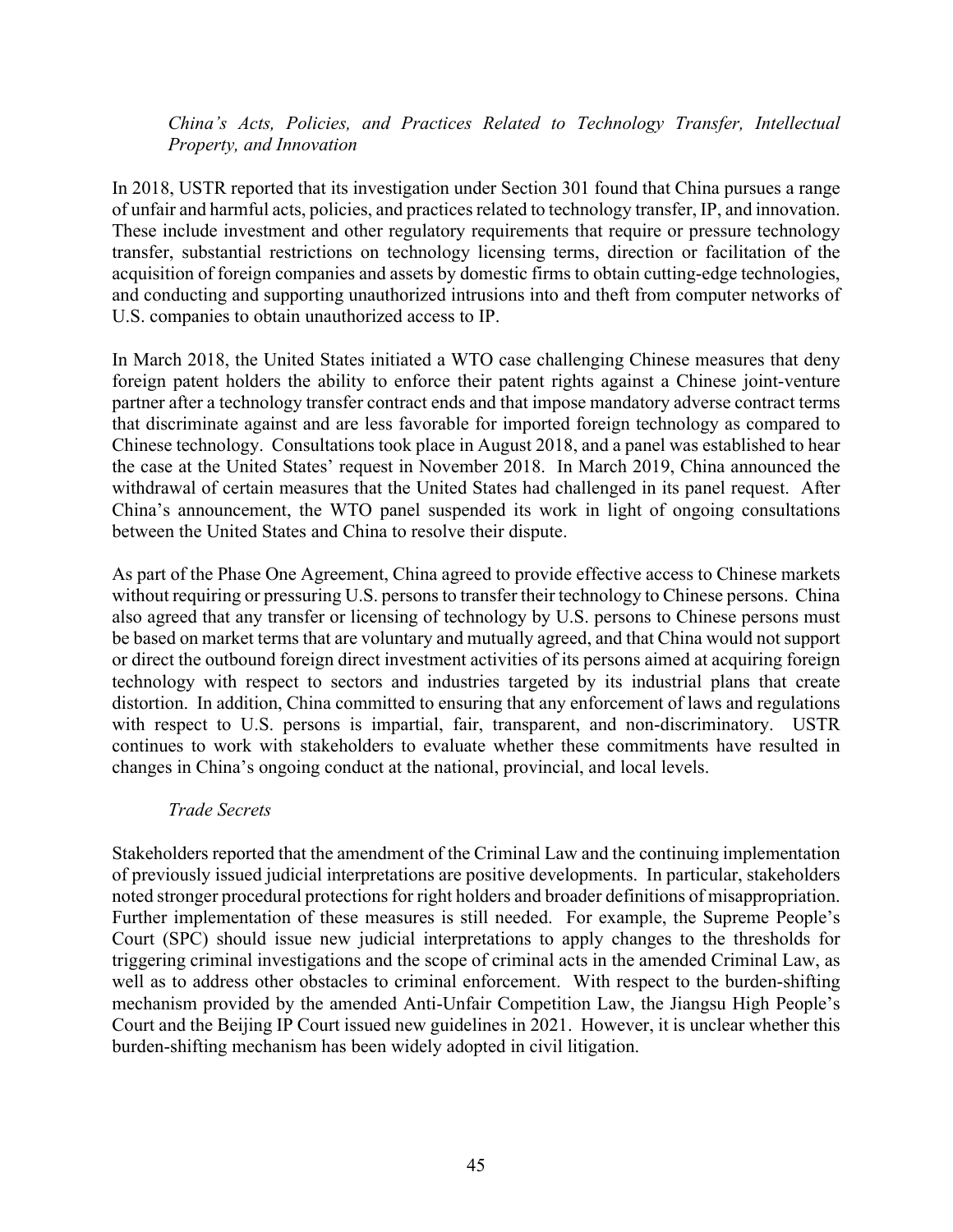Furthermore, draft *Guiding Opinions on Strengthening the Protection of Trade Secrets and Confidential Business Information in Administrative Licensing* were published for public comment in August 2020 by the Ministry of Justice but have not been finalized. The draft guiding opinions and other reforms are needed to limit government requests for trade secrets and confidential business information and prevent the unauthorized disclosure of such information submitted to government authorities, including unauthorized disclosure by third-party experts and advisors. Such unauthorized disclosures continue to be a serious concern for the United States and U.S. stakeholders in industries such as software and cosmetics.

U.S. stakeholders have also raised concerns about administrative trade secret enforcement, for which the State Administration of Market Regulation (SAMR) issued draft rules in 2020 that have not been finalized. In particular, stakeholders express reservations about the potential for discriminatory treatment and unauthorized disclosure of their information by local authorities under the proposed expansion of the administrative enforcement system.

#### *Bad Faith Trademarks and Other Trademark Examination Issues*

Bad faith trademarks remain one of the most significant challenges for U.S. brand owners in China. Despite recent Trademark Law amendments, the limited success brand owners have had in challenging bad faith registrations is insufficient when compared to the overwhelming number of bad faith trademark applications filed and registrations granted. While some right holders welcomed the reported reduction in filing fees, review times, and examination times, these changes also make it easier for bad faith trademarks to be registered and gain approval. Right holders also report some improvements in the China National Intellectual Property Administration's (CNIPA) rejection at the examination stage of bad faith trademarks filed without an intention to use the marks in commerce, such as marks filed in volume by "hoarders." However, problems persist with the large number of inconsistent decisions and low rate of success for oppositions. With the elimination of appeals for opposition procedures in 2013, bad faith trademarks are immediately registered after a failed opposition, and bad actors have longer windows in which to use their marks or extort from the legitimate brand owner before a decision is made in a cancellation proceeding.

Authorities have not yet addressed the targeting of specific brands by bad faith actors, which involves filing only a small quantity of marks to avoid the examiners' focus on trademark "hoarding" through a large number of contemporaneous filings from an applicant. This tactic allows many knockoffs and "parasite brands" to avoid immediate scrutiny by CNIPA and to obtain trademarks in China in bad faith, even when the U.S. trademark is famous or well known. Right holders report that even if one bad faith trademark is successfully challenged, there is little consistency with respect to other applications by the same or related entities. The resulting registrations damage the goodwill and interests of U.S. right holders, including by preventing them from marketing their legitimate products in China.

Right holders seek more active support from CNIPA to combat bad faith trademarks before the marks are published for opposition, to address stylization of letters or numbers, to clarify *ex officio* authority to address bad faith applications, to apply consistent examination standards, and to impose deterrent penalties. CNIPA released an Action Plan in March 2021, introducing new mechanisms to address bad faith trademarks. However, right holders report a lack of measurable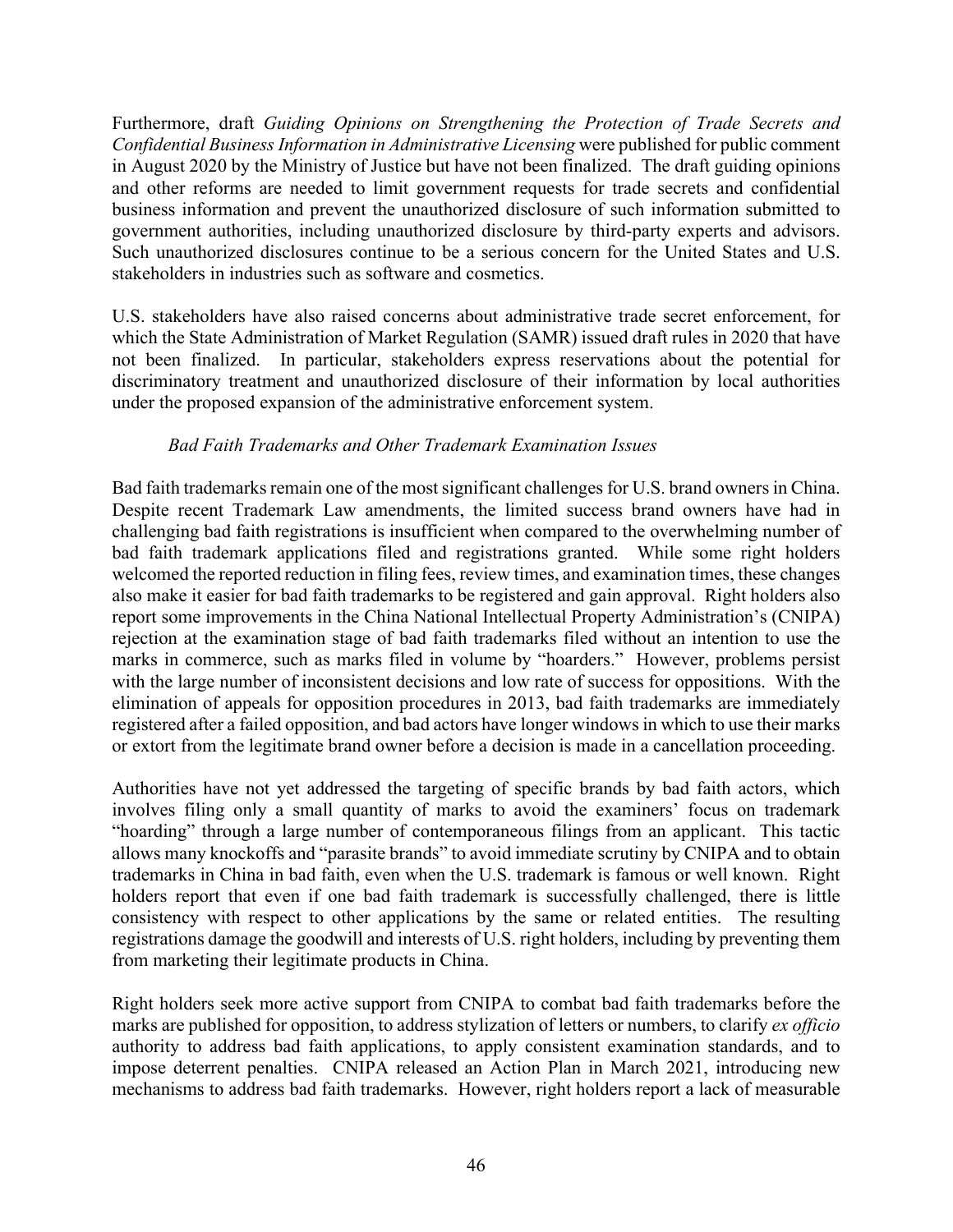progress, largely due to authorities' focus on bad faith trademark registrations that "offend socialist morality" as opposed to those that seek to capitalize on the reputations of existing brands.

Stakeholders continue to express concerns relating to trademark examination, such as unnecessary constraints on examiners' ability to consider applications and marks across classes of goods and services, as well as the lack of consideration of co-existence agreements and letters of consent in the registration processes. Trademark applicants also complain of onerous documentation requirements, the lack of transparency in opposition proceedings, and the unavailability of default judgments against applicants who fail to appear in opposition, cancellation, and invalidation proceedings. In addition, stakeholders continue to urge the adoption of reforms to address legitimate right holders' difficulty in obtaining well-known trademark status.

#### *Manufacturing, Domestic Sale, and Export of Counterfeit Goods*

China continues to be the world's leading source of counterfeit and pirated goods. For example, a recent report identified China and Hong Kong as the largest exporters of counterfeit foodstuffs and cosmetics, accounting for approximately 60% of counterfeit foodstuffs customs seizures and 83% of counterfeit cosmetics customs seizures.<sup>32</sup> As in prior years, China and Hong Kong account for over 83% of U.S. IP seizures.<sup>33</sup> The failure to curb the widespread manufacture, domestic sale, and export of counterfeit goods affects not only right holders, but also the health and safety of consumers. The production, distribution, and sale of counterfeit medicines, fertilizers, pesticides, and under-regulated pharmaceutical ingredients remain widespread in China.

Right holders point to national plans to crack down on counterfeit medicines and new criminal penalties under the amended Criminal Law as positive developments. However, right holders expressed concerns regarding reported deprioritization of prosecution of IP-related crimes and the reduction in use of criminal penalties. Furthermore, as the top manufacturer and a leading exporter of pharmaceutical ingredients, China still lacks effective regulatory oversight. In particular, China does not regulate manufacturers that do not declare an intent to manufacture active pharmaceutical ingredients (APIs) for medicinal use. It also does not subject exports to regulatory review, enabling many bulk chemical manufacturers to produce and export APIs outside of regulatory controls. Furthermore, China lacks central coordination of enforcement against counterfeit pharmaceutical products and ingredients, resulting in ineffective enforcement at the provincial level and with respect to online sales.

#### *Availability of Counterfeit Goods Online, Online Piracy, and Other Issues*

China's e-commerce markets, the largest in the world, remain the source of widespread counterfeits as infringing sales have migrated from physical to online markets. Some sellers have shifted tactics by maintaining less inventory on site in physical markets and offering a larger range of counterfeit products online. Counterfeiters exploit the use of small parcels and minimal warehouse inventories, the separation of counterfeit labels and packaging from products prior to

<span id="page-46-0"></span><sup>32</sup> OECD/EUIPO, *Dangerous Fakes: Trade in Counterfeit Goods that Pose Health, Safety, and Environmental Risks* at 68, 70 (Mar. 9, 2022), https://www.oecd.org/social/dangerous-fakes-117e352b-en.htm.

<span id="page-46-1"></span><sup>33</sup> CBP Office of Trade, *Intellectual Property Rights Seizure Statistics: Fiscal Year 2020* at 24 (Sep. 2021), https://www.cbp.gov/document/report/fy-2020-ipr-seizure-statistics.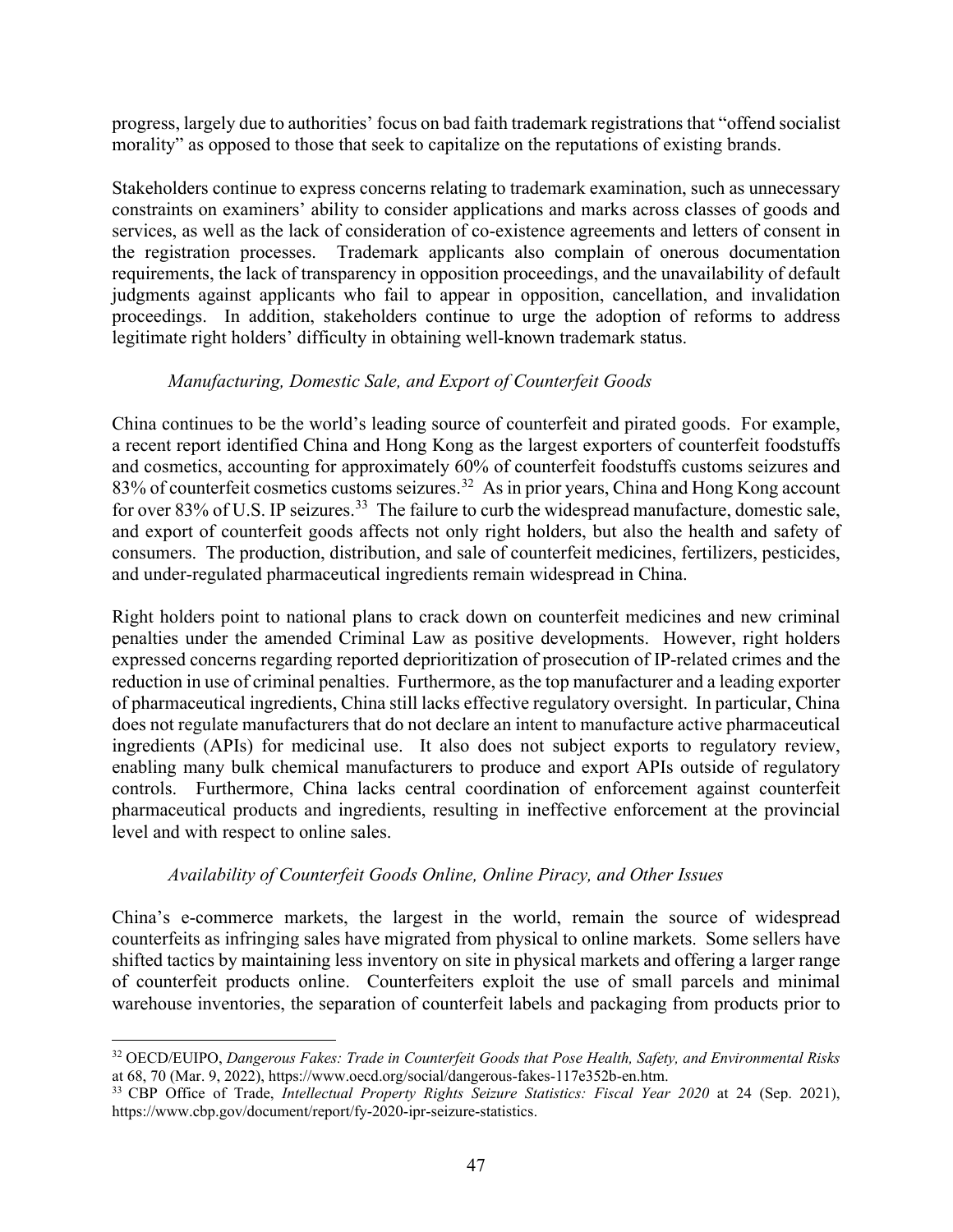the final sale, and the high volume of packages to the United States to escape enforcement. Although some leading online sales platforms have streamlined procedures and improved monitoring, concerns remain about ineffective, inefficient, and duplicative takedown procedures, unresponsiveness to requests from small- and medium-sized enterprises, and insufficient measures to deter repeat infringers. Obstacles to criminal enforcement include the method by which online platforms record sales, difficulties in obtaining records to pursue investigations, and strict evidentiary requirements before the initiation of investigations. Counterfeit products are increasingly offered for sale through non-traditional online e-commerce conduits, including through e-commerce features related to large online platforms, as well as through live-streaming features of such platforms. Counterfeiters have also taken advantage of social media and messaging websites and mobile apps to subvert detection controls and trick consumers on traditional e-commerce platforms.

Widespread online piracy also remains a major concern, including in the form of "mini Video on Demand (VOD)" locations and online platforms with unauthorized copies of or access codes to scientific, technical, and medical journal articles and academic texts. As a leading source and exporter of systems that facilitate copyright piracy, China should take sustained action against websites and online platforms containing or facilitating access to unlicensed content, illicit streaming devices, and piracy apps that facilitate access to such websites.

On August 31, 2021, SAMR issued a new draft E-Commerce Law for public comment. The draft amendments to the E-Commerce Law include changes that extend the deadline for right holders to respond to a counter-notification of non-infringement, penalties for fraudulent counternotifications, and penalties that restrict the business activities of platforms for serious circumstances of infringement. Although noting improvements under the draft amendments, right holders raised concerns about the failure to codify the elimination of liability for erroneous notices submitted in good faith, as well as proposed changes that would allow reinstatement of listings upon posting a guarantee.

The 2020 Foreign Investment Negative List continues to maintain restrictions on foreign investment in online publishing, broadcasting, and distribution of creative content. The revised Foreign Investment Negative List allowed foreign investment in online music services, which right holders regard as a positive step. China continues to maintain requirements for state-owned enterprises (SOEs) to hold an ownership stake in online platforms for film and television content.

Right holders also report significant obstacles to releasing content in China, including limited windows to submit content for review, a non-transparent content review system, and significantly slowed processing and licensing of content for online streaming platforms. Another challenge has been burdensome requirements for legalized documentation of chain of title and ownership information. These barriers have severely limited the availability of foreign content, prevented the simultaneous release of foreign content in China and other markets, and created conditions for greater piracy. Right holders also report that a draft bill published in March 2021 could restrict participation of foreign companies in radio and television, including online. Also, China's extension of its content review system to cover books intended for distribution in other markets has imposed heavy burdens on foreign publishers.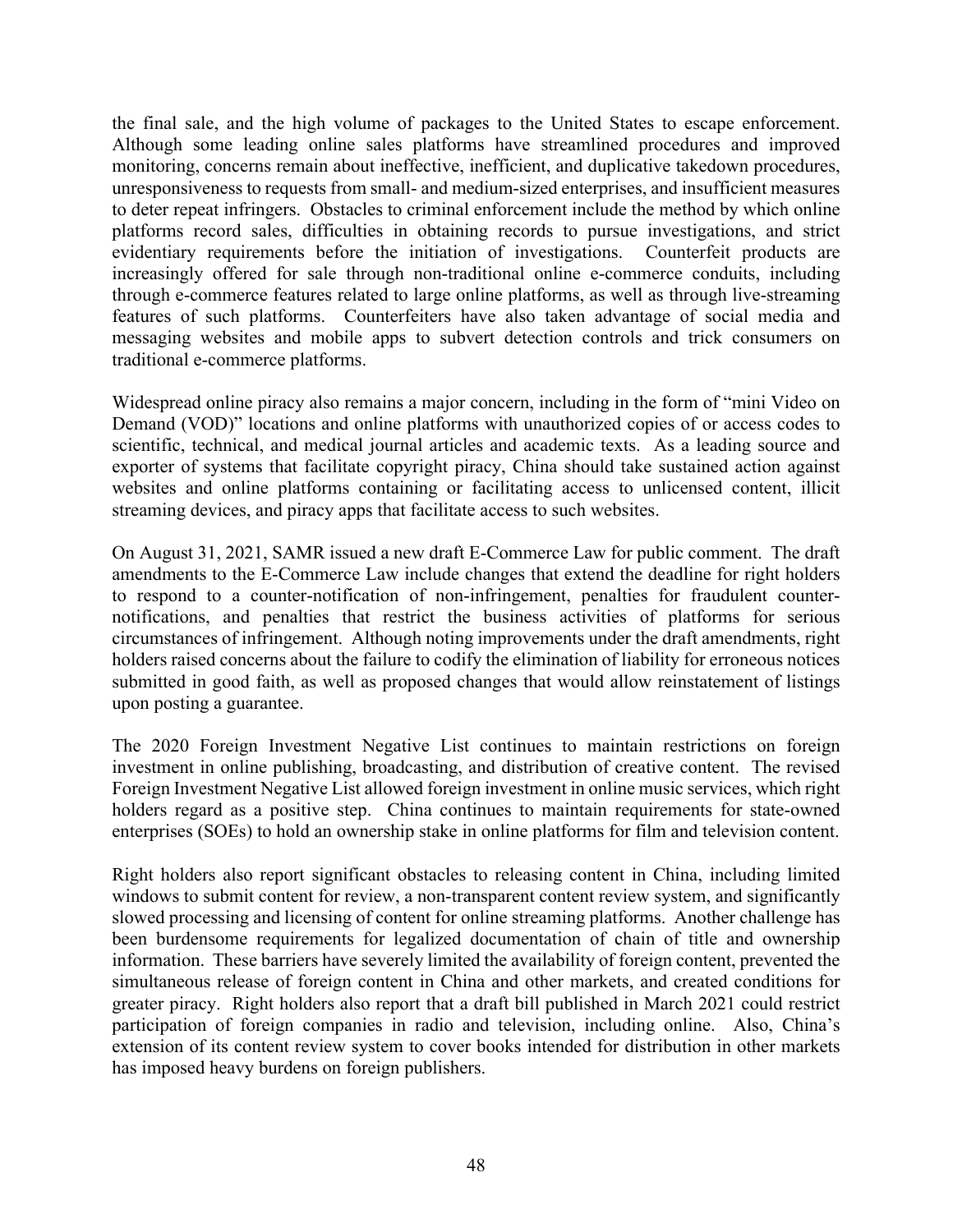Additionally, it is critical that China fully implement the terms of the 2012 United States-China Memorandum of Understanding regarding films and abide by its commitment to negotiate additional meaningful compensation for U.S. content.

#### *Developments, Including Progress and Actions Taken*

#### *Legislative and Judicial Reforms*

Amendments to the Copyright Law and Patent Law went into effect on June 1, 2021. The amended Criminal Law, including changes to the trade secret provisions, went into effect on March 1, 2021. These amendments, discussed further below, introduced changes to some minimum and maximum levels of statutory damages and criminal penalties, provided for punitive damages, and introduced burden-shifting mechanisms.

On March 3, 2021, the SPC issued a new judicial interpretation on the application of punitive damages in civil cases of IP infringement. The new judicial interpretation clarified when plaintiffs may request punitive damages, how courts determine punitive damages, and the criteria for damage awards.

Right holders have noted these legislative and judicial reforms as positive developments. However, these changes have introduced new concerns. For example, according to right holders, the replacement of "income" with "gains" for purposes of establishing thresholds for criminal prosecution under the amended Criminal Law could allow counterfeiters to contend that they did not make substantial profits because of their expenses. Right holders urge a return to incomebased standards for such thresholds to avoid legal ambiguities that may decrease the likelihood of criminal charges. As another example, right holders report that the transfer of administrative IP cases for criminal enforcement remains uneven even under the new and less stringent standard. Law enforcement authorities reportedly lack the budget for warehousing counterfeits and investigations, and administrative authorities may be reluctant to transfer cases where they can collect large fines.

Existing challenges also persist with respect to preliminary injunctive relief, evidence production, authentication and other evidentiary requirements, establishing actual damages, insufficient damage awards, burdensome thresholds for criminal enforcement, and lack of deterrent-level damages and penalties. For example, right holders continue to raise concerns about their ability to meet consularization and notarization requirements for documents submitted to the Beijing IP Court and in other IP-related proceedings.

Transparency remains a key concern with Chinese courts, which publish only selected decisions rather than all preliminary injunctions and final decisions. Likewise, right holders express concerns about the increased emphasis on administrative enforcement, as authorities often fail to provide right holders with information regarding the process or results of enforcement actions. Additional concerns include interventions in judicial proceedings by local government officials, party officials, and powerful local interests that undermine the authority of China's judiciary and rule of law. A truly independent judiciary is critical to promote rule of law in China and to protect and enforce IP rights.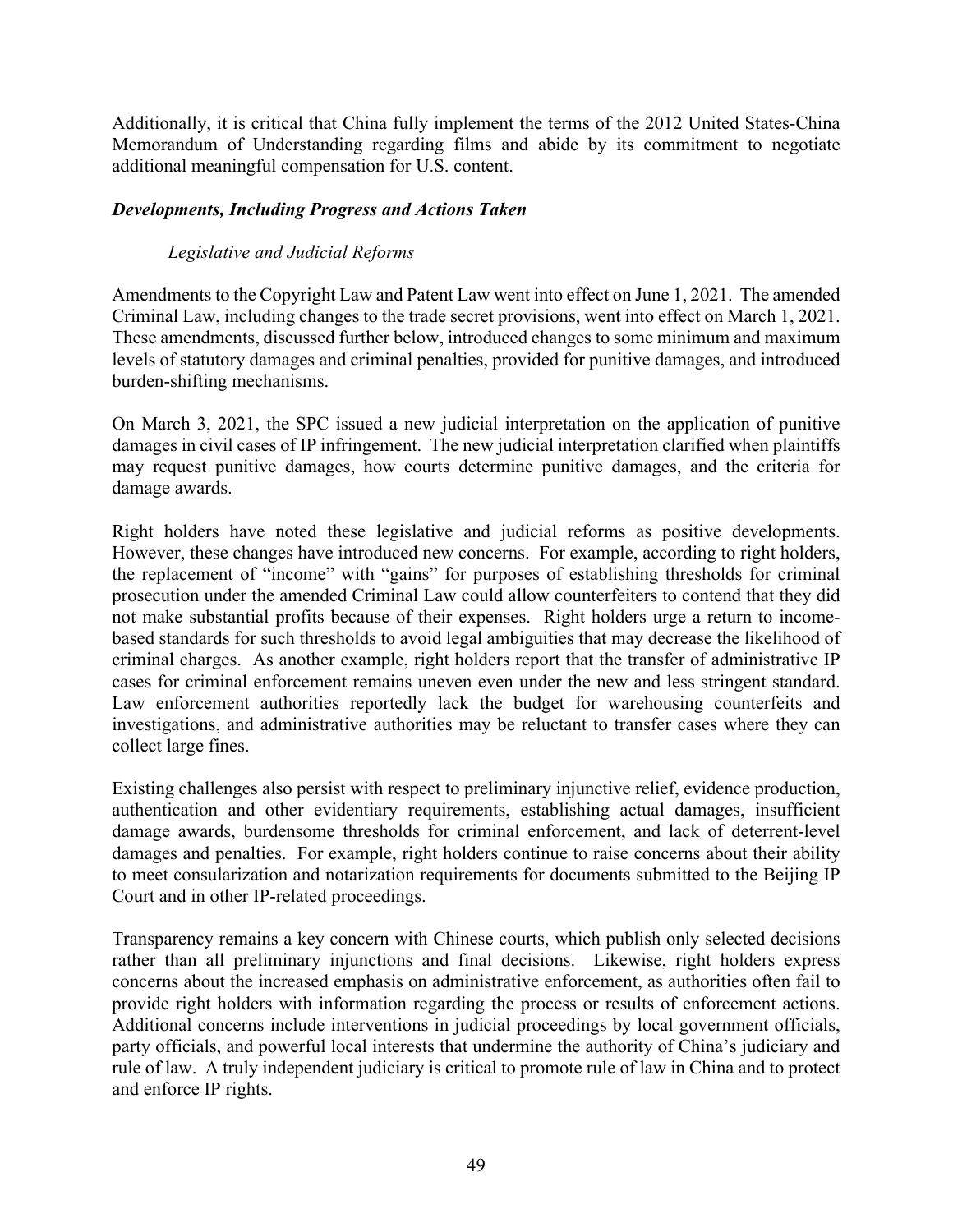China has continued to develop and implement "social credit systems" for IP filers and agents. In July 2021, SAMR finalized measures stating that regulators would add to the blacklist those entities that intentionally infringed IP, misappropriated trade secrets, engaged in unfair competition, filed abnormal patent applications, or maliciously submitted trademark applications. Punishments would include more stringent licensing review and more frequent inspections. These measures lack critical procedural safeguards, such as notice to the targeted entity, clear factors for determinations, and opportunities for appeal. The United States continues to object to any attempt to expand the "social credit system" in the field of IP.

#### *Copyright Law Amendments*

Right holders welcomed positive changes in the amended Copyright Law, such as new rights of public performance and broadcasting for producers of sound recordings, protections against circumvention of technological protection measures, and the destruction of materials or tools mainly used to produce infringing copies. However, right holders also highlighted the need for effective implementation and clarification of criminal liability for the manufacture, distribution, and exportation of circumvention devices, as well as new measures to address online piracy. Right holders also report continuing uncertainty about whether recent amendments to the Copyright Law protect sports and other live broadcasts and recommend clarification in the copyright regulations.

#### *Patent Examination*

In 2021, CNIPA issued measures aimed at improving the quality of patents and fined unqualified patent agencies. However, large quantities of poor-quality patents continue to be granted. Although CNIPA in January 2021 announced the elimination of patent subsidies by 2025, at least one local city government has continued to grant subsidies for new patents, patent agents, and patented technology developed into standards. On January 25, 2022, CNIPA issued a Notice on Continuing and Strictly Regulating Patent Application Behavior, requiring provincial and local IP offices to reduce patent subsidies by 25% per year towards the total elimination by 2025.

With respect to patent prosecution, reports indicate that patent applicants do not receive notice of third-party submissions or the opportunity to respond, despite the reliance of examiners on arguments from such submissions. Right holders express strong concerns about the lack of transparency and fairness in patent prosecution.

#### *Patent and Related Policies*

Right holders welcomed amendments to the Patent Law, which included protections for partial designs, patent term extensions for patent office and marketing approval delays, and the statutory basis for a mechanism for the early resolution of potential pharmaceutical patent disputes. Although the Patent Examination Guidelines allow for the filing of supplemental data to support disclosure and patentability requirements, right holders raise concerns about consistency in the specific practices of individual patent examiners. Strong concerns remain about obstacles to patent enforcement, such as lengthy delays in courts, lack of preliminary injunctions, competition law concepts in the Patent Law, and undue emphasis on administrative enforcement.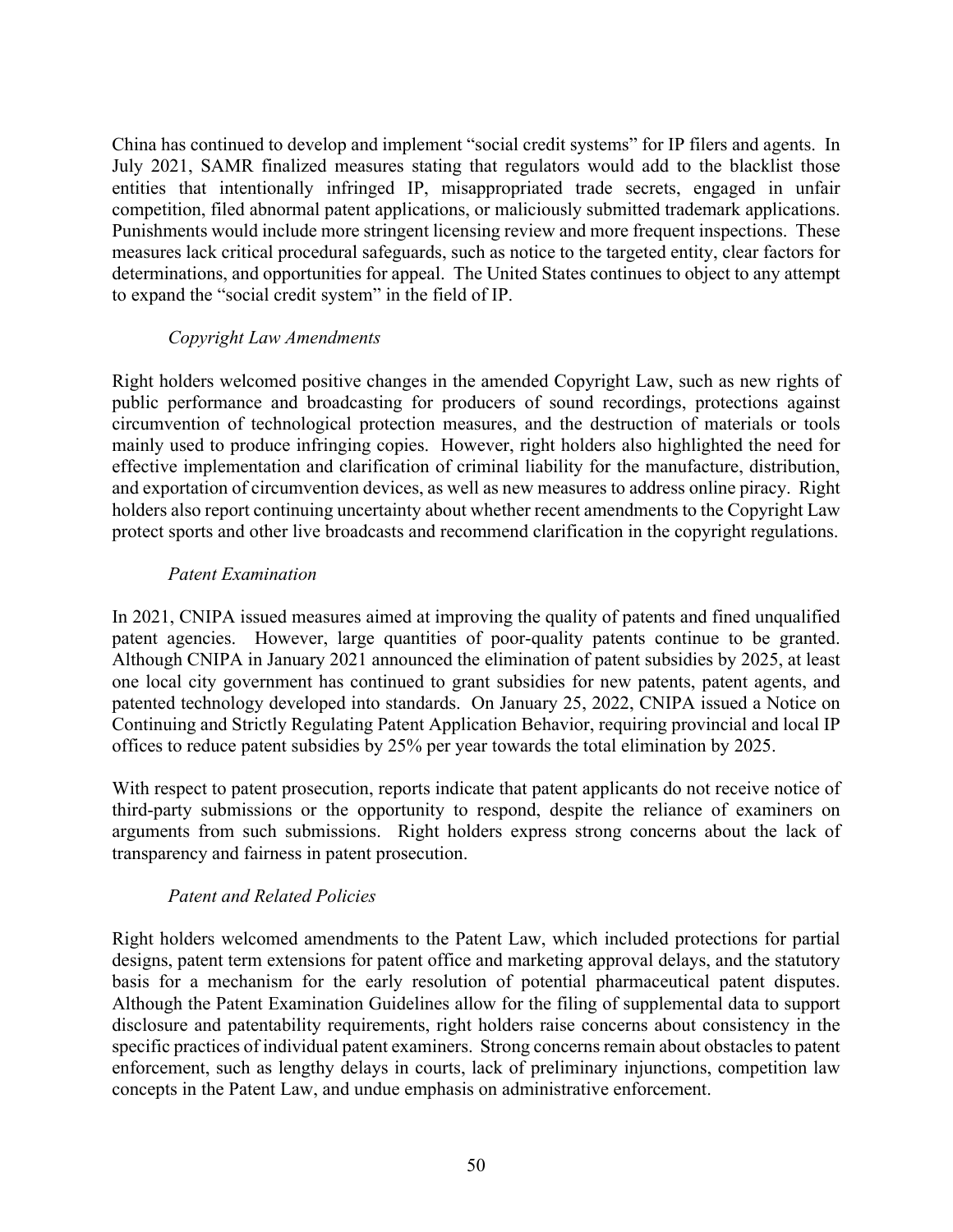In 2021, China implemented a mechanism for the early resolution of potential patent disputes. Right holders have expressed concerns about the scope of patents and pharmaceuticals covered by the proposed mechanism, the length of the stay period, the availability of injunctive relief, the lack of clarity about what could trigger a dispute under the mechanism, and uncertainties with respect to parallel civil judicial and administrative proceedings. The lack of transparency and technical expertise in administrative proceedings is also a concern, as well as the possibility of bias in favor of Chinese companies. Right holders have also expressed concern about the implementation of patent term extensions for unreasonable marketing approval delays, including the definition of "new" drugs covered by the system, scope of eligible patents, and type of protection provided. Furthermore, existing obstacles to patent enforcement include lengthy delays in the court system, the reported unwillingness of courts to issue preliminary injunctions, and burdensome hurdles created by parallel administrative invalidity proceedings.

China continues to impose unfair and discriminatory conditions on the effective protection against unfair commercial use, as well as unauthorized disclosure, of test or other data generated to obtain marketing approval for pharmaceutical products. The United States and China agreed to address this issue in future negotiations.

Stakeholders continue to express concern regarding the 2019 Human Genetic Resources Administrative Regulation and the 2020 Biosecurity Law. In particular, these measures mandate collaboration with a Chinese partner, which would include shared ownership of patent rights arising out of any research generated by using human genetic resource materials in China. These measures also impose non-transparent requirements for government approval before any transfer of data outside of China. Lack of transparency in government pricing and reimbursement processes for pharmaceutical products also needs to be addressed by China.

In addition, China should address outstanding patent-related concerns, including regarding the onerous evidentiary requirements for proving patent infringement, ambiguity regarding whether a patentee's right to exclude extends to manufacturing for export, and lack of harmonization between China's patent grace period and statute of limitations and international practices. With respect to standards, China should require the use of international standards, establish that standards-setting processes are open to domestic and foreign participants on a non-discriminatory basis, eliminate unreasonable public disclosure obligations in standards-setting processes, and provide sufficient protections for standards-related copyrights and patent rights.

The issuance of anti-suit injunctions by Chinese courts in standards essential patents (SEP) disputes continues to raise due process and transparency concerns for right holders. Right holders are also concerned about how such rulings may favor domestic companies over foreign patent holders, which places pressure on royalty rate negotiations. Right holders have raised concerns that Chinese courts appear to use the issuance of anti-suit injunctions in support of their attempts to assert jurisdiction over global SEP disputes. High-level political and judicial authorities have called for extending the jurisdiction of China's courts over global IP litigation and have cited the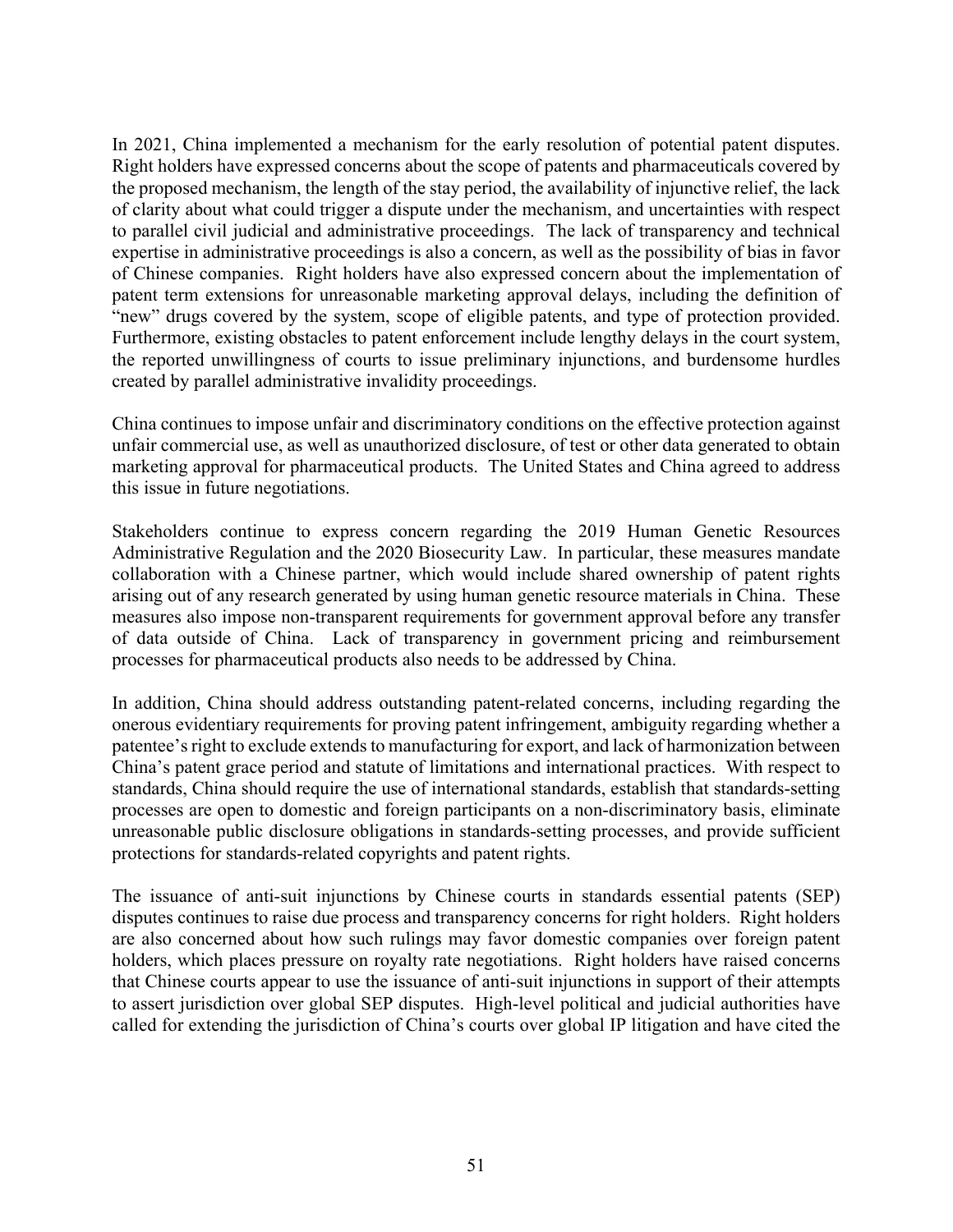issuance of an anti-suit injunction as an example of the court "serving" the "overall work" of the Chinese Communist Party and the Chinese State.[34](#page-51-0)

In October 2021, the National People's Congress published draft revisions to the Anti-Monopoly Law (AML). SAMR expanded and elevated its anti-monopoly bureau in November 2021.

In 2021, a local intermediate court issued the first instance of a decision declaring certain IP developed by foreign company to be an "essential facility" and finding the company's failure to license its IP to a Chinese plaintiff – notwithstanding existing licenses to other Chinese parties – to be an abuse of dominance. This decision raises concerns that China's competition authorities may apply this approach to foreign patent holders for AML enforcement. The case is currently awaiting decision on appeal to the Supreme People's Court. It is critical that China's AML enforcement be fair, transparent, and non-discriminatory; afford due process to parties; focus only on the legitimate goals of competition law; and not be used to achieve industrial policy or other goals.

#### *China's "Secure and Controllable" Policies*

In December 2021, the Cyberspace Administration of China (CAC) finalized Cybersecurity Review Measures that broadened the scope of the review to data-handling activities that may influence national security. China continues to build on its policies for "secure and controllable" information and communications technology products under the Cybersecurity Law and the Cryptography Law. Right holders raise concerns about the invocation of cybersecurity as a pretext to require disclosure of trade secrets and other types of IP, including in source code, and restrict market access. Furthermore, encryption laws, which impose mandatory approval requirements with unclear exemptions, create an uncertain business environment for foreign companies.

U.S. right holders should not be forced to choose between protecting their IP against unwarranted disclosure and competing for sales in China. China must not invoke security concerns in order to erect market access barriers, require the disclosure of critical IP, or discriminate against foreignowned or -developed IP.

#### *Other Concerns*

The agreement between China and the European Union on GIs entered into force in 2021. CNIPA issued a new guiding opinion on GIs in May 2021, but two other draft CNIPA measures on GIs have not been finalized. Right holders have also raised concerns about certain trademark examination cases that involve the use of common names (generic terms). It is critical that China ensure full transparency and procedural fairness with respect to the protection of GIs, including safeguards for common names, respect for prior trademark rights, clear procedures to allow for opposition and cancellation, and fair market access for U.S. exports to China relying on trademarks or the use of common names.

<span id="page-51-0"></span><sup>34</sup> *See*, *e.g.*, Supreme People's Court Intellectual Property Tribunal, *Provide a Judicial Guarantee for Innovationdriven Development* (Feb. 2021), http://www.xinhuanet.com/politics/2021-02/05/c\_1127068693.htm.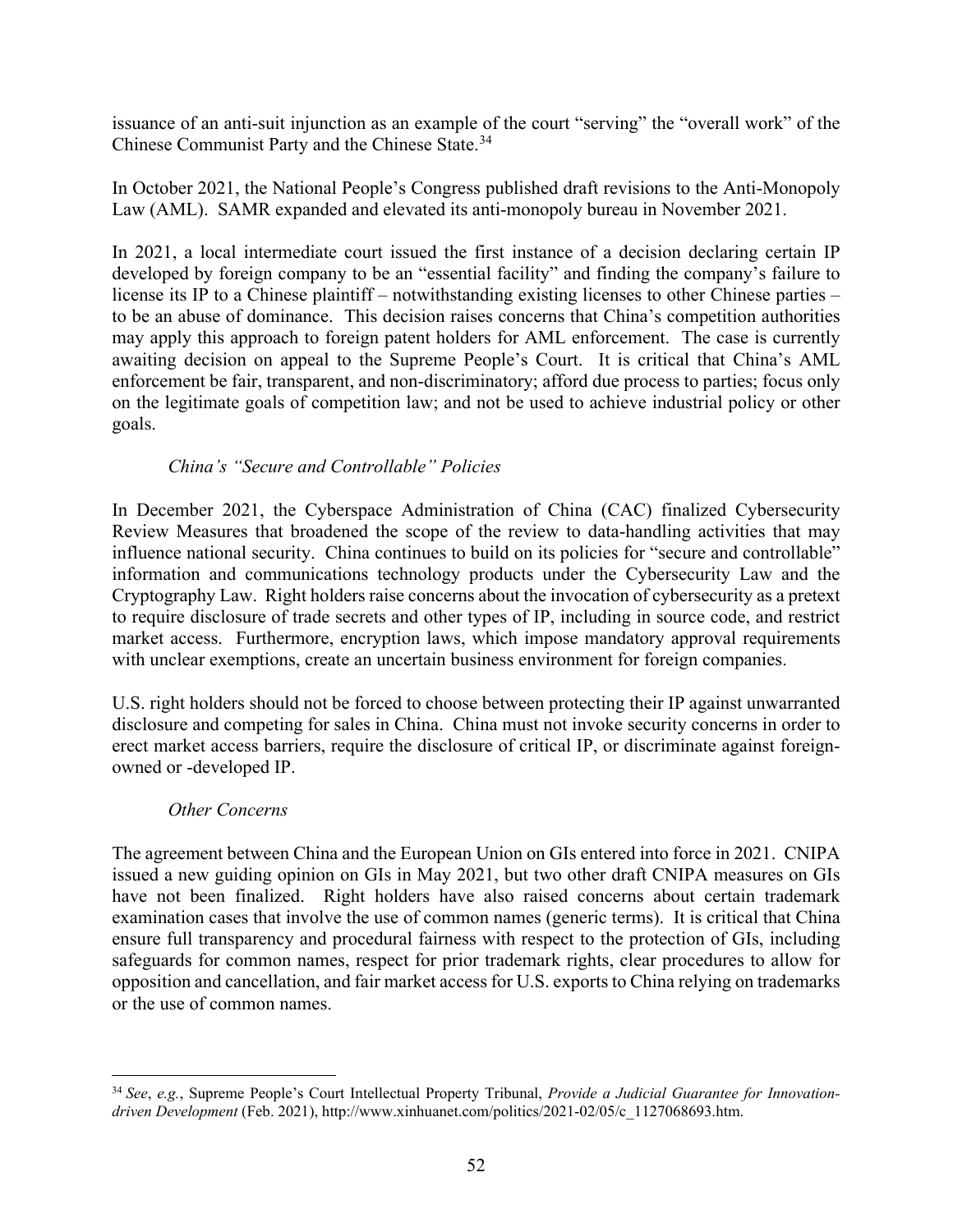Amendments to the Seed Law became effective on March 1, 2022. The amended Seed Law introduced protections for essentially derived varieties of plants and increased maximum statutory damages. On July 7, 2021, a judicial interpretation of the SPC went into effect, which provided guidance on infringement cases involving plant variety rights. Right holders continue to raise concerns about gaps in plant protection with respect to genera and species outside a limited number of categories.

The United States continues to urge all levels of the Chinese government, as well as SOEs, to use only legitimate, licensed copies of software. The United States also urges the use of third-party audits to ensure accountability, as China committed to provide under the Phase One Agreement.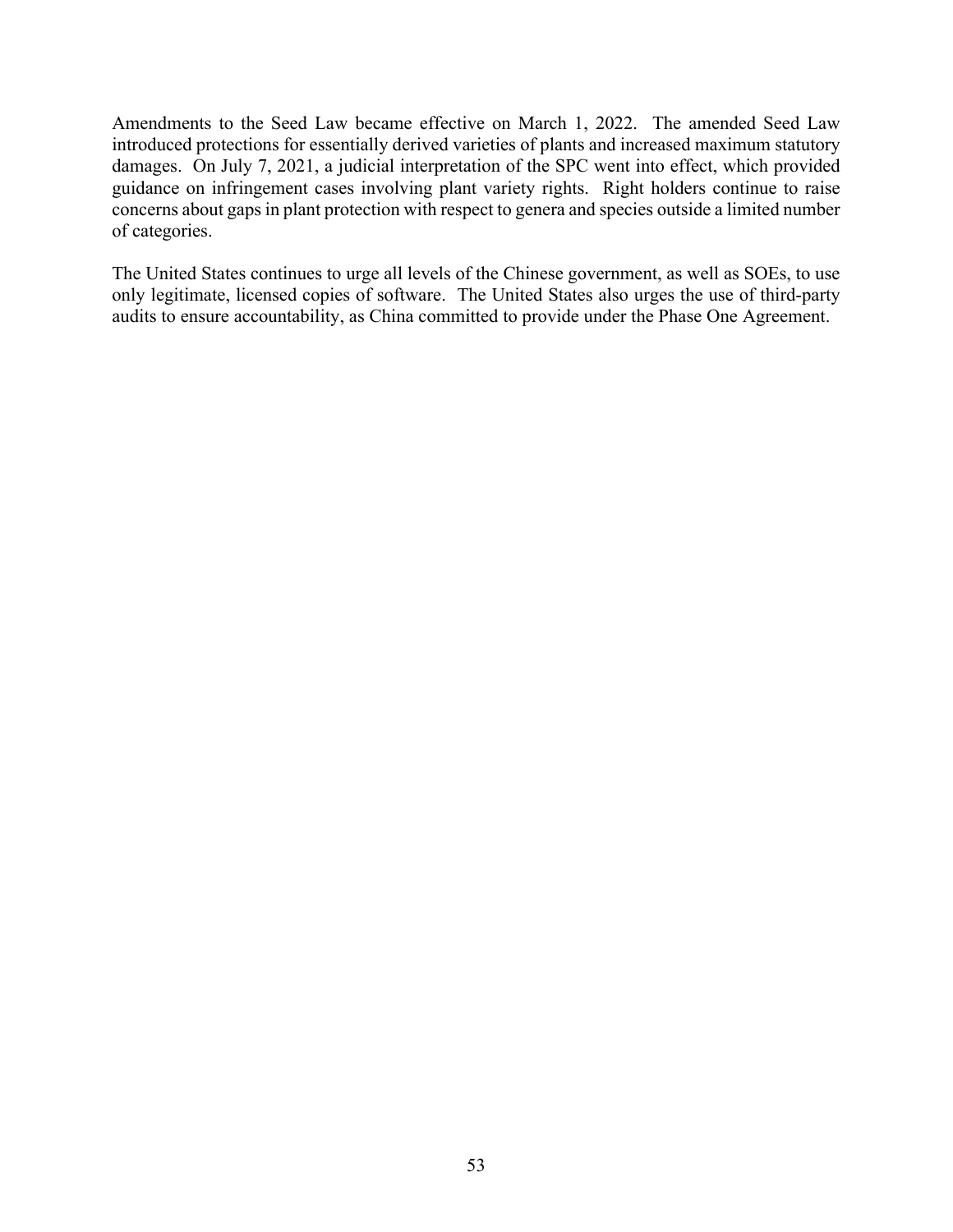# **INDIA**

India remains on the Priority Watch List in 2022.

#### *Ongoing Challenges and Concerns*

Over the past year, India has remained inconsistent in its progress on intellectual property (IP) protection and enforcement. Although India's enforcement of IP in the online sphere has gradually improved, increased IP examination staffing has reduced some patent and trademark examination times, and engagement with the United States on IP issues has accelerated, there continues to be a lack of progress on long-standing IP concerns raised in prior Special 301 Reports. India remains one of the world's most challenging major economies with respect to protection and enforcement of IP.

Patent issues continue to be of particular concern in India. The potential threat of patent revocations, lack of presumption of patent validity, and the narrow patentability criteria under the Indian Patents Act impact companies across different sectors. Moreover, patent applicants continue to confront costly and time-consuming pre- and post-grant oppositions, long waiting periods to receive patent grants, and excessive reporting requirements. Stakeholders continue to express concerns over vagueness in the interpretation of the Indian Patents Act.

Despite India's justifications of limiting IP protections as a way to promote access to technologies, India maintains high customs duties directed to IP-intensive products such as medical devices, pharmaceuticals, information and communications technology products, solar energy equipment, and capital goods. In the pharmaceutical sector, the United States continues to monitor the restriction on patent-eligible subject matter in Section 3(d) of the Indian Patents Act and its impacts. Pharmaceutical stakeholders also express concerns as to whether India has an effective mechanism for the early resolution of potential pharmaceutical patent disputes, particularly shortcomings in notifying interested parties of marketing approvals for follow-on pharmaceuticals, and view the further restricting in 2019 of transparency of information about manufacturing licenses issued by states as a step backward. Stakeholders also continue to raise concerns as to whether India has an effective system for protecting against the unfair commercial use, and unauthorized disclosure, of undisclosed test or other data generated to obtain marketing approval for pharmaceutical and agricultural chemical products.

India's overall IP enforcement, despite some progress made online, remains inadequate. During the last year, India has continued to take steps against websites with pirated content. Nonetheless, weak enforcement of IP by the courts and police officers, a lack of familiarity with investigation techniques, and the continued absence of any centralized IP enforcement agency, combined with a failure to coordinate actions on both the national and state level, threaten to undercut any progress made. The status of India as one of the top five source-economies for fake goods, as noted in the Organisation for Economic Co-operation and Development's *Trends in Trade in Counterfeit and Pirated Goods* (2019), highlights the serious nature of counterfeiting and the ineffective level of enforcement. India remains home to several markets that facilitate counterfeiting and piracy, as identified in the 2021 *Notorious Markets List*. While some of India's state authorities continue to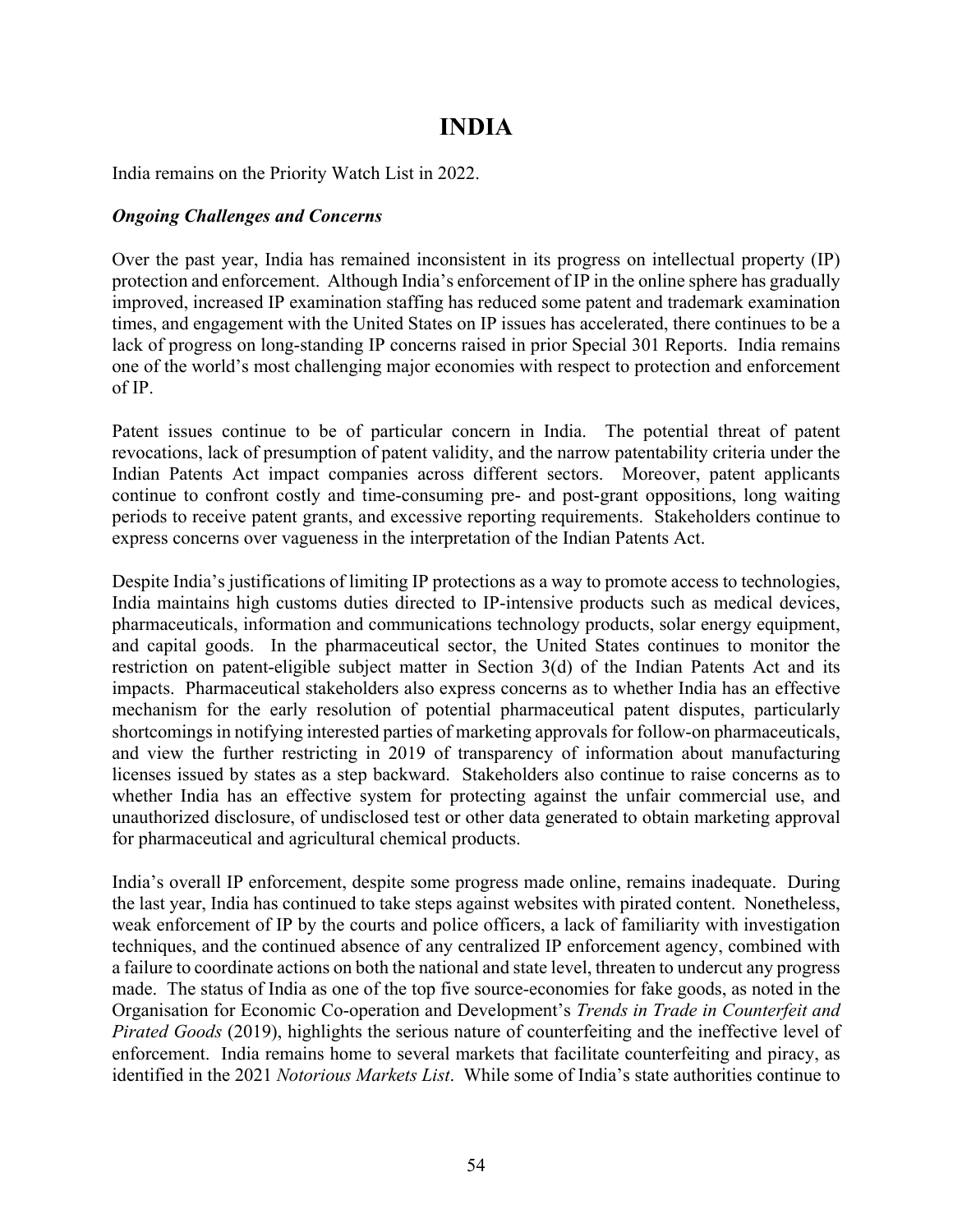operate dedicated crime enforcement units, given the scale and nature of the problem, the United States continues to encourage the adoption of a national-level enforcement task force for IP crimes.

Overall, the levels of trademark counterfeiting continue to remain problematic. In addition, U.S. brand owners continue to report excessive delays in trademark opposition proceedings and a lack of quality in examination. For example, it remains unclear whether trademark owners can apply directly for recognition of "well-known" trademark status without having to rely on previous Indian court or trademark office decisions. The United States continues to urge India to join the Singapore Treaty on the Law of Trademarks.

Companies also continue to face uncertainty due to insufficient legal means to protect trade secrets in India. India's 2016 National Intellectual Property Rights Policy, which is past-due for its 5 year review, identified trade secrets as an "important area of study for future policy development." However, as of 2022, no civil or criminal laws in India specifically address the protection of trade secrets. While India relies on contract law to provide some trade secret protection, this approach is effective only in situations where the trade secret owner and party accused of misappropriation have a contractual relationship. Criminal penalties are not expressly available for trade secret misappropriation in India, and civil remedies reportedly are difficult to obtain and do not have a deterrent-level effect. U.S. and Indian companies have identified trade secret protection as a growing concern and expressed interest in India eliminating gaps in its trade secrets regime, such as through the adoption of trade secret legislation that comprehensively addresses these concerns.

Copyright holders continue to report high levels of piracy, particularly online. Court cases and government memoranda also raise concerns that a broad range of published works will not be afforded meaningful copyright protection. In August 2021, the Department for Promotion of Industry and Internal Trade (DPIIT) issued a notice requesting comments on the recommendation of a Parliamentary committee to extend statutory licensing under Section 31D of the Indian Copyright Act to "internet or digital broadcasters." Amending Section 31D to permit statutory licensing of interactive transmissions would have severe implications for right holders who make their content available online, and the United States urges India to ensure consistency with international standards. The lack of predictability around this issue, along with the granting of licenses under Chapter VI of the Indian Copyright Act and overly broad exceptions for certain uses, have raised concerns about the strength of copyright protection in India. Furthermore, stakeholders have reported continuing problems with unauthorized file sharing of videogames, signal theft by cable operators, commercial-scale photocopying and unauthorized reprints of academic books, and circumvention of technological protection measures.

The 2015 passage of the Commercial Courts Act, highlighted in previous Special 301 Reports, provided an opportunity to reduce delays and increase expertise in judicial IP matters. However, to date only a limited number of courts have benefited under this Act, and right holders report that jurisdictional challenges have reduced their effectiveness and that inadequate resources for staffing and training continue. India's April 2021 decision to abolish the Intellectual Property Appellate Board (IPAB) and redirect matters previously handled by the IPAB to courts has created uncertainty around adjudication of IP cases and copyright royalty rate setting.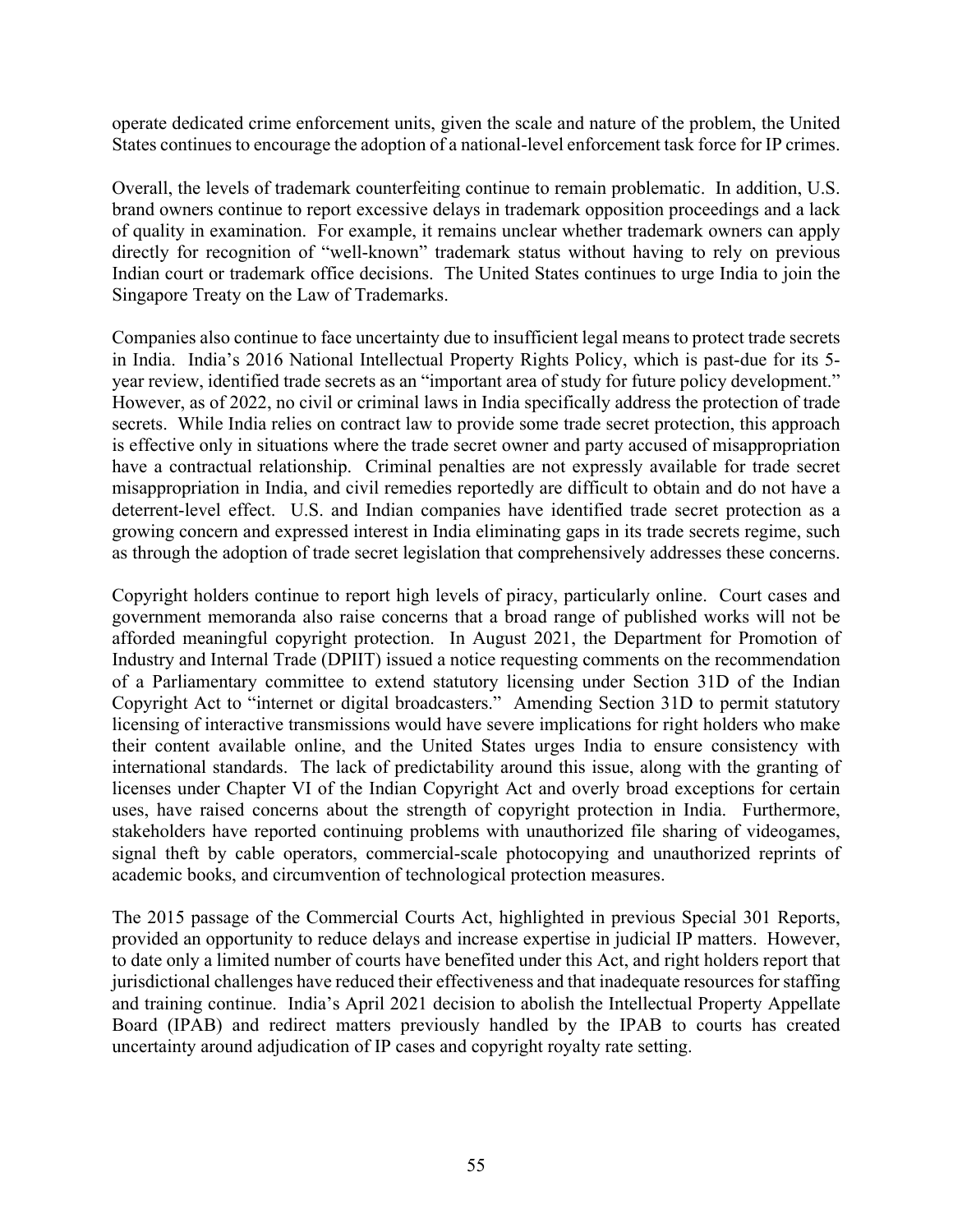#### *Developments, Including Progress and Actions Taken*

While India made meaningful progress to promote IP protection and enforcement in some areas over the past year, it failed to resolve recent and long-standing challenges, and it created new concerns for right holders.

India's accession to the World Intellectual Property Organization (WIPO) Performances and Phonograms Treaty and WIPO Copyright Treaty, collectively known as the WIPO Internet Treaties, in 2018 and the Nice Agreement in 2019 were positive steps, as was India's commitment at the United States-India Trade Policy Forum (TPF) in November 2021 to comply with the WIPO Internet Treaties. However, amendments to the Indian Copyright Act needed to bring India's domestic legislation into alignment with international best practices are absent. The United States is monitoring India's next steps, including any actions taken following DPIIT's October 2020 solicitation of public comments on amending the Indian Copyright Act. The 2019 Cinematograph (Amendment) Bill containing promising provisions to criminalize unauthorized camcording of films continues to await Parliament's approval. However, in June 2021, the Ministry of Information and Broadcasting sought public comments on a proposed Cinematograph (Amendment) Bill, 2021, which incorporates revisions to the 2019 Bill. The United States is monitoring this proposed bill.

In December 2021, a Joint Parliamentary Committee released a report recommending changes to the Personal Data Protection Bill, 2019 (PDPB) that could undermine important IP protections in India. Among these recommendations was enlargement of the Bill's scope to include further regulation of non-personal data instead of addressing that issue under separate legislation. The United States on several occasions and in various fora has raised IP concerns regarding the potential implementation of India's data governance regime. These concerns are particularly acute given India's outdated and insufficient legal framework for protecting trade secrets. On this and other potential legislation affecting IP, the United States encourages India to undertake a transparent process that provides stakeholders with sufficient opportunity to comment.

India took steps to address stakeholder concerns over burdensome patent reporting requirements by issuing a revised Manual of Patent Office Practice and Procedure in November 2019 and revised Form 27 on patent working in October 2020. The Manual includes the requirement for patent examiners to look to the WIPO Centralized Access to Search and Examination (CASE) system and Digital Access Service (DAS) to find information filed by patent applicants in other jurisdictions, with the aim of eliminating the need for applicants to file redundant information with India, although stakeholders report that this practice is not always followed and uncertainty persists over the scope of reporting requirements and consequences of non-compliance. While some stakeholders have welcomed the revised version of Form 27, concerns remain with respect to whether Indian authorities will treat as confidential sensitive business information that parties are required to disclose on Form 27.

Among other positive developments, in the wake of India's abolition of the IPAB, the Delhi High Court created an IP Division in July 2021 and released finalized draft rules for that Division in December 2021 for comment. The Cell for Intellectual Property Rights Promotion and Management (CIPAM) continues to promote IP awareness, commercialization, and enforcement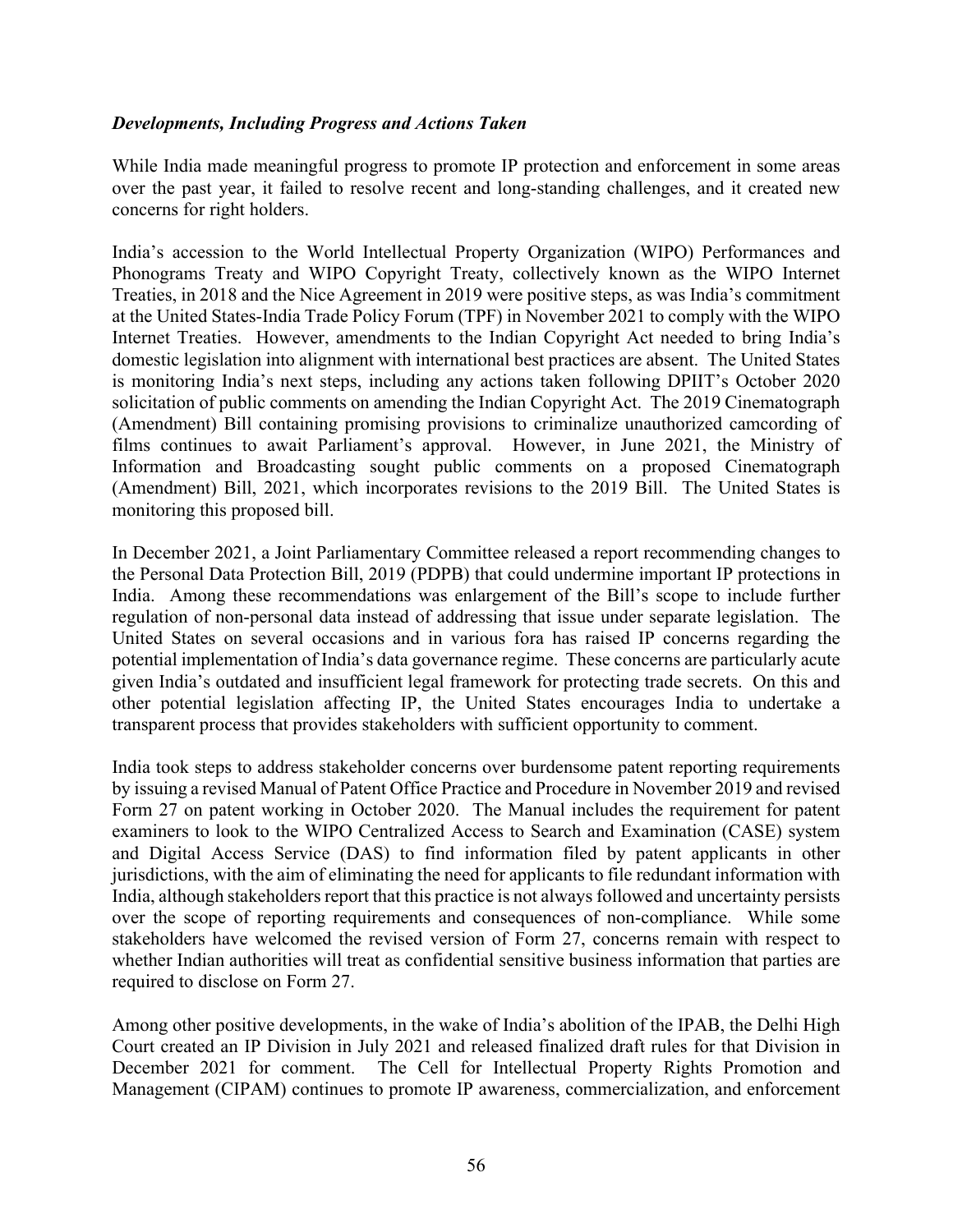throughout India. In December 2020, the United States Patent and Trademark Office (USPTO) and DPIIT signed a new Memorandum of Understanding (MOU) relating to IP technical cooperation mechanisms, and DPIIT and USPTO are in the process of entering into a biennial work plan to guide implementation of the MOU.

The United States intends to continue to engage with India on IP matters, including through the TPF's Intellectual Property Working Group, building upon several meetings of the Group that took place in 2021.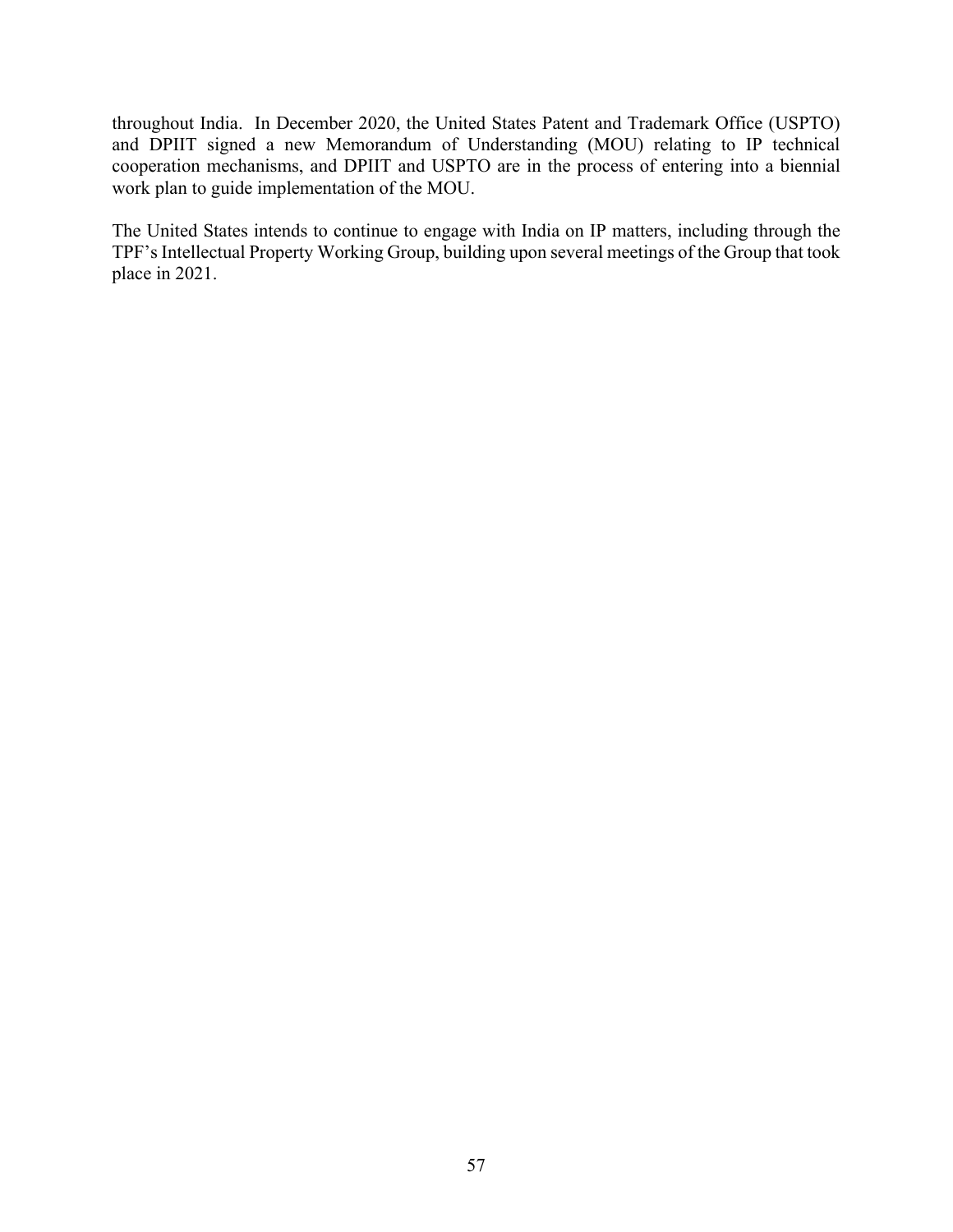# **INDONESIA**

Indonesia remains on the Priority Watch List in 2022.

#### *Ongoing Challenges and Concerns*

U.S. right holders continue to face challenges in Indonesia with respect to adequate and effective intellectual property (IP) protection and enforcement, as well as fair and equitable market access. Concerns include widespread piracy and counterfeiting and, in particular, the lack of enforcement against counterfeit products. In 2021, Indonesia established a new IP Enforcement Task Force, which aims to improve intra-government coordination on enforcement. However, the Task Force's activities have been limited so far, and concerns regarding IP enforcement remain, including with respect to the lack of deterrent-level penalties for IP infringement in physical markets and online and ineffective border enforcement. Indonesia's 2016 Patent Law continues to raise concerns, including with respect to patentability criteria and the disclosure requirements for inventions related to traditional knowledge and genetic resources. Indonesia's law concerning geographical indications (GIs) raises questions about the effect of new GI registrations on preexisting trademark rights and the ability to use common food names. Stakeholders have also raised concerns over Indonesia's Copyright Law, including with respect to the circumvention of technological protection measures. Stakeholders have also expressed concern about the lack of an effective system for protecting against the unfair commercial use, as well as unauthorized disclosure, of undisclosed test or other data generated to obtain marketing approval for pharmaceutical and agricultural chemical products. Piracy through piracy devices and applications is a concern, and unauthorized camcording and unlicensed use of software remain problematic. In addition, the United States remains concerned about a range of market access barriers in Indonesia, including certain measures related to motion pictures and certain requirements for domestic manufacturing and technology transfer for pharmaceuticals and other sectors.

#### *Developments, Including Progress and Actions Taken*

Indonesia has made progress in addressing some of these concerns, but significant concerns remain in other areas. In November 2020, Indonesia amended its 2016 Patent Law to remove local manufacturing and use requirements. However, due to a ruling by the Indonesia Constitutional Court, the status of the amendments is uncertain. The United States continues to urge Indonesia to undertake a more comprehensive amendment to the 2016 Patent Law to address remaining concerns. As Indonesia amends the 2016 Patent Law and other legislation and develops implementing regulations, the United States also urges Indonesia to provide affected stakeholders with meaningful opportunities for input.

U.S. stakeholders continue to note positive developments related to Indonesia's efforts to address online piracy, including increased enforcement efforts and cooperation between the Ministry of Communications and Informatics and the Directorate General for Intellectual Property (DGIP). In 2018, the Ministry of Finance issued regulations clarifying its *ex officio* authority for border enforcement against pirated and counterfeit goods and instituted a recordation system, but concerns remain regarding the ability of foreign right holders to benefit from the system. Although Indonesia took steps in 2016 to allow 100% foreign direct investment in the production of films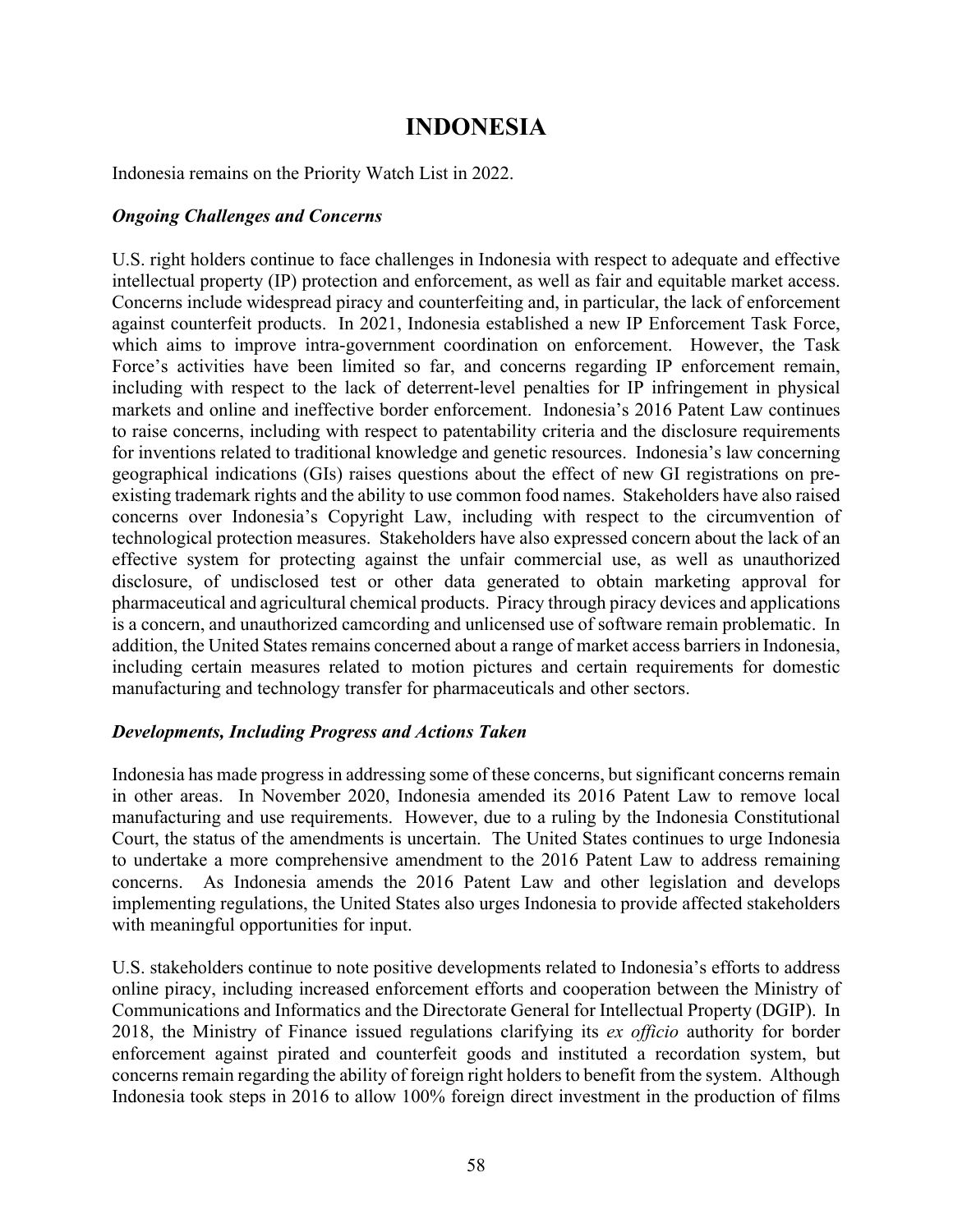and sound recordings, as well as in film distribution and exhibition, Indonesia has issued implementing regulations to the 2009 Film Law that, if enforced, would further restrict foreign participation in this sector. Specifically, Ministry of Education and Culture Regulation 34/2019 includes screen quotas and a dubbing ban for foreign films.

To address insufficient IP enforcement, the United States urges Indonesia to use the new IP Enforcement Task Force to improve enforcement cooperation among relevant law enforcement agencies and ministries. The United States also encourages Indonesia to develop a specialized IP unit under the Indonesia National Police to focus on investigating the Indonesian criminal syndicates behind counterfeiting and piracy and to initiate larger and more significant cases. Indonesia also has imposed excessive and inappropriate penalties upon patent holders as an incentive to collect patent maintenance fees. Although DGIP has extended its deadline to collect the fees, the United States continues to monitor the issue.

The United States also continues to urge Indonesia to fully implement the bilateral Intellectual Property Rights Work Plan and plans continued engagement with Indonesia under the United States-Indonesia Trade and Investment Framework Agreement to address these issues.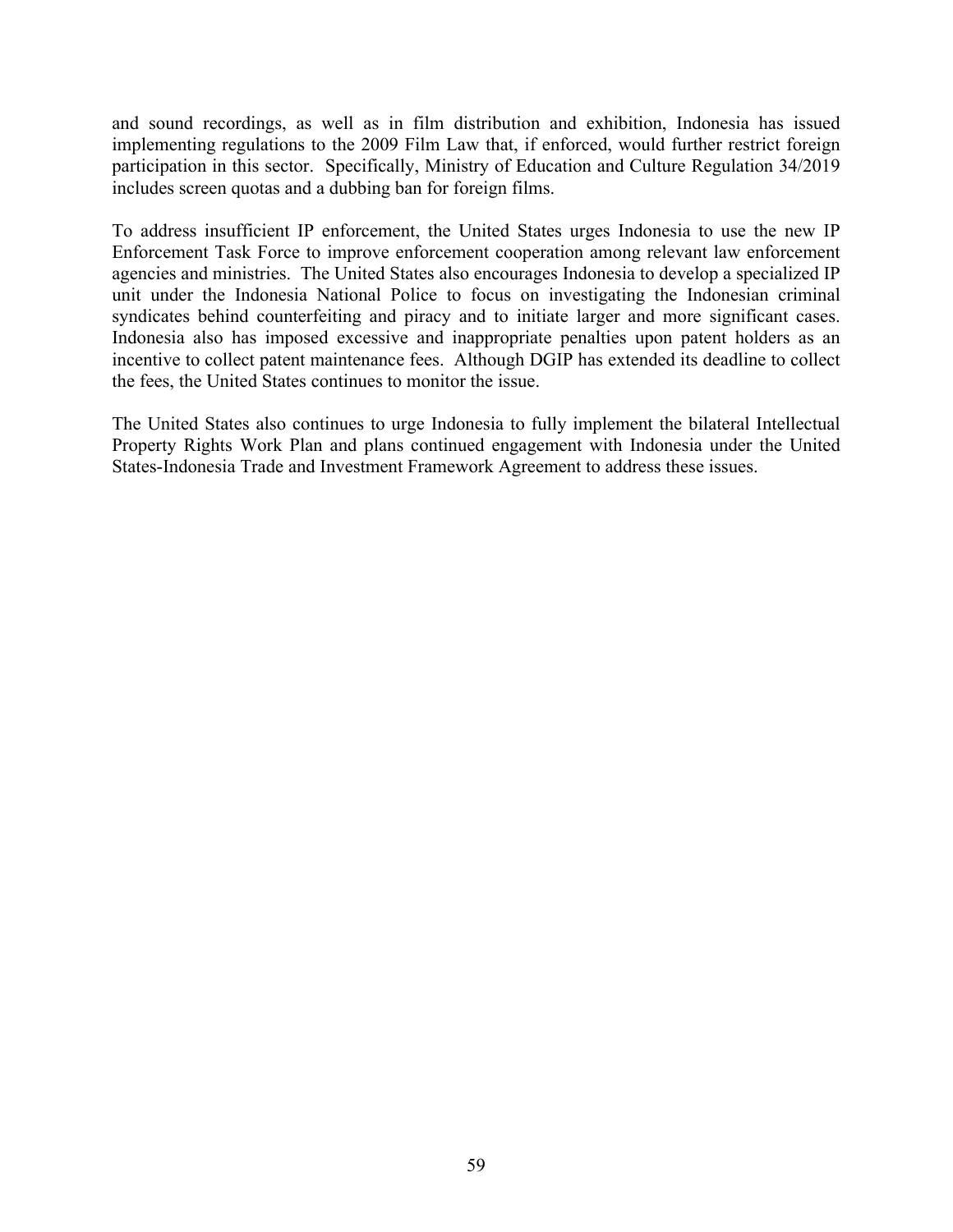# **RUSSIA**

Russia remains on the Priority Watch List in 2022.

#### *Ongoing Challenges and Concerns*

In response to Russia's premeditated and unprovoked further invasion of Ukraine in 2022, the United States, in conjunction with its allies and partners, has taken or plans to take additional steps to isolate Russia from the global economy and hold President Putin accountable for his war against Ukraine. Consequently, the ability of the Office of the U.S. Trade Representative to raise and resolve intellectual property (IP) protection and enforcement issues in Russia is severely limited.

Challenges to IP protection and enforcement in Russia include continued copyright infringement, trademark counterfeiting, and the existence of nontransparent procedures governing the operation of collective management organizations (CMOs). In particular, the United States is concerned about stakeholder reports that IP enforcement remains inadequate and that Russian authorities continue to lack sufficient staffing, expertise, and the political will to effectively combat IP violations and criminal enterprises. The United States is also closely monitoring recent proposals by Russia to counter international sanctions by allowing uncompensated use of IP held by right holders based in countries that have sanctioned Russia.

#### *Developments, Including Progress and Actions Taken*

The overall IP situation in Russia remains extremely challenging. The lack of robust enforcement of IP rights is a persistent problem, compounded by burdensome court procedures. For example, the requirement that plaintiffs notify defendants a month in advance of instituting a civil cause of action allows defendants to liquidate their assets and thereby avoid liability for their infringement. Additionally, requiring foreign right holders to abide by strict documentation requirements, such as verification of corporate status, hinders their ability to bring civil actions.

Inadequate and ineffective protection of copyright, including with regard to online piracy, continues to be a significant problem, damaging both the market for legitimate content in Russia as well as in other countries. Although implementation of 2017 anti-piracy legislation has shown some promise, Russia remains home to several sites that facilitate online piracy, as identified in the 2021 *Notorious Markets List*. Stakeholders continue to report significant piracy of video games, music, movies, books, journal articles, and television programming. Mirror sites related to websites that offer infringing content and smartphone applications that facilitate illicit trade are also a concern. Russia needs to direct more action against rogue online platforms targeting audiences outside the country. In 2018, right holders and online platforms in Russia signed an anti-piracy memorandum, which was extended until February 2022, to facilitate the removal of links to websites that offer infringing content. Stakeholders had expected that in 2022 this memorandum would be implemented as legislation covering all copyrighted works and applying to all Russian platforms and search engines. Stakeholders also reported that in December 2021, right holders and online platforms agreed to update the original memorandum to include new measures on search engines. However, although right holders are able to obtain court-ordered injunctions against websites and smartphone applications that offer infringing content, Russia must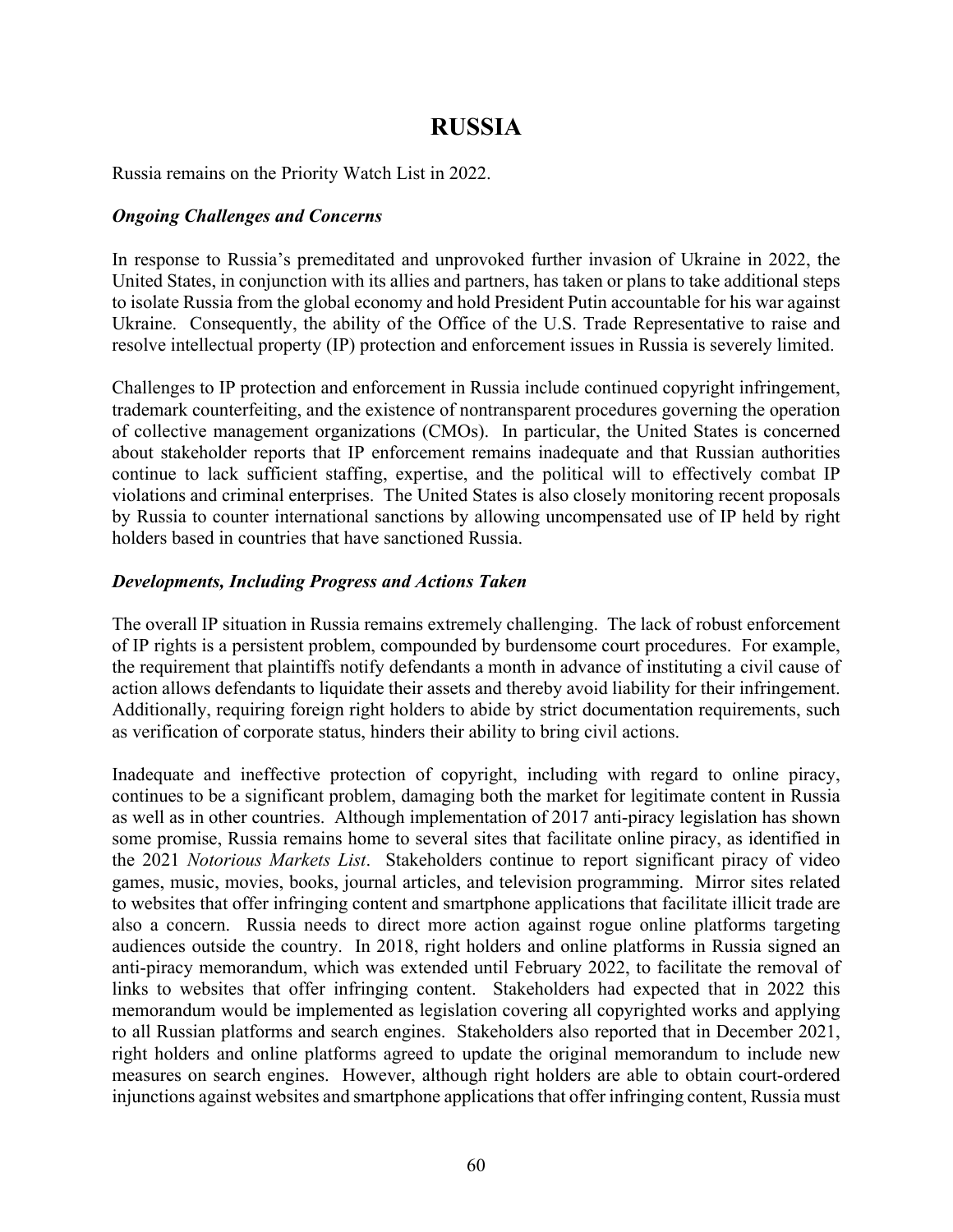take additional steps to target the root of the problem, namely, investigating and prosecuting the owners of the large commercial enterprises distributing pirated material, including software. Moreover, prominent Russian online platforms continue to provide access to thousands of pirated films and television shows. Stakeholders report that, in 2021, Russia remained among the most challenging countries in the world in terms of video game piracy. While an August 2021 government decree on rules for showing films in theaters allows exhibitors to remove viewers attempting to record films illicitly, the decree does not remedy the existing lack of legal liability under Russian law for unauthorized camcording.

Royalty collection and distribution by CMOs in Russia continue to lack transparency and do not correspond to international standards. Reports indicate that right holders are denied detailed accounting reports, making it difficult to verify how much money is being collected and distributed. Also, right holders are excluded from the selection and management of CMOs. The United States encourages Russia to update and modernize its CMO regime and institute practices that are fair, transparent, efficient, and accountable.

Russia remains a thriving market for counterfeit goods sourced from China. Despite increased seizures by the Federal Customs Service, certain policies hamper IP enforcement efforts. For example, the "return to sender" policy for small consignments, which returns counterfeit goods to their producer, is problematic because it does not remove such goods from channels of commerce.

Stakeholders also report that, in practice, Russia's trade secret regime places an undue burden on right holders in terms of requiring specific prerequisites for protection that do not reflect the commercial realities of most businesses. Examples include keeping an inventory of trade secretprotected information and marking trade secrets with the names and addresses of owners. In terms of trade secret enforcement, stakeholders report that, despite their availability, deterrent-level penalties and preliminary measures are rarely imposed by courts for trade secret misappropriation.

The United States is also concerned about Russia's implementation of its World Trade Organization commitments related to the protection against the unfair commercial use, as well as the unauthorized disclosure, of undisclosed test or other data generated to obtain marketing approval for pharmaceutical products. Stakeholders report that Russia is eroding protections for undisclosed data, and the United States urges Russia to adopt a system that meets international norms of transparency and fairness. Stakeholders also report that Russia lacks an effective mechanism for the early resolution of potential pharmaceutical patent disputes, and continue to express concerns regarding certain evidentiary standards applied by the judiciary.

The United States urges Russia to develop a more comprehensive, transparent, and effective enforcement strategy to reduce IP infringement, particularly the sale of counterfeit goods and the piracy of copyright-protected works. The United States continues to monitor Russia's progress on these and other matters through appropriate channels.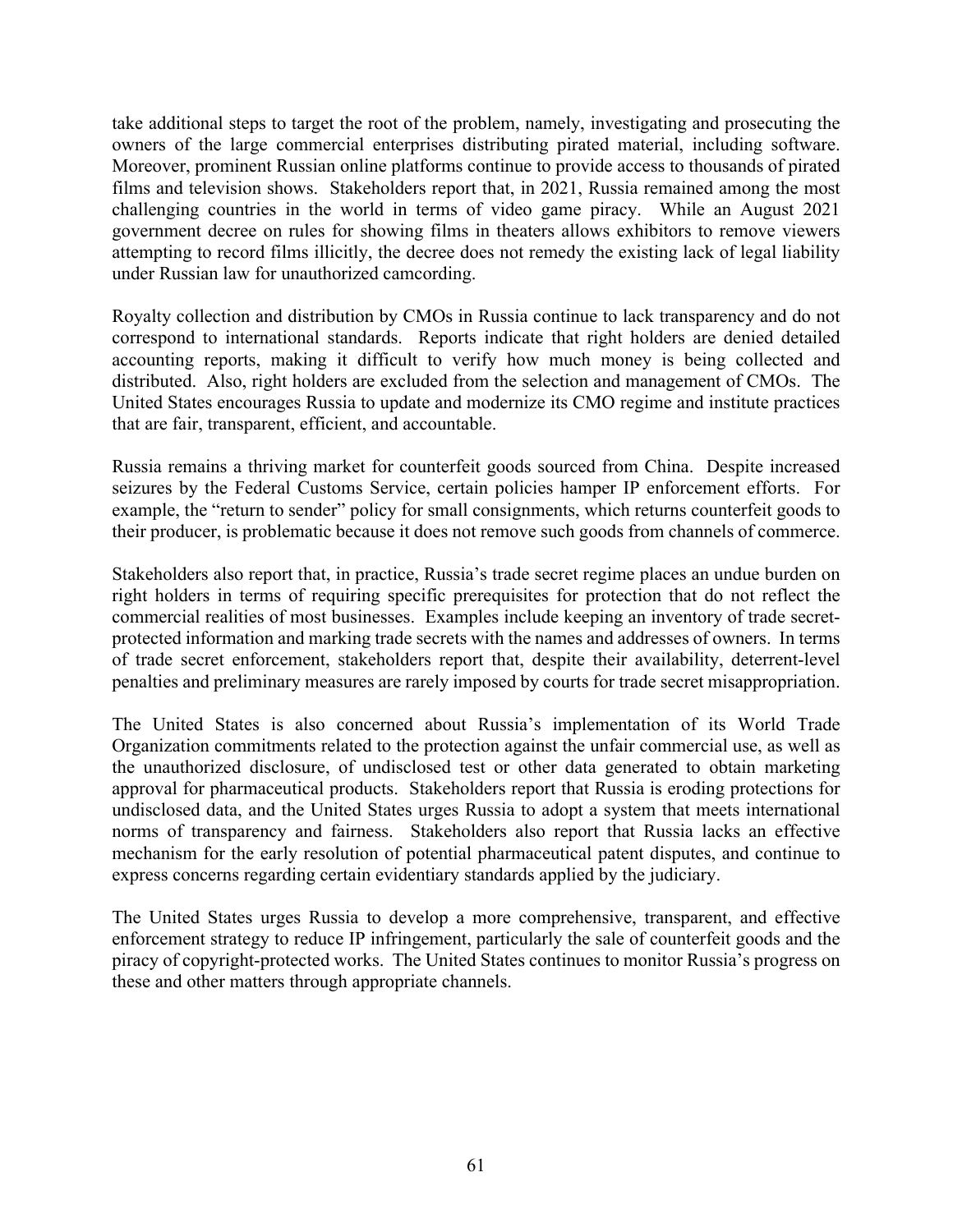# **VENEZUELA**

Venezuela remains on the Priority Watch List in 2022.

#### *Ongoing Challenges and Concerns*

Recognizing the significant challenges in Venezuela at this time, the United States has several ongoing concerns with respect to the country's lack of adequate and effective intellectual property (IP) protection and enforcement. Venezuela's reinstatement several years ago of its 1955 Industrial Property Law, which falls below international standards and raises concerns about trade agreements and treaties that Venezuela subsequently ratified, has created significant uncertainty and deterred investments related to innovation and IP protection in recent years. Piracy, including online piracy, as well as unauthorized camcording and widespread use of unlicensed software, remains a persistent challenge. Counterfeit goods are also widely available, and IP enforcement remains ineffective. The World Economic Forum's *2019 Global Competitiveness Report* ranked Venezuela last in IP protection, out of 141 countries, for the seventh straight year. The Property Rights Alliance's *2021 International Property Rights Index* also ranked Venezuela 128th out of 129 countries in a metric that includes standards for IP protection.

#### *Developments, Including Progress and Actions Taken*

Venezuela's Autonomous Intellectual Property Service (SAPI) announced grants of several new patents in May 2021. In 2021, SAPI also waived various filing fees for small and medium enterprises to encourage use of the IP system.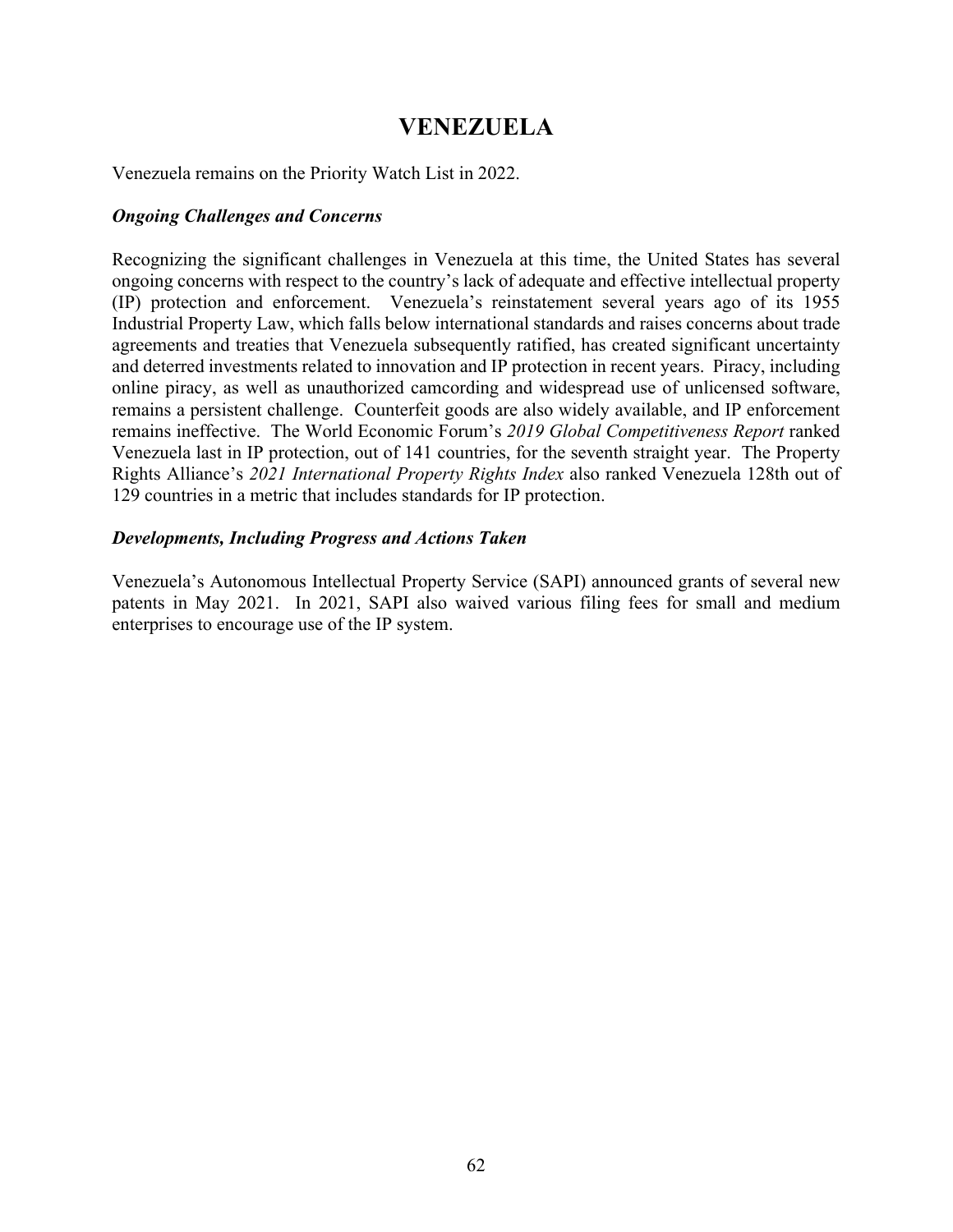# **WATCH LIST**

## **ALGERIA**

Algeria remains on the Watch List in 2022. Algeria continues to take steps to improve intellectual property (IP) protection and enforcement, including by seizing counterfeit goods, improving border enforcement, improving intra-government coordination on enforcement, and engaging in capacity-building and training efforts for law enforcement, customs officials, judges, and IP protection agencies. Algeria is also contemplating legislative amendments to address outstanding concerns, including by creating dedicated IP courts and addressing counterfeiting. As Algeria plans to amend its IP-related laws, the United States encourages Algeria to provide interested stakeholders with meaningful opportunities for input. Furthermore, Algeria has continued to make improvements on market access issues, including by replacing temporary import barriers with a set of tariffs and by developing regulations to allow companies to register their representative offices to do business in Algeria. However, concerns remain. Algeria needs to increase enforcement efforts against trademark counterfeiting and copyright piracy, including online and Internet Protocol Television (IPTV) piracy. Algeria also needs to provide adequate judicial remedies in cases of patent infringement and provide administrative opposition, as well as fewer formalities, in its trademark system. Algeria still lacks an effective mechanism for the early resolution of potential pharmaceutical patent disputes. Stakeholders have also expressed concern that Algeria does not provide an effective system for protecting against the unfair commercial use, as well as unauthorized disclosure, of undisclosed test or other data generated to obtain marketing approval for pharmaceutical products. The United States will continue to engage with Algeria to improve Algeria's IP protection and enforcement environment.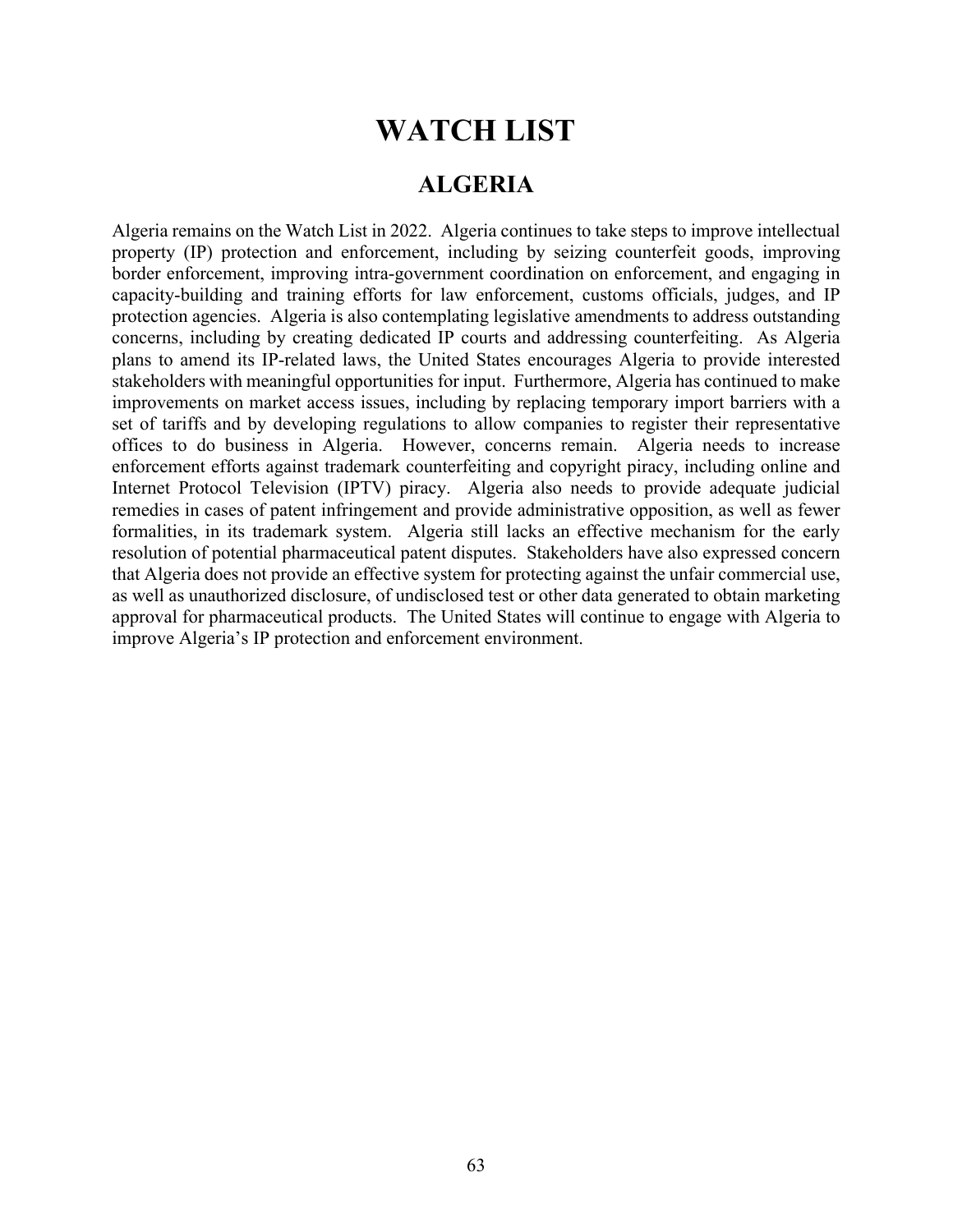#### **BARBADOS**

Barbados remains on the Watch List in 2022. Barbados acceded to the World Intellectual Property Organization (WIPO) Performances and Phonograms Treaty and WIPO Copyright Treaty, collectively known as the WIPO Internet Treaties, in 2019. A government-led, public-private advisory committee has confirmed that proposed amendments to the Copyright Act to implement its treaty obligations are undergoing secondary review by the intellectual property office and will be resubmitted to a parliamentary counsel office for review. Evidence of a strong commitment to enforce existing legislation remains incomplete. In the realm of copyright and related rights, the United States continues to have concerns about the unauthorized retransmission of U.S. broadcasts and cable programming by local cable operators in Barbados, particularly state-owned broadcasters, without adequate compensation to U.S. right holders. The United States also has continuing concerns about the refusal of Barbadian TV and radio broadcasters and cable and satellite operators to pay for public performances of music. The United States urges Barbados to take all actions necessary to address such cases to ensure that all composers and songwriters receive the royalties they are owed for the public performance of their musical works. Additional sources of concern include long-standing backlogs in the judicial system, failure to enforce judgments and other successful outcomes for right holders, and the resulting lack of deterrence of further violations. The United States looks forward to working with Barbados to resolve these and other important issues.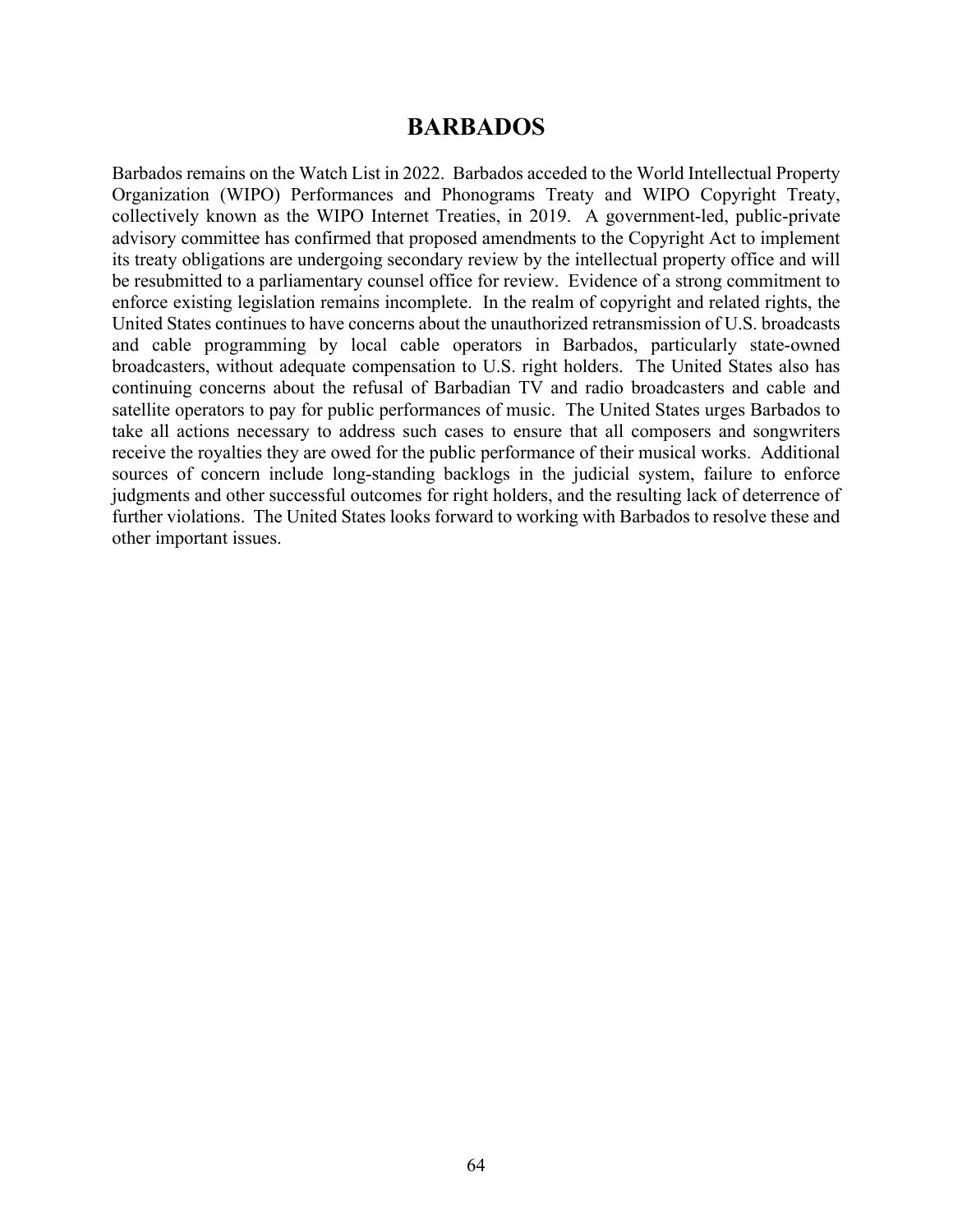#### **BOLIVIA**

Bolivia remains on the Watch List in 2022. Challenges continue with respect to adequate and effective intellectual property (IP) protection and enforcement in Bolivia. The IP laws in Bolivia are outdated, and constitutional restrictions limit effective IP protection. Bolivia has not acceded to the World Intellectual Property Organization (WIPO) Performances and Phonograms Treaty and WIPO Copyright Treaty, collectively known as the WIPO Internet Treaties. In addition, Bolivia relies on a century-old industrial privileges law, rather than any specific law governing industrial property. Bolivia underfunds the protection of IP. The Servicio Nacional de Propiedad Intelectual (SENAPI) has the primary responsibility involving IP protection but continues to suffer from inadequate resources. Similarly, Bolivian Customs lacks *ex officio* authority necessary to stop potentially infringing goods without an application from the right holder. Additionally, the customs authority does not have the human and financial resources needed to effectively address shipments containing counterfeit goods at its international borders. Significant challenges also persist with respect to adequate and effective IP enforcement and communication between SENAPI and Customs. Video, music, literature, and software piracy rates are among the highest in Latin America, and rampant counterfeiting persists. Criminal charges and prosecutions remain rare. Bolivian Customs has authority under the Cinema and Audiovisual Arts Law of 2018 to pursue criminal prosecutions for IP violations of foreign and domestic visual works, but Bolivia has not promulgated implementing regulations that are necessary to exercise this authority. Bolivia continues to express its intention to protect IP. The United States will work with Bolivia on the necessary steps to improve its IP system and enforcement of IP.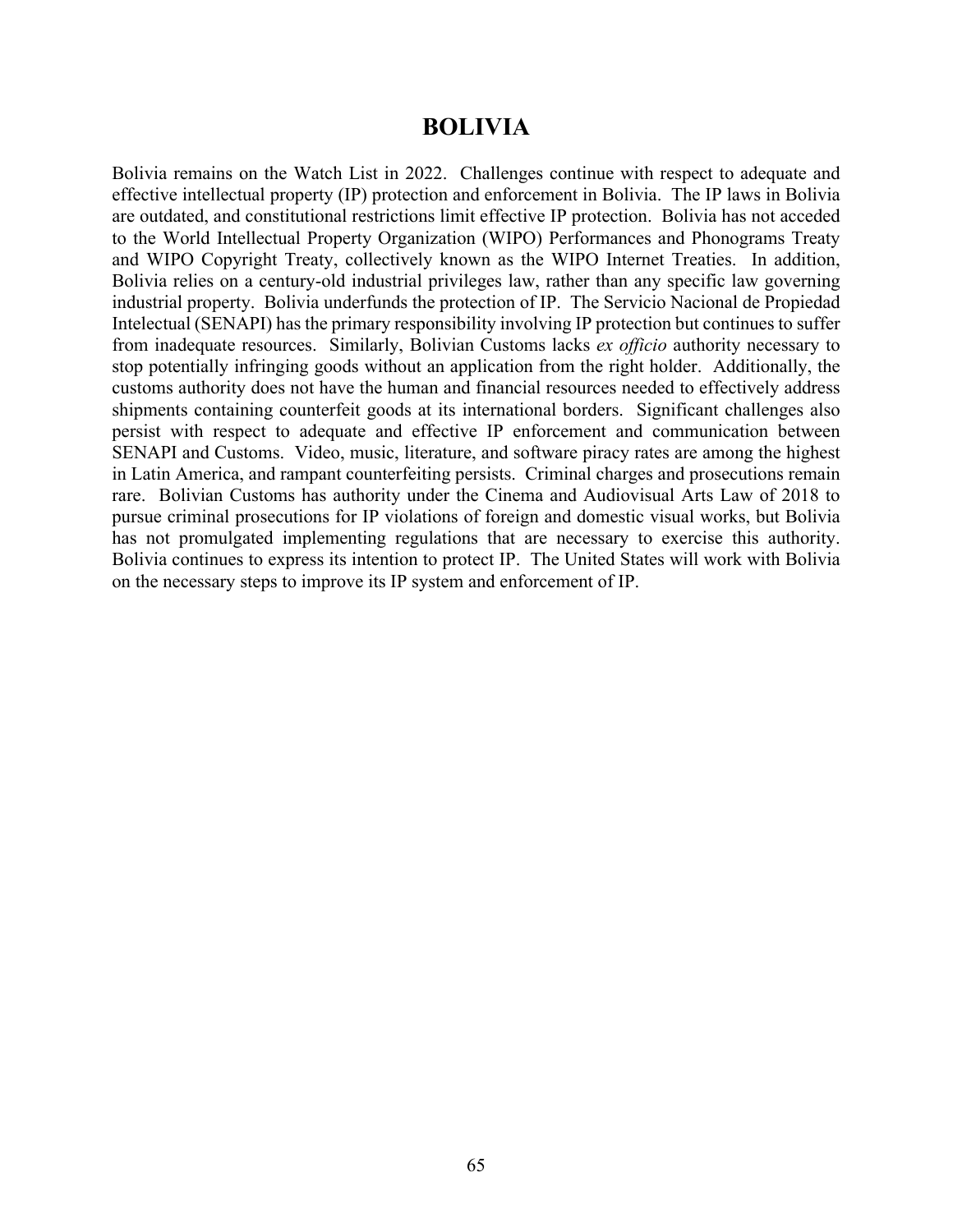#### **BRAZIL**

Brazil remains on the Watch List in 2022. The United States has long-standing concerns about Brazil's intellectual property (IP) enforcement regime, although the country took significant steps in 2021. Brazil continued to address IP infringement, particularly counterfeit goods often destined for online sale, with coordinated efforts between Brazilian law enforcement and U.S. counterparts. Law enforcement engaged in landmark campaigns, including a seizure of counterfeit perfume and cologne products valued at over \$100 million. Nevertheless, levels of counterfeiting and piracy in Brazil, including through online piracy, use of illicit streaming devices (ISDs), and use of unlicensed software, remain excessively high, and the number of criminal prosecutions has been insufficient to confront the scale of the problem. The enactment of legislation for criminal enforcement to increase deterrent-level penalties, provide police with *ex officio* authority to open criminal investigations of suspected offenses of trademark counterfeiting and copyright piracy on a commercial scale, and criminalize unauthorized camcording would help to address these challenges, as would the dedication of additional resources at the federal, state, and local levels for IP enforcement. Brazil continued to implement the country's first National Strategy on Intellectual Property, streamlined trademark processes as required under the Protocol Relating to the Madrid Agreement Concerning the International Registration of Marks (Madrid Protocol), and reduced the backlog of pending patent applications by 76.8%. The United States also recognizes the continued implementation of the technology-neutral Patent Prosecution Highway Program. The United States remains concerned, however, about the pendency of patent applications and the impact on the effective patent term. In August 2021, Brazil took the positive step of eliminating the requirement for the National Sanitary Regulatory Agency (ANVISA) to review certain patent applications. Also, pharmaceutical stakeholders remain concerned that Brazilian law and regulations do not provide for a similar level of protection against unfair commercial use, as well as unauthorized disclosure, of undisclosed test and other data generated to obtain marketing approval for pharmaceutical products as that for veterinary and agricultural chemical products. Right holders are also concerned about the protection of patent rights during Brazil's process for establishing Productive Development Partnerships for pharmaceutical products. The United States urges Brazil to ensure transparency and procedural fairness in the protection of geographical indications (GIs) and to ensure that the grant of GI protection does not deprive interested parties of the ability to use common names, particularly as Brazil proceeds with the European Union (EU)- Mercosur Trade Agreement. The United States is also concerned about the additional market access impact of Brazil's revocation of the previous determination of entities that qualified as prior users for certain GIs under the EU-Mercosur Trade Agreement and the institution of a new qualification process with much more stringent criteria. The United States encourages Brazil to join the World Intellectual Property Organization (WIPO) Performances and Phonograms Treaty and WIPO Copyright Treaty, collectively known as the WIPO Internet Treaties, as soon as possible. Strong IP protection, available to both domestic and foreign right holders, provides a critical incentive for businesses to invest in future innovation in Brazil, and the United States will engage constructively with Brazil to build a strong IP environment and to address remaining concerns.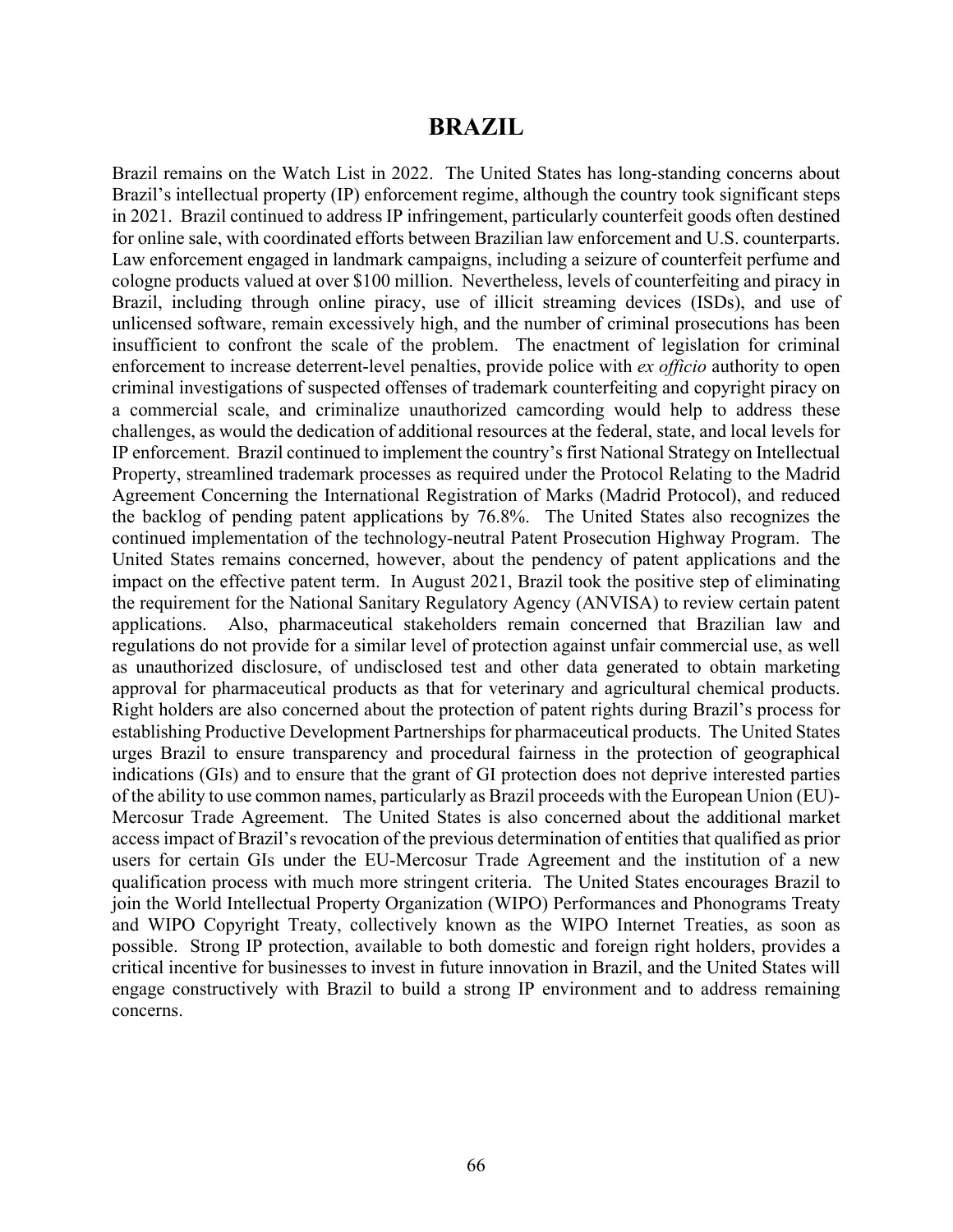### **CANADA**

Canada remains on the Watch List in 2022. Canada made significant progress in intellectual property (IP) protection and enforcement with the implementation of important IP provisions in the United States-Mexico-Canada Agreement (USMCA), particularly in areas where there have been long-standing concerns, including with full national treatment for copyright protections, transparency and due process with respect to new geographical indications (GIs), and more expansive trade secret protection, including criminal penalties for willful misappropriation. The United States continues to monitor Canada's outstanding USMCA commitments with transition periods, including on the Brussels Satellites Convention, copyright term, and patent term extensions for unreasonable patent office delays. Right holders also report that Canadian courts have established meaningful penalties against circumvention devices and services, but piracy through these means persists. In 2019, Canada made positive reforms to the Copyright Board related to tariff-setting procedures for the use of copyrighted works. Despite this progress, various challenges to adequate and effective protection of IP rights in Canada remain. Significant concerns regarding Canada's IP environment include poor enforcement with respect to counterfeit or pirated goods at the border and within Canada, high levels of online piracy, and inadequate transparency and due process regarding GIs protected through free trade agreements. In particular, reports of enforcement levels suggest that Canadian authorities have yet to take full advantage of expanded *ex officio* powers. Canada's system to provide for patent term restoration for delays in obtaining marketing approval is limited in duration, eligibility, and scope of protection. The United States remains deeply troubled by the ambiguous education-related exception added to the copyright law in 2012, which reportedly has significantly damaged the market for educational publishers and authors.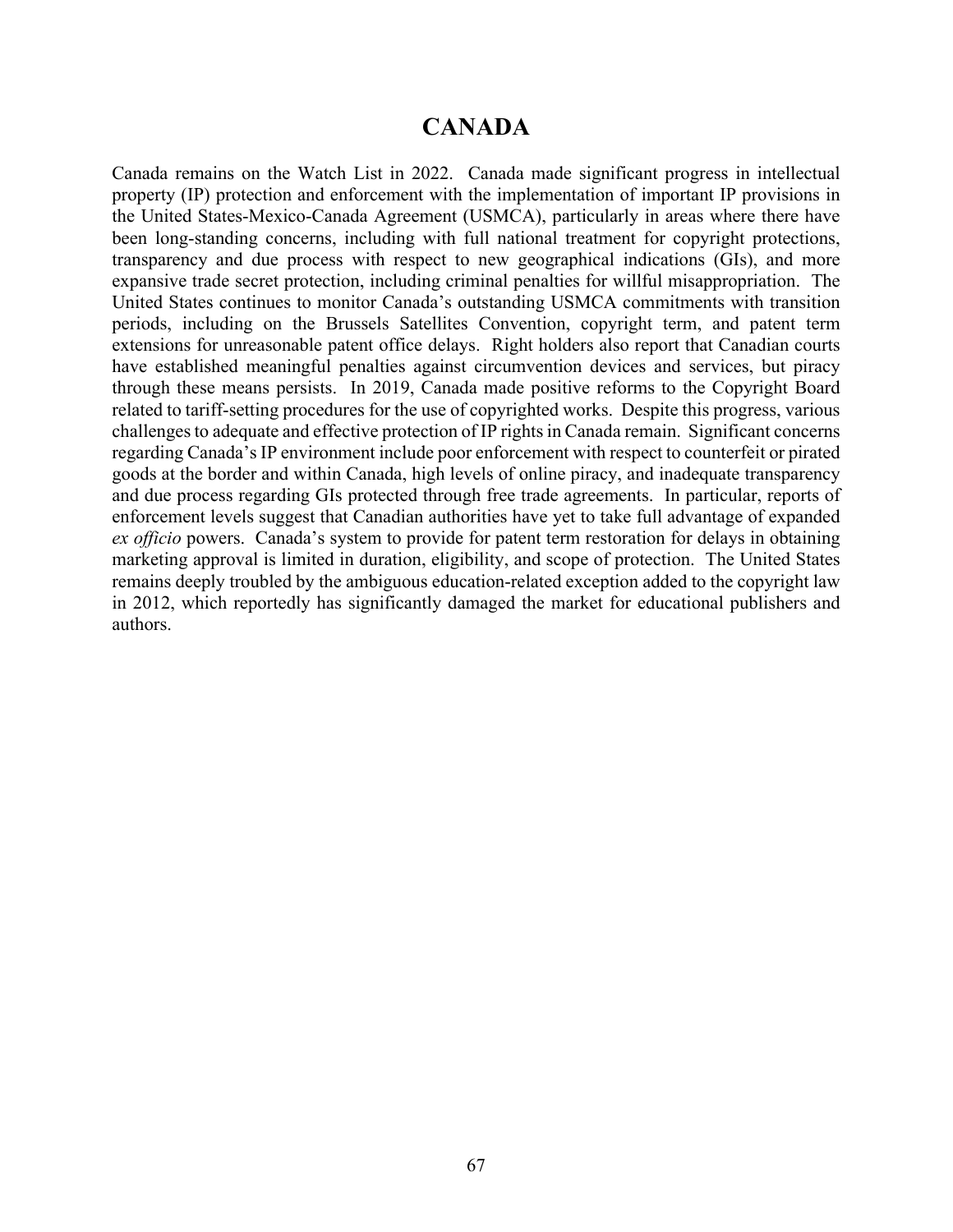### **COLOMBIA**

Colombia remains on the Watch List in 2022. In 2021, Colombia made limited progress on the outstanding provisions related to its obligations under Chapter 16 of the United States-Colombia Trade Promotion Agreement (CTPA), including on draft legal provisions on notice-and-takedown and safe harbor provisions for Internet service providers. In addition, Colombia's accession to the 1991 Act of the International Union for the Protection of New Varieties of Plants Convention (UPOV 1991) remains outstanding. With respect to concerns raised about Article 72 of the National Development Plan, Colombia issued Decree 433 in March 2018, as amended by Decree 710 of April 2018, to clarify that Colombia would not condition regulatory approvals on factors other than the safety and efficacy of the underlying compound. Due to an action challenging these decrees, the Council of State provisionally suspended them in September 2019. Colombia is still considering how it will resolve this issue. Colombia's success in combating counterfeiting and other intellectual property (IP) violations remains limited. High levels of digital piracy persist, and Colombia has not curtailed the number of free-to-air devices, community antennas, and unlicensed Internet Protocol Television (IPTV) services that permit the retransmission of otherwise-licensed content to a large number of non-subscribers. While seizures of illegal merchandise increased in 2021, Colombia continues to face a large number of pirated and counterfeit goods crossing the border or sold at markets, on the street, and at other distribution hubs around the country. The United States recommends that Colombia increase efforts to address online and mobile piracy and to focus on disrupting organized trafficking in illicit goods, including at the border and in free trade zones. The United States encourages Colombia to provide key agencies with the requisite authority and resources to investigate and seize counterfeit goods, such as expanding the jurisdiction of the customs police. The United States looks forward to continuing to work with Colombia to address outstanding issues, particularly with respect to full implementation of the CTPA, in 2022.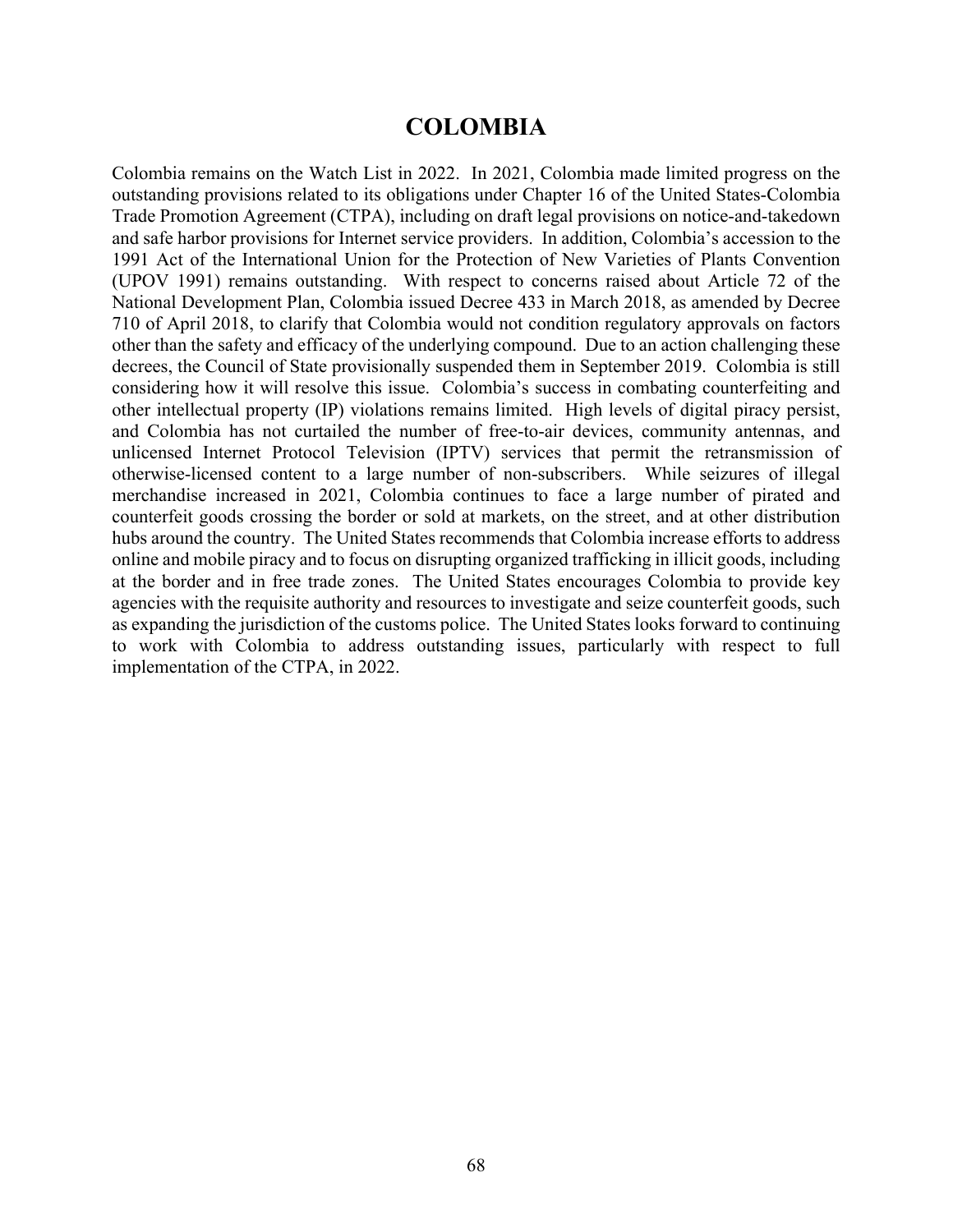# **DOMINICAN REPUBLIC**

The Dominican Republic remains on the Watch List in 2022. Although the Dominican government appears to demonstrate political will to improve intellectual property (IP) protection and enforcement, including by taking steps to create the National Advisory Board for Intellectual Property to improve coordination on IP enforcement, concerns remain. In particular, the United States remains concerned with online and signal piracy, including a lack of IP prosecutions by the Special Prosecutor's Office for High-Tech Crimes and the National Copyright Office. While border enforcement and enforcement against counterfeit goods by the Special Office of the Attorney General for Matters of Health appear to be improving incrementally, the sale of counterfeit goods is still prevalent. The United States continues to urge the Dominican Republic to improve coordination among enforcement agencies and to ensure that such agencies are adequately funded and staffed. The United States will monitor the effectiveness of the National Advisory Board for Intellectual Property in addressing these and other concerns.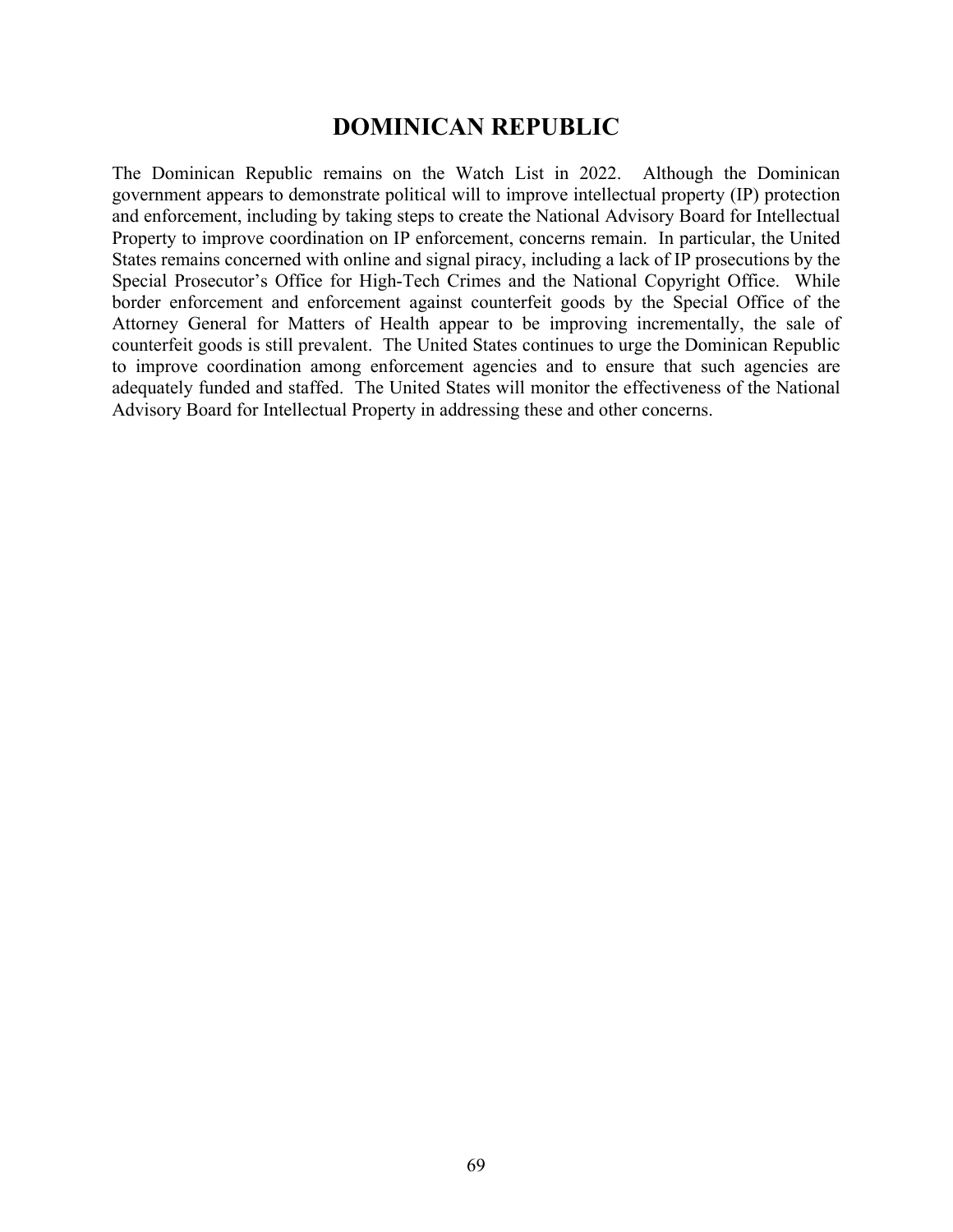#### **ECUADOR**

Ecuador remains on the Watch List in 2022. Ecuador continues to lack effective laws and regulations covering intellectual property (IP) protection and enforcement. Ecuador's Organic Code on Social Economy of Knowledge, Creativity, and Innovation (Ingenuity Code) governs the protection, exercise, and enforcement of IP rights. The Ingenuity Code's implementing regulations, issued in December 2020, do not address concerns raised by the U.S. Government and various stakeholders on issues related to overly broad or vaguely defined copyright exceptions and limitations, patentable subject matter, and geographical indications (GIs), including opposition procedures for proposed GIs, the treatment of common food names, and the protection of prior trademark rights. While Ecuador still plans additional revisions to the Ingenuity Code, little tangible progress has been made. The United States remains open to any engagement on this process. Enforcement of IP rights against widespread counterfeiting and piracy remains weak, including online and in physical marketplaces. Ecuador is also reportedly a source of unauthorized camcording. Online piracy continues to be a problem despite some increased enforcement activity, and Ecuador has not yet established notice-and-takedown and safe harbor provisions for Internet service providers. The United States urges Ecuador to continue to improve its IP enforcement efforts and to provide for customs enforcement on an *ex officio* basis, including actions against goods in-transit. The United States also encourages Ecuador to make meaningful progress with respect to ensuring that all right holders receive the royalties they are owed for their copyrighted works. The United States will continue working with Ecuador to address these and other issues.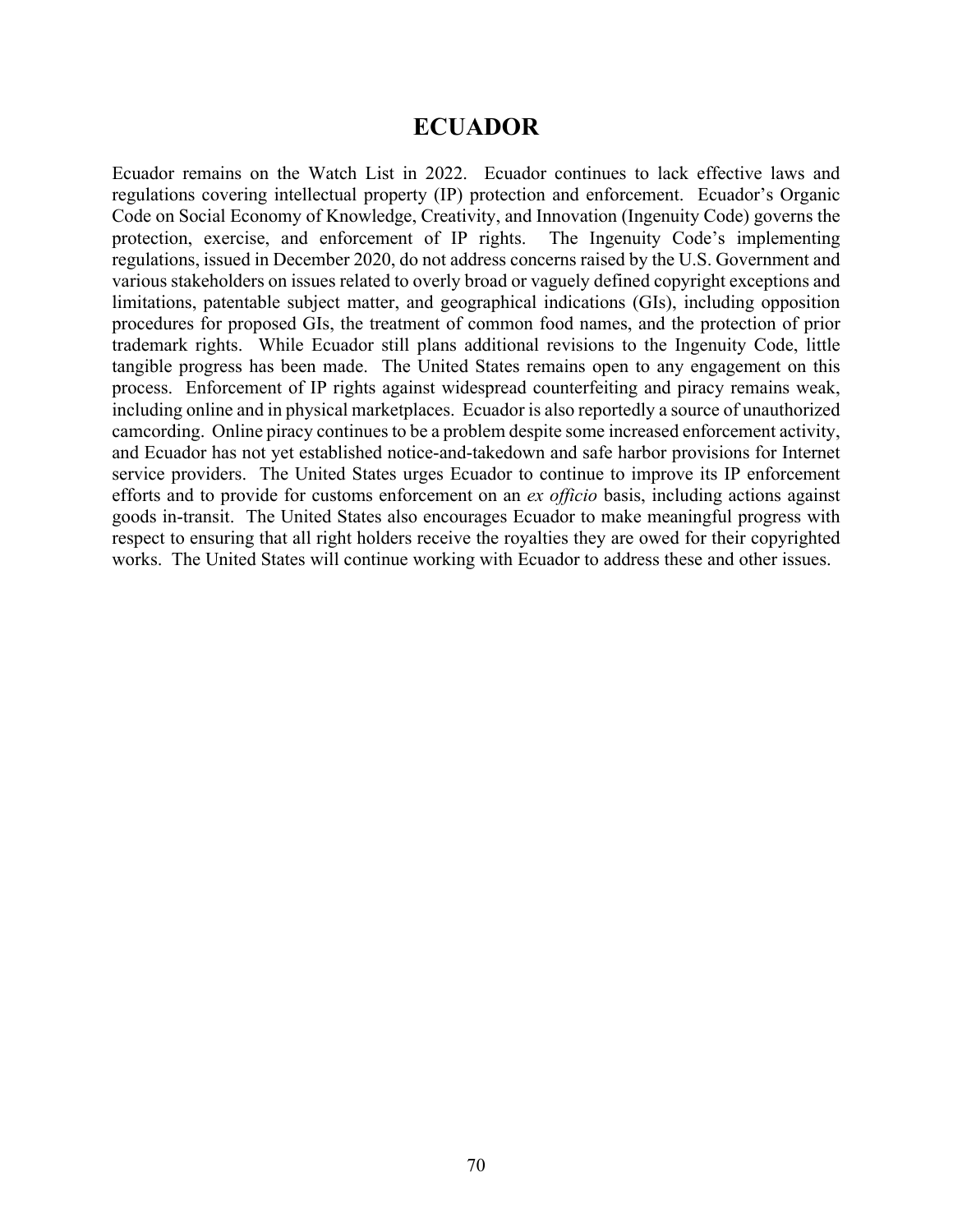### **EGYPT**

Egypt remains on the Watch List in 2022. Although Egypt has made some efforts to strengthen intellectual property (IP) protection and enforcement, including on enforcement against piracy and counterfeiting and on reducing patent backlogs, concerns remain. On enforcement, Egypt should provide deterrent-level penalties for IP violations, grant *ex officio* authority for customs officials to seize counterfeit and pirated goods at the border, and increase training for enforcement officials. Stakeholders raise concerns regarding the lack of an effective mechanism for the early resolution of potential patent disputes. Egypt should also complete its plans to update and publish its patent and trademark examination guides online. Although Egypt has made some progress to address illegal streaming services that offer pirated broadcasts of U.S. works, the United States encourages Egypt to continue to strengthen efforts to address the number of unlicensed satellite channels offering pirated broadcasts of U.S. works and unlawful decryption of encrypted signals. Additionally, the United States encourages Egypt to join and fully implement the World Intellectual Property Organization (WIPO) Performances and Phonograms Treaty and WIPO Copyright Treaty, collectively known as the WIPO Internet Treaties. The United States looks forward to continuing to work with Egypt to address these and other issues.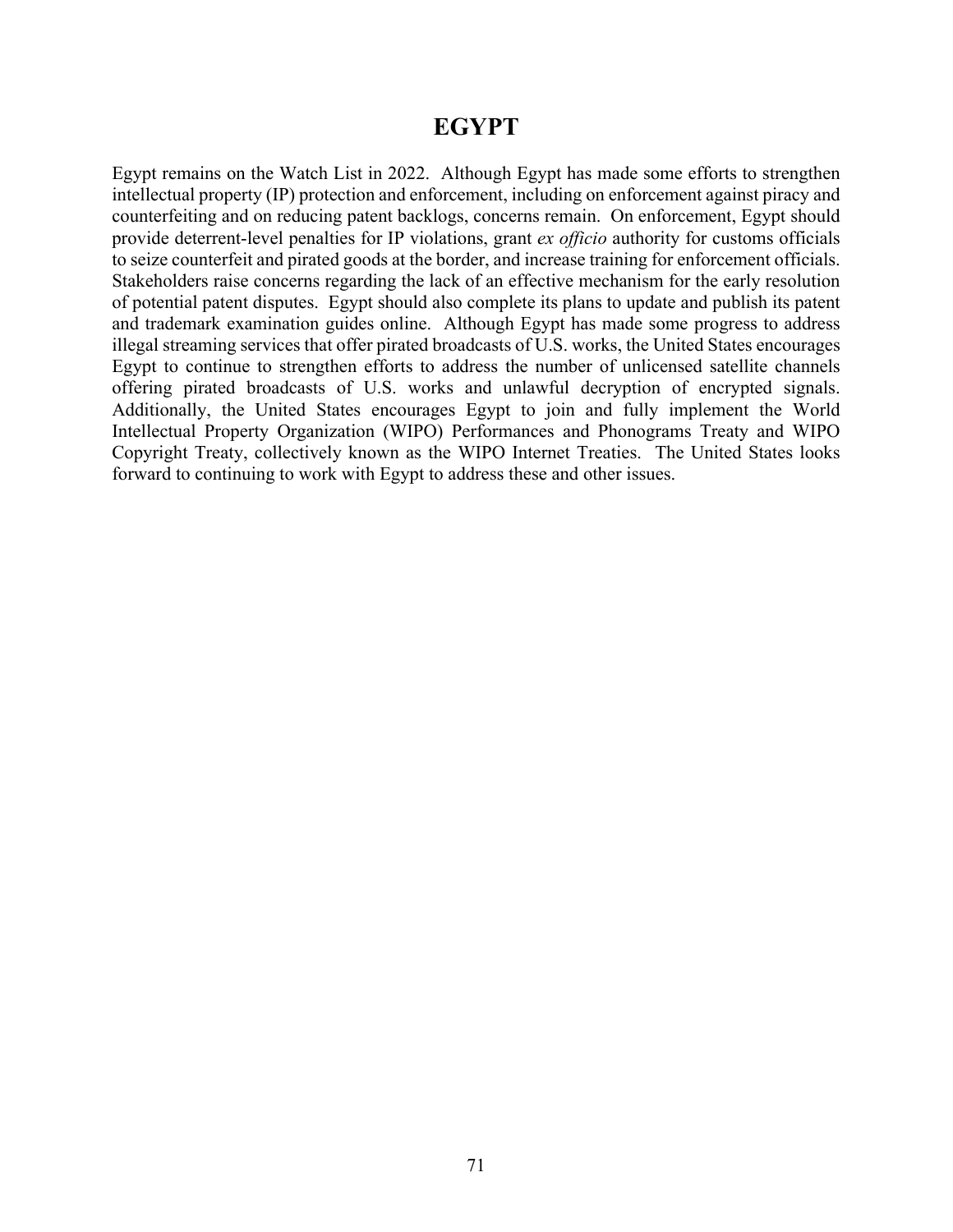### **GUATEMALA**

Guatemala remains on the Watch List in 2022. Despite a generally strong legal framework in place, resource constraints, inconsistent enforcement actions against counterfeiting of apparel and other products, as well as a lack of coordination among law enforcement agencies have resulted in insufficient intellectual property (IP) enforcement. The United States continues to urge Guatemala to ensure that its IP enforcement agencies receive sufficient resources and to strengthen enforcement, including criminal prosecution, administrative and border measures, and intergovernmental coordination to address widespread copyright piracy and commercial-scale sales of counterfeit goods. The production of counterfeit apparel in Guatemala, with little interference by law enforcement, continues to be a significant concern. While cable television providers and content distributors agreed to discontinue contracts due to signal piracy of U.S. broadcast networks throughout the region, signal piracy continues to be an issue, and online piracy through Internet Protocol Television (IPTV) services is also a concern. Furthermore, the sale of counterfeit pharmaceuticals and government use of unlicensed software remain unaddressed. The United States urges Guatemala to take clear and effective actions in 2022 to improve the protection and enforcement of IP in Guatemala.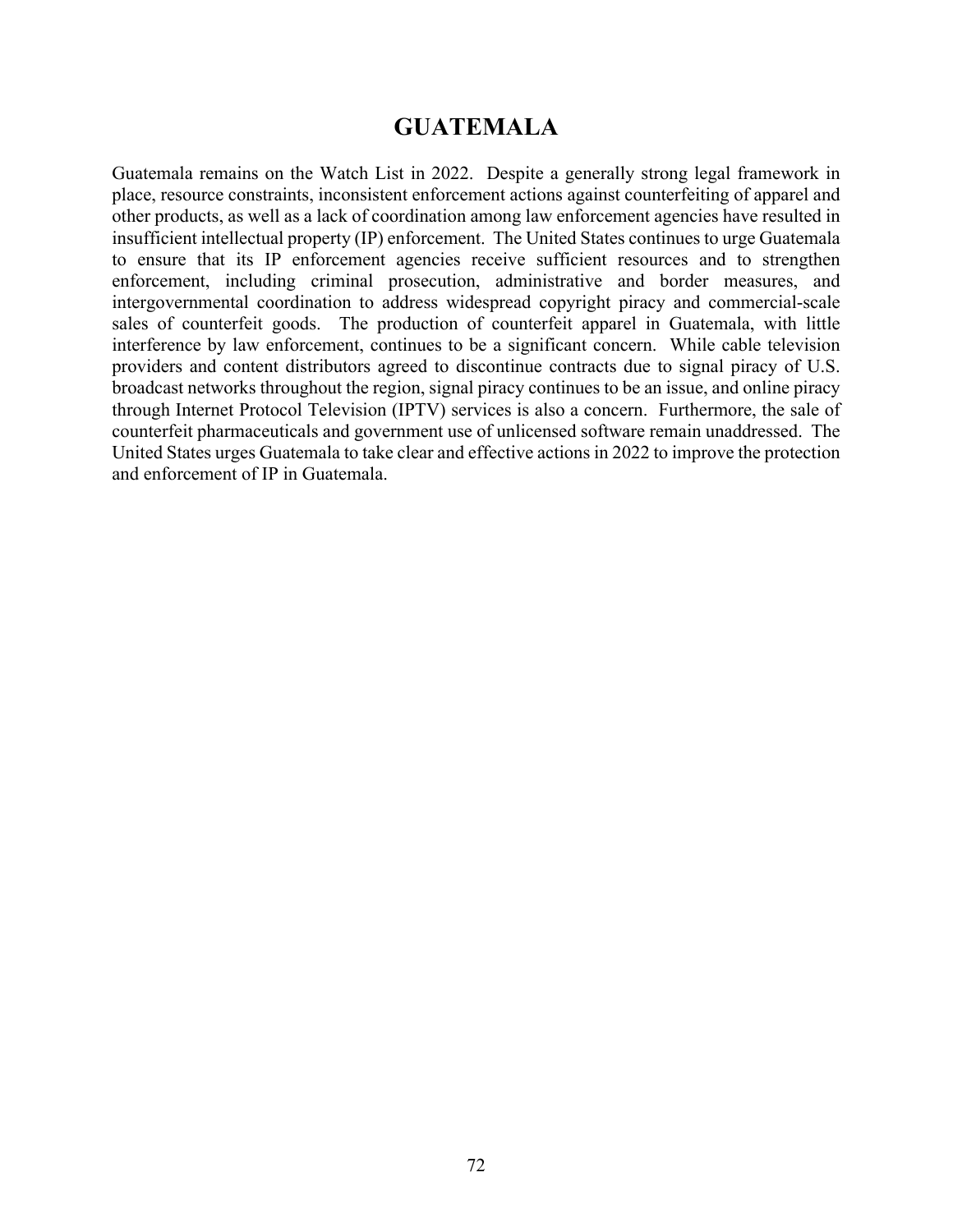### **MEXICO**

Mexico remains on the Watch List in 2022. As part of its intellectual property (IP) commitments under the United States-Mexico-Canada Agreement (USMCA), Mexico undertook significant legislative reforms, with changes to its Copyright Law, Criminal Code, and the passage of a new Industrial Property Act. These reforms included improvements in laws addressing protection against the circumvention of technological protection measures and rights management information, Internet-service provider liability, satellite and cable signal theft and penalties for aiding or abetting these activities, unauthorized camcording of movies, and transparency with respect to new geographical indications (GIs). The United States continues to monitor Mexico's actions to address long-standing concerns, including with respect to enforcement against counterfeiting and piracy, protection of pharmaceutical-related IP, pre-established damages for copyright infringement and trademark counterfeiting, and enforcement of IP rights in the digital environment. Mexico continues to operate on reduced resources for numerous government agencies. The failure to provide sufficient resources for IP protection and the absence of prioritization on IP enforcement continues to hamper Mexico's efforts to improve the environment for IP. To combat growing levels of IP infringement in Mexico, the United States encourages Mexico to increase funding for enforcement, including for the specialized IP unit within the Attorney General's office, improve coordination among federal and sub-federal officials, bring more IP-related prosecutions, and impose deterrent-level penalties against infringers. Piracy and counterfeit goods continue to be widespread in Mexico. As broadband access increases, online piracy has been increasing. The prevalence of counterfeit goods at notorious physical marketplaces also remains a significant problem, exacerbated by the involvement of transnational criminal organizations. Regarding IP enforcement at the border, the National Customs Agency (ANAM) initiated 493 cases, down from 642 cases in 2020, with seizures totaling 4.23 million articles in 2021, down from 8.82 million in 2020. Mexico's initiative to redistribute approximately three million seized goods through welfare markets under the Tianguis del Bienestar program has raised concerns regarding transparency and possible counterfeiting. U.S. brand owners continue to address ongoing issues pertaining to bad faith trademark registrations. Right holders also express concern about the length of administrative and judicial patent and trademark infringement proceedings and the persistence of continuing infringement while cases remain pending. Stakeholders express concern that in administrative procedures on infringement, preliminary measures still can be lifted if the alleged infringer posts a counter-bond. With respect to GIs, Mexico must ensure that any protection of GIs, including those negotiated through free trade agreements, is only granted after a fair and transparent examination and opposition process. The United States remains highly concerned about countries negotiating product-specific IP outcomes as a condition of market access from the European Union and reiterates the importance of each individual IP right being independently evaluated on its individual merit. The United States will continue to work with Mexico on these and other IP concerns.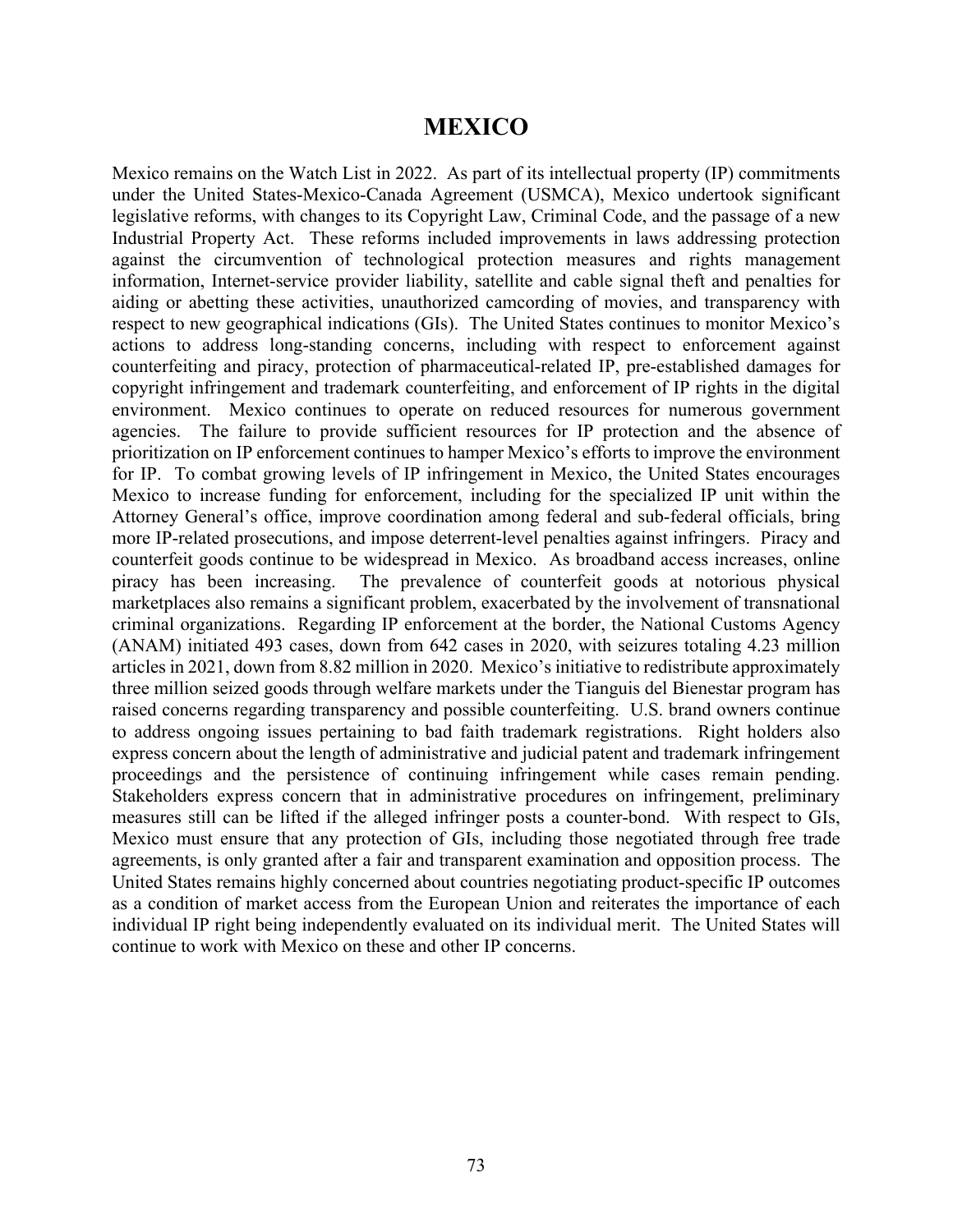## **PAKISTAN**

Pakistan remains on the Watch List in 2022. Pakistan has maintained a positive dialogue with the United States on intellectual property (IP) matters and engaged in meaningful capacity-building and training programs to promote IP protection and enforcement in Pakistan. Pakistan's Intellectual Property Organization (IPO) also continues to make efforts to coordinate various government bodies involved in IP. Nonetheless, serious concerns remain, particularly in the area of IP enforcement. Counterfeiting and piracy remain widespread, including with respect to pharmaceuticals, printed works, digital content, and software. Reports of numerous cable operators providing pirated content are also prevalent. While Pakistan's establishment of IP Tribunals in three cities in 2016 was a welcome development, plans to create new tribunals in other cities have not moved forward. Moreover, litigants with experience in these tribunals have raised concerns over the lack of capacity, inconsistency of rulings, nominal fines, a general lack of expertise among tribunal judges, and confusion over standards by which courts review tribunal decisions. In addition, judicial bodies in Pakistan have limited jurisdiction to adjudicate criminal complaints for IP violations. Effective trademark enforcement also continues to be a challenge due to the lack of *ex officio* authority to take criminal enforcement actions without a right holder's complaint. Nonetheless, the Competition Commission of Pakistan has made some progress in cases involving counterfeit trademarks and other trademark-related anti-competitive violations. The reconstituted IP Policy Board, established by the IPO Act, did not meet in 2020 and met once in 2021. The United States urges Pakistan to appoint a new IP Policy Board given that the term of the previous Board expired in 2021, and to conduct regular meetings of the Board. The IPO continues to face challenges in coordinating enforcement among different government agencies and operates at levels well below approved staffing. On IP enforcement, addressing the lack of deterrent-level penalties and a sustained focus on judicial consistency and efficiency are critical to moving forward. A strong and effective IPO will support Pakistan's reform efforts, and Pakistan should provide sufficient human and financial resources to empower the IPO's efforts. Although the Office of the United States Trade Representative, in conjunction with the U.S. Patent and Trademark Office (USPTO) and the Commercial Law Development Program (CLDP), provided technical advice in 2019 on draft amendments to the Patent, Trademark, and Copyright Ordinances, the amendments remain under government review and the timeline for their enactment is unclear. The United States encourages Pakistan to continue to work bilaterally, including through USPTO capacity-building programs, CLDP programs, and Trade and Investment Framework Agreement meetings, and make further progress on IP reforms, with a particular focus on aligning its IP laws, regulations, and enforcement regime with international standards. As Pakistan amends its IP laws, the United States encourages Pakistan to undertake a transparent process that provides stakeholders with sufficient opportunity to comment on draft laws. As Pakistan implements its 2020 law and rules on geographical indications (GIs), it is important that Pakistan ensures transparency and procedural fairness in the protection of GIs, including ensuring that the grant of GI protection does not deprive interested parties of the ability to use common names. The United States also welcomes Pakistan's interest in joining international treaties, such as the World Intellectual Property Organization (WIPO) Performances and Phonograms Treaty and WIPO Copyright Treaty, collectively known as the WIPO Internet Treaties, and the Patent Cooperation Treaty, and encourages Pakistan to fully implement the Plant Breeders Rights Act.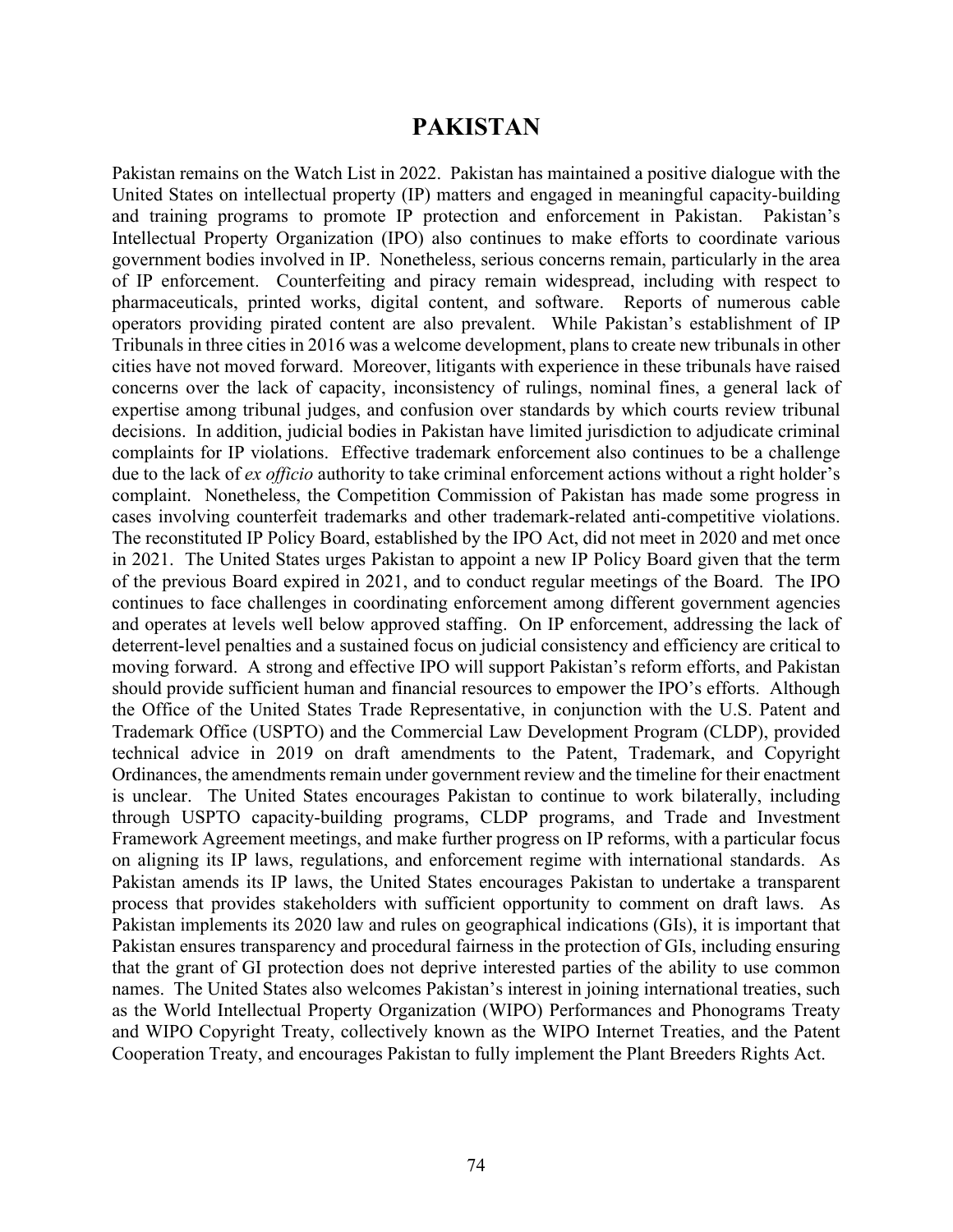# **PARAGUAY**

Paraguay remains on the Watch List in 2022. The United States and Paraguay signed a Memorandum of Understanding (MOU) on Intellectual Property (IP) Rights in June 2015. Under the MOU, Paraguay committed to take specific steps to improve its IP protection and enforcement environment. In December 2019, Paraguay established an interagency coordination center to provide a unified government response to IP violations. Nevertheless, Paraguay failed to meet key commitments in the MOU, including adopting and enforcing penalties such as imprisonment and monetary fines sufficient to deter future acts of infringement and ensuring that government institutions use computer software with a corresponding license. Paraguay also remains a major transshipment point for counterfeit and pirated goods, and Ciudad del Este serves as one of the main destinations for illicit goods in the region. The United States urges Paraguay to ensure transparency and procedural fairness in the protection of geographical indications (GIs) and to ensure that the grant of GI protection does not deprive interested parties of the ability to use common names, particularly as Paraguay proceeds with the European Union-Mercosur Trade Agreement. Although the MOU expired at the end of 2020, the United States urges Paraguay to make progress on its commitments to strengthen IP protection and enforcement. The United States looks forward to continuing to work with Paraguay to address outstanding IP issues through bilateral engagement, including through an IP work plan.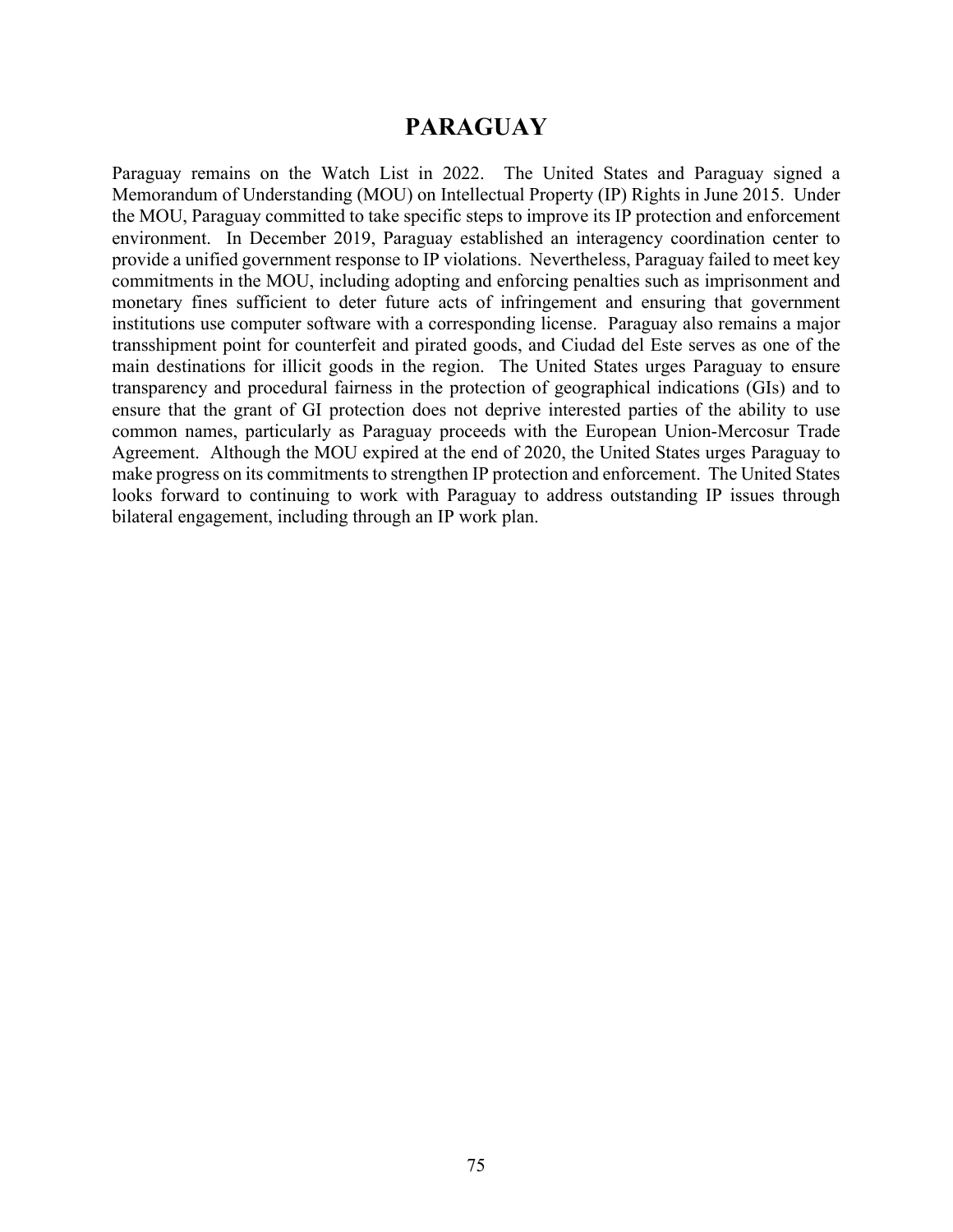#### **PERU**

Peru remains on the Watch List in 2022. The primary reasons are the long-standing implementation issues with the intellectual property (IP) provisions of the United States-Peru Trade Promotion Agreement (PTPA), particularly with respect to Articles 16.11.8 and 16.11.29(b)(ix). The United States urges Peru to implement fully its PTPA obligations and recognizes the steps that Peru has begun to take on establishing statutory damages. With respect to IP enforcement, Peru continues to be a leader in the region over the past few years and took a number of positive steps in 2021. Key enforcement initiatives include significant seizures of counterfeit medicines and beauty products. Peru has also taken many administrative enforcement actions. Peru's National Institute for the Defense of Competition and the Protection of Intellectual Property (INDECOPI) has increasingly taken action to fine individuals and legal entities that violated Peru's copyright laws. In addition, INDECOPI significantly increased processing of trademark infringement complaints in 2021. The United States recognizes Peru's efforts to increase the number of prosecutions against piracy and counterfeiting, particularly its efforts with respect to the sale of counterfeit medicines. The United States urges Peru to continue these efforts and to expand the imposition of deterrent-level fines and penalties for counterfeiting and piracy more broadly. The United States further encourages Peru to continue its public awareness activities about the importance of IP protection and enforcement. The United States also continues to encourage Peru to enhance its border enforcement measures and to continue to build the technical IP-related capacity of its agencies, law enforcement officials, prosecutors, and judges. The United States looks forward to continuing to work with Peru to address outstanding issues, particularly with respect to full implementation of the PTPA, in 2022.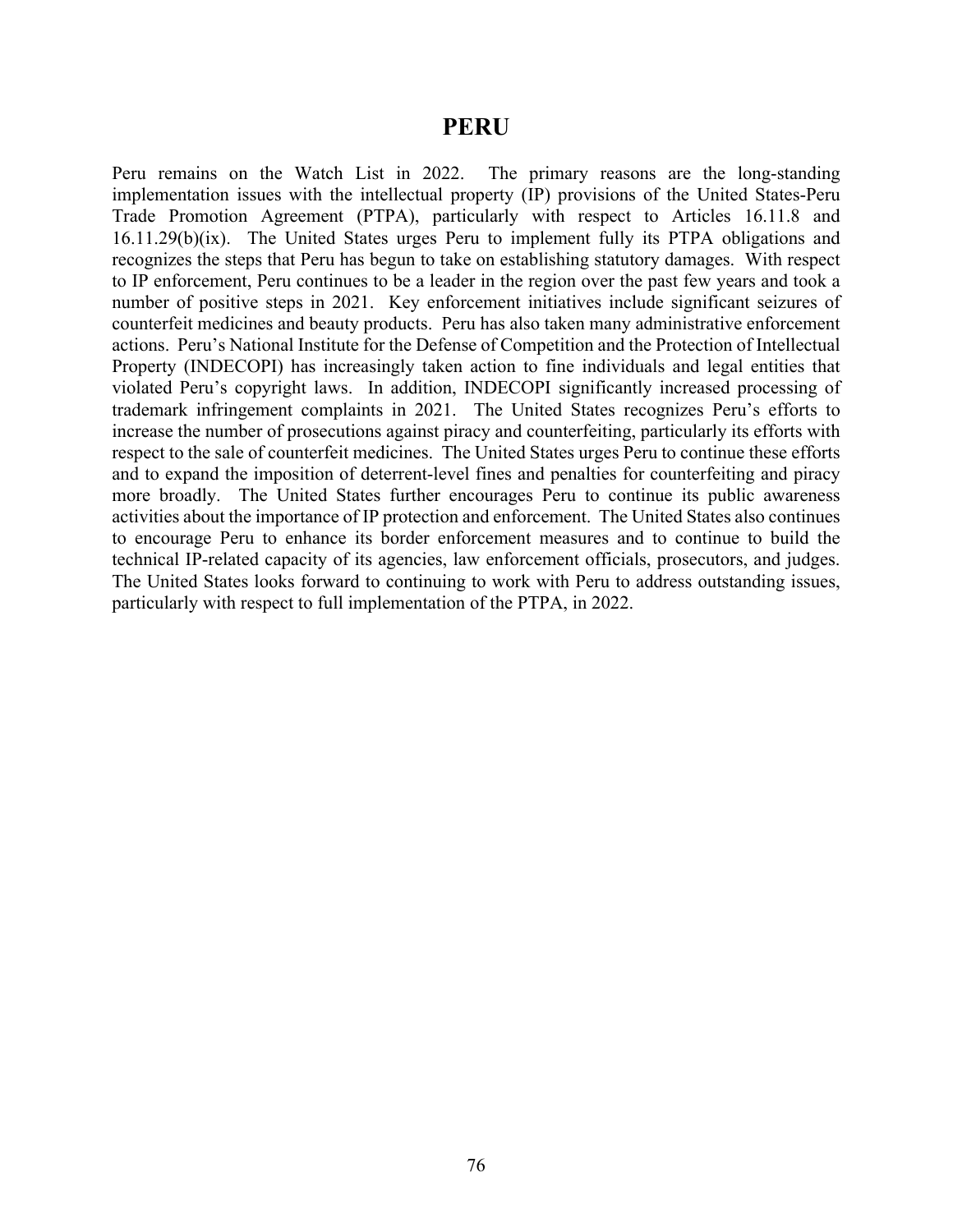### **THAILAND**

Thailand remains on the Watch List in 2022. Thailand continues to make progress on improving intellectual property (IP) protection and enforcement. A subcommittee on enforcement against IP infringement, led by a Deputy Prime Minister, continues to convene. Thailand continues to seize counterfeit and pirated goods and to publish enforcement statistics online. Thailand also increased efforts to combat the sale of counterfeit goods online. Thailand has also increased efforts against online piracy, particularly through enhanced intra-agency coordination, though concerns remain. In February 2022, Thailand published amendments to its Copyright Act, which, among other things, would allow Thailand to accede to the World Intellectual Property Organization (WIPO) Copyright Treaty. The United States continues to urge Thailand to complete the amendment process to accede to the WIPO Performances and Phonograms Treaty. Thailand is in the process of amending its Patent Act to streamline the patent registration process, to reduce patent backlog and pendency, and to help prepare for accession to the Hague Agreement. Thailand has also increased the number of examiners to reduce the patent backlog. Furthermore, to address the use of unlicensed software in the public sector, Thailand adopted guidelines on the government acquisition of legitimate software. While Thailand continues to make progress in these areas, concerns remain. Counterfeit and pirated goods continue to be readily available, particularly online, and the United States urges Thailand to continue to improve on its provision of effective and deterrent enforcement measures. In addition, the United States urges Thailand to ensure that amendments to its Copyright Act address concerns expressed by the United States and other foreign governments and stakeholders, including regarding procedural obstacles to enforcement against unauthorized camcording, unauthorized collective management organizations, and amendments that will go into effect in August 2022 establishing a process that may lead to overly broad exceptions to the circumvention of technological protection measures. The United States also continues to encourage Thailand to address the issue of online piracy by devices and applications that allow users to stream and download unauthorized content. Other U.S. concerns include a backlog in pending pharmaceutical patent applications, continued use of unlicensed software in the private sector, lengthy civil IP enforcement proceedings, and low civil damages. U.S. right holders have also expressed concerns regarding legislation that allows for content quota restrictions for films. Stakeholders also continue to encourage Thailand to provide an effective system for protecting against the unfair commercial use, as well as unauthorized disclosure, of undisclosed test or other data generated to obtain marketing approval for pharmaceutical and agricultural chemical products. The United States looks forward to continuing to work with Thailand to address these and other issues through the United States-Thailand Trade and Investment Framework Agreement and other bilateral engagement.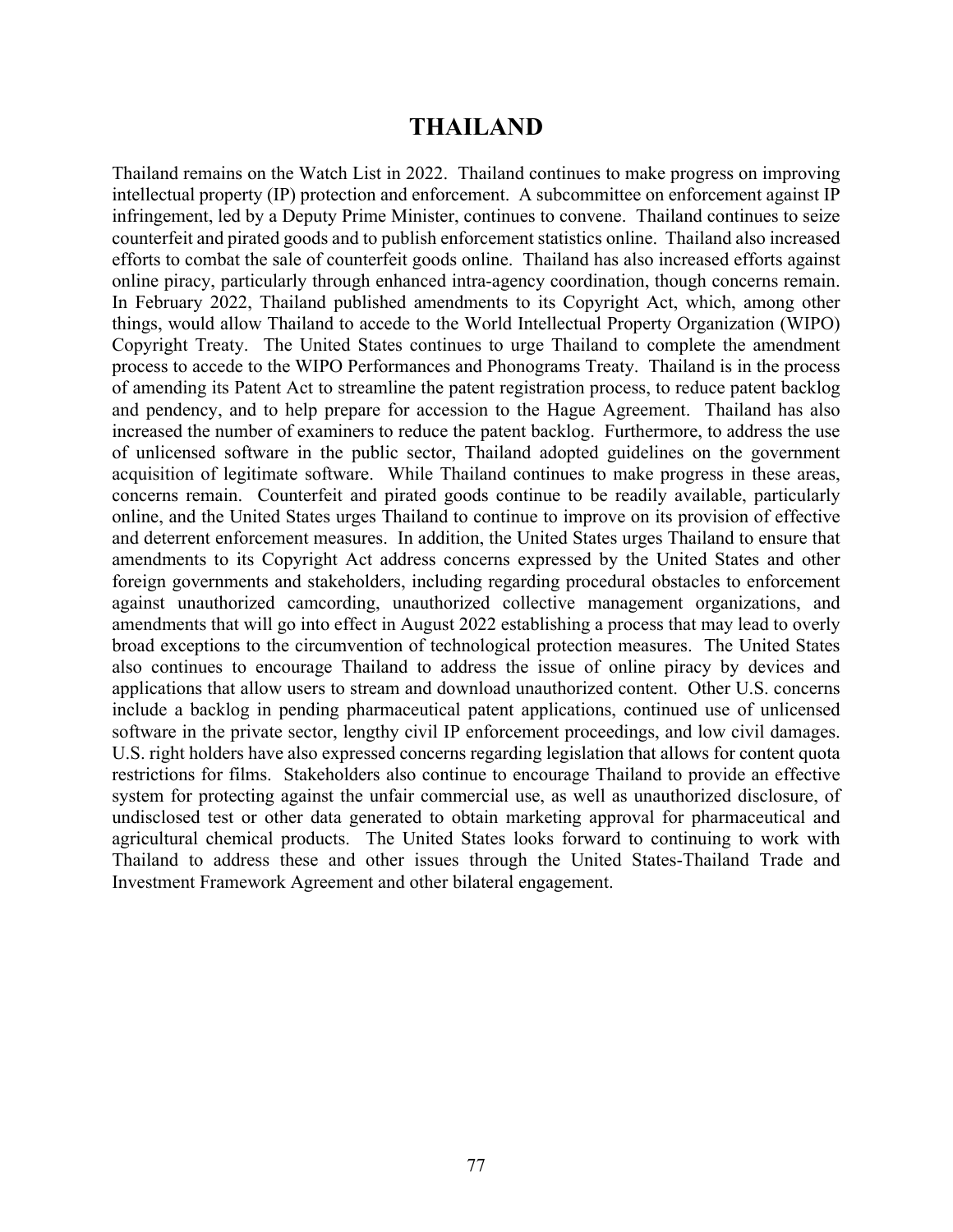# **TRINIDAD AND TOBAGO**

Trinidad and Tobago remains on the Watch List for 2022. In 2021, the Telecommunications Authority of Trinidad and Tobago (TATT) conducted an audit of compliance with the concessions agreement it requires of domestic broadcasters, which mandates respect for intellectual property (IP). The concession agreement prohibits broadcasters from transmitting any program, information, or other material without first obtaining all required permissions from relevant IP right holders. Although there is reportedly a high level of compliance among broadcasters, TATT has not taken any enforcement action against the non-compliant broadcasters. The United States remains concerned about the lack of enforcement action against companies in Trinidad and Tobago that violate the agreement, particularly the two state-owned telecommunications networks, both of which broadcast unlicensed U.S. content. Other concerns include optical disc music and video piracy, nonpayment of copyright royalties, and online piracy, as well as counterfeit pharmaceuticals and other goods. The United States will monitor TATT's enforcement of the concessions agreement with broadcasters and will seek progress on other IP issues.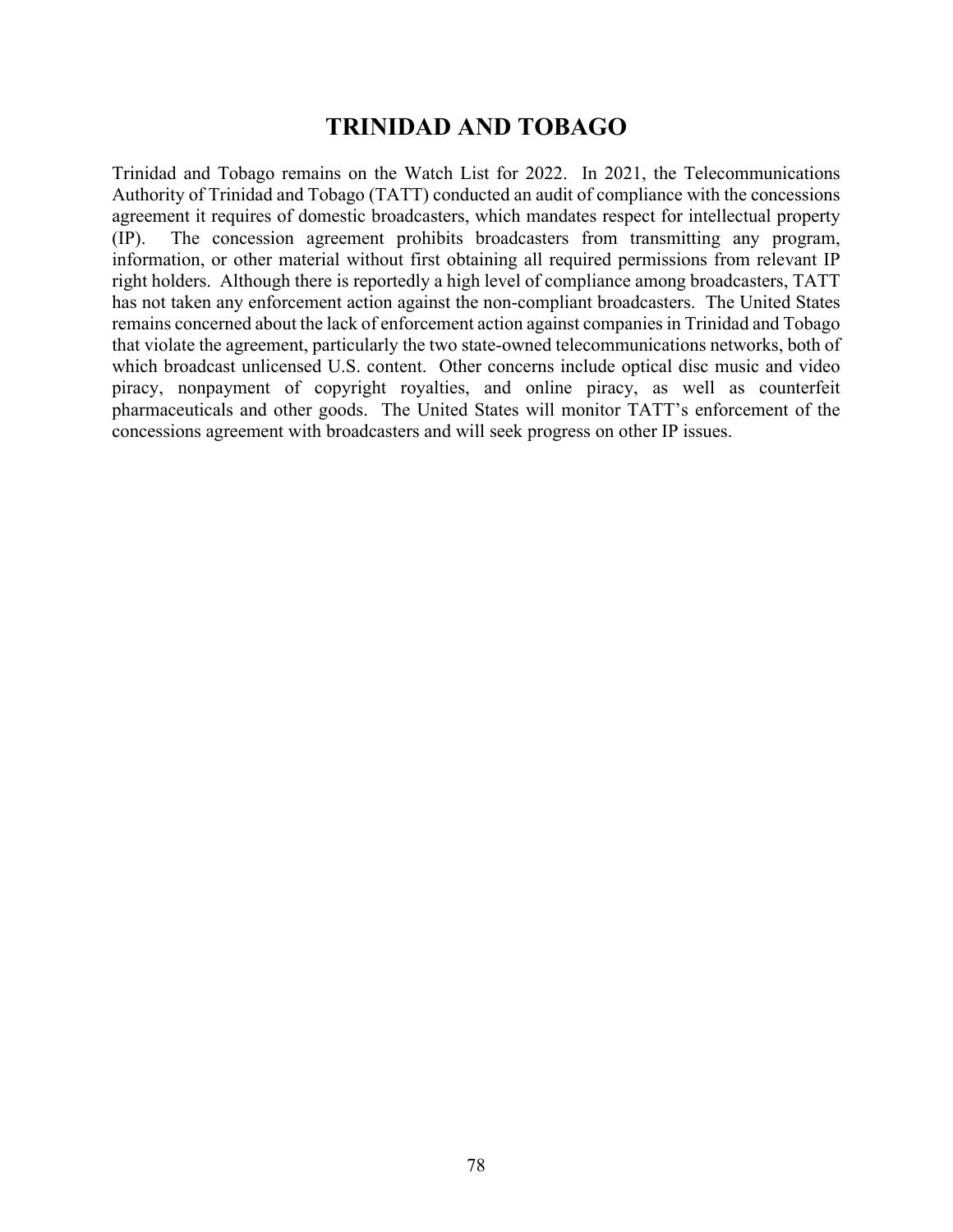#### **TURKEY**

Turkey remains on the Watch List in 2022. Over the last few years, Turkey has worked to strengthen its intellectual property (IP) regime, including through continued implementation of the 2016 Industrial Property Law that, among other things, increases criminal sanctions for importing and exporting counterfeit goods and enhances authorities' ability to destroy counterfeit goods. An updated copyright law has also been under review, as has a five-year, government-wide IP strategy. In addition, the Turkish patent and trademark office increased its number of patent and trademark examiners. Despite these positive developments, right holders continue to have concerns regarding overall IP protection and enforcement in Turkey. U.S. companies report that Turkey's national pricing and reimbursement policies for pharmaceutical products and medical devices suffer from a lack of transparency and procedural fairness. Stakeholders continue to express concerns over vagueness in the interpretation of Industrial Property Law No. 6769. Stakeholders also continue to raise concerns that Turkey does not adequately protect against the unfair commercial use, as well as unauthorized disclosure, of test or other data generated to obtain marketing approval for pharmaceutical products, and has not done enough to reduce regulatory and administrative delays in granting marketing approvals for products. In addition, stakeholders have reported concerns with Turkey's implementation of policies that require localized production of certain pharmaceutical products in order to remain on the government reimbursement list. Furthermore, the United States urges Turkey to establish an effective mechanism for the early resolution of potential pharmaceutical patent disputes. The United States encourages Turkey to fully implement its obligations under the World Intellectual Property Organization (WIPO) Performances and Phonograms Treaty and WIPO Copyright Treaty, collectively known as the WIPO Internet Treaties, and develop effective mechanisms to address online piracy. The United States continues to encourage Turkey to require that collective management organizations adhere to fair, transparent, and non-discriminatory procedures. Turkey remains a significant source of, and transshipment point for, counterfeit and pirated goods across a variety of industry sectors. This has continued throughout 2021 with stakeholders reporting even higher levels of counterfeit good production and purchasing. Levels of pirated products in Turkey also remain high. Furthermore, right holders continue to report the use of unlicensed software by some government agencies, as well as high levels of satellite television channel piracy. Turkey's enforcement processes are hampered by procedural delays and insufficient personnel staffing, as well as laws that contain lax penalties and inadequate procedures. Stakeholders also report that a lack of IP training for the judiciary, the paucity of interagency coordination, and burdensome evidence requirements for search warrants continue to hamper enforcement efforts. The Turkish National Police should be given *ex officio* authority over trademark violations, as well as other tools they currently lack, to help enhance IP enforcement capabilities. The United States will seek to engage with Turkey to address these and other issues.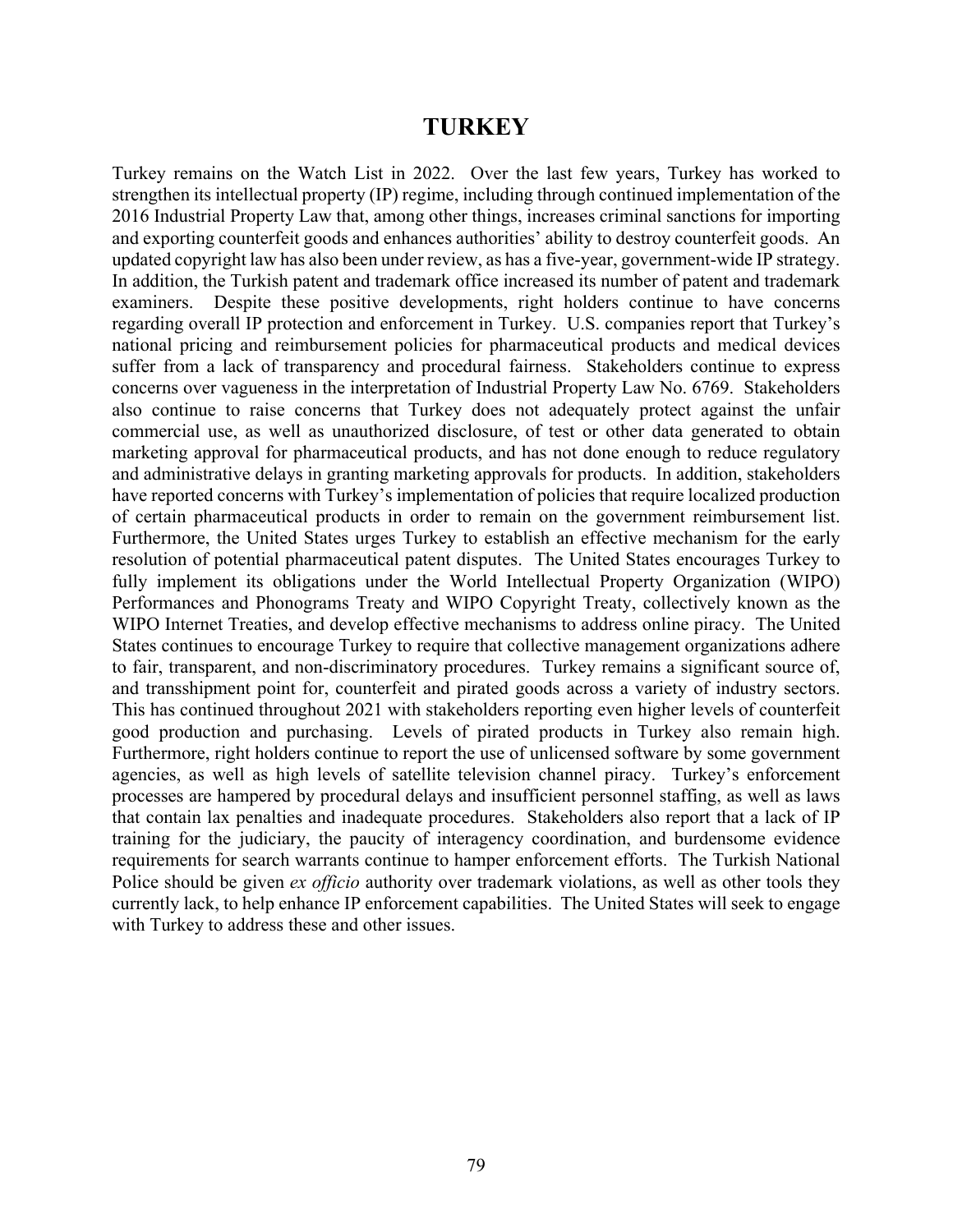## **TURKMENISTAN**

Turkmenistan remains on the Watch List in 2022. While the recent adoption of a Programme of Development of the Intellectual Property System of Turkmenistan for 2021-2025, issuance of a Presidential resolution on the establishment of an interdepartmental commission for the protection of intellectual property (IP), and participation at meetings of the Intellectual Property Working Group under the United States-Central Asia Trade and Investment Framework Agreement (TIFA) are positive steps, Turkmenistan's lack of tangible progress in recent years in raising its IP protections to international standards remains concerning. Several long-standing IP concerns raised in previous Special 301 Reports remain unaddressed. Turkmenistan has yet to issue a presidential-level decree, law, or regulation mandating the use of licensed software by government ministries and agencies. Additionally, Turkmenistan has yet to modernize its copyright protection for foreign sound recordings, including through accession to and implementation of the World Intellectual Property Organization (WIPO) Performances and Phonograms Treaty and WIPO Copyright Treaty, collectively known as the WIPO Internet Treaties. The United States continues to encourage Turkmenistan to undertake legislative IP reforms, including to provide *ex officio* authority for its customs officials and to improve its enforcement procedures. The United States also continues to have concerns with Turkmenistan's reported failure to enforce its IP laws. Counterfeit and pirated goods reportedly remain widely available in major cities in Turkmenistan. Publishing the activities of the State Service of Intellectual Property and providing data pertaining to the seizures facilitated by the State Customs Service would provide transparency that may help inform and enhance IP enforcement in Turkmenistan. The United States stands ready to assist Turkmenistan in improving its IP regime through engagement facilitated by the Intellectual Property Working Group under the United States-Central Asia TIFA.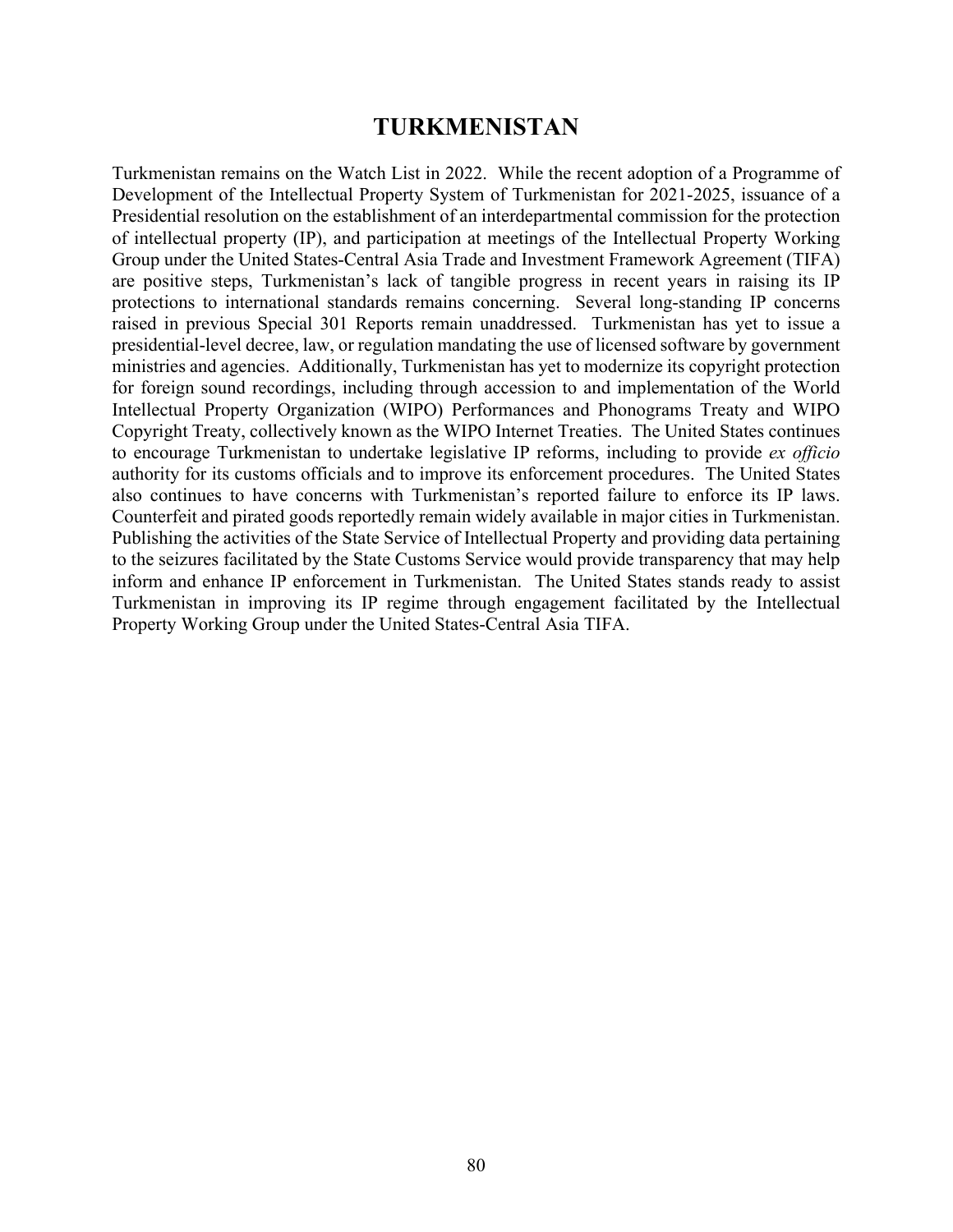# **UZBEKISTAN**

Uzbekistan remains on the Watch List in 2022. In recent years, Uzbekistan has taken important steps to address certain long-standing issues pertaining to intellectual property (IP) protection and enforcement. In particular, accession to the World Intellectual Property Organization (WIPO) Performances and Phonograms Treaty and WIPO Copyright Treaty, collectively known as the WIPO Internet Treaties, in 2019 represents progress toward improving the copyright regime in Uzbekistan. The United States also recognizes the continued high-level political attention to IP, including Uzbekistan's support for and participation in the Intellectual Property Working Group under the United States-Central Asia Trade and Investment Framework Agreement (TIFA), the issuance of a January 2021 Presidential resolution on enhancing the IP system, and the establishment of regional IP Protection Centers. However, these steps have fallen short in terms of delivering concrete benefits for innovators and creators, and several concerns raised in the 2021 Special 301 Report remain unaddressed. The United States encourages Uzbekistan to continue improving its copyright statutory framework, including through providing adequate protection for foreign sound recordings and implementing the WIPO Internet Treaties. Also, Uzbekistan needs to make progress to address other long-standing concerns, including by providing *ex officio* authority for border enforcement, allocating more resources to IP protection and enforcement agencies, and mandating government use of licensed software via presidential decree, law, or regulation.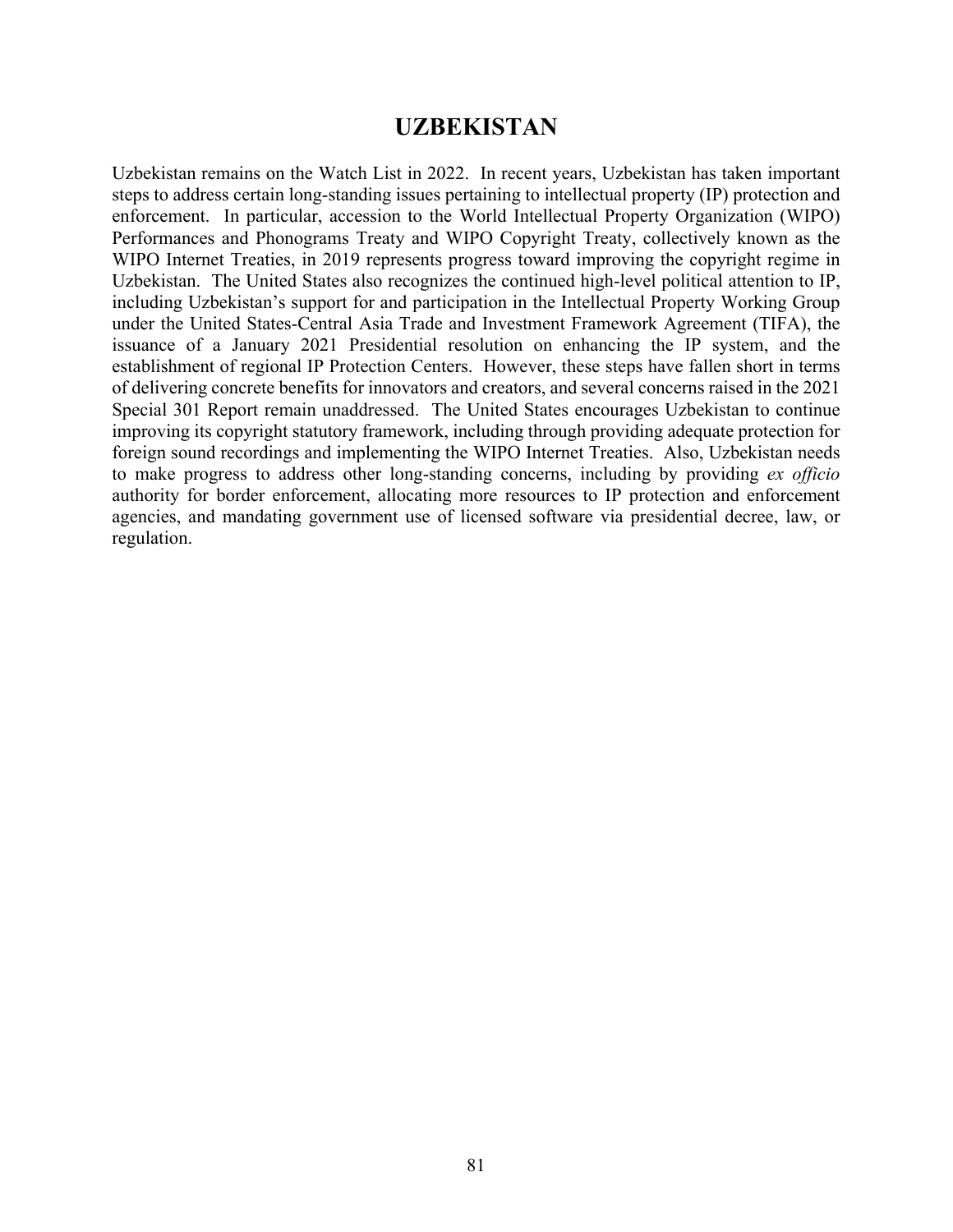## **VIETNAM**

Vietnam remains on the Watch List in 2022. Although Vietnam took steps to improve intellectual property (IP) protection and enforcement, including by continuing to amend its IP Law to comply with trade agreement commitments and by acceding to the World Intellectual Property Organization (WIPO) Performances and Phonograms Treaty and WIPO Copyright Treaty, collectively known as the WIPO Internet Treaties, IP enforcement continues to be a serious challenge. While Vietnamese authorities initiated a criminal investigation against the operators of Phimmoi.net, online piracy, including the use of piracy devices and applications to access unauthorized audiovisual content, remains a significant concern. Lack of coordination among ministries and agencies responsible for enforcement also remains concerning, and capacity constraints related to enforcement persist, along with a lack of political will to prioritize IP enforcement. Although Vietnam issued a decree to address the online sale of counterfeit goods, the online sale of pirated and counterfeit goods remains a serious problem. Also, counterfeit goods remain widely available in physical markets. Vietnam continues to rely heavily on administrative enforcement actions, which have consistently failed to deter widespread counterfeiting and piracy. The United States is closely monitoring and engaging with Vietnam on the ongoing implementation of amendments to the 2015 Penal Code with respect to criminal enforcement of IP violations. Furthermore, Vietnam's system for protecting against the unfair commercial use, as well as the unauthorized disclosure, of undisclosed test or other data generated to obtain marketing approval for pharmaceutical products needs clarification. The United States is monitoring the implementation of IP provisions pursuant to Vietnam's commitments under trade agreements with third parties. The European Union-Vietnam Free Trade Agreement (EVFTA) grandfathered prior users of certain cheese terms from the restrictions in the geographical indications provisions of the EVFTA, and it is important that Vietnam ensure market access for prior users of those terms who were in the Vietnamese market before the grandfathering date of January 1, 2017. The United States urges Vietnam to engage on and address these issues and to provide interested stakeholders with meaningful opportunities for input as it proceeds with these reforms. The United States also encourages continued bilateral cooperation through the implementation of the Customs Mutual Assistance Agreement, which came into force in May 2020. The United States will continue to press on these and other IP issues with Vietnam through the United States-Vietnam Trade and Investment Framework Agreement and other bilateral engagement.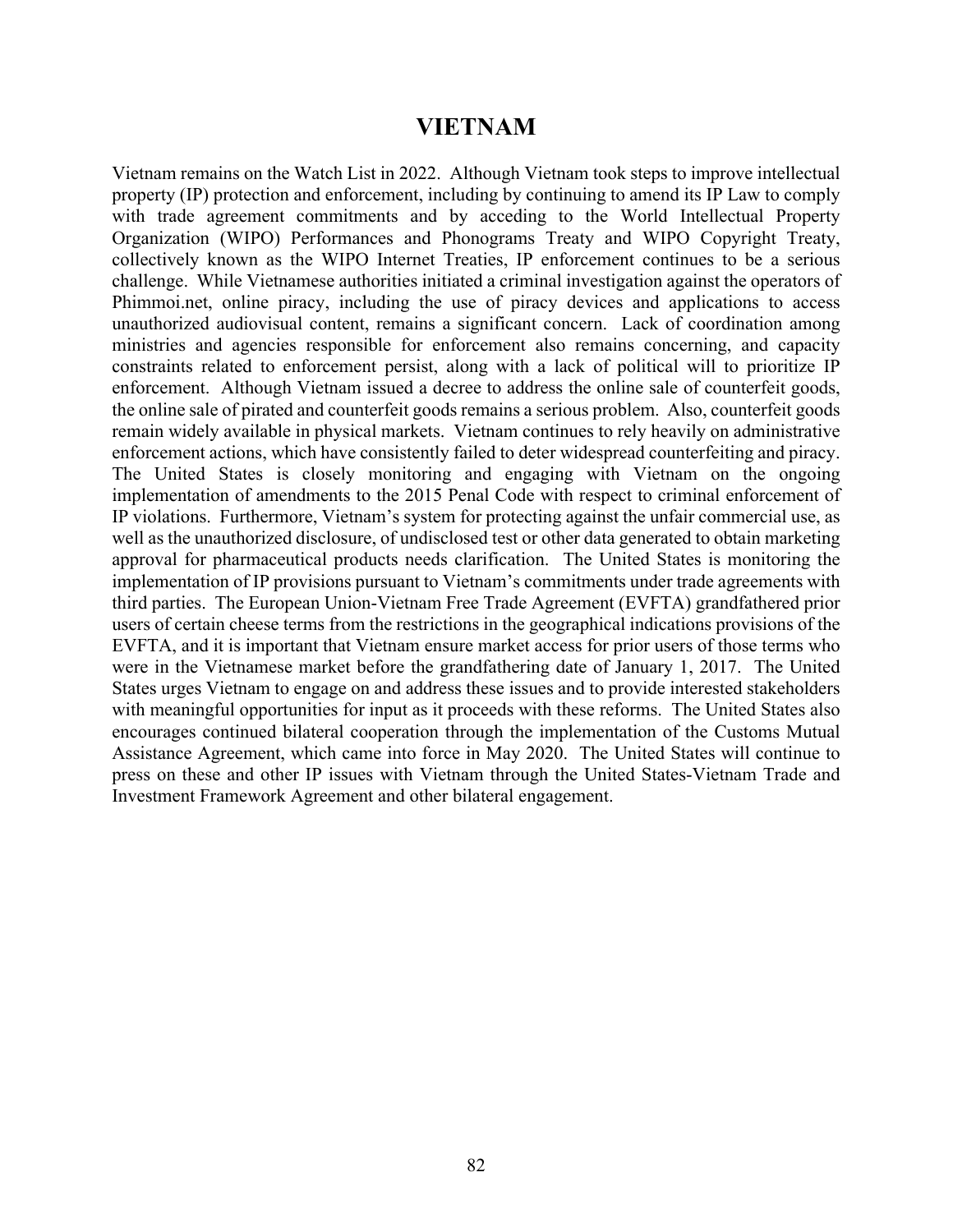# **ANNEX 1: Special 301 Statutory Basis**

Pursuant to Section 182 of the Trade Act of 1974, as amended by the Omnibus Trade and Competitiveness Act of 1988, the Uruguay Round Agreements Act of 1994, and the Trade Facilitation and Trade Enforcement Act of 2015 (19 U.S.C. § 2242), the Office of the United States Trade Representative (USTR) is required to identify "those foreign countries that deny adequate and effective protection of intellectual property rights, or deny fair and equitable market access to United States persons that rely upon intellectual property protection."

The United States Trade Representative shall only designate as Priority Foreign Countries those countries that have the most onerous or egregious acts, policies, or practices and whose acts, policies, or practices have the greatest adverse impact (actual or potential) on the relevant U.S. products. Priority Foreign Countries are subject to an investigation under the Section 301 provisions of the Trade Act of 1974. The United States Trade Representative may not designate a country as a Priority Foreign Country if it is entering into good faith negotiations or making significant progress in bilateral or multilateral negotiations to provide adequate and effective protection of intellectual property (IP). The United States Trade Representative is required to decide whether to identify countries within 30 days after issuance of the annual *National Trade Estimate Report*. In addition, USTR may identify a trading partner as a Priority Foreign Country or re-designate the trading partner whenever the available facts indicate that such action is appropriate.

To aid in the administration of the statute, USTR created a Priority Watch List and Watch List under the Special 301 provisions. Placement of a trading partner on the Priority Watch List or Watch List indicates that particular problems exist in that country with respect to IP protection, enforcement, or market access for persons relying on IP rights. Countries placed on the Priority Watch List are the focus of increased bilateral attention concerning the specific problem areas.

The Trade Facilitation and Trade Enforcement Act of 2015 requires USTR to develop "action plans" for each foreign country that USTR has identified for placement on the Priority Watch List and that has remained on the list for at least one year. The action plans shall include benchmarks to assist the foreign country to achieve, or make significant progress toward achieving, adequate and effective IP protection and fair and equitable market access for U.S. persons relying on IP protection. USTR must provide to the Senate Finance Committee and to the House Ways and Means Committee a description of the action plans developed for Priority Watch List countries and any actions taken by foreign countries under such plans. For those Priority Watch List countries for which an action plan has been developed, the President may take appropriate action if the country has not substantially complied with the benchmarks set forth in the action plan.

Section 306 of the Trade Act of 1974 requires USTR to monitor a trading partner's compliance with measures that are the basis for resolving an investigation under Section 301. USTR may take trade action if a country fails to implement such measures satisfactorily.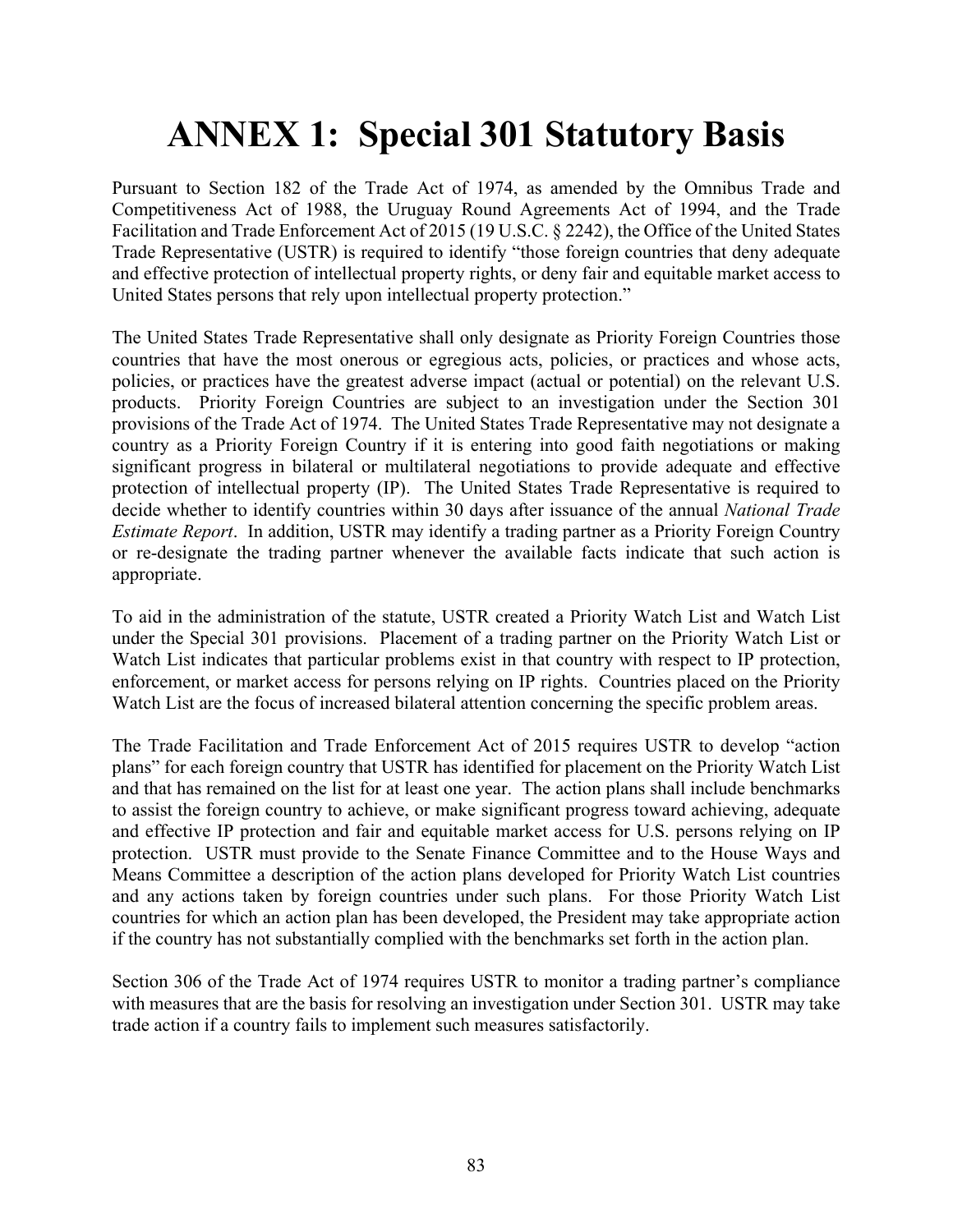The Trade Policy Staff Committee, in particular the Special 301 Subcommittee, in advising the USTR on the implementation of Special 301, obtains information from and holds consultations with the private sector, civil society and academia, U.S. embassies, foreign governments, and the U.S. Congress, among other sources.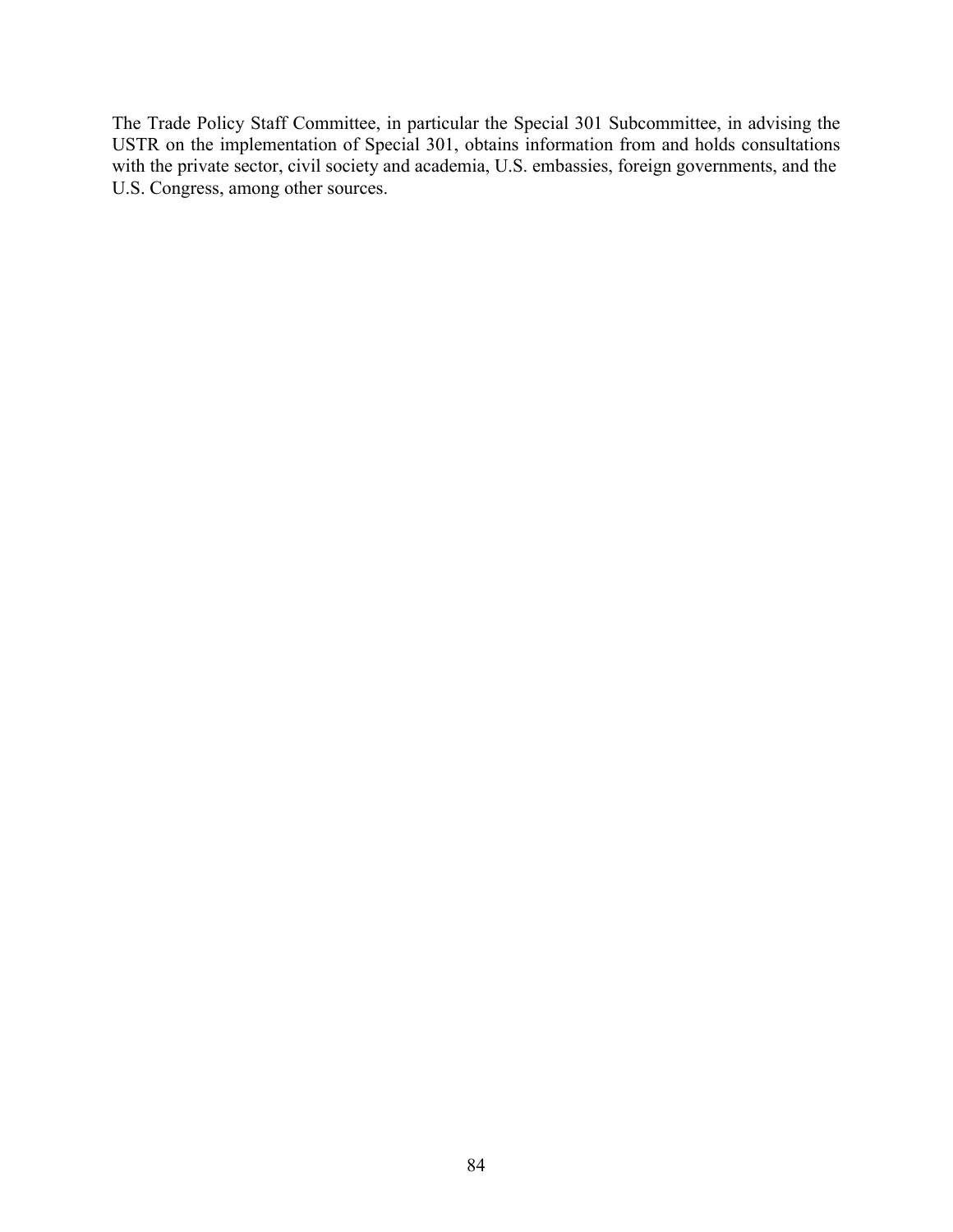# **ANNEX 2: U.S. Government-Sponsored Technical Assistance and Capacity Building**

In addition to identifying intellectual property (IP) concerns, this Report also highlights opportunities for the U.S. Government to work closely with trading partners to address those concerns. The U.S. Government collaborates with various trading partners on IP-related training and capacity building around the world. Domestically and abroad, bilaterally and in regional groupings, the U.S. Government remains engaged in building stronger, more streamlined, and more effective systems for the protection and enforcement of IP.

The Office of Policy and International Affairs (OPIA) of the U.S. Patent and Trademark Office (USPTO) conducts programs through its Global Intellectual Property Academy (GIPA) in the United States, around the world, and through distance learning to provide education, training, and capacity building on IP protection, commercialization, and enforcement. These programs, conducted for the benefit of U.S. stakeholders, are offered to patent, trademark, and copyright officials, judges and prosecutors, police and customs officials, foreign policy makers, and U.S. right holders. OPIA-designed GIPA programs are frequently conducted in collaboration with Intellectual Property Attaches and other U.S. Government agencies.

Other U.S. Government agencies bring foreign government and private sector representatives to the United States on study tours to meet with IP professionals and to visit the institutions and businesses responsible for developing, protecting, and promoting IP in the United States. One such program is the Department of State's International Visitor Leadership Program, which brings groups from around the world to cities across the United States to learn about IP and related trade and business issues.

Internationally, the U.S. Government is also active in partnering to provide training, technical assistance, capacity building, exchanges of best practices, and other collaborative activities to improve IP protection and enforcement. The following are examples of these programs:

- In Fiscal Year (FY) 2021, USPTO developed and delivered capacity-building programs that addressed a full range of IP protection and enforcement matters, including enforcement of IP rights at national borders, online piracy, express mail shipments, trade secrets, copyright policy, and patent and trademark examination. Although face-to-face training programs were very limited during this time, training efforts continued as USPTO continued to provide live online training by leveraging various technologies. This included piloting the technological capability to run virtual international programs with simultaneous interpretation. During FY 2021, USPTO provided 250 programs, serving over 17,800 individuals, including over 10,000 government officials representing 131 countries and intergovernmental organizations. More information is available at www.uspto.gov/GIPA.
- In addition, the USPTO's OPIA provides capacity building in countries around the world and has formed partnerships with 31 national, regional, and international IP organizations,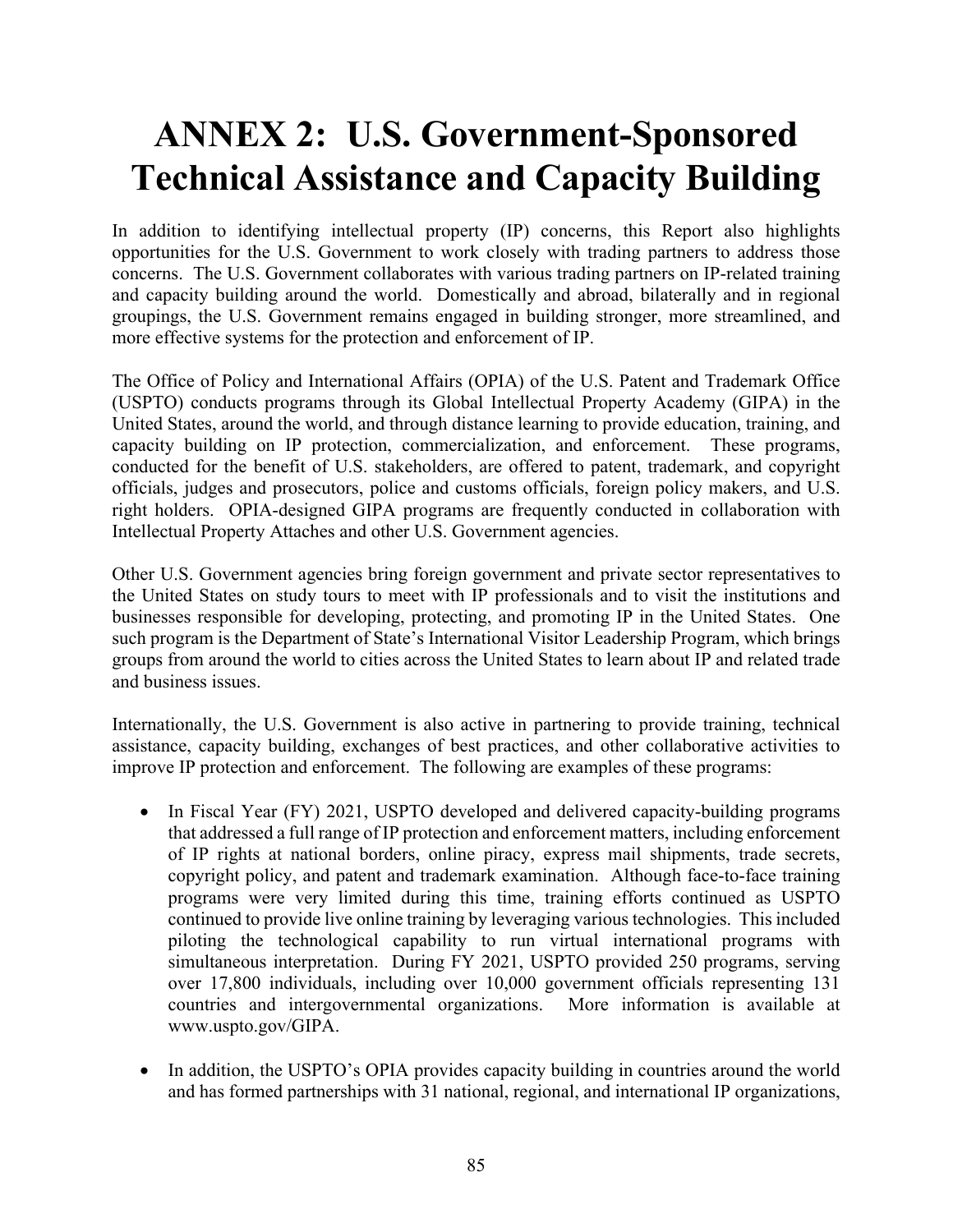such as the Japan Patent Office, European Patent Office, German Patent and Trademark Office, government agencies of China, the Mexican Institute of Industrial Property, the Korean Intellectual Property Office, the Association of Southeast Asian Nations (ASEAN), the Oceania Customs Organisation (OCO), the African Regional Intellectual Property Organization (ARIPO), the Organisation Africaine de la Propriété Intellectuelle (OAPI) and the World Intellectual Property Organization (WIPO). These partnerships help establish a framework for joint development of informational and educational IP content, technical cooperation, and classification activities.

- The Department of Commerce's International Trade Administration (ITA) leads the STOPfakes program and helps U.S. companies navigate IP across the globe. STOPfakes presents Roadshows across the country with 12 partner agencies from across the U.S. Government. These Roadshows are day-long, in-depth seminars for U.S. companies on protecting IP at home and abroad. U.S. companies can also find specific IP information on the STOPfakes.gov website, including valuable resources on how to protect patents, copyright, trademarks, and trade secrets as well as targeted information about protecting IP in more than 80 global markets. The website also includes IP highlights on industryand policy-specific IP topics. Consumers can also find webinars focusing on best practices to protect and enforce IP in China. In addition to STOPfakes, ITA develops and shares small business tools to help domestic and foreign businesses understand IP and initiate protective strategies. Under the auspices of the Transatlantic Intellectual Property Rights Working Group, ITA collaborates with the European Union's Directorate-General for Trade to identify areas of cooperation to help protect IP in third countries as well as in the United States and the EU. All of the ITA-developed resources, including the United States-EU TransAtlantic Portal, as well as information and links to the other programs identified in this Annex, are accessible via www.STOPfakes.gov. ITA also manages the STOPfakes Twitter account, @STOPfakesGov, which publicizes the release of new resources, livetweets the STOPfakes Roadshows, and supports IP posts from other agencies.
- In FY 2021, U.S. Immigration and Customs Enforcement (ICE) Homeland Security Investigations (HSI) led a regional IP enforcement training program in the Dominican Republic, which included representatives from the Dominican Republic, Haiti, Jamaica, St. Kitts and Nevis, Guadeloupe, Aruba, Bahamas, Curacao, Trinidad and Tobago, Barbados, Turks and Caicos, Sint Maarten, the Cayman Islands, and the U.S. Virgin Islands. This program was supported by U.S. Customs and Border Protection (CBP), USPTO, the Department of Justice (DOJ) International Computer Hacking and Intellectual Property Advisors (ICHIPs), and other U.S. agencies. HSI also sponsored a virtual IP and Global Trade Enforcement program for Canada. Additionally, the National Intellectual Property Rights Coordination Center (IPR Center), with support from the Department of State, participated in 11 IP-related programs sponsored by the USPTO and the ICHIPs for audiences from Botswana, Brunei, Cambodia, Cook Islands, the Dominican Republic, Fiji, the Gambia, Ghana, Hong Kong, Honiara, Indonesia, Kenya, Liberia, Malawi, Malaysia, Micronesia, Moldova, Myanmar, Namibia, Nigeria, Northern Mariana Islands, Panama, the Philippines, Rwanda, Sierra Leone, Singapore, South Africa, Tanzania, Thailand, Timor-Leste, Uganda, Vanuatu, Vietnam, and Zambia. Due to the ongoing COVID-19 pandemic, these programs were held on virtual platforms.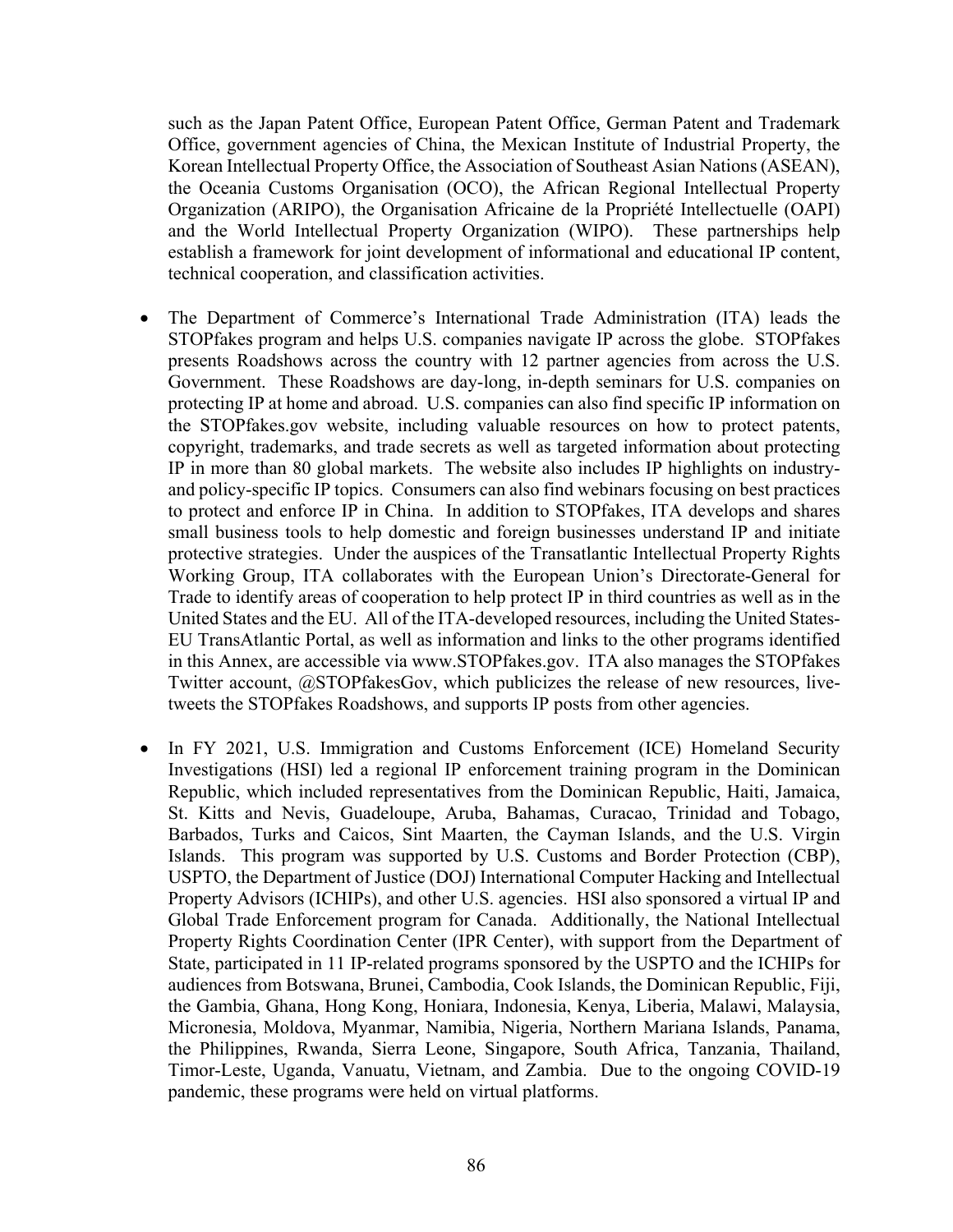- CBP officials assigned to the IPR Center participate in many engagements with public, private, and international stakeholders hosted by any of the IPR Center's 27 partner agencies. In FY 2021, despite pandemic related slow-downs, CBP participated in one meeting with a global toy company, and two international delegations. These engagements promoted U.S. leadership in customs matters, illuminated current trends and issues in global IP protection, and developed trade intelligence for further review.
- CBP routinely joins HSI training programs and engagements overseas. In FY 2021, this integrated support included providing training, titled Customs Enforcement of Intellectual Property Rights at the Border, to foreign officials in the Dominican Republic. The audience included representatives from Aruba, Bahamas, Barbados, Cayman Islands, Curacao, the Dominican Republic, Guadeloupe, Haiti, Jamaica, Sint Maarten, St. Kitts and Nevis, Trinidad and Tobago, Turks and Caicos, and the U.S. Virgin Islands.
- The Department of State provides foreign assistance anti-crime funds each year to U.S. Government agencies that provide cybercrime and IP enforcement training and technical assistance to foreign governments. The agencies that provide such training include the DOJ, USPTO, CBP, and ICE. The U.S. Government works collaboratively on many of these training programs with the private sector and with various international entities, such as WIPO and the International Criminal Police Organization. Department programs feature deployment of a global network of ICHIPs, experienced DOJ attorneys dedicated to building international cooperation and delivering training. Additionally, the State Department leads the U.S. delegation to the Organization for Economic Co-operation and Development's Task Force on Countering Illicit Trade, working to establish best practices in free trade zones and addressing the challenges that illicit trade poses. The Department of State combined an International Arts Envoy Program with IP outreach to highlight the importance of copyright to creative industries, launching the first program in Bucharest, Romania, in 2018.
- IP protection is a priority of the government-to-government technical assistance provided by the Department of Commerce's Commercial Law Development Program (CLDP). CLDP programs address numerous areas related to IP, including legislative reform, enforcement, adjudication of disputes, IP protection and its impact on the economy, and IP curricula in universities and law schools, as well as public awareness campaigns and continuing legal education for lawyers. CLDP supports capacity building in creating and maintaining an innovation ecosystem, including technology commercialization as well as in patent, trademark, and copyright examination and management in many countries worldwide. CLDP also works with the judiciary in various trading partners to improve the skills to effectively adjudicate IP cases and conducts interagency coordination programs to highlight the value of a whole-of-government approach to IP protection and enforcement.
- Every year, the DOJ, with funding from and in cooperation with the Department of State and other U.S. Government agencies, provides technical assistance and training on IP enforcement issues to thousands of foreign officials around the globe. As noted, such assistance is being increased using the new ICHIPs. Topics covered in these programs